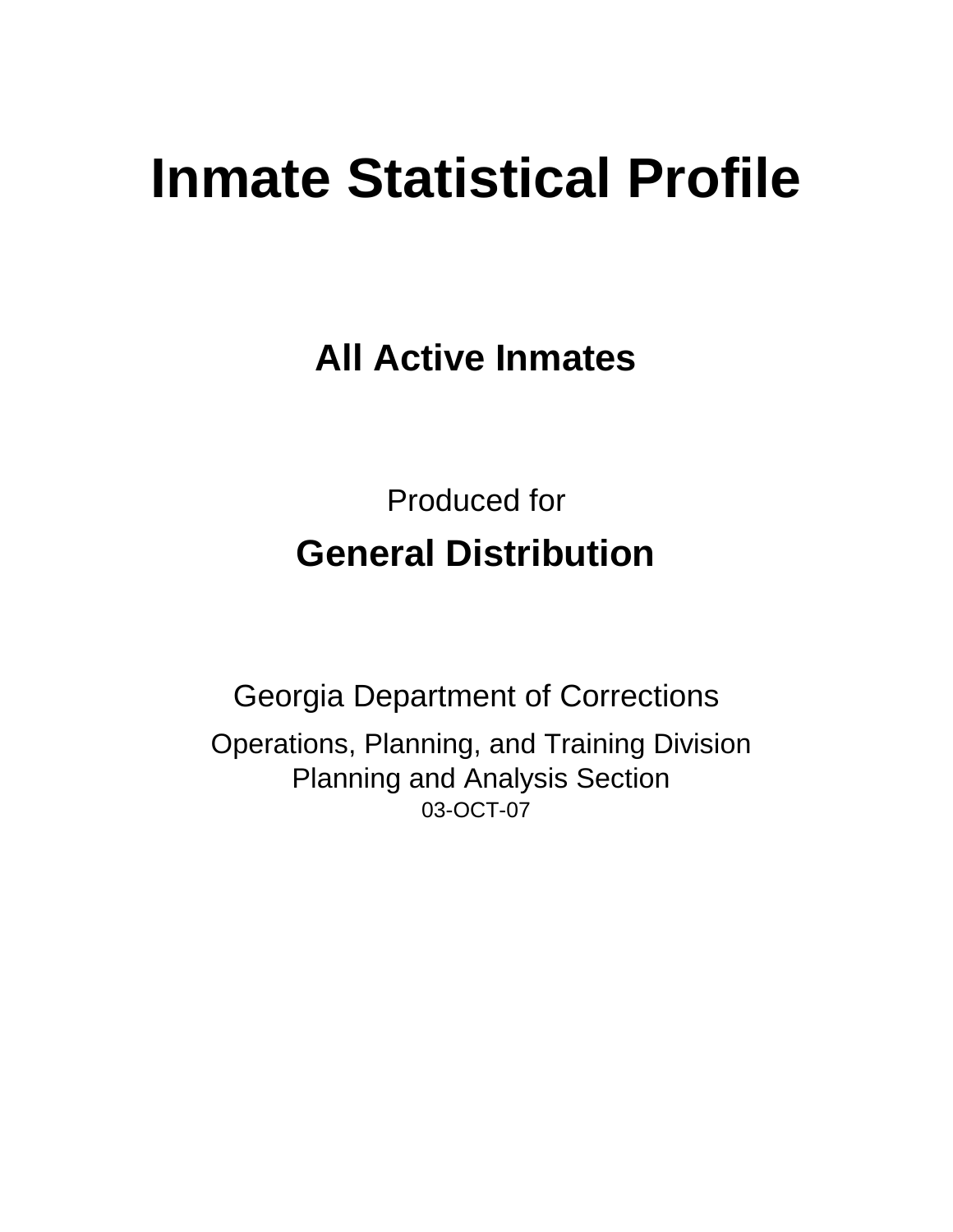**Contents** 

**All Active Inmates**

Produced for **General Distribution**

# Table of Contents

|    | <b>Demographic information</b>                                       |
|----|----------------------------------------------------------------------|
|    | 5 Current age, broken out in ten year age groups                     |
|    | 6 Race group                                                         |
|    | 7 Hispanic Origin                                                    |
|    | 8 Marital status, self-reported at entry to prison                   |
|    | 9 Number of children, self-reported at entry to prison               |
|    | 10 Religious affiliation, self-reported at entry to prison           |
|    | 11 Home county - self-reported at entry to prison                    |
|    | 16 Environment to age 16, self-reported at entry to prison           |
|    | 17 Guardian status to age 16, self-reported at entry to prison       |
|    | 18 Employment status before prison, self-reported at entry to prison |
|    | 19 Age at admission                                                  |
|    | 21 Age at release                                                    |
|    | 22 Height, measured at entry to prison                               |
|    | 24 Weight, measured at entry to prison                               |
|    | 26 Military service                                                  |
|    | <b>Correctional information</b>                                      |
|    | 27 Type of admission to prison                                       |
|    | 28 Current / last security status                                    |
|    | 29 Current / last institution type                                   |
|    | 30 Institution type - transitional centers                           |
|    | 31 Institution type - mental hospitals                               |
|    | 32 Institution type - county prisons                                 |
|    | 33 Institution type - state prisons                                  |
|    | 35 Institution type - private prisons                                |
|    | 36 Institution type - prison annexes                                 |
| 37 | Institution type - pre-release centers                               |
|    | 38 Institution type - inmate boot camp                               |
|    | 39 Number of disciplinary reports                                    |
|    | 40 Number of transfers                                               |
|    | 41 Number of escapes                                                 |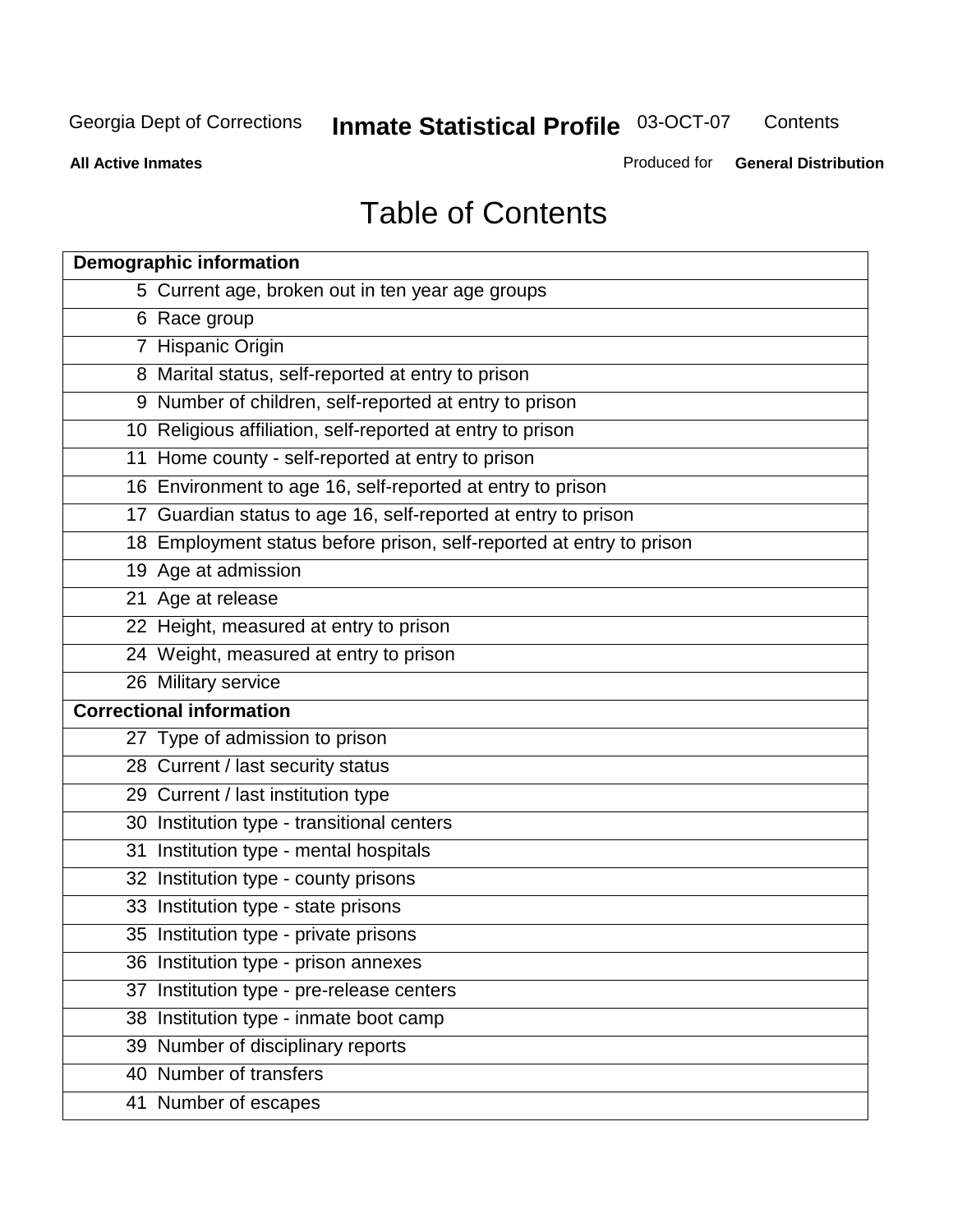**Contents** 

**All Active Inmates**

Produced for **General Distribution**

# Table of Contents

| <b>Correctional information</b>                                  |
|------------------------------------------------------------------|
| 42 Probable future release type                                  |
| 43 Actual release type                                           |
| 44 Time served in current (or last) institution                  |
| Educational, psychological and physical information              |
| 45 Highest grade level attained                                  |
| 46 Culture fair IQ scores                                        |
| 47 Wide Range Achievement Test (WRAT) reading score              |
| 48 Wide Range Achievement Test (WRAT) math score                 |
| 49 Wide Range Achievement Test (WRAT) spelling score             |
| 50 Scope of substance abuse - summary                            |
| 51 Scope of substance abuse - detail                             |
| 52 Current / last mental health treatment level                  |
| 53 PULHESDWIT medical scale - 'P' overall condition ('P'hysical) |
| 54 PULHESDWIT medical scale - 'U' upper body                     |
| 55 PULHESDWIT medical scale - 'L' lower body                     |
| 56 PULHESDWIT medical scale - 'H' hearing                        |
| 57 PULHESDWIT medical scale - 'E' vision                         |
| 58 PULHESDWIT medical scale -'S' psychiatric                     |
| 59 PULHESDWIT medical scale - 'D' dental                         |
| 60 PULHESDWIT medical scale - 'W' work ability                   |
| 61 PULHESDWIT medical scale - 'I' impairment                     |
| 62 PULHESDWIT medical scale - 'T' transportability               |
| 63 Criminality in family, self-reported                          |
| 64 Alcoholism in family, self-reported                           |
| 65 Drug abuse in family, self-reported                           |
| 66 Subjected to frequent beatings, self-reported                 |
| 67 Father absent during inmate's childhood                       |
| 68 Mother absent during inmate's childhood                       |
| <b>Crimes and criminal history information</b>                   |
| 69 Number of prior Georgia incarcerations                        |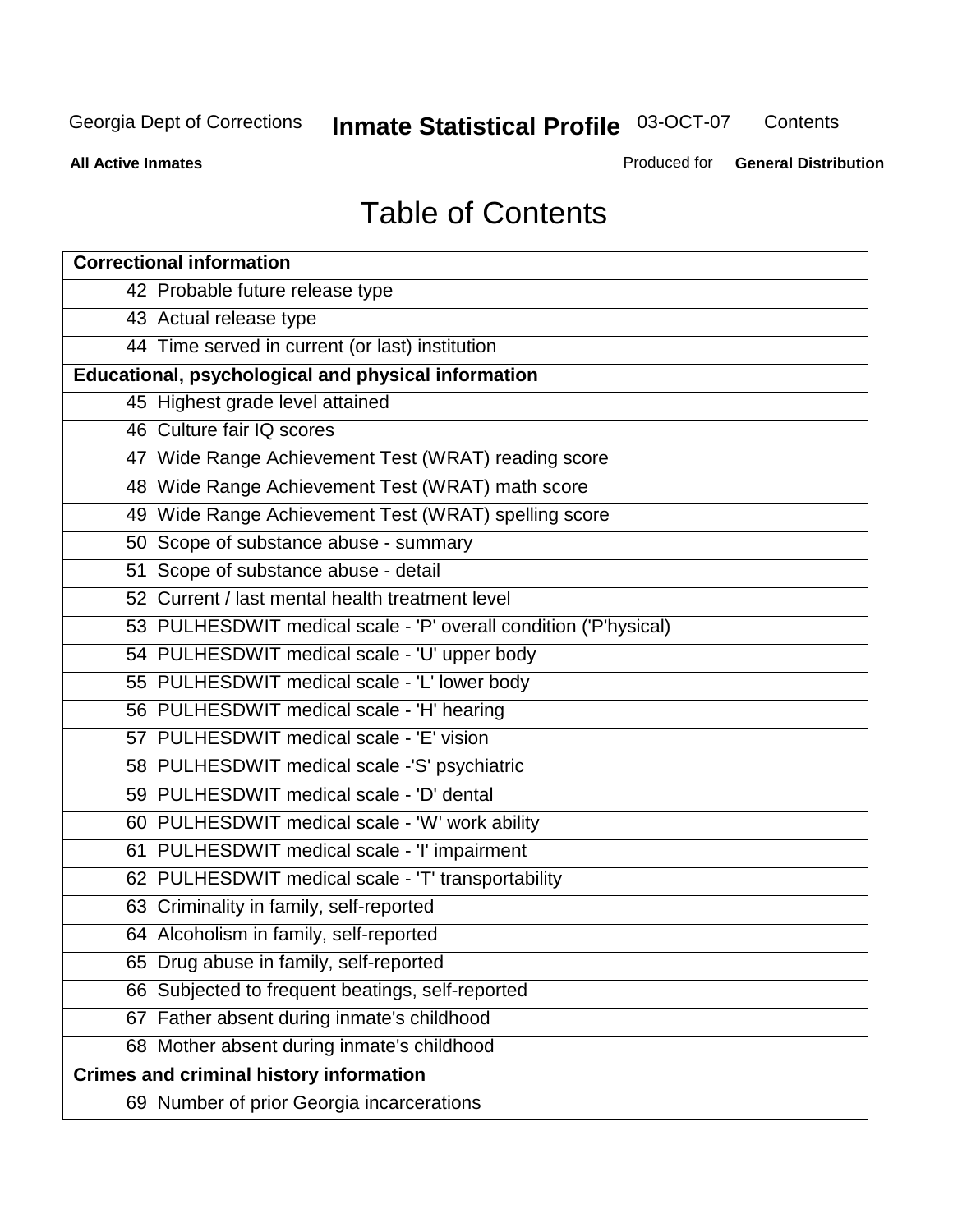**Contents** 

**All Active Inmates**

Produced for **General Distribution**

# Table of Contents

| <b>Crimes and criminal history information</b>                 |
|----------------------------------------------------------------|
| 70 Prison sentence in years                                    |
| 71 Primary offense, broken out into felonies vs misdemeanors   |
| 72 Primary offense, broken out into six broad crime categories |
| 73 Primary offense, detailed offense code                      |
| 80 County of conviction of primary offense                     |
| 85 Circuit of conviction of primary offense                    |
| 87 Years served (jail + prison) in this incarceration          |
| <b>Medical information</b>                                     |
| 88 Results of most recent HIV test                             |
| 89 Results of most recent tuberculosis test                    |
| 90 Results of most recent syphilis test                        |
| 91 Results of most recent Hepatitis-C test                     |
| 92 Results of most recent pregnancy test                       |
| 93 Results of most recent diabetes test                        |
| 94 Results of most recent hypertension test                    |
| 95 Results of most recent asthma test                          |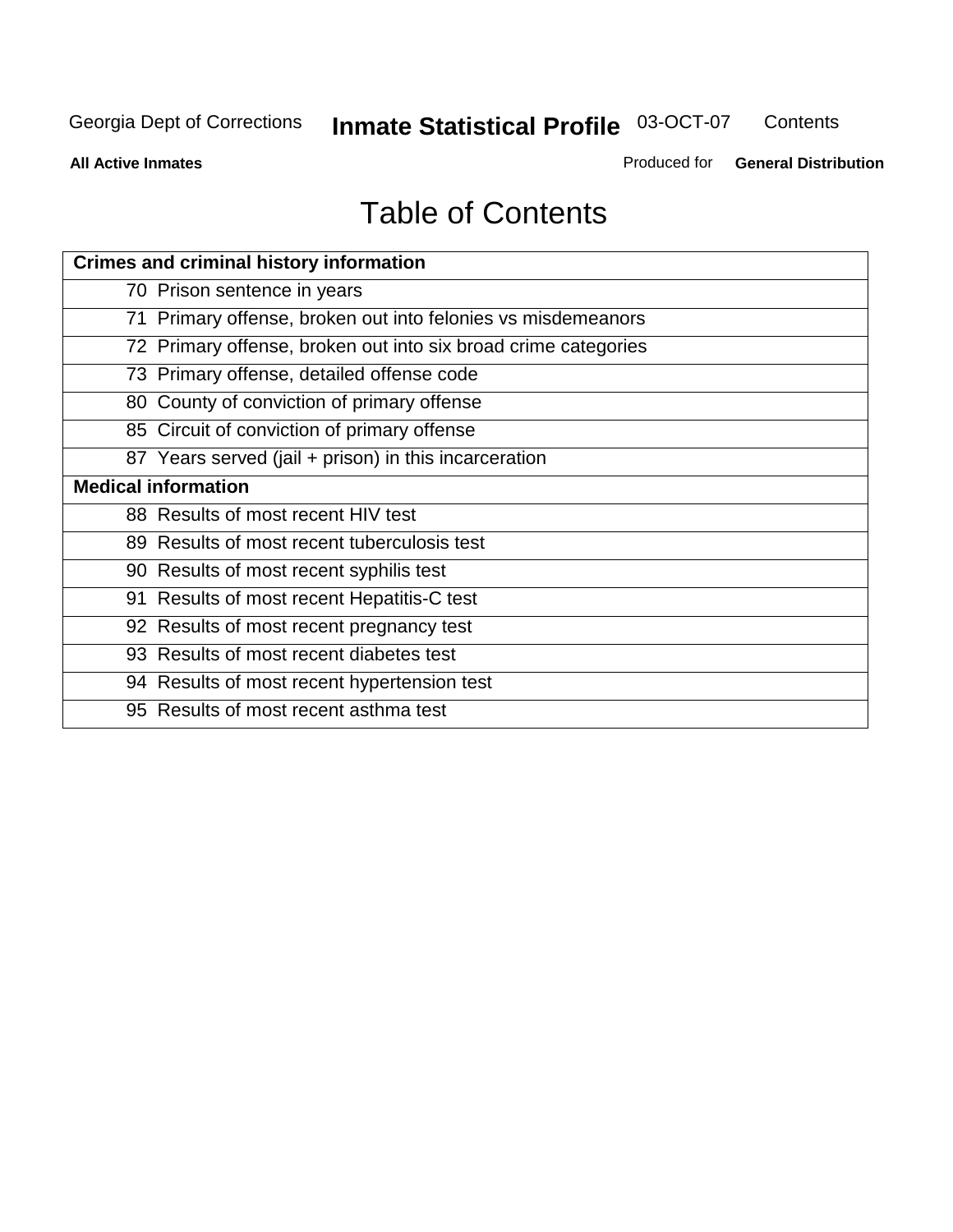#### **All Active Inmates**

#### Produced for **General Distribution**

### Current age, broken out in ten-year age groups

|                       |              | <b>Male</b> |        |              | <b>Female</b> |          |              | <b>Total</b>  |
|-----------------------|--------------|-------------|--------|--------------|---------------|----------|--------------|---------------|
| <b>Current Age</b>    | <b>Count</b> | Col %       | Row %  | <b>Count</b> | Col %         | Row %    | <b>Total</b> | Col %         |
| <b>Teens</b>          | 2,891        | 5.83%       | 95.29% | 143          | 4.05%         | 4.71%    | 3,034        | 5.71%         |
| <b>Twenties</b>       | 15,829       | 31.90%      | 94.08% | 996          | 28.22%        | $5.92\%$ |              | 16,825 31.66% |
| <b>Thirties</b>       | 14,153       | 28.52%      | 92.56% | 1,138        | 32.24%        | 7.44%    | 15,291       | 28.77%        |
| <b>Forties</b>        | 11,449       | 23.07%      | 92.20% | 968          | 27.42%        | 7.80%    | 12,417       | 23.36%        |
| <b>Fifties</b>        | 4,220        | 8.50%       | 94.51% | 245          | 6.94%         | 5.49%    | 4,465        | 8.40%         |
| <b>Sixties</b>        | 916          | 1.85%       | 96.52% | 33           | 0.93%         | 3.48%    | 949          | 1.79%         |
| Seventy +             | 162          | 0.33%       | 95.86% |              | 0.20%         | 4.14%    | 169          | 0.32%         |
| <b>Total Reported</b> | 49,620       | 100%        | 93.36% | 3,530        | 100%          | 6.64%    | 53,150       | 100.0%        |

| <b>Not Reported</b> |        |       |      |
|---------------------|--------|-------|------|
| <b>Total</b>        | 49,620 | 3,530 | 150, |

| <b>Mean</b><br>(average) | 36.07    | 36.49 | 36.10     |
|--------------------------|----------|-------|-----------|
| Median (middle)          | 25<br>vu | 36    | 35        |
| Mode<br>(most frequent)  |          |       | ^7<br>. . |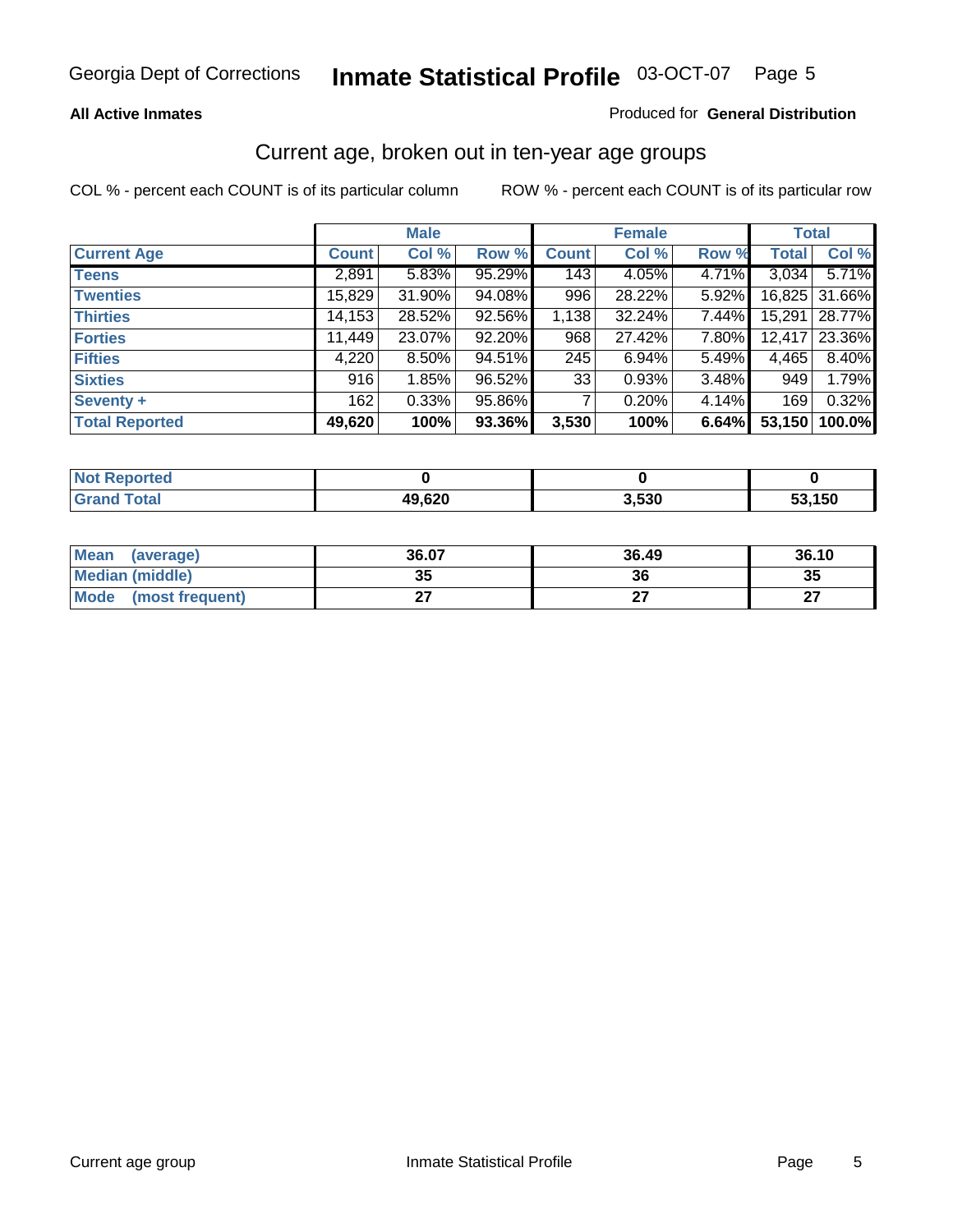**All Active Inmates**

#### Produced for **General Distribution**

### Race group

|                       |              | <b>Male</b> |             |       | <b>Female</b> |          |              | <b>Total</b> |
|-----------------------|--------------|-------------|-------------|-------|---------------|----------|--------------|--------------|
| <b>Race Group</b>     | <b>Count</b> | Col %       | Row % Count |       | Col %         | Row %    | <b>Total</b> | Col %        |
| <b>White</b>          | 18,417       | 37.28%      | 90.70%      | 888   | 53.67%        | 9.30%    | 20,305       | 38.37%       |
| <b>Black</b>          | 30,884       | $62.52\%$   | 95.00%      | .624  | 46.16%        | $5.00\%$ | 32,508       | 61.43%       |
| <b>Indian</b><br>3    | 56           | $.11\%$     | 94.92%      | 3     | .09%          | $5.08\%$ | 59           | .11%         |
| <b>Asian</b>          | 44           | $.09\%$     | 93.62%      | 3     | .09%          | $6.38\%$ | 47           | .09%         |
| <b>Total Reported</b> | 49,401       | 100%        | 93.35%      | 3,518 | 100%          | 6.65%    | 52,919       | 100%         |

| 24C<br>2 I J | $\sim$ | ີ<br>ZJ I |
|--------------|--------|-----------|
| AQ GON       | 3,530  | 150       |

|  | $Mc$ | Black | White<br>$ -$ | 21904<br>DIACK |
|--|------|-------|---------------|----------------|
|--|------|-------|---------------|----------------|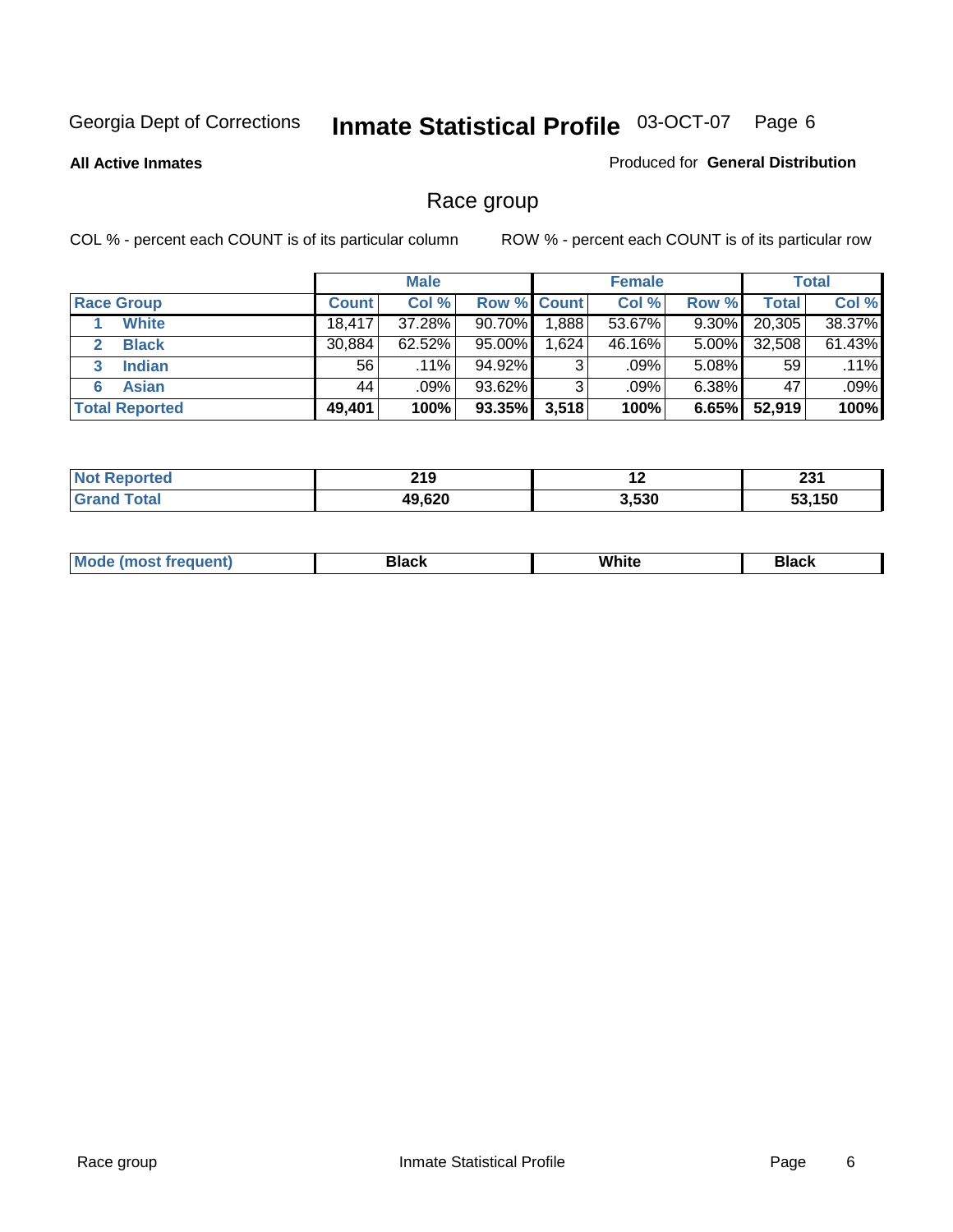**All Active Inmates**

Produced for **General Distribution**

### Hispanic Origin

COL % - percent each COUNT is of its particular column ROW % - percent each COUNT is of its particular row

|                        |                     | <b>Male</b> |                    |    | <b>Female</b> |          |        | <b>Total</b> |
|------------------------|---------------------|-------------|--------------------|----|---------------|----------|--------|--------------|
| <b>Hispanic Origin</b> | <b>Count</b>        | Col %       | <b>Row % Count</b> |    | Col %         | Row %    | Total  | Col %        |
| <b>Non Hispanic</b>    | 47,341              | $95.41\%$   | $93.23\%$ 3,436    |    | $97.34\%$     | $6.77\%$ | 50.777 | 95.54%       |
| <b>Hispanic</b>        | 2,279               | 4.59%       | 96.04%             | 94 | 2.66%         | $3.96\%$ | 2,373  | 4.46%        |
| <b>Total Reported</b>  | 49,620 <sup>1</sup> | 100%        | $93.36\%$ 3,530    |    | 100%          | $6.64\%$ | 53,150 | 100%         |

**An inmate is counted as Hispanic if** 

**(a) he self-reported as Hispanic during the diagnostic process, or** 

**(b) his primary language is Spanish, or** 

**(c) he claimed birth or citizenship in Spain or a Latin American country, or** 

**(d) he had a common Spanish surname such as Lopez or Garcia**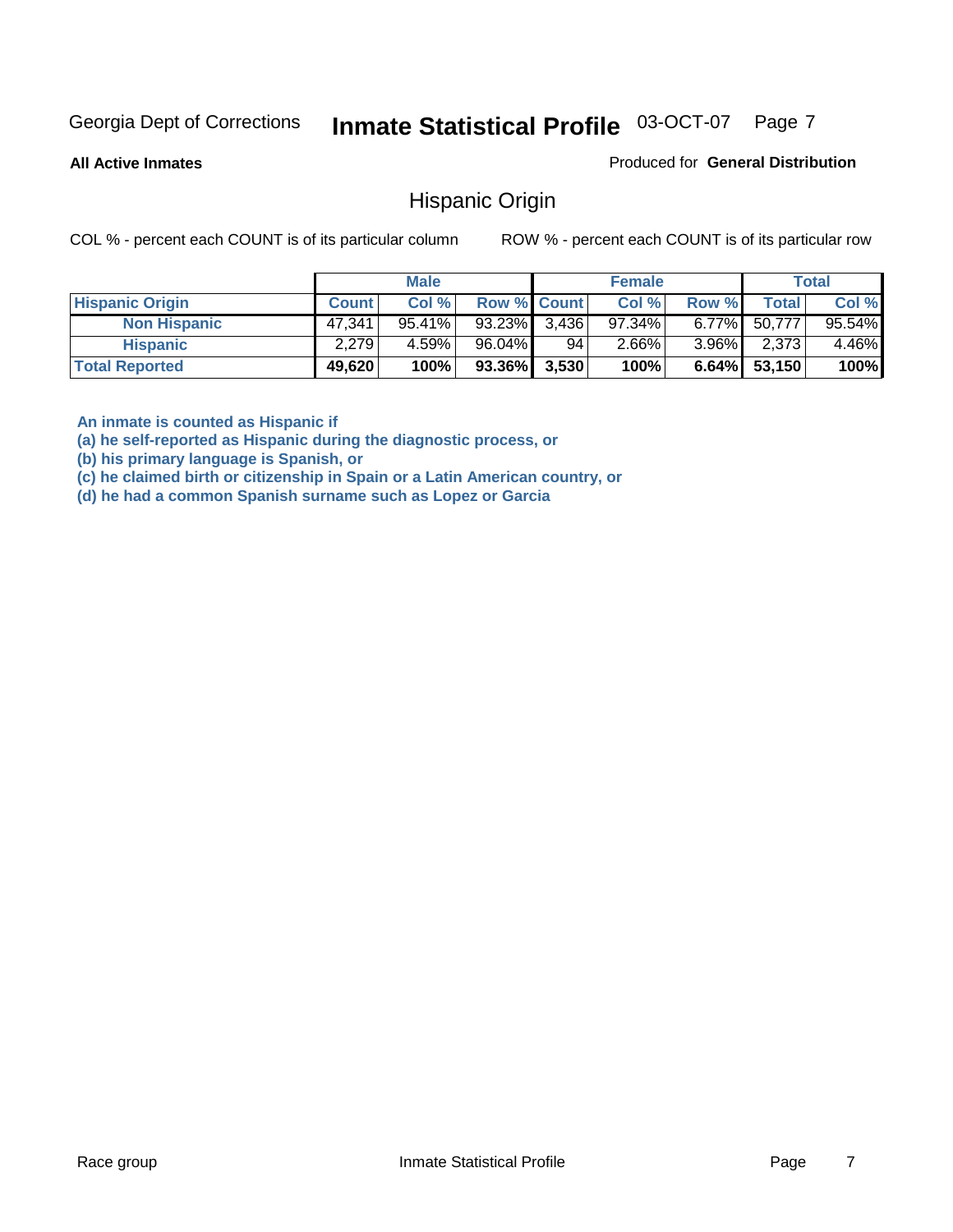**All Active Inmates**

#### Produced for **General Distribution**

### Marital status, self-reported at entry to prison

|                                | <b>Male</b>  |        |        | <b>Female</b> |        |        | <b>Total</b> |        |
|--------------------------------|--------------|--------|--------|---------------|--------|--------|--------------|--------|
| <b>Marital Status</b>          | <b>Count</b> | Col %  | Row %  | <b>Count</b>  | Col %  | Row %  | <b>Total</b> | Col %  |
| <b>Single</b>                  | 29,552       | 61.15% | 94.54% | 1,706         | 49.46% | 5.46%  | 31,258       | 60.37% |
| <b>Married</b><br>$\mathbf{2}$ | 6,068        | 12.56% | 91.77% | 544           | 15.77% | 8.23%  | 6,612        | 12.77% |
| <b>Separated</b><br>3          | 2,592        | 5.36%  | 86.06% | 420           | 12.18% | 13.94% | 3,012        | 5.82%  |
| <b>Divorced</b><br>4           | 6,083        | 12.59% | 92.18% | 516           | 14.96% | 7.82%  | 6,599        | 12.75% |
| <b>Widowed</b><br>5            | 589          | 1.22%  | 80.80% | 140           | 4.06%  | 19.20% | 729          | 1.41%  |
| <b>Common Law</b><br>6         | 3,444        | 7.13%  | 96.55% | 123           | 3.57%  | 3.45%  | 3,567        | 6.89%  |
| <b>Total Reported</b>          | 48,328       | 100%   | 93.34% | 3,449         | 100%   | 6.66%  | 51,777       | 100%   |

|         | ,292  | 634   | - 270 |
|---------|-------|-------|-------|
| _______ | 9 620 | 3.53C | .150  |

|  | Mode (most f<br>freauent) | `ınale |  | `inale |
|--|---------------------------|--------|--|--------|
|--|---------------------------|--------|--|--------|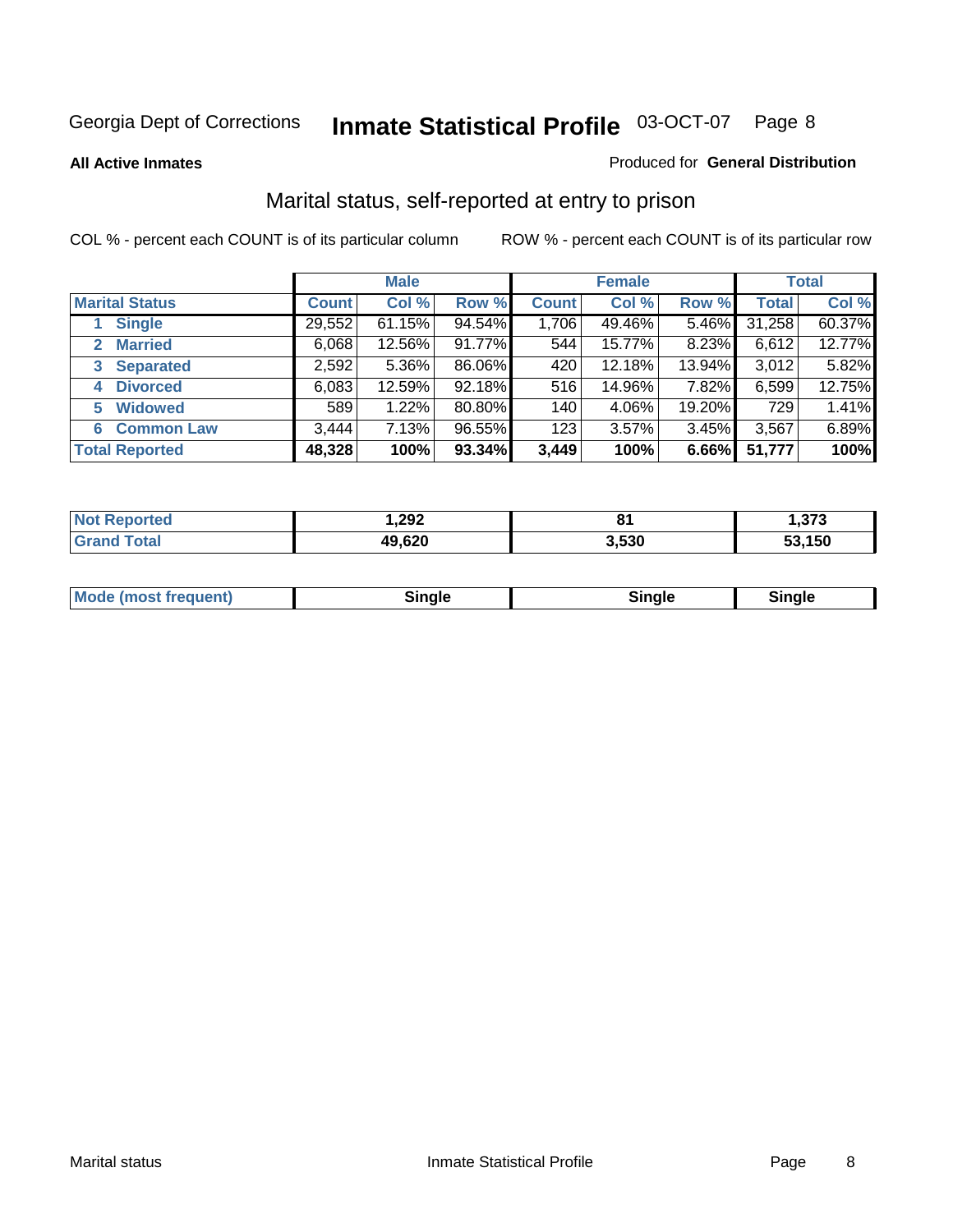#### **All Active Inmates**

#### Produced for **General Distribution**

### Number of children, self reported at entry to prison

|                           | <b>Male</b>  |        |        |              | <b>Female</b> |        | <b>Total</b> |        |
|---------------------------|--------------|--------|--------|--------------|---------------|--------|--------------|--------|
| <b>Number of Children</b> | <b>Count</b> | Col %  | Row %  | <b>Count</b> | Col %         | Row %  | <b>Total</b> | Col %  |
| $\bf{0}$                  | 19,851       | 40.52% | 96.12% | 802          | 22.78%        | 3.88%  | 20,653       | 39.33% |
|                           | 11,041       | 22.54% | 94.55% | 637          | 18.10%        | 5.45%  | 11,678       | 22.24% |
| $\overline{2}$            | 8,378        | 17.10% | 90.50% | 879          | 24.97%        | 9.50%  | 9,257        | 17.63% |
| 3                         | 4,955        | 10.11% | 88.21% | 662          | 18.81%        | 11.79% | 5,617        | 10.70% |
| 4                         | 2,467        | 5.04%  | 89.45% | 291          | 8.27%         | 10.55% | 2,758        | 5.25%  |
| 5                         | 1,262        | 2.58%  | 90.47% | 133          | 3.78%         | 9.53%  | 1,395        | 2.66%  |
| $6\phantom{a}$            | 558          | 1.14%  | 89.86% | 63           | 1.79%         | 10.14% | 621          | 1.18%  |
| 7                         | 245          | 0.50%  | 88.45% | 32           | 0.91%         | 11.55% | 277          | 0.53%  |
| 8                         | 108          | 0.22%  | 91.53% | 10           | 0.28%         | 8.47%  | 118          | 0.22%  |
| 9                         | 52           | 0.11%  | 96.30% | 2            | 0.06%         | 3.70%  | 54           | 0.10%  |
| 10                        | 25           | 0.05%  | 78.13% | 7            | 0.20%         | 21.88% | 32           | 0.06%  |
| Over 10                   | 50           | 0.10%  | 96.15% | 2            | 0.06%         | 3.85%  | 52           | 0.10%  |
| <b>Total Reported</b>     | 48,992       | 100%   | 93.30% | 3,520        | 100%          | 6.70%  | 52,512       | 100%   |

| 79 O       | <b>CO7</b><br>V41 | ''    | 0.27<br>י כס |
|------------|-------------------|-------|--------------|
| <b>ota</b> | $AQ$ $64C$        | 3.530 | 149          |

| Mean<br>(average)              | .35 | 1.99 | 1.40 |
|--------------------------------|-----|------|------|
| <b>Median (middle)</b>         |     |      |      |
| <b>Mode</b><br>(most frequent) |     |      |      |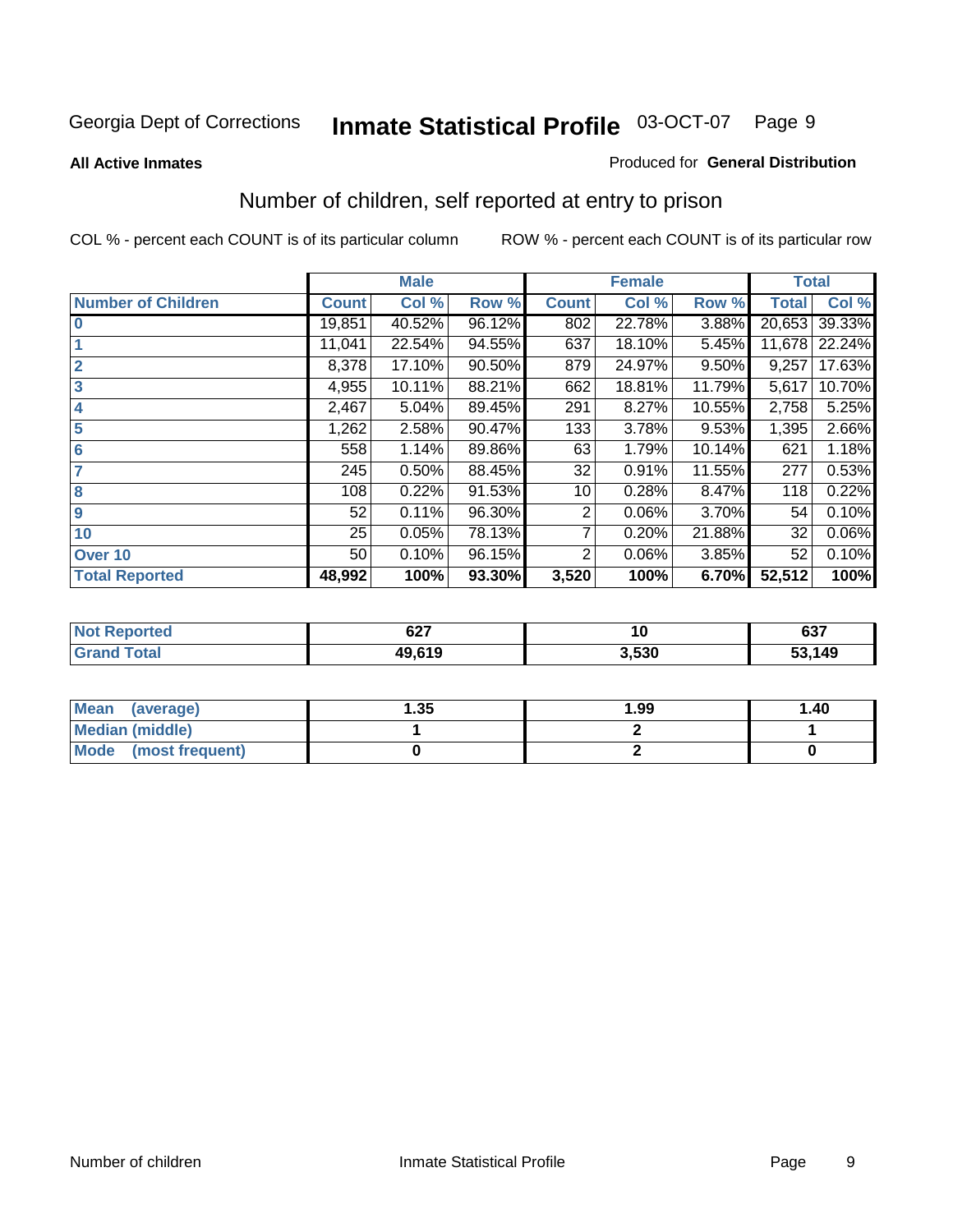#### **All Active Inmates**

#### Produced for **General Distribution**

### Religious affiliation, self-reported at entry to prison

|                  |                              |                  | <b>Male</b> |         | <b>Female</b>   |        |        | <b>Total</b>    |        |
|------------------|------------------------------|------------------|-------------|---------|-----------------|--------|--------|-----------------|--------|
|                  | <b>Religious Affiliation</b> | <b>Count</b>     | Col %       | Row %   | <b>Count</b>    | Col %  | Row %  | <b>Total</b>    | Col %  |
| 1                | <b>Islam</b>                 | 1,459            | 3.41%       | 98.78%  | $\overline{18}$ | .53%   | 1.22%  | 1,477           | 3.20%  |
| $\overline{2}$   | <b>Catholic</b>              | 2,160            | 5.05%       | 92.94%  | 164             | 4.86%  | 7.06%  | 2,324           | 5.04%  |
| 3                | <b>Baptist</b>               | 20,656           | 48.30%      | 91.42%  | 1,938           | 57.39% | 8.58%  | 22,594          | 48.97% |
| 4                | <b>Methodist</b>             | 923              | 2.16%       | 88.58%  | 119             | 3.52%  | 11.42% | 1,042           | 2.26%  |
| 5                | <b>EpiscopIn</b>             | 58               | .14%        | 90.63%  | 6               | .18%   | 9.38%  | 64              | .14%   |
| 6                | <b>Presbytrn</b>             | $\overline{112}$ | .26%        | 93.33%  | 8               | .24%   | 6.67%  | 120             | .26%   |
| 7                | <b>Chc Of God</b>            | 526              | 1.23%       | 89.76%  | 60              | 1.78%  | 10.24% | 586             | 1.27%  |
| 8                | <b>Holiness</b>              | 1,585            | 3.71%       | 85.49%  | 269             | 7.97%  | 14.51% | 1,854           | 4.02%  |
| $\boldsymbol{9}$ | <b>Jewish</b>                | 53               | .12%        | 98.15%  |                 | .03%   | 1.85%  | 54              | .12%   |
| 10               | <b>Anglican</b>              | 6                | .01%        | 85.71%  |                 | .03%   | 14.29% | 7               | .02%   |
| 11               | <b>Grk Orthdx</b>            | 8                | .02%        | 80.00%  | $\overline{2}$  | .06%   | 20.00% | 10              | .02%   |
| 12               | <b>Hindu</b>                 | 7                | .02%        | 100.00% |                 |        |        | 7               | .02%   |
| 13               | <b>Buddhist</b>              | 48               | .11%        | 97.96%  | 1               | .03%   | 2.04%  | 49              | .11%   |
| 14               | <b>Taoist</b>                | 4                | .01%        | 100.00% |                 |        |        | 4               | .01%   |
| 15               | <b>Shintoist</b>             | 3                | .01%        | 100.00% |                 |        |        | 3               | .01%   |
| 16               | <b>Seven D Ad</b>            | 148              | .35%        | 95.48%  | $\overline{7}$  | .21%   | 4.52%  | 155             | .34%   |
| 17               | <b>Jehovah Wt</b>            | 419              | .98%        | 92.70%  | 33              | .98%   | 7.30%  | 452             | .98%   |
| 18               | <b>Latr Day S</b>            | 49               | .11%        | 96.08%  | $\overline{2}$  | .06%   | 3.92%  | $\overline{51}$ | .11%   |
| 20               | <b>Other Prot</b>            | 6,407            | 14.98%      | 91.14%  | 623             | 18.45% | 8.86%  | 7,030           | 15.24% |
| 96               | <b>None</b>                  | 8,132            | 19.02%      | 98.49%  | 125             | 3.70%  | 1.51%  | 8,257           | 17.90% |
|                  | <b>Total Reported</b>        | 42,763           | 100%        | 92.68%  | 3,377           | 100%   | 7.32%  | 46,140          | 100%   |

| ortec | <b>5.857</b> | 153   | 7,010      |
|-------|--------------|-------|------------|
|       | 49,620       | 3,530 | ,150<br>ວວ |

|  | <b>Mode</b><br>reduent)<br>ns | ำotist | 3aptist | Baptıst |
|--|-------------------------------|--------|---------|---------|
|--|-------------------------------|--------|---------|---------|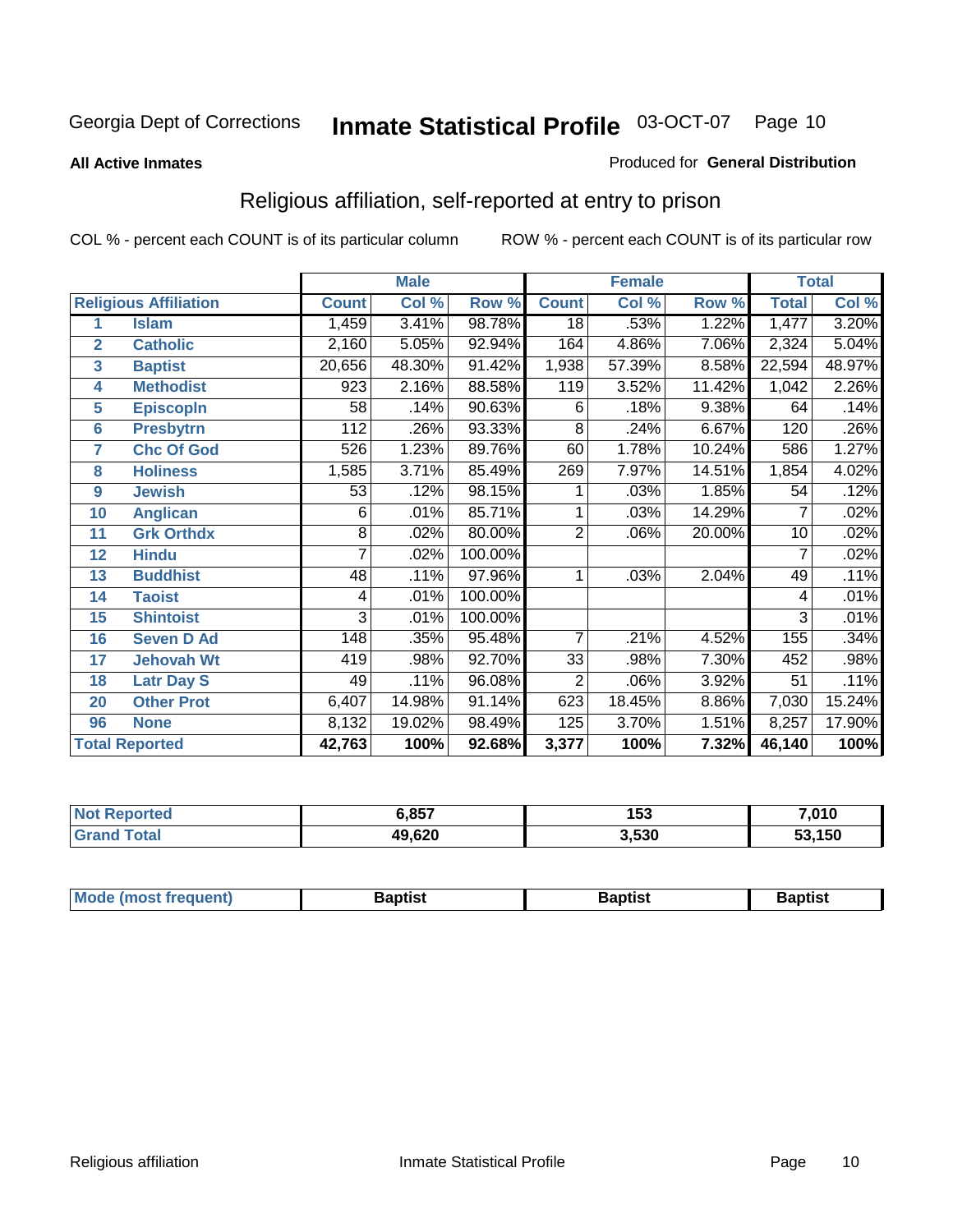#### **All Active Inmates**

#### Produced for **General Distribution**

### Home county, self-reported at entry to prison

|                |                      |                  | <b>Male</b> |         |                 | <b>Female</b> |        | <b>Total</b>     |       |
|----------------|----------------------|------------------|-------------|---------|-----------------|---------------|--------|------------------|-------|
|                | <b>Home County</b>   | <b>Count</b>     | Col %       | Row %   | <b>Count</b>    | Col %         | Row %  | <b>Total</b>     | Col % |
| 1              | <b>Appling</b>       | $\overline{97}$  | .20%        | 94.17%  | 6               | .17%          | 5.83%  | 103              | .20%  |
| $\overline{2}$ | <b>Atkinson</b>      | 40               | .08%        | 93.02%  | $\overline{3}$  | .09%          | 6.98%  | $\overline{43}$  | .08%  |
| 3              | <b>Bacon</b>         | 63               | .13%        | 96.92%  | $\overline{2}$  | .06%          | 3.08%  | 65               | .13%  |
| 4              | <b>Baker</b>         | $\overline{7}$   | .01%        | 100.00% |                 |               |        | $\overline{7}$   | .01%  |
| 5              | <b>Baldwin</b>       | $\overline{277}$ | .58%        | 95.19%  | 14              | .41%          | 4.81%  | 291              | .57%  |
| $6\phantom{a}$ | <b>Banks</b>         | $\overline{58}$  | .12%        | 92.06%  | $\overline{5}$  | .15%          | 7.94%  | 63               | .12%  |
| $\overline{7}$ | <b>Barrow</b>        | 274              | .58%        | 92.26%  | $\overline{23}$ | .67%          | 7.74%  | $\overline{297}$ | .58%  |
| 8              | <b>Bartow</b>        | 553              | 1.16%       | 89.92%  | $\overline{62}$ | 1.80%         | 10.08% | 615              | 1.21% |
| 9              | <b>Ben Hill</b>      | $\overline{227}$ | .48%        | 91.16%  | $\overline{22}$ | .64%          | 8.84%  | 249              | .49%  |
| 10             | <b>Berrien</b>       | $\overline{75}$  | .16%        | 92.59%  | $\overline{6}$  | .17%          | 7.41%  | $\overline{81}$  | .16%  |
| 11             | <b>Bibb</b>          | 1,195            | 2.51%       | 94.92%  | 64              | 1.86%         | 5.08%  | 1,259            | 2.47% |
| 12             | <b>Bleckley</b>      | $\overline{85}$  | .18%        | 91.40%  | $\overline{8}$  | .23%          | 8.60%  | $\overline{93}$  | .18%  |
| 13             | <b>Brantley</b>      | 49               | .10%        | 90.74%  | $\overline{5}$  | .15%          | 9.26%  | $\overline{54}$  | .11%  |
| 14             | <b>Brooks</b>        | $\overline{74}$  | .16%        | 98.67%  | $\overline{1}$  | .03%          | 1.33%  | $\overline{75}$  | .15%  |
| 15             | <b>Bryan</b>         | 103              | .22%        | 96.26%  | $\overline{4}$  | .12%          | 3.74%  | 107              | .21%  |
| 16             | <b>Bulloch</b>       | 361              | .76%        | 94.50%  | $\overline{21}$ | .61%          | 5.50%  | $\overline{382}$ | .75%  |
| 17             | <b>Burke</b>         | 195              | .41%        | 96.06%  | $\overline{8}$  | .23%          | 3.94%  | $\overline{203}$ | .40%  |
| 18             | <b>Butts</b>         | $\overline{148}$ | .31%        | 94.27%  | $\overline{9}$  | .26%          | 5.73%  | 157              | .31%  |
| 19             | <b>Calhoun</b>       | $\overline{52}$  | .11%        | 98.11%  | $\overline{1}$  | .03%          | 1.89%  | $\overline{53}$  | .10%  |
| 20             | <b>Camden</b>        | $\overline{117}$ | .25%        | 95.12%  | $\overline{6}$  | .17%          | 4.88%  | $\overline{123}$ | .24%  |
| 21             | <b>Candler</b>       | $\overline{83}$  | .17%        | 92.22%  | $\overline{7}$  | .20%          | 7.78%  | 90               | .18%  |
| 22             | <b>Carroll</b>       | 530              | 1.11%       | 88.93%  | 66              | 1.92%         | 11.07% | 596              | 1.17% |
| 23             | <b>Catoosa</b>       | $\overline{205}$ | .43%        | 89.13%  | $\overline{25}$ | .73%          | 10.87% | 230              | .45%  |
| 24             | <b>Charlton</b>      | $\overline{41}$  | .09%        | 100.00% |                 |               |        | $\overline{41}$  | .08%  |
| 25             | <b>Chatham</b>       | 2,237            | 4.71%       | 94.67%  | 126             | 3.66%         | 5.33%  | 2,363            | 4.63% |
| 26             | <b>Chattahoochee</b> | $\overline{18}$  | .04%        | 85.71%  | 3               | .09%          | 14.29% | $\overline{21}$  | .04%  |
| 27             | <b>Chattooga</b>     | 229              | .48%        | 91.24%  | $\overline{22}$ | .64%          | 8.76%  | $\overline{251}$ | .49%  |
| 28             | <b>Cherokee</b>      | 396              | .83%        | 88.59%  | $\overline{51}$ | 1.48%         | 11.41% | 447              | .88%  |
| 29             | <b>Clarke</b>        | 501              | 1.05%       | 94.53%  | $\overline{29}$ | .84%          | 5.47%  | 530              | 1.04% |
| 30             | <b>Clay</b>          | $\overline{13}$  | .03%        | 86.67%  | $\overline{2}$  | .06%          | 13.33% | $\overline{15}$  | .03%  |
| 31             | <b>Clayton</b>       | 1,387            | 2.92%       | 94.16%  | 86              | 2.50%         | 5.84%  | 1,473            | 2.89% |
| 32             | <b>Clinch</b>        | $\overline{40}$  | .08%        | 93.02%  | 3               | .09%          | 6.98%  | $\overline{43}$  | .08%  |
| 33             | <b>Cobb</b>          | 2,109            | 4.44%       | 92.14%  | 180             | 5.22%         | 7.86%  | 2,289            | 4.49% |
| 34             | <b>Coffee</b>        | 223              | .47%        | 91.02%  | $\overline{22}$ | .64%          | 8.98%  | 245              | .48%  |
| 35             | <b>Colquitt</b>      | 292              | .61%        | 93.89%  | 19              | .55%          | 6.11%  | 311              | .61%  |
| 36             | <b>Columbia</b>      | 181              | .38%        | 91.41%  | $\overline{17}$ | .49%          | 8.59%  | 198              | .39%  |
| 37             | <b>Cook</b>          | 114              | .24%        | 91.94%  | 10              | .29%          | 8.06%  | 124              | .24%  |
| 38             | <b>Coweta</b>        | 471              | .99%        | 90.75%  | 48              | 1.39%         | 9.25%  | 519              | 1.02% |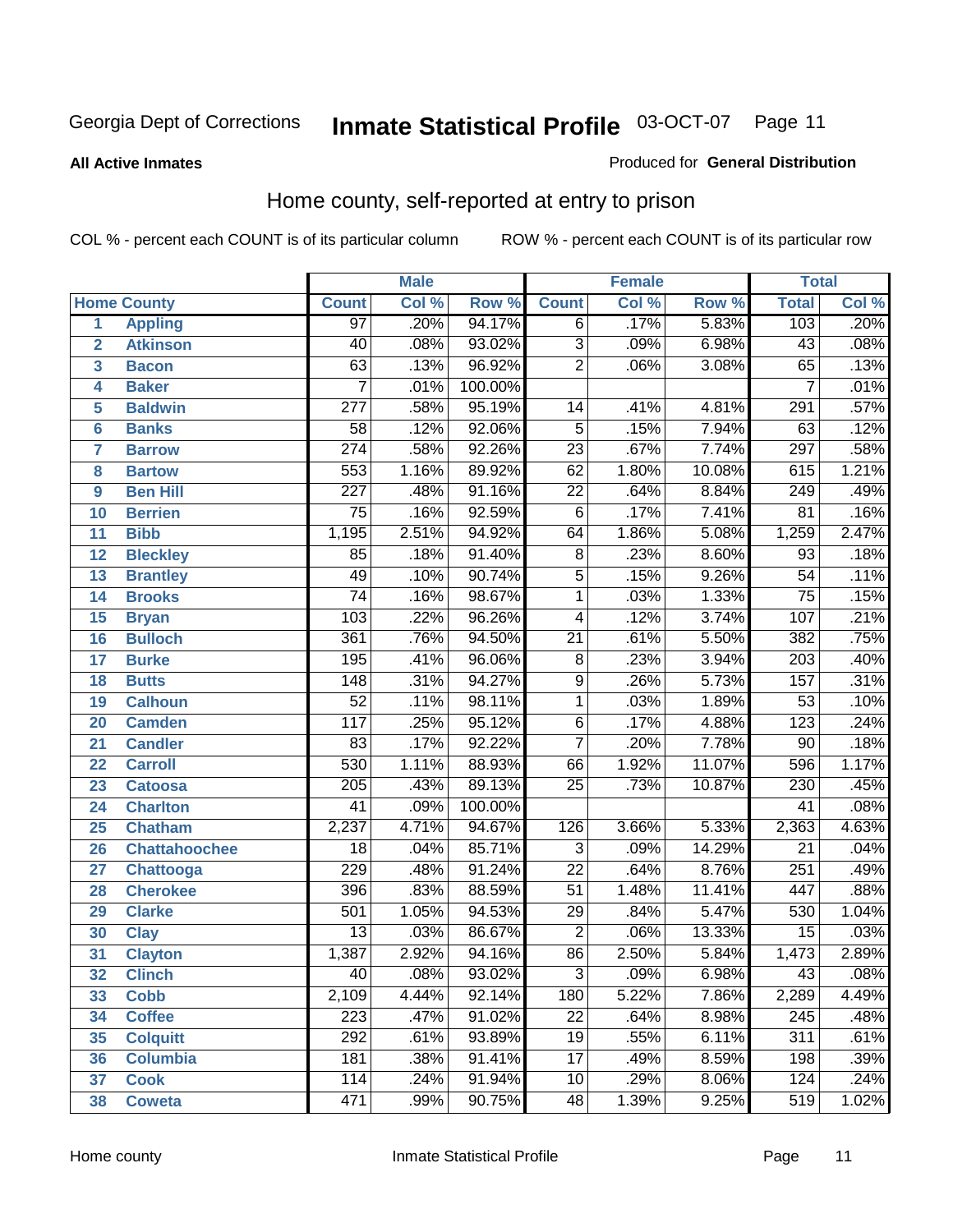#### **All Active Inmates**

#### Produced for **General Distribution**

### Home county, self-reported at entry to prison

|                 |                    |                  | <b>Male</b> |         |                 | <b>Female</b> |        | <b>Total</b>     |        |
|-----------------|--------------------|------------------|-------------|---------|-----------------|---------------|--------|------------------|--------|
|                 | <b>Home County</b> | <b>Count</b>     | Col %       | Row %   | <b>Count</b>    | Col %         | Row %  | <b>Total</b>     | Col %  |
| 39              | <b>Crawford</b>    | $\overline{34}$  | .07%        | 87.18%  | 5               | .15%          | 12.82% | 39               | .08%   |
| 40              | <b>Crisp</b>       | 236              | .50%        | 94.02%  | $\overline{15}$ | .44%          | 5.98%  | 251              | .49%   |
| 41              | <b>Dade</b>        | $\overline{72}$  | .15%        | 96.00%  | $\overline{3}$  | .09%          | 4.00%  | 75               | .15%   |
| 42              | <b>Dawson</b>      | $\overline{84}$  | .18%        | 92.31%  | $\overline{7}$  | .20%          | 7.69%  | $\overline{91}$  | .18%   |
| 43              | <b>Decatur</b>     | $\overline{247}$ | .52%        | 92.86%  | $\overline{19}$ | .55%          | 7.14%  | 266              | .52%   |
| 44              | <b>Dekalb</b>      | 2,475            | 5.21%       | 94.65%  | 140             | 4.06%         | 5.35%  | 2,615            | 5.13%  |
| 45              | <b>Dodge</b>       | $\overline{147}$ | .31%        | 93.63%  | 10              | .29%          | 6.37%  | 157              | .31%   |
| 46              | <b>Dooly</b>       | $\overline{71}$  | .15%        | 94.67%  | 4               | .12%          | 5.33%  | $\overline{75}$  | .15%   |
| 47              | <b>Dougherty</b>   | 989              | 2.08%       | 94.19%  | 61              | 1.77%         | 5.81%  | 1,050            | 2.06%  |
| 48              | <b>Douglas</b>     | 589              | 1.24%       | 90.62%  | 61              | 1.77%         | 9.38%  | 650              | 1.27%  |
| 49              | <b>Early</b>       | $\overline{75}$  | .16%        | 97.40%  | $\overline{2}$  | .06%          | 2.60%  | $\overline{77}$  | .15%   |
| 50              | <b>Echols</b>      | $\overline{6}$   | .01%        | 100.00% |                 |               |        | 6                | .01%   |
| $\overline{51}$ | Effingham          | 138              | .29%        | 90.79%  | 14              | .41%          | 9.21%  | 152              | .30%   |
| 52              | <b>Elbert</b>      | 139              | .29%        | 92.67%  | $\overline{11}$ | .32%          | 7.33%  | 150              | .29%   |
| 53              | <b>Emanuel</b>     | 142              | .30%        | 92.81%  | $\overline{11}$ | .32%          | 7.19%  | 153              | .30%   |
| 54              | <b>Evans</b>       | $\overline{88}$  | .19%        | 97.78%  | $\overline{2}$  | .06%          | 2.22%  | $\overline{90}$  | .18%   |
| 55              | <b>Fannin</b>      | 94               | .20%        | 92.16%  | $\overline{8}$  | .23%          | 7.84%  | 102              | .20%   |
| 56              | <b>Fayette</b>     | 138              | .29%        | 90.20%  | $\overline{15}$ | .44%          | 9.80%  | 153              | .30%   |
| 57              | <b>Floyd</b>       | $\overline{721}$ | 1.52%       | 91.96%  | 63              | 1.83%         | 8.04%  | 784              | 1.54%  |
| 58              | <b>Forsyth</b>     | 186              | .39%        | 87.74%  | $\overline{26}$ | .75%          | 12.26% | $\overline{212}$ | .42%   |
| 59              | <b>Franklin</b>    | 132              | .28%        | 93.62%  | $\overline{9}$  | .26%          | 6.38%  | $\overline{141}$ | .28%   |
| 60              | <b>Fulton</b>      | 5,622            | 11.83%      | 95.43%  | 269             | 7.81%         | 4.57%  | 5,891            | 11.55% |
| 61              | Gilmer             | $\overline{106}$ | .22%        | 95.50%  | 5               | .15%          | 4.50%  | 111              | .22%   |
| 62              | <b>Glascock</b>    | $\overline{8}$   | .02%        | 100.00% |                 |               |        | $\overline{8}$   | .02%   |
| 63              | <b>Glynn</b>       | $\overline{376}$ | .79%        | 94.71%  | $\overline{21}$ | .61%          | 5.29%  | 397              | .78%   |
| 64              | <b>Gordon</b>      | 290              | .61%        | 91.48%  | $\overline{27}$ | .78%          | 8.52%  | $\overline{317}$ | .62%   |
| 65              | <b>Grady</b>       | 185              | .39%        | 93.43%  | $\overline{13}$ | .38%          | 6.57%  | 198              | .39%   |
| 66              | <b>Greene</b>      | $\overline{84}$  | .18%        | 93.33%  | 6               | .17%          | 6.67%  | $\overline{90}$  | .18%   |
| 67              | <b>Gwinnett</b>    | 1,490            | 3.13%       | 93.36%  | 106             | 3.08%         | 6.64%  | 1,596            | 3.13%  |
| 68              | <b>Habersham</b>   | 111              | .23%        | 92.50%  | 9               | .26%          | 7.50%  | 120              | .24%   |
| 69              | <b>Hall</b>        | 682              | 1.43%       | 91.79%  | 61              | 1.77%         | 8.21%  | $\overline{743}$ | 1.46%  |
| 70              | <b>Hancock</b>     | 60               | .13%        | 98.36%  | 1               | .03%          | 1.64%  | 61               | .12%   |
| 71              | <b>Haralson</b>    | 130              | .27%        | 92.86%  | $\overline{10}$ | .29%          | 7.14%  | 140              | .27%   |
| 72              | <b>Harris</b>      | 85               | .18%        | 93.41%  | 6               | .17%          | 6.59%  | $\overline{91}$  | .18%   |
| 73              | <b>Hart</b>        | $\overline{99}$  | .21%        | 93.40%  | $\overline{7}$  | .20%          | 6.60%  | 106              | .21%   |
| 74              | <b>Heard</b>       | 65               | .14%        | 92.86%  | $\overline{5}$  | .15%          | 7.14%  | 70               | .14%   |
| 75              | <b>Henry</b>       | 496              | 1.04%       | 91.01%  | 49              | 1.42%         | 8.99%  | 545              | 1.07%  |
| 76              | <b>Houston</b>     | $\overline{527}$ | 1.11%       | 92.95%  | 40              | 1.16%         | 7.05%  | 567              | 1.11%  |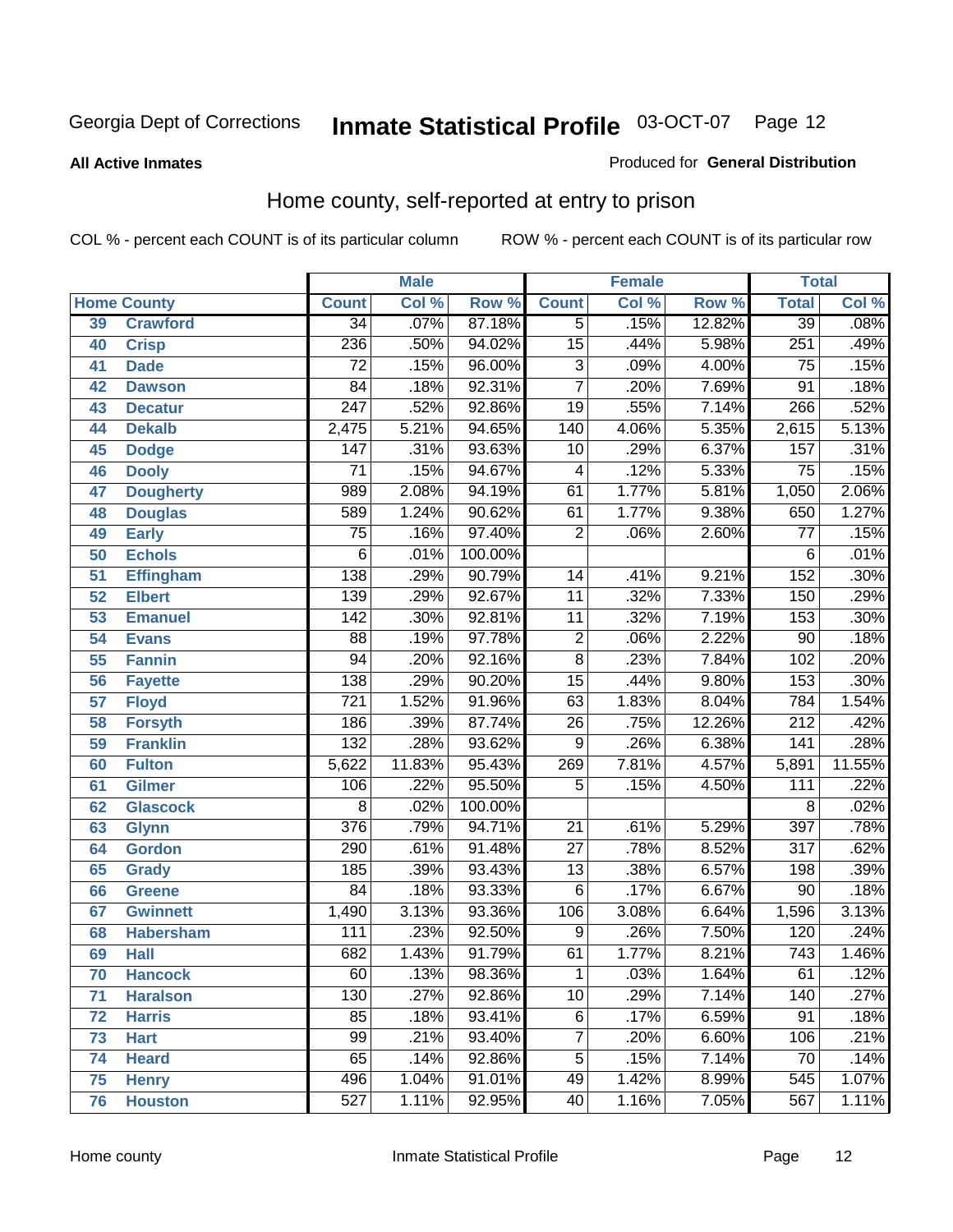#### **All Active Inmates**

#### Produced for **General Distribution**

### Home county, self-reported at entry to prison

|       |                    |                  | <b>Male</b> |         |                           | <b>Female</b> |        | <b>Total</b>     |       |
|-------|--------------------|------------------|-------------|---------|---------------------------|---------------|--------|------------------|-------|
|       | <b>Home County</b> | <b>Count</b>     | Col %       | Row %   | <b>Count</b>              | Col %         | Row %  | <b>Total</b>     | Col % |
| 77    | <b>Irwin</b>       | 69               | .15%        | 100.00% |                           |               |        | 69               | .14%  |
| 78    | <b>Jackson</b>     | $\overline{202}$ | .42%        | 90.18%  | $\overline{22}$           | .64%          | 9.82%  | $\overline{224}$ | .44%  |
| 79    | <b>Jasper</b>      | 62               | .13%        | 96.88%  | $\overline{2}$            | .06%          | 3.13%  | 64               | .13%  |
| 80    | <b>Jeff Davis</b>  | 64               | .13%        | 92.75%  | $\overline{5}$            | .15%          | 7.25%  | 69               | .14%  |
| 81    | <b>Jefferson</b>   | $\overline{113}$ | .24%        | 95.76%  | $\overline{5}$            | .15%          | 4.24%  | $\overline{118}$ | .23%  |
| 82    | <b>Jenkins</b>     | 63               | .13%        | 94.03%  | 4                         | .12%          | 5.97%  | 67               | .13%  |
| 83    | <b>Johnson</b>     | $\overline{50}$  | .11%        | 89.29%  | $\overline{6}$            | .17%          | 10.71% | $\overline{56}$  | .11%  |
| 84    | <b>Jones</b>       | 64               | .13%        | 92.75%  | $\overline{5}$            | .15%          | 7.25%  | 69               | .14%  |
| 85    | <b>Lamar</b>       | $\overline{76}$  | .16%        | 96.20%  | $\overline{\overline{3}}$ | .09%          | 3.80%  | $\overline{79}$  | .15%  |
| 86    | <b>Lanier</b>      | $\overline{34}$  | .07%        | 80.95%  | $\overline{8}$            | .23%          | 19.05% | $\overline{42}$  | .08%  |
| 87    | <b>Laurens</b>     | $\overline{303}$ | .64%        | 93.23%  | $\overline{22}$           | .64%          | 6.77%  | 325              | .64%  |
| 88    | <b>Lee</b>         | 63               | .13%        | 98.44%  | 1                         | .03%          | 1.56%  | 64               | .13%  |
| 89    | <b>Liberty</b>     | 241              | .51%        | 92.69%  | $\overline{19}$           | .55%          | 7.31%  | 260              | .51%  |
| 90    | <b>Lincoln</b>     | 40               | .08%        | 100.00% |                           |               |        | 40               | .08%  |
| 91    | Long               | $\overline{34}$  | .07%        | 89.47%  | 4                         | .12%          | 10.53% | $\overline{38}$  | .07%  |
| 92    | <b>Lowndes</b>     | 535              | 1.13%       | 93.70%  | $\overline{36}$           | 1.04%         | 6.30%  | $\overline{571}$ | 1.12% |
| 93    | <b>Lumpkin</b>     | $\overline{83}$  | .17%        | 86.46%  | $\overline{13}$           | .38%          | 13.54% | $\overline{96}$  | .19%  |
| 94    | <b>Macon</b>       | $\overline{82}$  | .17%        | 94.25%  | $\overline{5}$            | .15%          | 5.75%  | $\overline{87}$  | .17%  |
| 95    | <b>Madison</b>     | $\overline{119}$ | .25%        | 92.25%  | $\overline{10}$           | .29%          | 7.75%  | 129              | .25%  |
| 96    | <b>Marion</b>      | $\overline{45}$  | .09%        | 97.83%  | 1                         | .03%          | 2.17%  | 46               | .09%  |
| 97    | <b>Mcduffie</b>    | $\overline{162}$ | .34%        | 95.86%  | $\overline{7}$            | .20%          | 4.14%  | 169              | .33%  |
| 98    | <b>Mcintosh</b>    | 60               | .13%        | 92.31%  | $\overline{5}$            | .15%          | 7.69%  | 65               | .13%  |
| 99    | <b>Meriwether</b>  | 196              | .41%        | 93.33%  | $\overline{14}$           | .41%          | 6.67%  | $\overline{210}$ | .41%  |
| 100   | <b>Miller</b>      | $\overline{33}$  | .07%        | 94.29%  | $\overline{2}$            | .06%          | 5.71%  | $\overline{35}$  | .07%  |
| 101   | <b>Mitchell</b>    | 171              | .36%        | 91.94%  | $\overline{15}$           | .44%          | 8.06%  | 186              | .36%  |
| 102   | <b>Monroe</b>      | 137              | .29%        | 94.48%  | $\overline{8}$            | .23%          | 5.52%  | 145              | .28%  |
| 103   | <b>Montgomery</b>  | $\overline{41}$  | .09%        | 95.35%  | $\overline{2}$            | .06%          | 4.65%  | $\overline{43}$  | .08%  |
| 104   | <b>Morgan</b>      | $\overline{67}$  | .14%        | 89.33%  | $\overline{8}$            | .23%          | 10.67% | $\overline{75}$  | .15%  |
| $105$ | <b>Murray</b>      | 238              | .50%        | 90.49%  | $\overline{25}$           | .73%          | 9.51%  | $\overline{263}$ | .52%  |
| 106   | <b>Muscogee</b>    | 1,529            | 3.22%       | 93.40%  | 108                       | 3.13%         | 6.60%  | 1,637            | 3.21% |
| 107   | <b>Newton</b>      | 492              | 1.03%       | 91.62%  | $\overline{45}$           | 1.31%         | 8.38%  | $\overline{537}$ | 1.05% |
| 108   | <b>Oconee</b>      | 53               | .11%        | 91.38%  | 5                         | .15%          | 8.62%  | 58               | .11%  |
| 109   | <b>Oglethorpe</b>  | $\overline{51}$  | .11%        | 92.73%  | 4                         | .12%          | 7.27%  | $\overline{55}$  | .11%  |
| 110   | <b>Paulding</b>    | 239              | .50%        | 89.85%  | $\overline{27}$           | .78%          | 10.15% | 266              | .52%  |
| 111   | <b>Peach</b>       | 110              | .23%        | 97.35%  | $\overline{3}$            | .09%          | 2.65%  | $\overline{113}$ | .22%  |
| 112   | <b>Pickens</b>     | 93               | .20%        | 86.11%  | $\overline{15}$           | .44%          | 13.89% | 108              | .21%  |
| 113   | <b>Pierce</b>      | $\overline{59}$  | .12%        | 92.19%  | $\overline{5}$            | .15%          | 7.81%  | 64               | .13%  |
| 114   | <b>Pike</b>        | $\overline{52}$  | .11%        | 91.23%  | $\overline{5}$            | .15%          | 8.77%  | 57               | .11%  |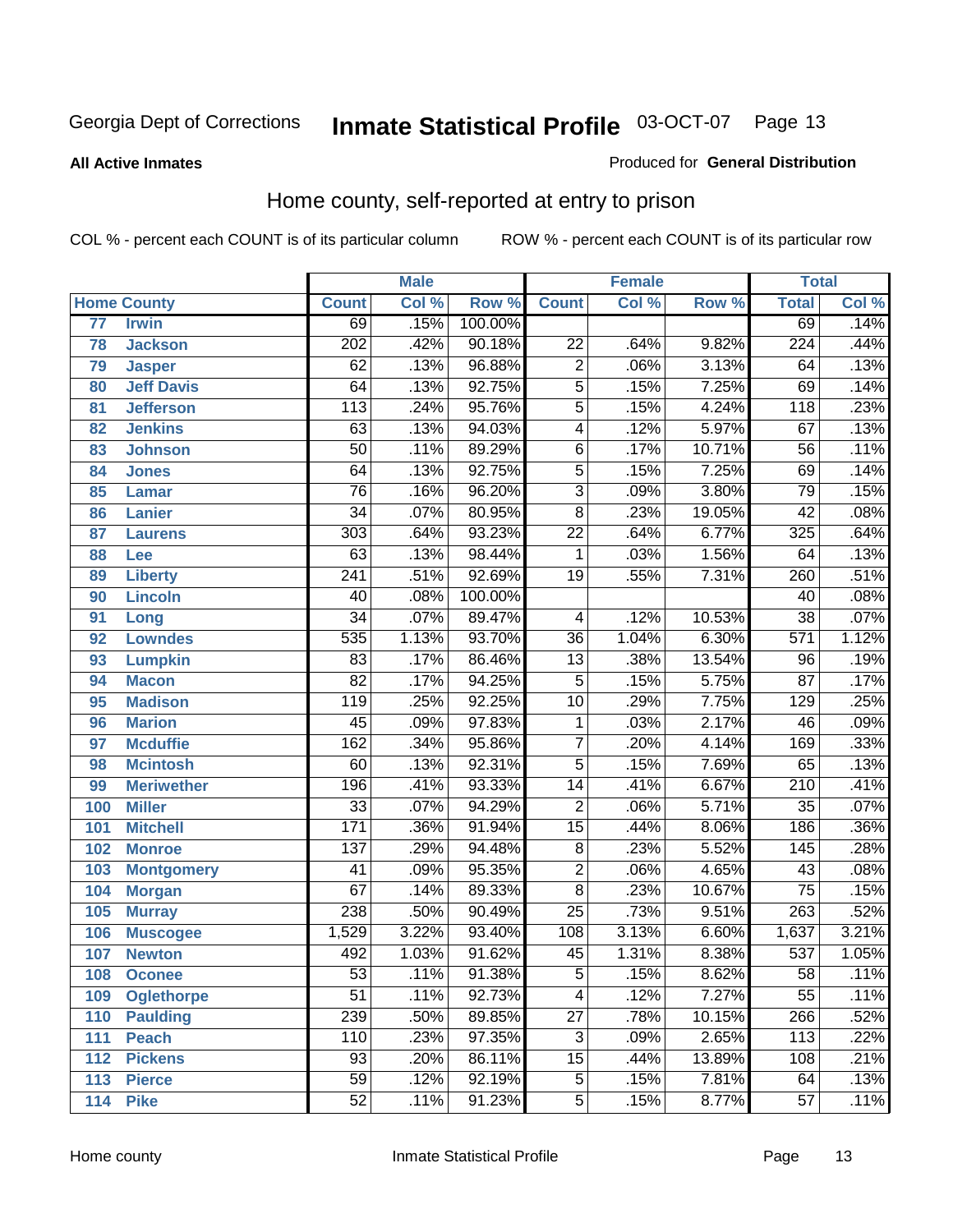#### **All Active Inmates**

#### Produced for **General Distribution**

### Home county, self-reported at entry to prison

|     |                    |                  | <b>Male</b> |         |                         | <b>Female</b> |        | <b>Total</b>     |       |
|-----|--------------------|------------------|-------------|---------|-------------------------|---------------|--------|------------------|-------|
|     | <b>Home County</b> | <b>Count</b>     | Col %       | Row %   | <b>Count</b>            | Col %         | Row %  | <b>Total</b>     | Col % |
| 115 | <b>Polk</b>        | 182              | .38%        | 90.10%  | $\overline{20}$         | .58%          | 9.90%  | 202              | .40%  |
| 116 | <b>Pulaski</b>     | $\overline{78}$  | .16%        | 86.67%  | $\overline{12}$         | .35%          | 13.33% | $\overline{90}$  | .18%  |
| 117 | <b>Putnam</b>      | $\overline{138}$ | .29%        | 98.57%  | $\overline{2}$          | .06%          | 1.43%  | 140              | .27%  |
| 118 | Quitman            | $\overline{12}$  | .03%        | 92.31%  | $\overline{1}$          | .03%          | 7.69%  | 13               | .03%  |
| 119 | <b>Rabun</b>       | 60               | .13%        | 89.55%  | $\overline{7}$          | .20%          | 10.45% | 67               | .13%  |
| 120 | <b>Randolph</b>    | $\overline{43}$  | .09%        | 95.56%  | $\overline{2}$          | .06%          | 4.44%  | 45               | .09%  |
| 121 | <b>Richmond</b>    | 1,738            | 3.66%       | 93.79%  | $\overline{115}$        | 3.34%         | 6.21%  | 1,853            | 3.63% |
| 122 | <b>Rockdale</b>    | 317              | .67%        | 92.96%  | $\overline{24}$         | .70%          | 7.04%  | 341              | .67%  |
| 123 | <b>Schley</b>      | $\overline{20}$  | .04%        | 100.00% |                         |               |        | $\overline{20}$  | .04%  |
| 124 | <b>Screven</b>     | 110              | .23%        | 94.83%  | 6                       | .17%          | 5.17%  | 116              | .23%  |
| 125 | <b>Seminole</b>    | 58               | .12%        | 89.23%  | $\overline{7}$          | .20%          | 10.77% | 65               | .13%  |
| 126 | <b>Spalding</b>    | $\overline{543}$ | 1.14%       | 91.88%  | 48                      | 1.39%         | 8.12%  | 591              | 1.16% |
| 127 | <b>Stephens</b>    | 165              | .35%        | 91.16%  | $\overline{16}$         | .46%          | 8.84%  | 181              | .35%  |
| 128 | <b>Stewart</b>     | $\overline{39}$  | .08%        | 97.50%  | 1                       | .03%          | 2.50%  | $\overline{40}$  | .08%  |
| 129 | <b>Sumter</b>      | 228              | .48%        | 94.21%  | $\overline{14}$         | .41%          | 5.79%  | $\overline{242}$ | .47%  |
| 130 | <b>Talbot</b>      | $\overline{51}$  | .11%        | 92.73%  | 4                       | .12%          | 7.27%  | $\overline{55}$  | .11%  |
| 131 | <b>Taliaferro</b>  | 8                | .02%        | 100.00% |                         |               |        | 8                | .02%  |
| 132 | <b>Tattnall</b>    | 140              | .29%        | 93.33%  | 10                      | .29%          | 6.67%  | 150              | .29%  |
| 133 | <b>Taylor</b>      | 69               | .15%        | 93.24%  | 5                       | .15%          | 6.76%  | 74               | .15%  |
| 134 | <b>Telfair</b>     | 125              | .26%        | 93.98%  | $\overline{8}$          | .23%          | 6.02%  | $\overline{133}$ | .26%  |
| 135 | <b>Terrell</b>     | $\overline{72}$  | .15%        | 94.74%  | $\overline{\mathbf{4}}$ | .12%          | 5.26%  | 76               | .15%  |
| 136 | <b>Thomas</b>      | $\overline{276}$ | .58%        | 93.88%  | $\overline{18}$         | .52%          | 6.12%  | 294              | .58%  |
| 137 | <b>Tift</b>        | 284              | .60%        | 97.26%  | $\overline{8}$          | .23%          | 2.74%  | 292              | .57%  |
| 138 | <b>Toombs</b>      | 230              | .48%        | 93.50%  | $\overline{16}$         | .46%          | 6.50%  | 246              | .48%  |
| 139 | <b>Towns</b>       | $\overline{27}$  | .06%        | 93.10%  | $\overline{2}$          | .06%          | 6.90%  | $\overline{29}$  | .06%  |
| 140 | <b>Treutlen</b>    | $\overline{59}$  | .12%        | 96.72%  | $\overline{2}$          | .06%          | 3.28%  | 61               | .12%  |
| 141 | <b>Troup</b>       | 624              | 1.31%       | 91.90%  | $\overline{55}$         | 1.60%         | 8.10%  | 679              | 1.33% |
| 142 | <b>Turner</b>      | 60               | .13%        | 96.77%  | $\overline{2}$          | .06%          | 3.23%  | 62               | .12%  |
| 143 | <b>Twiggs</b>      | $\overline{41}$  | .09%        | 93.18%  | $\overline{3}$          | .09%          | 6.82%  | 44               | .09%  |
| 144 | <b>Union</b>       | 64               | .13%        | 94.12%  | $\overline{4}$          | .12%          | 5.88%  | 68               | .13%  |
| 145 | <b>Upson</b>       | $\overline{215}$ | .45%        | 91.10%  | $\overline{21}$         | .61%          | 8.90%  | 236              | .46%  |
| 146 | <b>Walker</b>      | 333              | .70%        | 93.28%  | $\overline{24}$         | .70%          | 6.72%  | $\overline{357}$ | .70%  |
| 147 | <b>Walton</b>      | 274              | .58%        | 94.48%  | $\overline{16}$         | .46%          | 5.52%  | 290              | .57%  |
| 148 | <b>Ware</b>        | 281              | .59%        | 93.67%  | $\overline{19}$         | .55%          | 6.33%  | 300              | .59%  |
| 149 | <b>Warren</b>      | 42               | .09%        | 91.30%  | 4                       | .12%          | 8.70%  | 46               | .09%  |
| 150 | <b>Washington</b>  | 131              | .28%        | 94.24%  | $\overline{8}$          | .23%          | 5.76%  | 139              | .27%  |
| 151 | <b>Wayne</b>       | 153              | .32%        | 90.53%  | $\overline{16}$         | .46%          | 9.47%  | 169              | .33%  |
| 152 | <b>Webster</b>     | $\overline{9}$   | .02%        | 90.00%  | 1                       | .03%          | 10.00% | 10               | .02%  |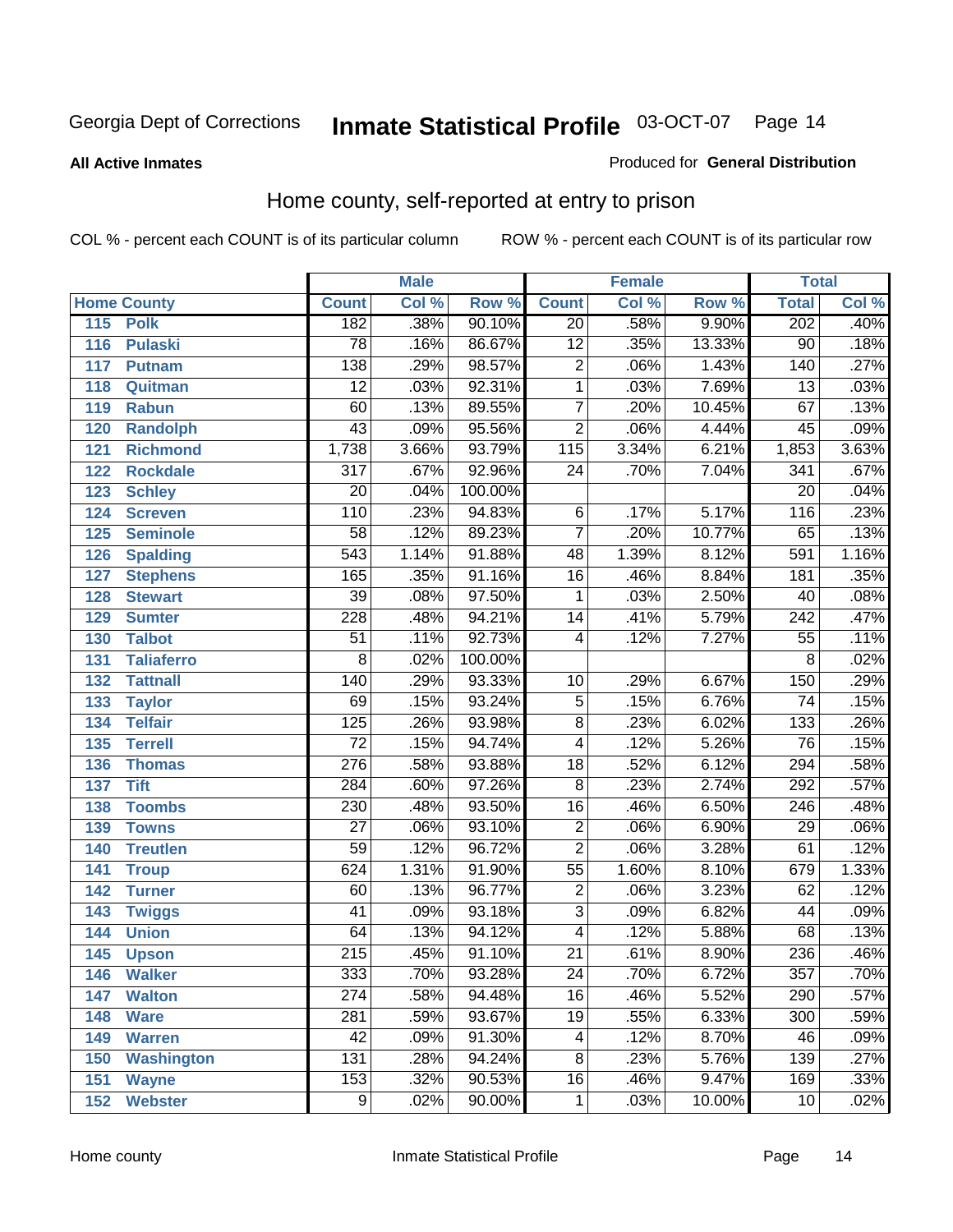#### **All Active Inmates**

#### Produced for **General Distribution**

### Home county, self-reported at entry to prison

|                      |                  | <b>Male</b>  |         |        |              | <b>Female</b> | <b>Total</b> |              |       |
|----------------------|------------------|--------------|---------|--------|--------------|---------------|--------------|--------------|-------|
| <b>Home County</b>   |                  | <b>Count</b> | Col %   | Row %  | <b>Count</b> | Col %         | Row %        | <b>Total</b> | Col % |
| 153                  | <b>Wheeler</b>   | 21           | .04%    | 91.30% | 2            | .06%          | 8.70%        | 23           | .05%  |
| 154                  | <b>White</b>     | 79           | $.17\%$ | 85.87% | 13           | .38%          | 14.13%       | 92           | .18%  |
| 155                  | <b>Whitfield</b> | 632          | 1.33%   | 89.39% | 75           | 2.18%         | 10.61%       | 707          | 1.39% |
| 156                  | <b>Wilcox</b>    | 54           | .11%    | 93.10% | 4            | .12%          | 6.90%        | 58           | .11%  |
| 157                  | <b>Wilkes</b>    | 64           | .13%    | 96.97% | 2            | .06%          | 3.03%        | 66           | .13%  |
| 158                  | <b>Wilkinson</b> | 70           | .15%    | 86.42% | 11           | .32%          | 13.58%       | 81           | .16%  |
| 159                  | <b>Worth</b>     | 108          | .23%    | 93.10% | 8            | .23%          | $6.90\%$     | 116          | .23%  |
| 160                  | <b>Unknown</b>   | 2,751        | 5.79%   | 92.44% | 225          | 6.53%         | 7.56%        | 2,976        | 5.84% |
| <b>Total Rported</b> |                  | 47,542       | 100%    | 93.24% | 3,446        | 100%          | 6.76%        | 50,988       | 100%  |

| oorted<br>NOI       | 2,078  | 84    | 2,162  |
|---------------------|--------|-------|--------|
| <b>otal</b><br>. Gr | 49,620 | 530.، | 53,150 |

| <b>Mode</b> | مرمية الرار | ™ulton | uiton |
|-------------|-------------|--------|-------|
|             |             |        |       |
|             |             |        |       |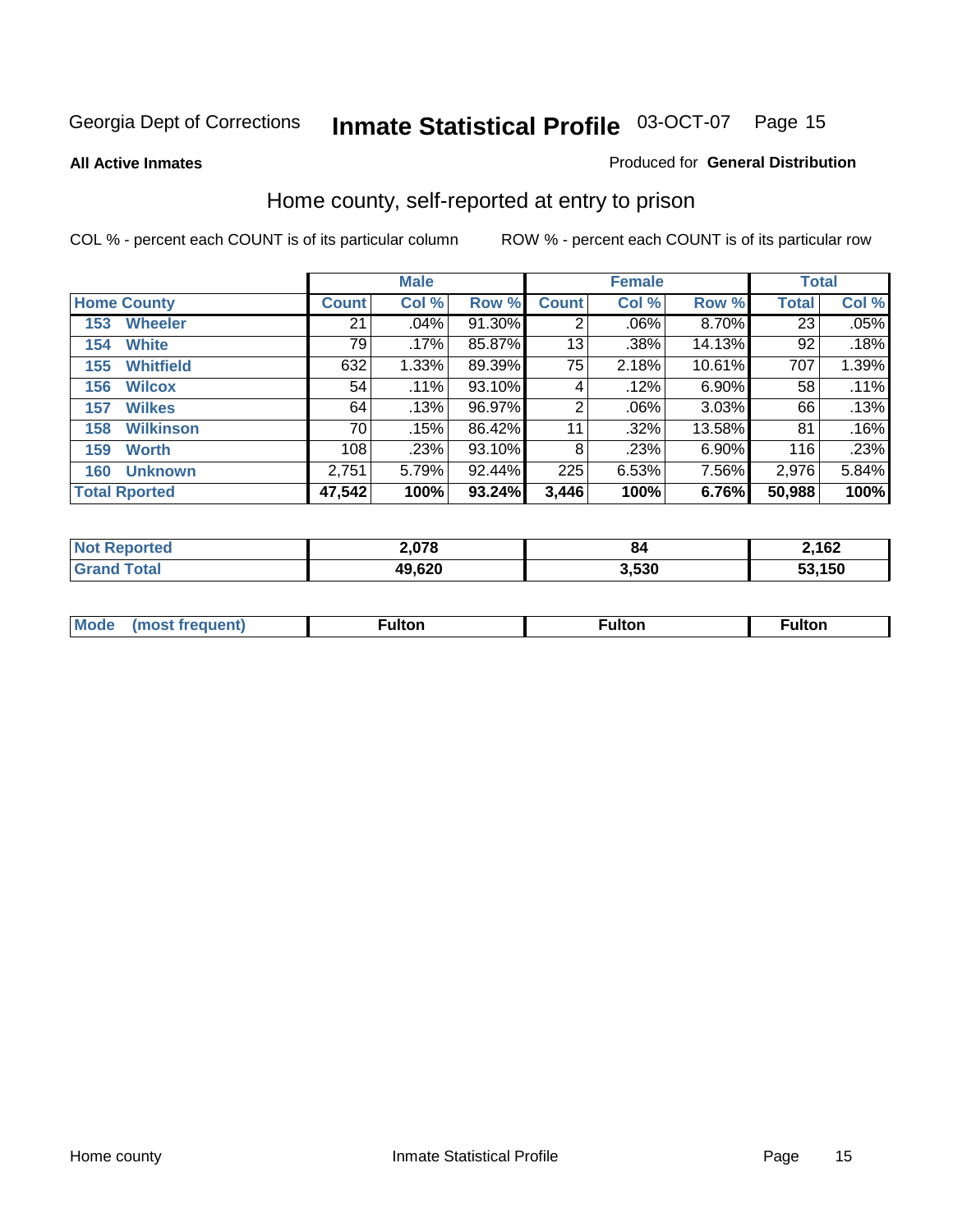#### **All Active Inmates**

#### Produced for **General Distribution**

### Environment to age 16, self-reported at entry to prison

|                                    | <b>Male</b>  |          |           | <b>Female</b> |        |          | <b>Total</b> |        |
|------------------------------------|--------------|----------|-----------|---------------|--------|----------|--------------|--------|
| <b>Environment to age 16</b>       | <b>Count</b> | Col %    | Row %     | <b>Count</b>  | Col %  | Row %    | <b>Total</b> | Col %  |
| <b>Rural/Farm</b>                  | 1,593        | $3.33\%$ | 92.29%    | 133           | 3.88%  | 7.71%    | 1,726        | 3.37%  |
| <b>Rural/Nfarm</b><br>$\mathbf{2}$ | 2,462        | 5.15%    | 87.21%    | 361           | 10.52% | 12.79%   | 2,823        | 5.51%  |
| <b>S.M.S.A</b><br>3                | 15.979       | 33.44%   | 96.15%    | 640           | 18.65% | $3.85\%$ | 16,619       | 32.45% |
| <b>Urban</b><br>4                  | 10,633       | 22.25%   | $90.24\%$ | .150          | 33.52% | $9.76\%$ | 11,783       | 23.01% |
| <b>Small Town</b><br>5             | 17,113       | 35.82%   | 93.72%    | 1,147         | 33.43% | $6.28\%$ | 18,260       | 35.66% |
| <b>Total Reported</b>              | 47,780       | 100%     | 93.3%     | 3,431         | 100%   | 6.7%     | 51,211       | 100%   |

| Reported<br><b>Not</b> | ,840   | 99    | 939, ا |
|------------------------|--------|-------|--------|
| Total                  | 49,620 | 3,530 | 53,150 |

| Mo<br>. . | . owr | <u>'''' ''</u><br>roa<br>_____ | .0W <sub>r</sub> |
|-----------|-------|--------------------------------|------------------|
|           |       |                                |                  |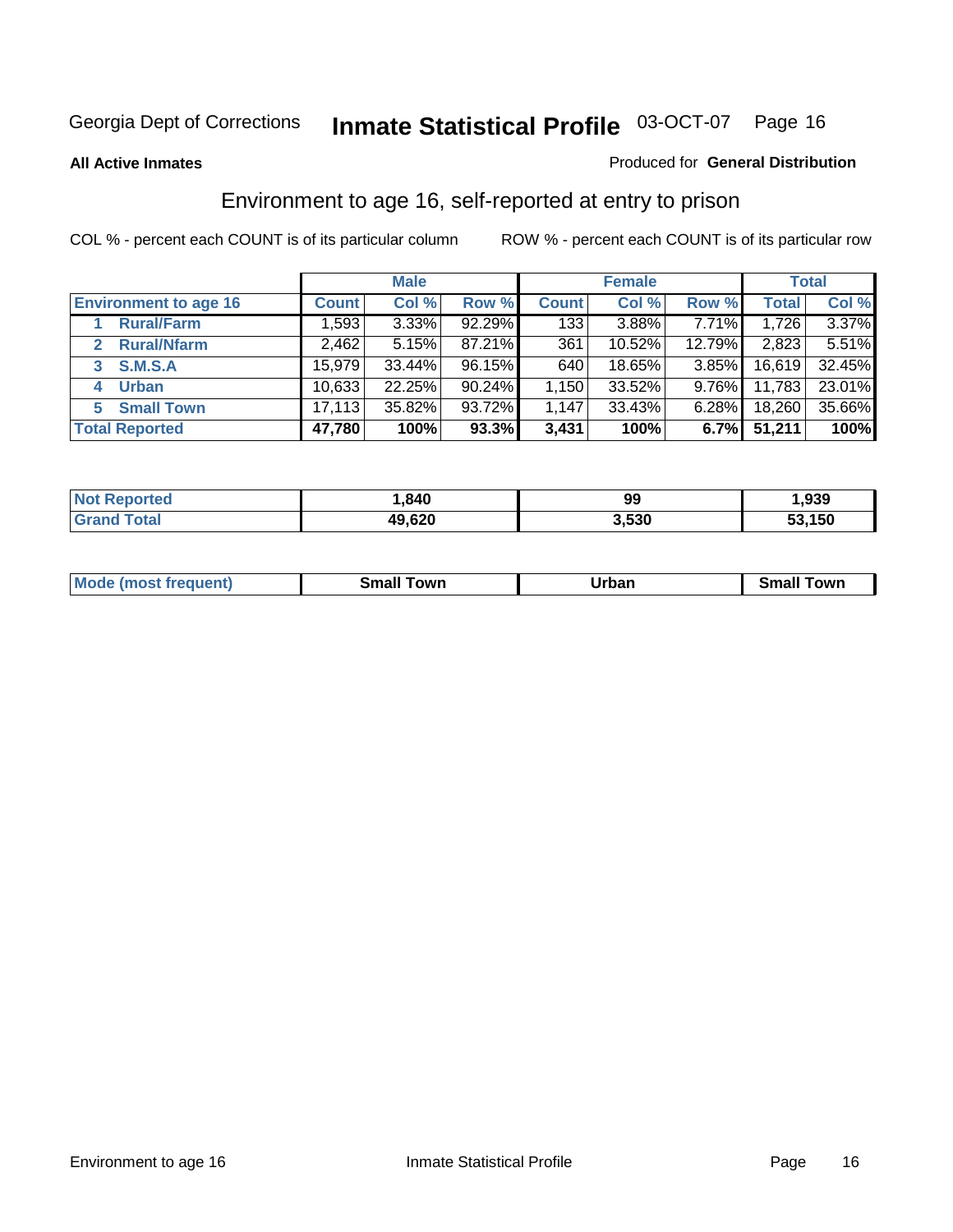#### **All Active Inmates**

#### Produced for **General Distribution**

### Guardian status to age 16, self-reported at entry to prison

|                                  |              | <b>Male</b> |           |              | <b>Female</b> |       |        | <b>Total</b> |
|----------------------------------|--------------|-------------|-----------|--------------|---------------|-------|--------|--------------|
| <b>Guardian Status To Age 16</b> | <b>Count</b> | Col %       | Row %     | <b>Count</b> | Col %         | Row % | Total  | Col %        |
| 1 Orphanage                      | 41           | .14%        | 95.35%    | 2            | .18%          | 4.65% | 43     | .14%         |
| 2 Father Only                    | 902          | 3.00%       | 96.47%    | 33           | 2.99%         | 3.53% | 935    | 3.00%        |
| <b>3 Both Parents</b>            | 12,322       | 41.00%      | $96.04\%$ | 508          | 45.97%        | 3.96% | 12,830 | 41.18%       |
| <b>4 Mother Only</b>             | 12,693       | 42.24%      | 97.32%    | 349          | 31.58%        | 2.68% | 13,042 | 41.86%       |
| <b>6 Oth Female</b>              | 744          | 2.48%       | 96.00%    | 31           | 2.81%         | 4.00% | 775    | 2.49%        |
| <b>7 Oth Male</b>                | 127          | .42%        | 96.95%    | 4            | .36%          | 3.05% | 131    | .42%         |
| 8 Step-Parents                   | 340          | 1.13%       | 100.00%   |              |               |       | 340    | 1.09%        |
| 9 Foster Home                    | 435          | 1.45%       | 95.81%    | 19           | 1.72%         | 4.19% | 454    | 1.46%        |
| <b>10 Grand Parents</b>          | 2,446        | 8.14%       | 93.90%    | 159          | 14.39%        | 6.10% | 2,605  | 8.36%        |
| <b>Total Reported</b>            | 30,050       | 100%        | 96.45%    | 1,105        | 100%          | 3.55% | 31,155 | 100%         |

| orted<br><b>NOT</b> | --^<br>19.S/U | 2,425 | .995        |
|---------------------|---------------|-------|-------------|
| otal                | 49,620        | 3,530 | .150<br>JJ. |

| Mode | Onlv<br>Mot | <b>Roth</b><br>Parents | <b>IMot</b><br>Onlv<br>∵hei |
|------|-------------|------------------------|-----------------------------|
|      |             |                        |                             |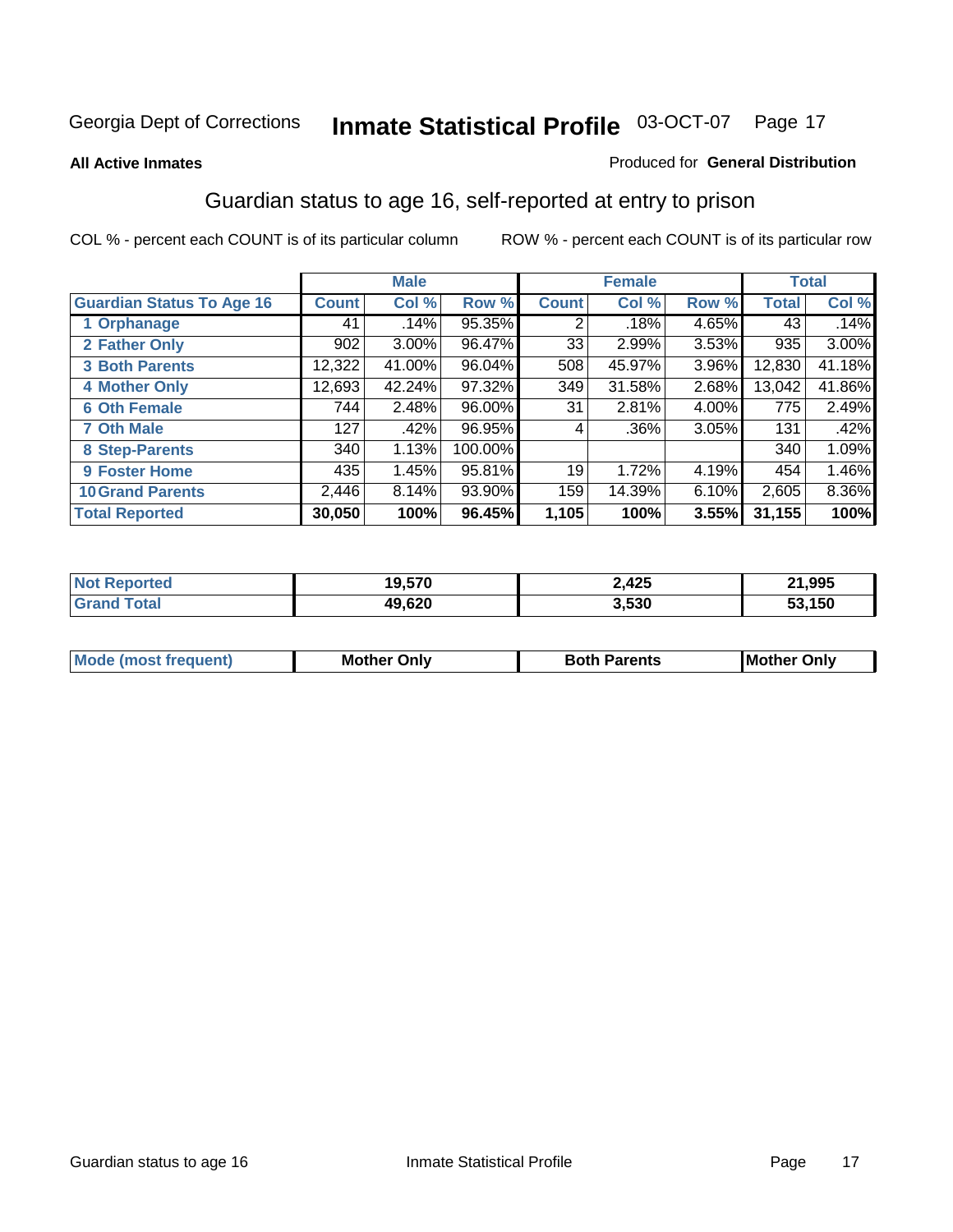#### **All Active Inmates**

#### Produced for **General Distribution**

### Employment status before prison, self-reported at entry to prison

|                          |                    | <b>Male</b>  |        |        | <b>Female</b> |        |        | <b>Total</b> |        |
|--------------------------|--------------------|--------------|--------|--------|---------------|--------|--------|--------------|--------|
| <b>Employment Status</b> |                    | <b>Count</b> | Col %  | Row %  | <b>Count</b>  | Col %  | Row %  | Total        | Col %  |
|                          | <b>Full Time</b>   | 22,731       | 51.97% | 96.18% | 904           | 48.19% | 3.82%  | 23,635       | 51.81% |
| $\mathbf{2}$             | <b>Part Time</b>   | 3,423        | 7.83%  | 97.58% | 85            | 4.53%  | 2.42%  | 3,508        | 7.69%  |
| 3                        | Unempl $<$ 6m      | 4,743        | 10.84% | 96.89% | 152           | 8.10%  | 3.11%  | 4,895        | 10.73% |
| 4                        | Unempl > 6m        | 7,447        | 17.03% | 96.04% | 307           | 16.36% | 3.96%  | 7,754        | 17.00% |
| 5                        | <b>Never Workd</b> | 3,449        | 7.89%  | 95.75% | 153           | 8.16%  | 4.25%  | 3,602        | 7.90%  |
| <b>Student</b><br>6      |                    | 368          | .84%   | 85.78% | 61            | 3.25%  | 14.22% | 429          | .94%   |
| 7                        | <b>Incapable</b>   | 1,579        | 3.61%  | 88.06% | 214           | 11.41% | 11.94% | 1,793        | 3.93%  |
| <b>Total Reported</b>    |                    | 43,740       | 100%   | 95.89% | 1,876         | 100%   | 4.11%  | 45,616       | 100%   |

| 5.880  | <b>OP</b> 4<br>b54 | .534                |
|--------|--------------------|---------------------|
| 49,620 | 3,530              | <b>AEO</b><br>. 150 |

| <b>M</b> ດ | the contract of the contract of the contract of the contract of the contract of the contract of the contract of | the contract of the contract of the contract of the contract of the contract of the contract of the contract of | ----<br><b>Full Time</b> |
|------------|-----------------------------------------------------------------------------------------------------------------|-----------------------------------------------------------------------------------------------------------------|--------------------------|
|            |                                                                                                                 |                                                                                                                 |                          |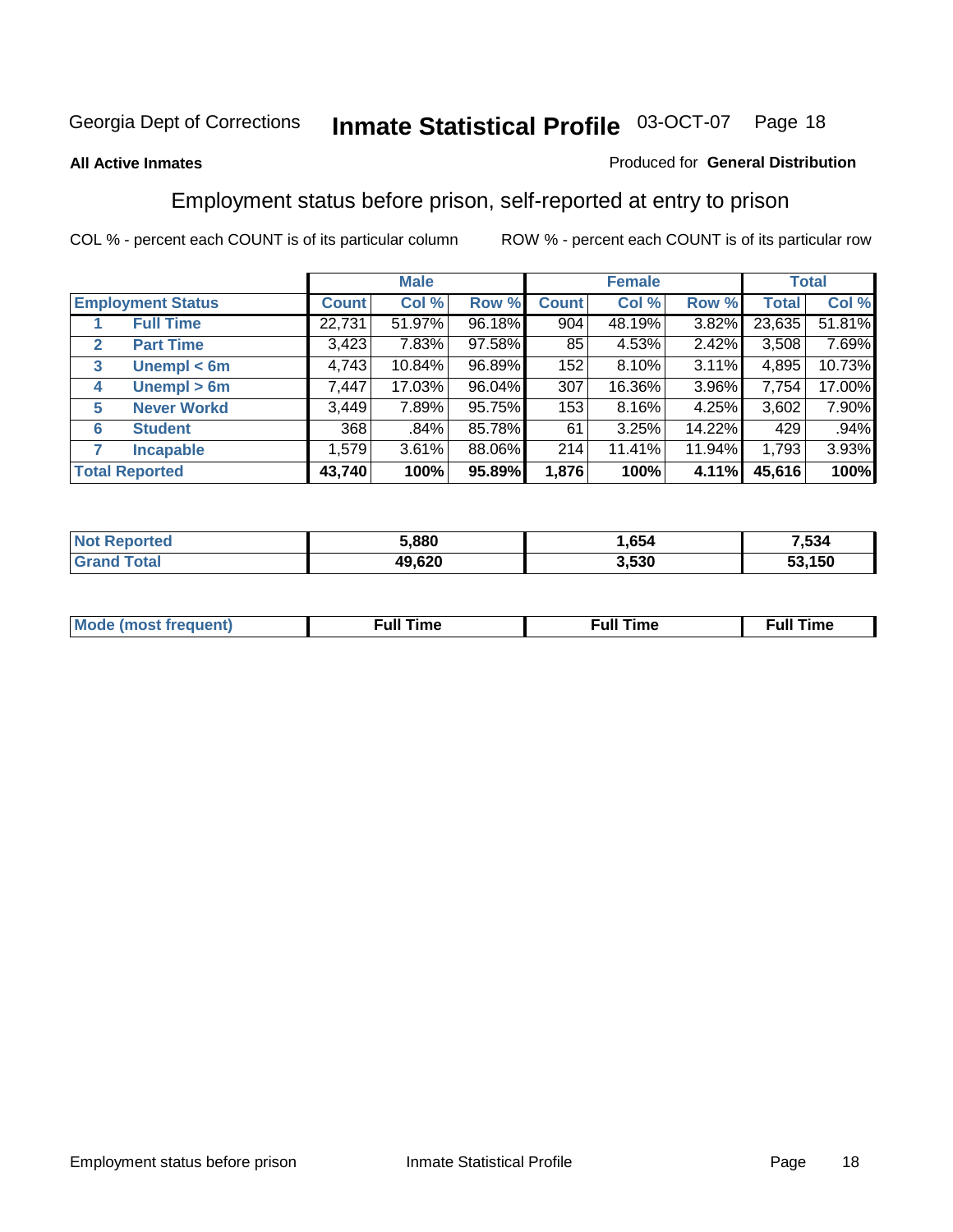#### **All Active Inmates**

Produced for **General Distribution**

### Age at admission

|                         |                 | <b>Male</b> |         |                 | <b>Female</b> |        |              | <b>Total</b> |
|-------------------------|-----------------|-------------|---------|-----------------|---------------|--------|--------------|--------------|
| <b>Age At Admission</b> | <b>Count</b>    | Col %       | Row %   | <b>Count</b>    | Col %         | Row %  | <b>Total</b> | Col %        |
| 13                      | $\mathbf 1$     | 0.01%       | 100.00% |                 |               |        | 1            | 0.01%        |
| 14                      | $\overline{13}$ | 0.03%       | 92.86%  | 1               | 0.03%         | 7.14%  | 14           | 0.03%        |
| 15                      | 61              | 0.12%       | 100.00% |                 |               |        | 61           | 0.11%        |
| 16                      | 184             | 0.37%       | 95.34%  | 9               | 0.25%         | 4.66%  | 193          | 0.36%        |
| $\overline{17}$         | 801             | 1.61%       | 96.16%  | $\overline{32}$ | 0.91%         | 3.84%  | 833          | 1.57%        |
| 18                      | 1,547           | 3.12%       | 96.93%  | 49              | 1.39%         | 3.07%  | 1,596        | 3.00%        |
| 19                      | 2,054           | 4.14%       | 96.66%  | $\overline{71}$ | 2.01%         | 3.34%  | 2,125        | 4.00%        |
| 20                      | 2,085           | 4.20%       | 95.47%  | 99              | 2.80%         | 4.53%  | 2,184        | 4.11%        |
| 21                      | 2,109           | 4.25%       | 95.30%  | 104             | 2.95%         | 4.70%  | 2,213        | 4.16%        |
| 22                      | 2,145           | 4.32%       | 95.72%  | 96              | 2.72%         | 4.28%  | 2,241        | 4.22%        |
| 23                      | 2,026           | 4.08%       | 94.01%  | 129             | 3.65%         | 5.99%  | 2,155        | 4.05%        |
| 24                      | 1,982           | 3.99%       | 92.83%  | 153             | 4.33%         | 7.17%  | 2,135        | 4.02%        |
| $\overline{25}$         | 2,071           | 4.17%       | 94.74%  | 115             | 3.26%         | 5.26%  | 2,186        | 4.11%        |
| 26                      | 1,915           | 3.86%       | 94.38%  | 114             | 3.23%         | 5.62%  | 2,029        | 3.82%        |
| 27                      | 1,885           | 3.80%       | 94.11%  | 118             | 3.34%         | 5.89%  | 2,003        | 3.77%        |
| 28                      | 1,730           | 3.49%       | 94.02%  | 110             | 3.12%         | 5.98%  | 1,840        | 3.46%        |
| 29                      | 1,630           | 3.28%       | 92.61%  | 130             | 3.68%         | 7.39%  | 1,760        | 3.31%        |
| 30                      | 1,582           | 3.19%       | 92.84%  | 122             | 3.46%         | 7.16%  | 1,704        | 3.21%        |
| 31                      | 1,518           | 3.06%       | 94.17%  | 94              | 2.66%         | 5.83%  | 1,612        | 3.03%        |
| 32                      | 1,386           | 2.79%       | 93.33%  | 99              | 2.80%         | 6.67%  | 1,485        | 2.79%        |
| 33                      | 1,409           | 2.84%       | 93.87%  | $\overline{92}$ | 2.61%         | 6.13%  | 1,501        | 2.82%        |
| 34                      | 1,379           | 2.78%       | 93.05%  | 103             | 2.92%         | 6.95%  | 1,482        | 2.79%        |
| 35                      | 1,366           | 2.75%       | 91.49%  | 127             | 3.60%         | 8.51%  | 1,493        | 2.81%        |
| 36                      | 1,346           | 2.71%       | 91.38%  | 127             | 3.60%         | 8.62%  | 1,473        | 2.77%        |
| 37                      | 1,195           | 2.41%       | 91.78%  | 107             | 3.03%         | 8.22%  | 1,302        | 2.45%        |
| 38                      | 1,161           | 2.34%       | 90.92%  | 116             | 3.29%         | 9.08%  | 1,277        | 2.40%        |
| 39                      | 1,223           | 2.46%       | 90.73%  | 125             | 3.54%         | 9.27%  | 1,348        | 2.54%        |
| 40                      | 1,107           | 2.23%       | 91.87%  | 98              | 2.78%         | 8.13%  | 1,205        | 2.27%        |
| 41                      | 1,161           | 2.34%       | 89.93%  | 130             | 3.68%         | 10.07% | 1,291        | 2.43%        |
| 42                      | 1,057           | 2.13%       | 90.03%  | 117             | 3.31%         | 9.97%  | 1,174        | 2.21%        |
| 43                      | 1,015           | 2.05%       | 90.06%  | 112             | 3.17%         | 9.94%  | 1,127        | 2.12%        |
| 44                      | 890             | 1.79%       | 89.54%  | 104             | 2.95%         | 10.46% | 994          | 1.87%        |
| 45                      | 903             | 1.82%       | 90.94%  | 90              | 2.55%         | 9.06%  | 993          | 1.87%        |
| 46                      | 781             | 1.57%       | 91.67%  | 71              | 2.01%         | 8.33%  | 852          | 1.60%        |
| 47                      | 671             | 1.35%       | 91.29%  | 64              | 1.81%         | 8.71%  | 735          | 1.38%        |
| 48                      | 633             | 1.28%       | 91.08%  | 62              | 1.76%         | 8.92%  | 695          | 1.31%        |
| 49                      | 555             | 1.12%       | 93.12%  | 41              | 1.16%         | 6.88%  | 596          | 1.12%        |
| 50                      | 493             | 0.99%       | 95.17%  | 25              | 0.71%         | 4.83%  | 518          | 0.97%        |
| 51                      | 397             | 0.80%       | 91.69%  | $\overline{36}$ | 1.02%         | 8.31%  | 433          | 0.81%        |
| 52                      | 386             | 0.78%       | 94.15%  | 24              | 0.68%         | 5.85%  | 410          | 0.77%        |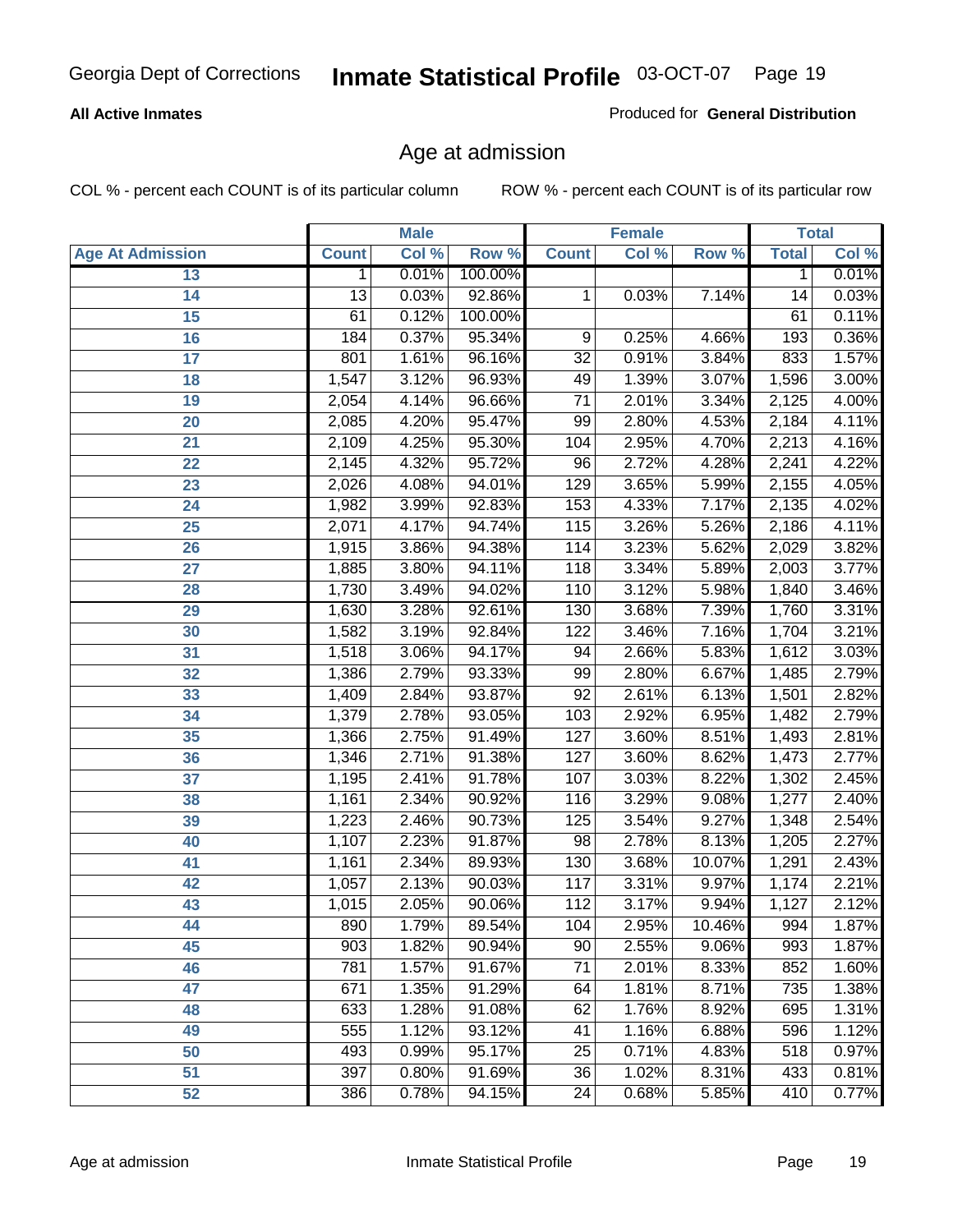#### **All Active Inmates**

Produced for **General Distribution**

### Age at admission

|                         | <b>Male</b>      |       | <b>Female</b> |                 |       | <b>Total</b> |                  |       |
|-------------------------|------------------|-------|---------------|-----------------|-------|--------------|------------------|-------|
| <b>Age At Admission</b> | <b>Count</b>     | Col % | Row %         | <b>Count</b>    | Col % | Row %        | <b>Total</b>     | Col % |
| 53                      | 299              | 0.60% | 92.00%        | $\overline{26}$ | 0.74% | 8.00%        | 325              | 0.61% |
| 54                      | $\overline{209}$ | 0.42% | 90.48%        | $\overline{22}$ | 0.62% | 9.52%        | 231              | 0.43% |
| $\overline{55}$         | $\overline{217}$ | 0.44% | 95.59%        | $\overline{10}$ | 0.28% | 4.41%        | $\overline{227}$ | 0.43% |
| $\overline{56}$         | 184              | 0.37% | 93.40%        | $\overline{13}$ | 0.37% | 6.60%        | 197              | 0.37% |
| $\overline{57}$         | $\overline{147}$ | 0.30% | 94.23%        | 9               | 0.25% | 5.77%        | 156              | 0.29% |
| 58                      | 130              | 0.26% | 93.53%        | $\overline{9}$  | 0.25% | 6.47%        | 139              | 0.26% |
| 59                      | 105              | 0.21% | 93.75%        | 7               | 0.20% | 6.25%        | 112              | 0.21% |
| 60                      | 83               | 0.17% | 97.65%        | $\overline{2}$  | 0.06% | 2.35%        | 85               | 0.16% |
| 61                      | $\overline{57}$  | 0.11% | 95.00%        | $\overline{3}$  | 0.08% | 5.00%        | 60               | 0.11% |
| 62                      | $\overline{55}$  | 0.11% | 94.83%        | $\overline{3}$  | 0.08% | 5.17%        | $\overline{58}$  | 0.11% |
| 63                      | 60               | 0.12% | 96.77%        | $\overline{2}$  | 0.06% | 3.23%        | 62               | 0.12% |
| 64                      | $\overline{44}$  | 0.09% | 95.65%        | $\overline{2}$  | 0.06% | 4.35%        | 46               | 0.09% |
| 65                      | $\overline{35}$  | 0.07% | 100.00%       |                 |       |              | $\overline{35}$  | 0.07% |
| 66                      | $\overline{22}$  | 0.04% | 95.65%        | 1               | 0.03% | 4.35%        | $\overline{23}$  | 0.04% |
| 67                      | $\overline{22}$  | 0.04% | 100.00%       |                 |       |              | $\overline{22}$  | 0.04% |
| 68                      | $\overline{18}$  | 0.04% | 100.00%       |                 |       |              | $\overline{18}$  | 0.03% |
| 69                      | $\overline{25}$  | 0.05% | 96.15%        | 1               | 0.03% | 3.85%        | $\overline{26}$  | 0.05% |
| 70                      | $\overline{8}$   | 0.02% | 80.00%        | $\overline{2}$  | 0.06% | 20.00%       | $\overline{10}$  | 0.02% |
| 71                      | $\overline{6}$   | 0.01% | 100.00%       |                 |       |              | 6                | 0.01% |
| $\overline{72}$         | $\overline{8}$   | 0.02% | 100.00%       |                 |       |              | $\overline{8}$   | 0.02% |
| $\overline{73}$         | $\overline{6}$   | 0.01% | 100.00%       |                 |       |              | $\overline{6}$   | 0.01% |
| $\overline{74}$         | $\overline{5}$   | 0.01% | 83.33%        | 1               | 0.03% | 16.67%       | $\overline{6}$   | 0.01% |
| $\overline{75}$         | 4                | 0.01% | 100.00%       |                 |       |              | 4                | 0.01% |
| 76                      | $\overline{7}$   | 0.01% | 100.00%       |                 |       |              | 7                | 0.01% |
| 78                      | $\overline{3}$   | 0.01% | 100.00%       |                 |       |              | $\overline{3}$   | 0.01% |
| 79                      | $\overline{4}$   | 0.01% | 80.00%        | $\mathbf{1}$    | 0.03% | 20.00%       | $\overline{5}$   | 0.01% |
| 80                      | 1                | 0.01% | 100.00%       |                 |       |              | 1                | 0.01% |
| $\overline{81}$         | $\mathbf{1}$     | 0.01% | 100.00%       |                 |       |              | 1                | 0.01% |
| 82                      | $\mathbf{1}$     | 0.01% | 100.00%       |                 |       |              | 1                | 0.01% |
| 84                      | 1                | 0.01% | 100.00%       |                 |       |              | 1                | 0.01% |
| <b>Total Reported</b>   | 49,620           | 100%  | 93.36%        | 3,530           | 100%  |              | 6.64% 53,150     | 100%  |

| <b>Not Reported</b> |        |       |        |
|---------------------|--------|-------|--------|
| <b>Grand Total</b>  | 49,620 | 3,530 | 53,150 |

| <b>Mean</b><br>(average) | 24.77<br>. | 33.97 | 31.92    |
|--------------------------|------------|-------|----------|
| <b>Median (middle)</b>   | 30         |       | 30       |
| Mode<br>(most frequent)  | <u>__</u>  |       | ^^<br>44 |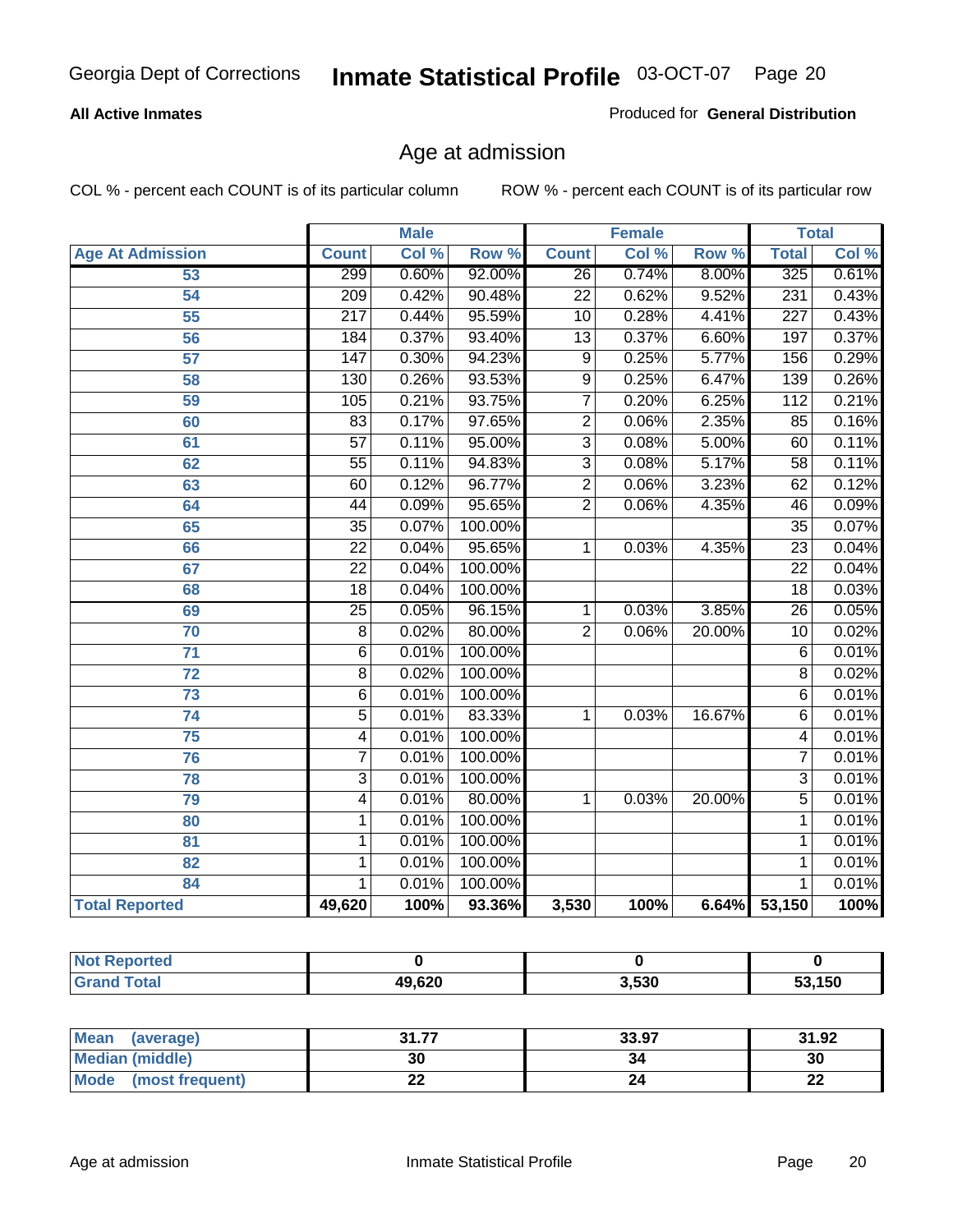#### **All Active Inmates**

Produced for **General Distribution**

### Age at release

|                       | <b>Male</b>  |       |       | <b>Female</b> |       |       | Total        |       |
|-----------------------|--------------|-------|-------|---------------|-------|-------|--------------|-------|
| <b>Age At Release</b> | <b>Count</b> | Col % | Row % | <b>Count</b>  | Col % | Row % | <b>Total</b> | Col % |
| <b>Total Reported</b> |              |       |       |               |       |       |              |       |

| <b>Still Active</b> | 49,620 | 3,530 | 53,150 |
|---------------------|--------|-------|--------|
| <b>Not Reported</b> |        |       |        |
| <b>Grand Total</b>  | 49,620 | 3,530 | 53,150 |

| Mean (average)       | N/A | N/A | N/A |
|----------------------|-----|-----|-----|
| Median (middle)      | N/A | N/A | N/A |
| Mode (most frequent) | N/A | N/A | N/A |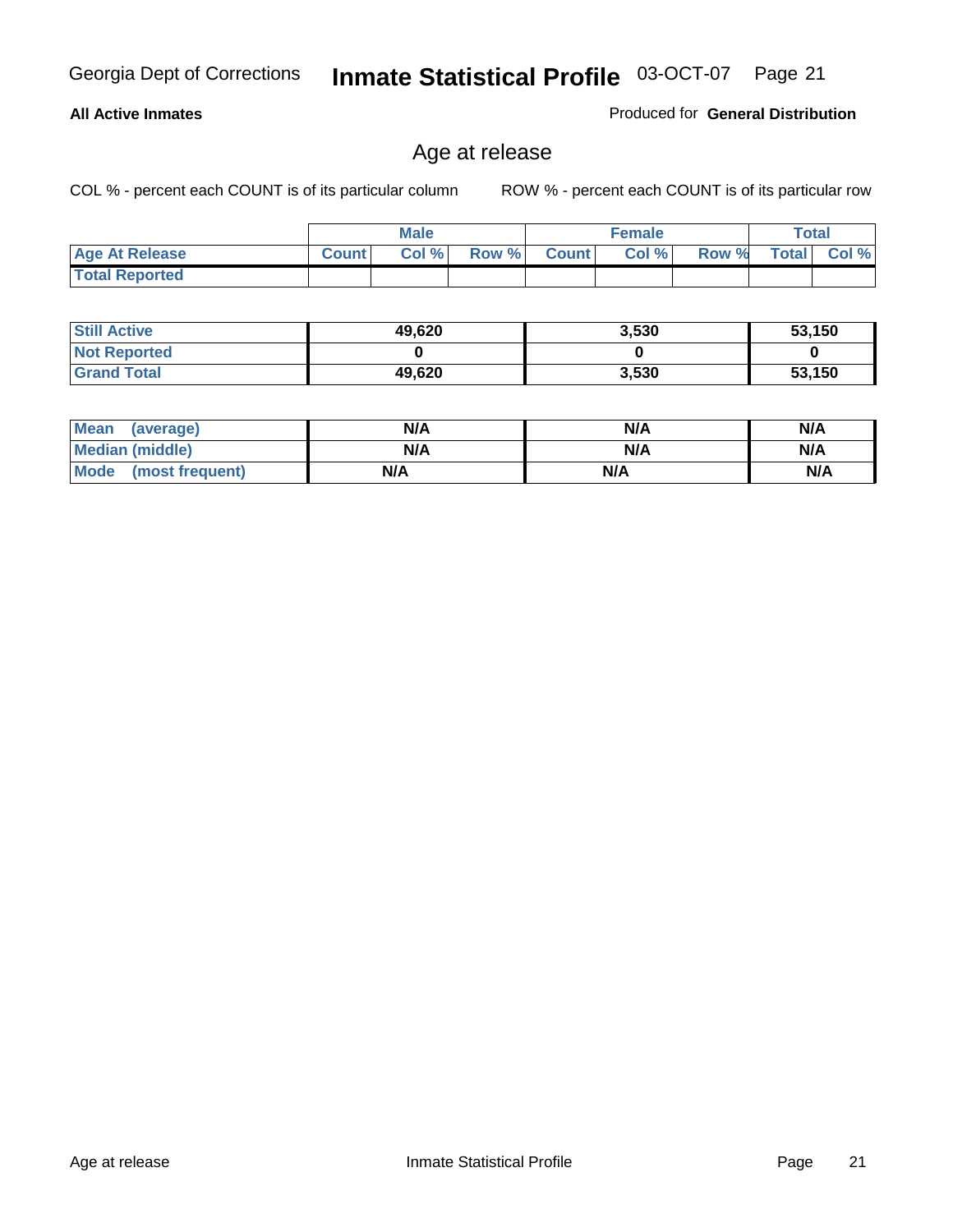#### **All Active Inmates**

#### Produced for **General Distribution**

### Height, measured at entry to prison

|                        |                  | <b>Male</b> |                  |                  | <b>Female</b> |                  | <b>Total</b>     |        |
|------------------------|------------------|-------------|------------------|------------------|---------------|------------------|------------------|--------|
| <b>Height</b>          | <b>Count</b>     | Col %       | Row <sup>%</sup> | <b>Count</b>     | Col %         | Row <sup>%</sup> | <b>Total</b>     | Col %  |
| <b>Under four feet</b> | $\overline{9}$   | 0.02%       | 75.00%           | $\overline{3}$   | 0.09%         | 25.00%           | $\overline{12}$  | 0.02%  |
| 4'01"                  |                  |             |                  | $\overline{4}$   | 0.12%         | 100.00%          | 4                | 0.01%  |
| 4'05''                 | 1                | 0.01%       | 50.00%           | $\overline{1}$   | 0.03%         | 50.00%           | $\overline{2}$   | 0.01%  |
| 4'06"                  | $\overline{2}$   | 0.01%       | 40.00%           | $\overline{3}$   | 0.09%         | 60.00%           | $\overline{5}$   | 0.01%  |
| 4'07"                  | 1                | 0.01%       | 50.00%           | $\overline{1}$   | 0.03%         | 50.00%           | $\overline{2}$   | 0.01%  |
| 4'08"                  | 1                | 0.01%       | 14.29%           | 6                | 0.18%         | 85.71%           | 7                | 0.01%  |
| 4'09''                 | $\overline{2}$   | 0.01%       | 20.00%           | 8                | 0.24%         | 80.00%           | 10               | 0.02%  |
| 4'10"                  | 1                | 0.01%       | 7.14%            | $\overline{13}$  | 0.38%         | 92.86%           | 14               | 0.03%  |
| 4'11''                 | $\overline{8}$   | 0.02%       | 10.81%           | $\overline{66}$  | 1.95%         | 89.19%           | $\overline{74}$  | 0.14%  |
| 5'00''                 | $\overline{91}$  | 0.19%       | 40.27%           | 135              | 3.98%         | 59.73%           | 226              | 0.43%  |
| 5'01''                 | $\overline{94}$  | 0.19%       | 33.22%           | 189              | 5.57%         | 66.78%           | 283              | 0.54%  |
| 5'02"                  | 231              | 0.47%       | 39.55%           | 353              | 10.40%        | 60.45%           | 584              | 1.12%  |
| 5'03''                 | 401              | 0.82%       | 51.34%           | 380              | 11.20%        | 48.66%           | 781              | 1.50%  |
| 5'04''                 | 785              | 1.61%       | 59.97%           | 524              | 15.44%        | 40.03%           | 1,309            | 2.51%  |
| 5'05''                 | 1,618            | 3.32%       | 79.78%           | 410              | 12.08%        | 20.22%           | 2,028            | 3.89%  |
| 5'06''                 | 3,164            | 6.50%       | 87.26%           | 462              | 13.62%        | 12.74%           | 3,626            | 6.96%  |
| 5'07''                 | 4,440            | 9.12%       | 92.46%           | 362              | 10.67%        | 7.54%            | 4,802            | 9.22%  |
| 5'08''                 | 5,060            | 10.39%      | 96.56%           | 180              | 5.31%         | 3.44%            | 5,240            | 10.06% |
| 5'09''                 | 5,918            | 12.15%      | 97.69%           | $\overline{140}$ | 4.13%         | 2.31%            | 6,058            | 11.63% |
| 5'10''                 | 5,575            | 11.45%      | 98.95%           | $\overline{59}$  | 1.74%         | 1.05%            | 5,634            | 10.82% |
| 5'11''                 | 5,977            | 12.27%      | 99.12%           | $\overline{53}$  | 1.56%         | 0.88%            | 6,030            | 11.58% |
| 6'00''                 | 5,606            | 11.51%      | 99.68%           | $\overline{18}$  | 0.53%         | 0.32%            | 5,624            | 10.80% |
| 6'01''                 | 3,847            | 7.90%       | 99.66%           | $\overline{13}$  | 0.38%         | 0.34%            | 3,860            | 7.41%  |
| 6'02''                 | 2,817            | 5.78%       | 99.82%           | $\overline{5}$   | 0.15%         | 0.18%            | 2,822            | 5.42%  |
| 6'03''                 | 1,586            | 3.26%       | 99.81%           | $\overline{3}$   | 0.09%         | 0.19%            | 1,589            | 3.05%  |
| 6'04''                 | $\overline{811}$ | 1.67%       | 100.00%          |                  |               |                  | 811              | 1.56%  |
| 6'05''                 | $\overline{314}$ | 0.64%       | 99.68%           | 1                | 0.03%         | 0.32%            | $\overline{315}$ | 0.60%  |
| 6'06''                 | 144              | 0.30%       | 100.00%          |                  |               |                  | 144              | 0.28%  |
| 6'07''                 | 59               | 0.12%       | 100.00%          |                  |               |                  | $\overline{59}$  | 0.11%  |
| 6'08''                 | $\overline{29}$  | 0.06%       | 100.00%          |                  |               |                  | $\overline{29}$  | 0.06%  |
| 6'09''                 | $\overline{16}$  | 0.03%       | 94.12%           | $\mathbf{1}$     | 0.03%         | 5.88%            | $\overline{17}$  | 0.03%  |
| 6'10''                 | $\overline{18}$  | 0.04%       | 100.00%          |                  |               |                  | $\overline{18}$  | 0.03%  |
| 6'11''                 | $\overline{30}$  | 0.06%       | 100.00%          |                  |               |                  | $\overline{30}$  | 0.06%  |
| Seven feet +           | $\overline{40}$  | 0.08%       | 100.00%          |                  |               |                  | $\overline{40}$  | 0.08%  |
| <b>Total Reported</b>  | 48,696           | 100%        | 93.49%           | 3,393            | 100%          | 6.51%            | 52,089           | 100%   |

| <b>Not</b><br>Reported | 924    | .<br>וטו | ,061   |
|------------------------|--------|----------|--------|
| <b>Total</b><br>Gra    | 49,620 | 3,530    | 53,150 |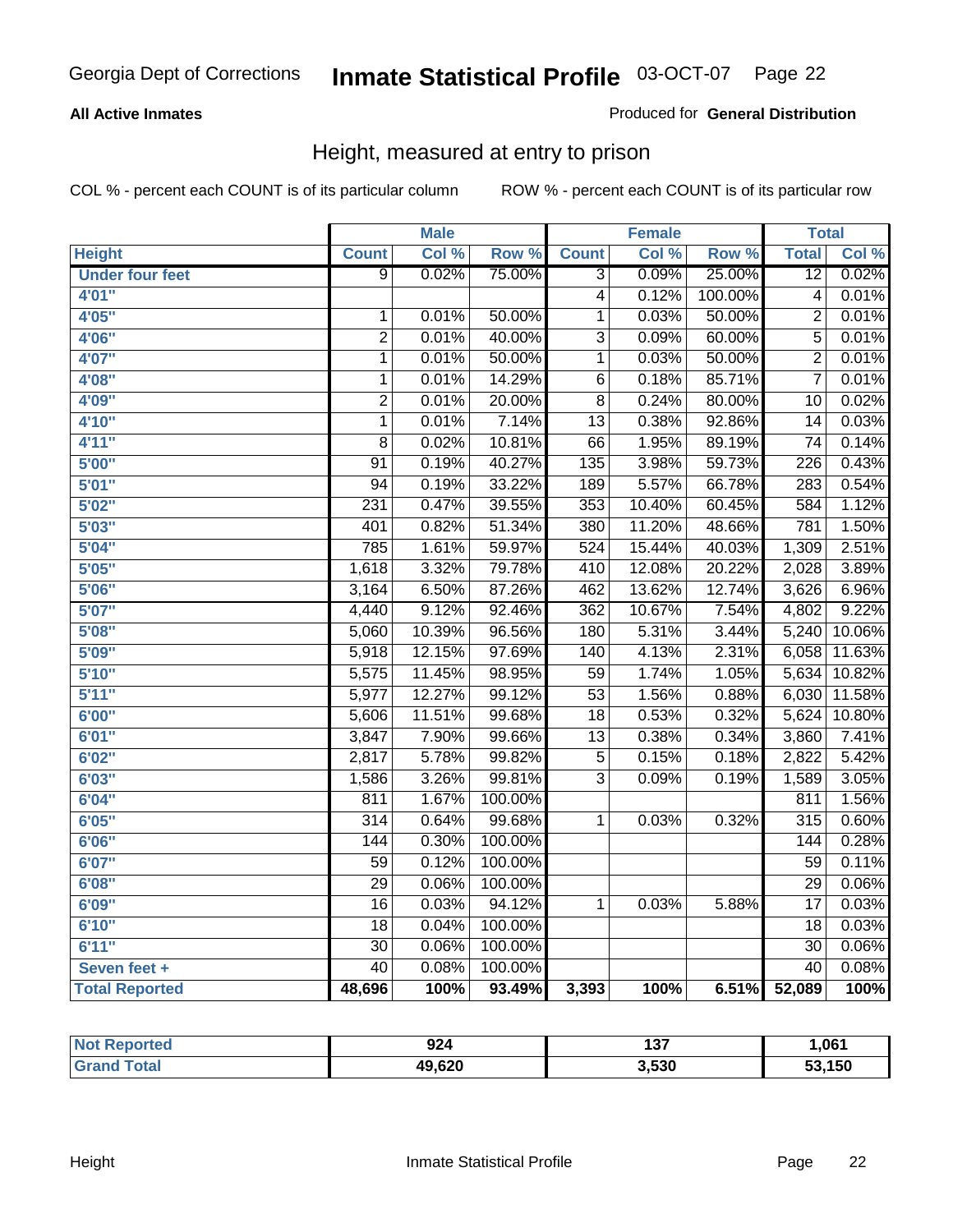#### **All Active Inmates**

#### Produced for **General Distribution**

### Height, measured at entry to prison

|                      | <b>Male</b> | <b>Female</b> | <b>Total</b> |
|----------------------|-------------|---------------|--------------|
| Mean (average)       | 5'10''      | 5'05"         | 5'10"        |
| Median (middle)      | 5'10''      | 5'05"         | 5'10''       |
| Mode (most frequent) | 5'11"       | 5'04"         | 5'09"        |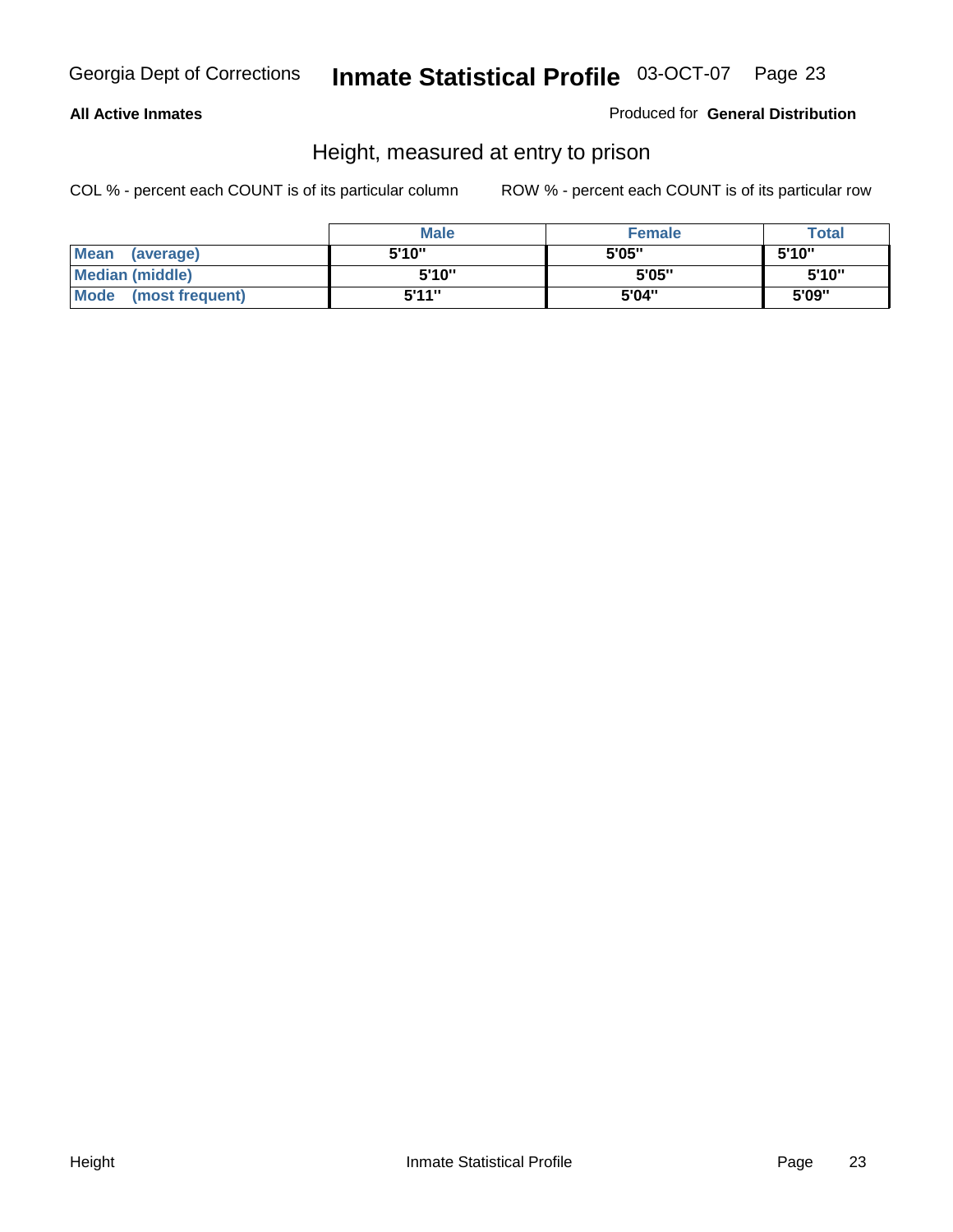#### **All Active Inmates**

#### Produced for **General Distribution**

### Weight, measured at entry to prison

|                        |                  | <b>Male</b> |         |                  | <b>Female</b> |        | <b>Total</b>     |        |
|------------------------|------------------|-------------|---------|------------------|---------------|--------|------------------|--------|
| <b>Weight</b>          | <b>Count</b>     | Col %       | Row %   | <b>Count</b>     | Col %         | Row %  | <b>Total</b>     | Col %  |
| <b>Under 80 pounds</b> | 7                | 0.01%       | 100.00% |                  |               |        | 7                | 0.01%  |
| 80 - 89 pounds         | $\overline{4}$   | 0.01%       | 100.00% |                  |               |        | $\overline{4}$   | 0.01%  |
| 90 - 99 pounds         | $\overline{4}$   | 0.01%       | 50.00%  | $\overline{4}$   | 0.12%         | 50.00% | $\overline{8}$   | 0.02%  |
| 100 - 109 pounds       | $\overline{29}$  | 0.06%       | 43.94%  | $\overline{37}$  | 1.09%         | 56.06% | 66               | 0.13%  |
| 110 - 119 pounds       | $\overline{126}$ | 0.26%       | 58.06%  | $\overline{91}$  | 2.68%         | 41.94% | $\overline{217}$ | 0.42%  |
| 120 - 129 pounds       | 533              | 1.09%       | 71.74%  | $\overline{210}$ | 6.19%         | 28.26% | 743              | 1.43%  |
| 130 - 139 pounds       | 1,557            | 3.20%       | 85.22%  | 270              | 7.96%         | 14.78% | 1,827            | 3.51%  |
| 140 - 149 pounds       | 3,228            | 6.63%       | 90.80%  | $\overline{327}$ | 9.64%         | 9.20%  | 3,555            | 6.82%  |
| 150 - 159 pounds       | 4,885            | 10.03%      | 92.27%  | 409              | 12.05%        | 7.73%  | 5,294            | 10.16% |
| 160 - 169 pounds       | 6,470            | 13.29%      | 94.70%  | $\overline{362}$ | 10.67%        | 5.30%  | 6,832            | 13.12% |
| 170 - 179 pounds       | 6,255            | 12.84%      | 95.05%  | $\overline{326}$ | 9.61%         | 4.95%  | 6,581            | 12.63% |
| 180 - 189 pounds       | 6,322            | 12.98%      | 95.98%  | 265              | 7.81%         | 4.02%  | 6,587            | 12.65% |
| 190 - 199 pounds       | 4,700            | 9.65%       | 95.80%  | $\overline{206}$ | 6.07%         | 4.20%  | 4,906            | 9.42%  |
| 200 - 209 pounds       | 3,998            | 8.21%       | 94.27%  | $\overline{243}$ | 7.16%         | 5.73%  | 4,241            | 8.14%  |
| 210 - 219 pounds       | 2,951            | 6.06%       | 94.80%  | 162              | 4.77%         | 5.20%  | 3,113            | 5.98%  |
| 220 - 229 pounds       | 2,358            | 4.84%       | 95.27%  | 117              | 3.45%         | 4.73%  | 2,475            | 4.75%  |
| 230 - 239 pounds       | 1,573            | 3.23%       | 94.08%  | $\overline{99}$  | 2.92%         | 5.92%  | 1,672            | 3.21%  |
| 240 - 249 pounds       | 1,103            | 2.27%       | 94.76%  | 61               | 1.80%         | 5.24%  | 1,164            | 2.23%  |
| 250 - 259 pounds       | $\overline{778}$ | 1.60%       | 93.17%  | $\overline{57}$  | 1.68%         | 6.83%  | 835              | 1.60%  |
| 260 - 269 pounds       | $\overline{577}$ | 1.18%       | 93.97%  | $\overline{37}$  | 1.09%         | 6.03%  | 614              | 1.18%  |
| 270 - 279 pounds       | 366              | 0.75%       | 93.85%  | 24               | 0.71%         | 6.15%  | 390              | 0.75%  |
| 280 - 289 pounds       | 268              | 0.55%       | 92.10%  | $\overline{23}$  | 0.68%         | 7.90%  | 291              | 0.56%  |
| 290 - 299 pounds       | 181              | 0.37%       | 93.78%  | $\overline{12}$  | 0.35%         | 6.22%  | 193              | 0.37%  |
| 300 - 309 pounds       | $\overline{122}$ | 0.25%       | 87.77%  | $\overline{17}$  | 0.50%         | 12.23% | 139              | 0.27%  |
| 310 - 319 pounds       | $\overline{87}$  | 0.18%       | 91.58%  | 8                | 0.24%         | 8.42%  | 95               | 0.18%  |
| 320 - 329 pounds       | 60               | 0.12%       | 85.71%  | $\overline{10}$  | 0.29%         | 14.29% | $\overline{70}$  | 0.13%  |
| 330 - 339 pounds       | $\overline{25}$  | 0.05%       | 89.29%  | 3                | 0.09%         | 10.71% | $\overline{28}$  | 0.05%  |
| 340 - 349 pounds       | $\overline{39}$  | 0.08%       | 84.78%  | $\overline{7}$   | 0.21%         | 15.22% | 46               | 0.09%  |
| 350 - 359 pounds       | $\overline{33}$  | 0.07%       | 94.29%  | $\overline{2}$   | 0.06%         | 5.71%  | $\overline{35}$  | 0.07%  |
| 360 - 369 pounds       | 18               | 0.04%       | 85.71%  | $\overline{3}$   | 0.09%         | 14.29% | $\overline{21}$  | 0.04%  |
| 370 - 379 pounds       | $\overline{7}$   | 0.01%       | 100.00% |                  |               |        | 7                | 0.01%  |
| 380 - 389 pounds       | $\overline{2}$   | 0.01%       | 100.00% |                  |               |        | $\overline{2}$   | 0.01%  |
| 390 - 399 pounds       | $\overline{5}$   | 0.01%       | 100.00% |                  |               |        | $\overline{5}$   | 0.01%  |
| 400 pounds and over    | $\overline{25}$  | 0.05%       | 96.15%  | 1                | 0.03%         | 3.85%  | $\overline{26}$  | 0.05%  |
| <b>Total Reported</b>  | 48,696           | 100%        | 93.49%  | 3,393            | 100%          | 6.51%  | 52,089           | 100.0% |

| Reported<br>' N∩t | 924    | 427<br>וטו | 1,061  |
|-------------------|--------|------------|--------|
| īota.<br>' Gra    | 49,620 | 3,530      | 53,150 |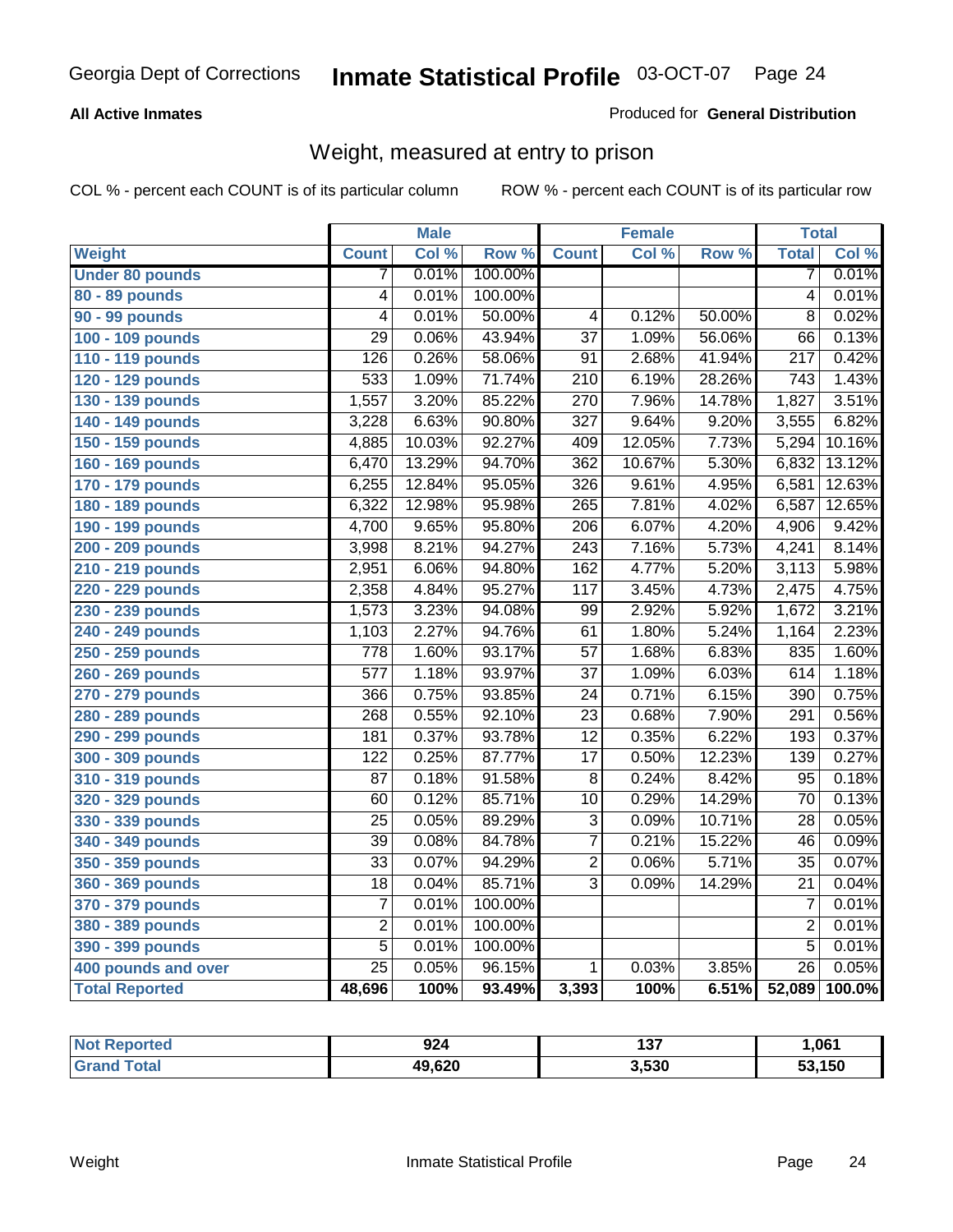#### **All Active Inmates**

#### Produced for **General Distribution**

### Weight, measured at entry to prison

|                          | <b>Male</b> | <b>Female</b> | Total |
|--------------------------|-------------|---------------|-------|
| <b>Mean</b><br>(average) | 186         | 176           | 185   |
| <b>Median (middle)</b>   | 180         | 169           | 180   |
| Mode<br>(most frequent)  | 180         | 150           | 180   |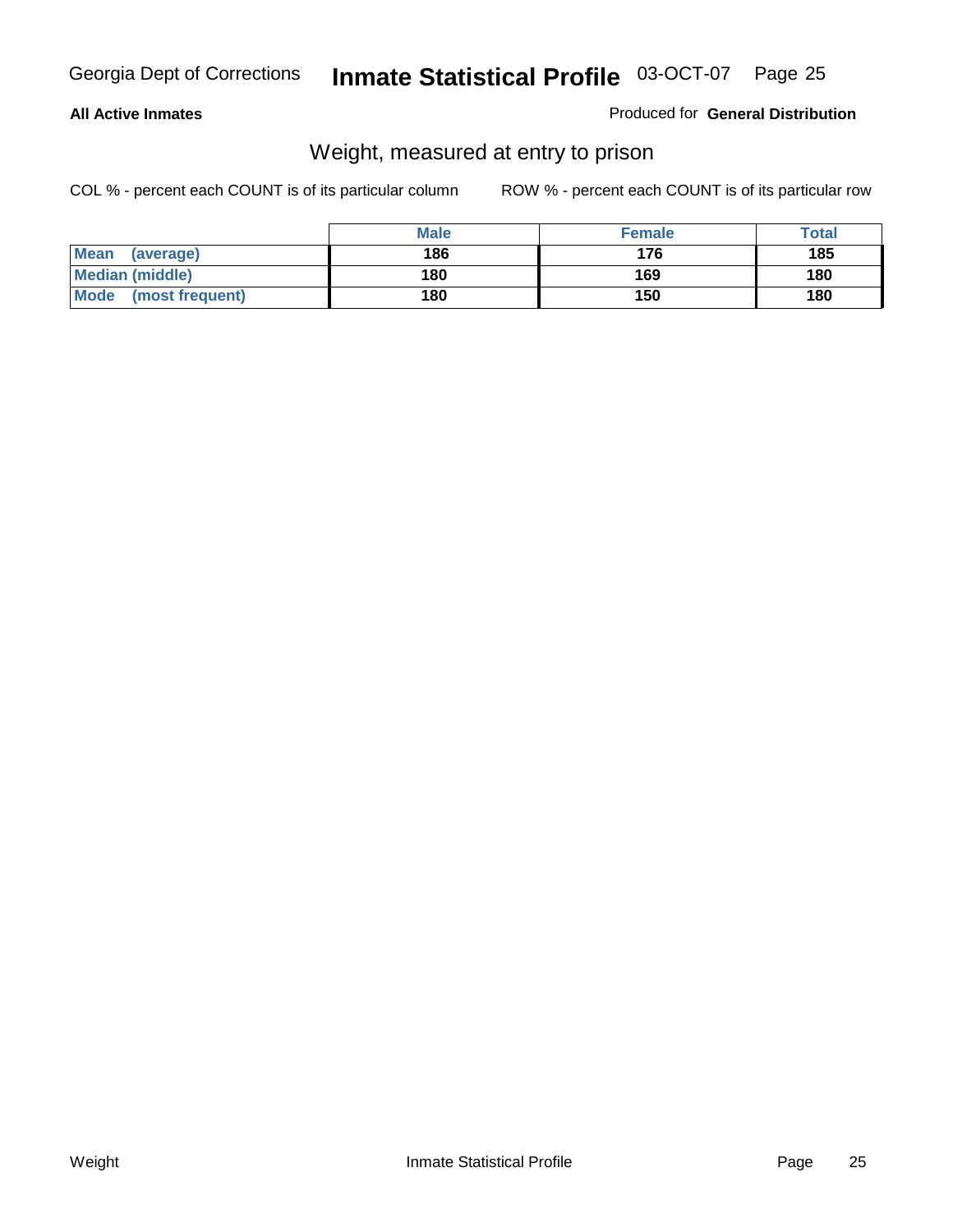**All Active Inmates**

#### Produced for **General Distribution**

### Military service

|                             |              | <b>Male</b> |             |                 | <b>Female</b> |          |              | <b>Total</b> |
|-----------------------------|--------------|-------------|-------------|-----------------|---------------|----------|--------------|--------------|
| <b>Military service</b>     | <b>Count</b> | Col %       | Row % Count |                 | Col %         | Row %    | <b>Total</b> | Col %        |
| <b>Air Force</b>            | 283          | $.74\%$     | 95.93%      | 12 <sup>°</sup> | $.37\%$       | 4.07%    | 295          | .71%         |
| $\mathbf{2}$<br><b>Army</b> | 2,160        | 5.67%       | 98.68%      | 29              | .88%          | 1.32%    | 2,189        | 5.29%        |
| <b>Navy</b><br>3            | 618          | 1.62%       | 98.72%      | 8               | .24%          | 1.28%    | 626          | 1.51%        |
| <b>Marines</b><br>4         | 486          | 1.28%       | 99.79%      |                 | .03%          | .21%     | 487          | 1.18%        |
| <b>Coast Guard</b><br>5     | 25           | $.07\%$     | 96.15%      |                 | .03%          | 3.85%    | 26           | $.06\%$      |
| <b>None</b><br>96           | 34,507       | 90.62%      | 91.43%      | 3,235           | 98.45%        | $8.57\%$ | 37,742       | 91.24%       |
| <b>Total Reported</b>       | 38,079       | 100%        | 92.06%      | 3,286           | 100%          | $7.94\%$ | 41,365       | 100%         |

| orted          | 1,541  | 244   | 1,785  |
|----------------|--------|-------|--------|
| NO:            | 44     |       |        |
| ™otar<br>Grand | 49,620 | 3,530 | 53.150 |

| <b>Mou</b><br><b>Army</b><br>ATIIV<br>41U -<br>$\sim$ 1111 $\sigma$ |  |
|---------------------------------------------------------------------|--|
|---------------------------------------------------------------------|--|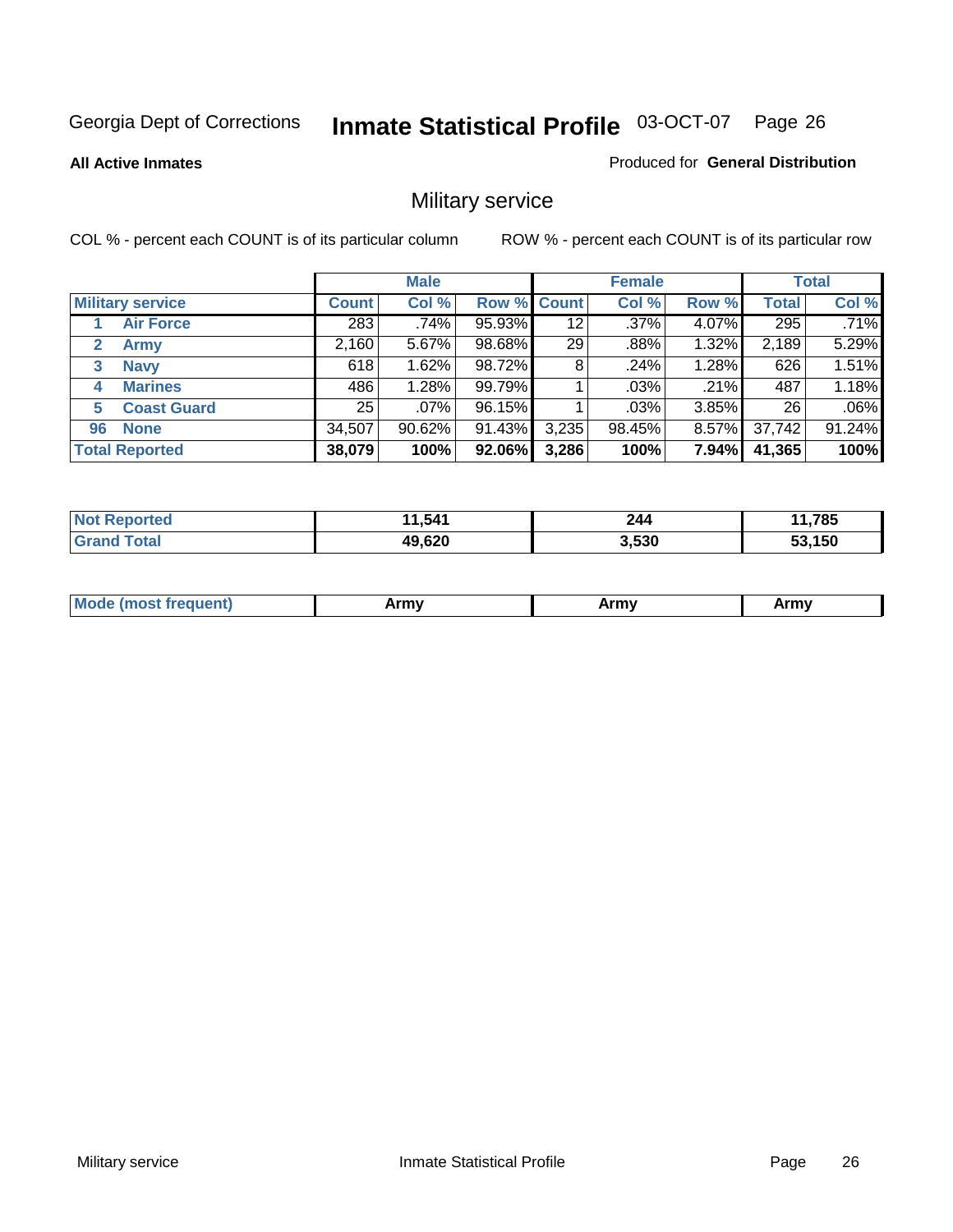#### **All Active Inmates**

#### Produced for **General Distribution**

### Type of admission to prison

|                |                             |              | <b>Male</b> |                    |     | <b>Female</b> |        |              | <b>Total</b> |
|----------------|-----------------------------|--------------|-------------|--------------------|-----|---------------|--------|--------------|--------------|
|                | <b>Type of Admission</b>    | <b>Count</b> | Col %       | <b>Row % Count</b> |     | Col %         | Row %  | <b>Total</b> | Col %        |
| 1              | <b>Committed From Court</b> | 33,181       | 69.53%      | 93.57% 2,279       |     | 67.47%        | 6.43%  | 35,460       | 69.40%       |
| $\overline{2}$ | <b>Return Appeal/Bond</b>   | 5.           | .01%        | 100.00%            |     |               |        | 5            | .01%         |
| 3              | <b>Parole Rev/New Sent</b>  | 4,483        | 9.39%       | 95.24%             | 224 | 6.63%         | 4.76%  | 4,707        | 9.21%        |
| 4              | <b>Par Rev/No New Sent</b>  | 1,911        | 4.00%       | 93.68%             | 129 | 3.82%         | 6.32%  | 2,040        | 3.99%        |
| 5              | <b>Prob Viol/Total Rev</b>  |              | .01%        | 100.00%            |     |               |        |              | .01%         |
| 6              | <b>Prob Viol/Partial</b>    | 2,944        | 6.17%       | 89.54%             | 344 | 10.18%        | 10.46% | 3,288        | 6.43%        |
| 7              | <b>Admit Fm Other Cust</b>  | 41           | .09%        | 93.18%             | 3   | .09%          | 6.82%  | 44           | .09%         |
| 9              | <b>Prob Rev/Remainder</b>   | 4,282        | 8.97%       | 91.71%             | 387 | 11.46%        | 8.29%  | 4,669        | 9.14%        |
| 10             | <b>New Sent/Par Rev Pnd</b> | 18           | .04%        | 100.00%            |     |               |        | 18           | .04%         |
| 11             | <b>Life W/O Parole</b>      | 300          | .63%        | 99.01%             | 3   | .09%          | .99%   | 303          | .59%         |
| 30             | <b>Par Rev/Rsn Unknown</b>  | 67           | .14%        | 100.00%            |     |               |        | 67           | .13%         |
| 32             | <b>Pb Parole Rescinded</b>  | 14           | .03%        | 100.00%            |     |               |        | 14           | .03%         |
| 33             | <b>Prob Revoc/Spec Cond</b> | 139          | .29%        | 94.56%             | 8   | .24%          | 5.44%  | 147          | .29%         |
| 40             | <b>Par Rev/Revoc Center</b> | 263          | .55%        | 99.62%             |     | .03%          | .38%   | 264          | .52%         |
| 44             | <b>Whitworth Detention</b>  | 66           | .14%        | 100.00%            |     |               |        | 66           | .13%         |
| 50             | <b>Dcys At Risk</b>         | 4            | .01%        | 100.00%            |     |               |        | 4            | .01%         |
|                | <b>Total Reported</b>       | 47,719       | 100%        | 93.39% 3,378       |     | 100%          | 6.61%  | 51,097       | 100%         |

| Reported<br><b>NOT</b> | 1901   | 152   | 2053 |
|------------------------|--------|-------|------|
| <b>ota</b><br>Gr       | 19.620 | 3,530 | .150 |

| Mou.<br>uent)<br>most trea | Court Cmmt | Cmmt<br>COULLET. | Cmm<br>∶ourt |
|----------------------------|------------|------------------|--------------|
|                            |            |                  |              |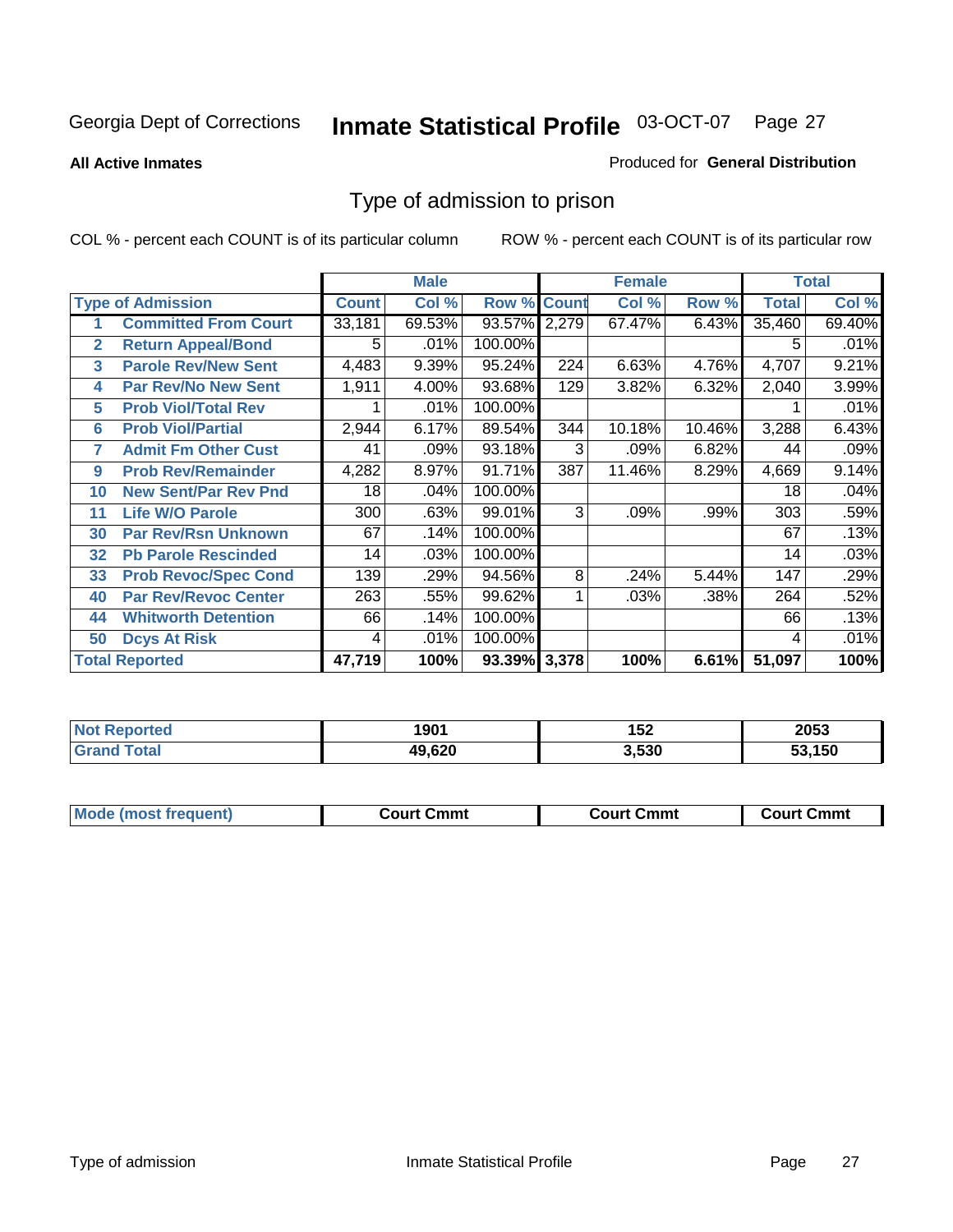**All Active Inmates**

#### Produced for **General Distribution**

### Current / last security status

|                        |              | <b>Male</b> |                    |       | <b>Female</b> |         |              | <b>Total</b> |
|------------------------|--------------|-------------|--------------------|-------|---------------|---------|--------------|--------------|
| <b>Security Status</b> | <b>Count</b> | Col %       | <b>Row % Count</b> |       | Col %         | Row %   | <b>Total</b> | Col %        |
| 1 Wrk Releas           | 911          | 1.95%       | 86.19%             | 146   | 4.46%         | 13.81%  | 1,057        | 2.11%        |
| 2 Trusty               | .682         | 3.59%       | 87.60%             | 238   | 7.27%         | 12.40%  | 1,920        | 3.83%        |
| 3 Minimum              | 18,535       | 39.61%      | 91.04%             | 1,825 | 55.74%        | 8.96%   | 20,360       | 40.66%       |
| 4 Medium               | 19,487       | 41.64%      | 95.81%             | 853   | 26.05%        | 4.19%   | 20,340       | 40.62%       |
| 5 Close                | 5,665        | 12.11%      | 96.47%             | 207   | 6.32%         | 3.53%   | 5,872        | 11.73%       |
| 6 Maximum              | 517          | 1.10%       | 99.04%             | 5     | .15%          | $.96\%$ | 522          | 1.04%        |
| <b>Total Reported</b>  | 46,797       | 100%        | 93.46%             | 3,274 | 100%          | 6.54%   | 50,071       | 100%         |

| <b>Still being diagnosed</b> | 2,815  | 256   | 3,071  |
|------------------------------|--------|-------|--------|
| <b>Not Reported</b>          |        |       |        |
| <b>Grand Total</b>           | 49,620 | 3,530 | 53,150 |

| M | <br><br> | ALLAST |
|---|----------|--------|
|   |          |        |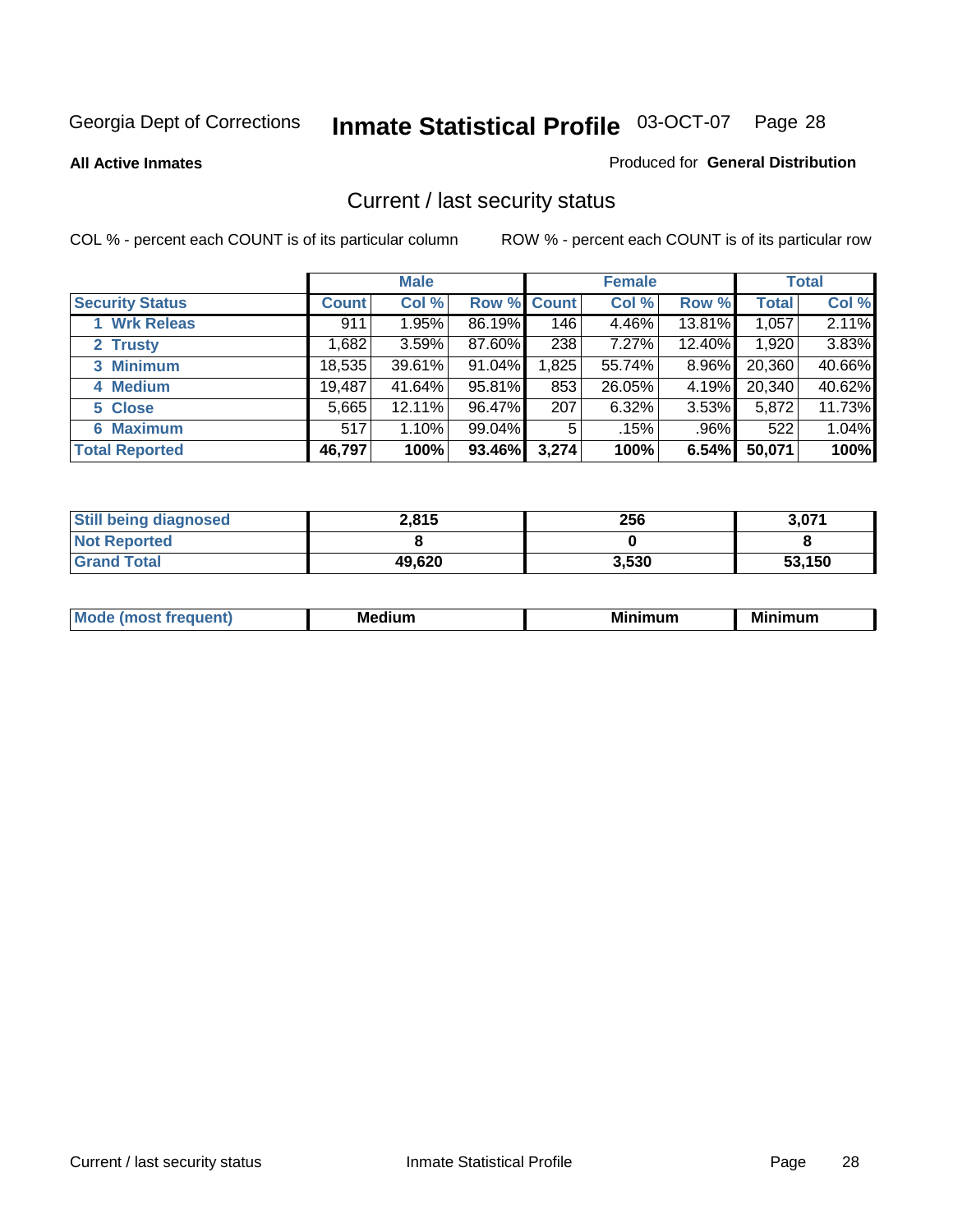**All Active Inmates**

#### Produced for **General Distribution**

### Current / last type of institution

|                            |              | <b>Male</b> |             |       | <b>Female</b> |       |              | <b>Total</b> |
|----------------------------|--------------|-------------|-------------|-------|---------------|-------|--------------|--------------|
| <b>Type of Institution</b> | <b>Count</b> | Col %       | Row % Count |       | Col %         | Row % | <b>Total</b> | Col %        |
| <b>Transitional Center</b> | 2,014        | 4.06%       | 90.07%      | 222   | 6.29%         | 9.93% | 2,236        | 4.21%        |
| <b>State Hospital</b>      |              | $.01\%$     | 100.00%     |       |               |       |              | .01%         |
| <b>County Camp</b>         | 4,910        | 9.90%       | 100.00%     |       |               |       | 4,910        | 9.24%        |
| <b>State Prison</b>        | 34,956       | 70.45%      | 91.35%      | 3,308 | 93.71%        | 8.65% | 38,264       | 71.99%       |
| <b>Private Prison</b>      | 4,934        | $9.94\%$    | 100.00%     |       |               |       | 4,934        | 9.28%        |
| <b>Prison Annex</b>        | 1,429        | 2.88%       | 100.00%     |       |               |       | 1,429        | 2.69%        |
| <b>Pre Release Center</b>  | 1,174        | 2.37%       | 100.00%     |       |               |       | 1,174        | 2.21%        |
| <b>Inmate Boot Camp</b>    | 202          | .41%        | 100.00%     |       |               |       | 202          | .38%         |
| <b>Total Reported</b>      | 49,620       | 100%        | 93.36%      | 3,530 | 100%          | 6.64% | 53,150       | 100%         |

| <b>Not Reported</b> |        |       |        |
|---------------------|--------|-------|--------|
| <b>Grand Total</b>  | 49,620 | 3,530 | 53.150 |

| <b>Mode (most frequent)</b> | <b>State Prison</b> | <b>State Prison</b> | <b>State Prison I</b> |
|-----------------------------|---------------------|---------------------|-----------------------|
|                             |                     |                     |                       |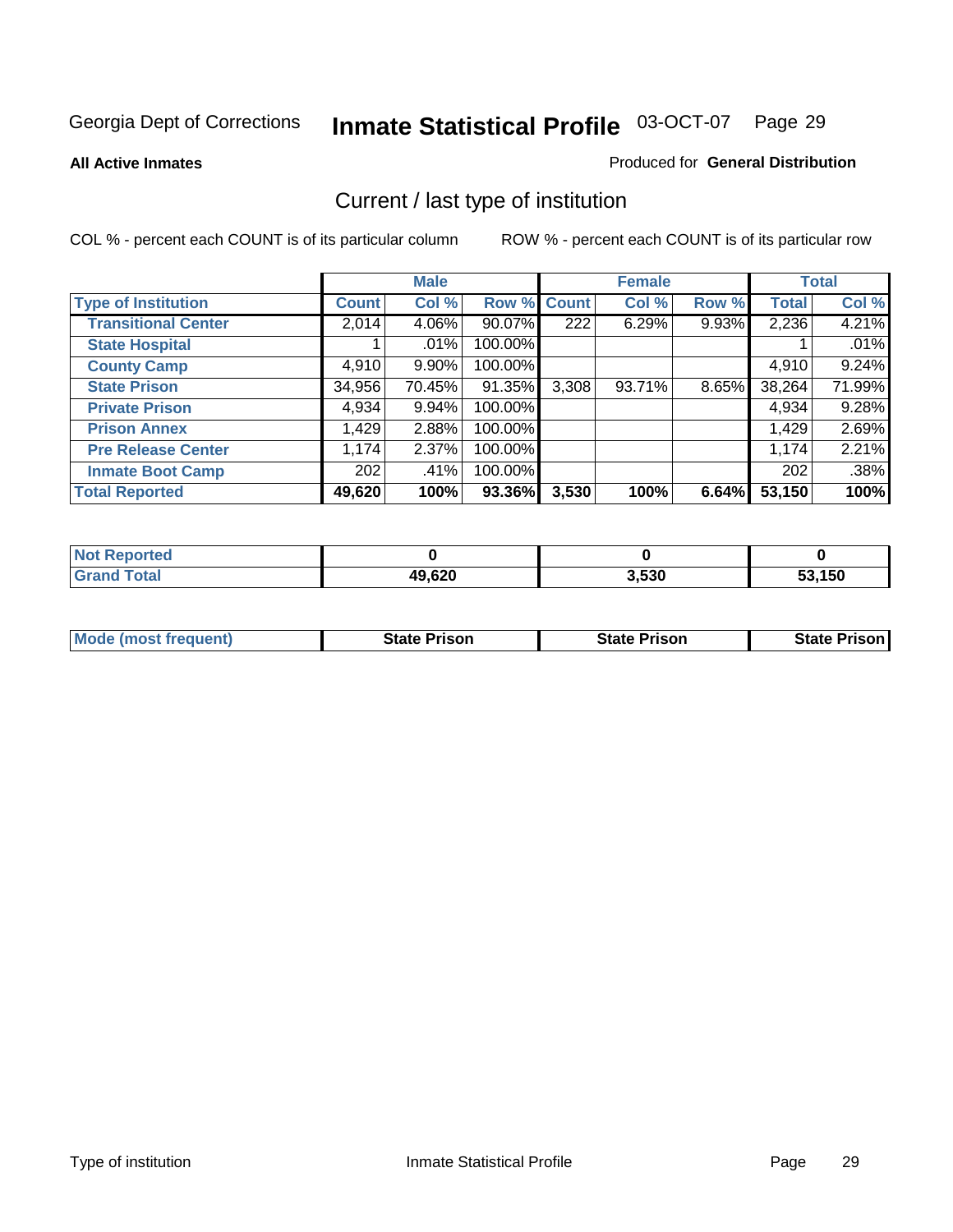**All Active Inmates**

#### Produced for **General Distribution**

### Institution type - transitional centers

|     |                                          |              | <b>Male</b> |         |              | <b>Female</b> |         |              | <b>Total</b> |
|-----|------------------------------------------|--------------|-------------|---------|--------------|---------------|---------|--------------|--------------|
|     | <b>Institution Type - Trans. Centers</b> | <b>Count</b> | Col %       | Row %   | <b>Count</b> | Col %         | Row %   | <b>Total</b> | Col %        |
| 220 | <b>Albany Trans-Ctr</b>                  | 149          | 7.40%       | 100.00% |              |               |         | 149          | 6.66%        |
| 223 | <b>Atlanta Male Trans-Ctr</b>            | 246          | 12.21%      | 100.00% |              |               |         | 246          | 11.00%       |
| 246 | <b>Augusta Trans-Ctr</b>                 | 203          | 10.08%      | 100.00% |              |               |         | 203          | 9.08%        |
| 249 | <b>Clayton Transitional Ctr</b>          | 315          | 15.64%      | 100.00% |              |               |         | 315          | 14.09%       |
| 247 | <b>Coastal Transitional Ctr</b>          | 251          | 12.46%      | 100.00% |              |               |         | 251          | 11.23%       |
| 225 | <b>Columbus Trans-Ctr</b>                | 176          | 8.74%       | 100.00% |              |               |         | 176          | 7.87%        |
| 252 | <b>Emanuel-Swainsboro Tc</b>             | 121          | 6.01%       | 100.00% |              |               |         | 121          | 5.41%        |
| 250 | <b>Helms Trans-Ctr</b>                   | 104          | 5.16%       | 100.00% |              |               |         | 104          | 4.65%        |
| 248 | <b>Lagrange Trans Ctr</b>                | 151          | 7.50%       | 100.00% |              |               |         | 151          | 6.75%        |
| 231 | <b>Macon Male Trans-Ctr</b>              | 152          | 7.55%       | 100.00% |              |               |         | 152          | 6.80%        |
| 235 | <b>Metro Womens Trans-Ctr</b>            |              |             |         | 222          | 100.00%       | 100.00% | 222          | 9.93%        |
| 242 | <b>Savannah Mens Trans-Ctr</b>           | 4            | .05%        | 100.00% |              |               |         |              | .04%         |
| 253 | <b>Smith Trans-Ctr</b>                   | 115          | 5.71%       | 100.00% |              |               |         | 115          | 5.14%        |
| 230 | <b>Valdosta Trans-Ctr</b>                | 30           | 1.49%       | 100.00% |              |               |         | 30           | 1.34%        |
|     | <b>Total Reported</b>                    | 2,014        | 100%        | 90.07%  | 222          | 100%          | 9.93%   | 2,236        | 100%         |

| <b>N</b><br>oortea |              |             |       |
|--------------------|--------------|-------------|-------|
| <b>otal</b>        | 2 በ14<br>2.V | ິດດດ<br>LLL | 2,236 |

| Mode (most frequent) | 249 Clayton Transitional Ctr 235 Metro Womens Trans- | 249 Clayton<br>Transitional Ctr |
|----------------------|------------------------------------------------------|---------------------------------|
|                      |                                                      |                                 |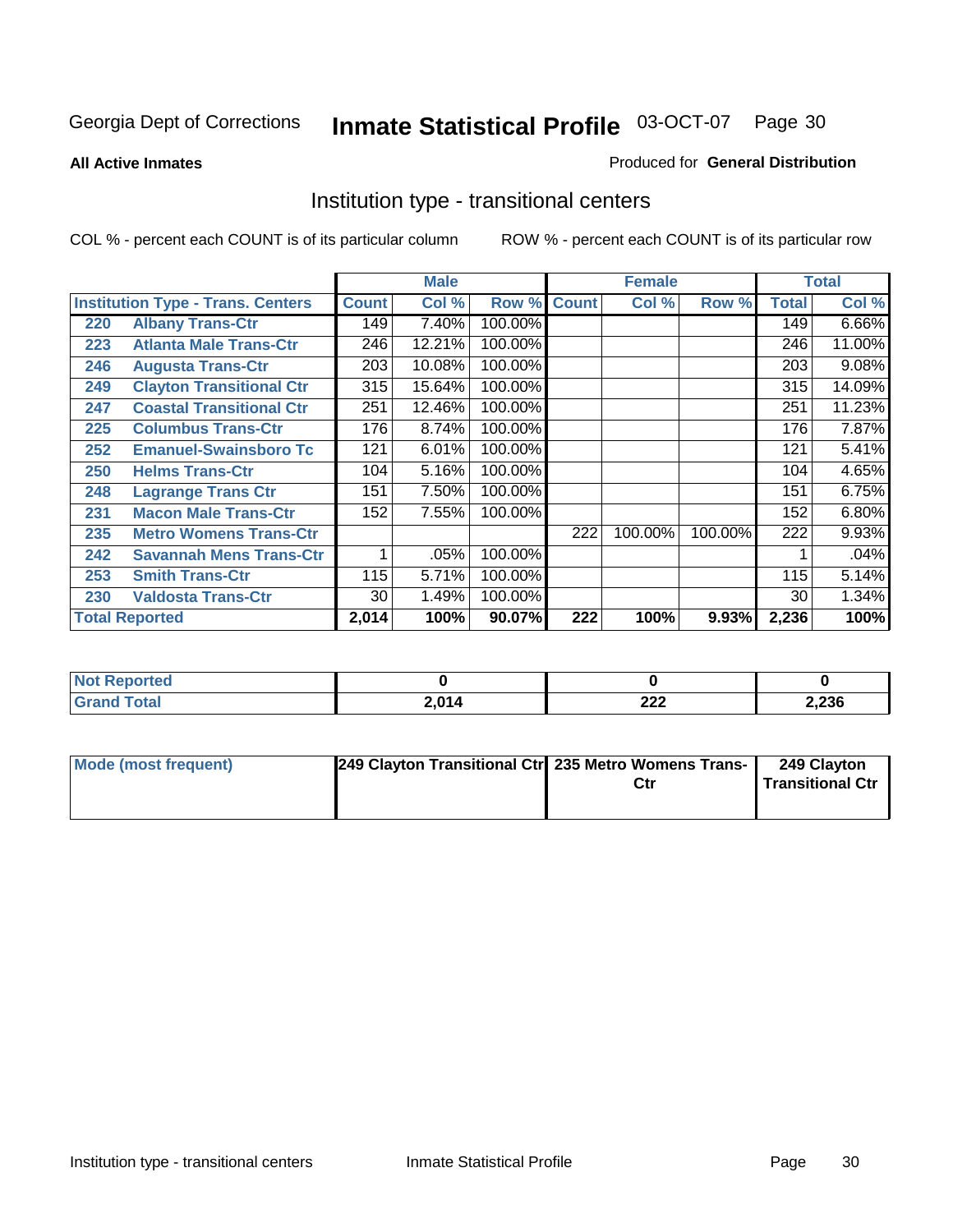**All Active Inmates**

#### Produced for **General Distribution**

### Institution type - mental hospitals

|                                                  | <b>Male</b> |                    | <b>Female</b> |                    | Total   |
|--------------------------------------------------|-------------|--------------------|---------------|--------------------|---------|
| <b>Institution Type - Mental Hospitals Count</b> | Col%        | <b>Row % Count</b> | Col%          | <b>Row % Total</b> | Col %   |
| <b>302 Central State Hospital</b>                | $100.00\%$  | 100.00%            |               |                    | 100.00% |
| <b>Total Reported</b>                            | 100%        | 100%               |               | %                  | 100%    |

| Not Reported |  |  |
|--------------|--|--|
| <b>otal</b>  |  |  |

| Mode (most frequent)<br>302 Central State Hospital | Null | <b>302 Central State</b><br><b>Hospital</b> |
|----------------------------------------------------|------|---------------------------------------------|
|----------------------------------------------------|------|---------------------------------------------|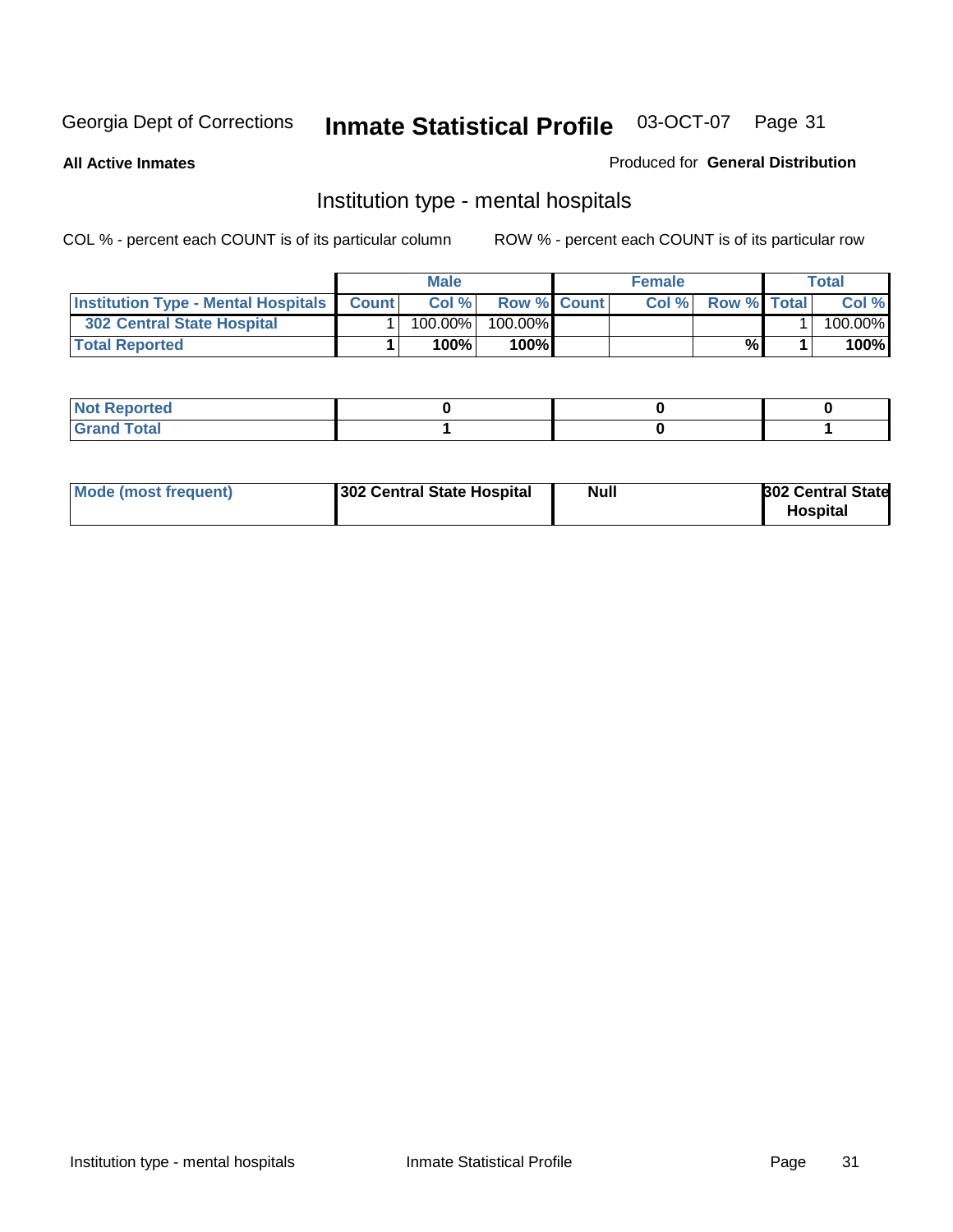#### **All Active Inmates**

#### Produced for **General Distribution**

### Institution type - county prisons

|                                          |                  | <b>Male</b> |         |              | <b>Female</b> |                          |                  | <b>Total</b> |
|------------------------------------------|------------------|-------------|---------|--------------|---------------|--------------------------|------------------|--------------|
| <b>Institution Type - County Prisons</b> | <b>Count</b>     | Col %       | Row %   | <b>Count</b> | Col %         | Row %                    | <b>Total</b>     | Col %        |
| <b>Bulloch County Ci</b><br>402          | 131              | 2.67%       | 100.00% |              |               |                          | 131              | 2.67%        |
| <b>Carroll County Ci</b><br>404          | $\overline{211}$ | 4.30%       | 100.00% |              |               |                          | $\overline{211}$ | 4.30%        |
| <b>Clarke County Ci</b><br>406           | 108              | 2.20%       | 100.00% |              |               |                          | 108              | 2.20%        |
| <b>Clayton County Ci</b><br>456          | 215              | 4.38%       | 100.00% |              |               |                          | 215              | 4.38%        |
| <b>Colquitt County Ci</b><br>407         | 162              | 3.30%       | 100.00% |              |               |                          | 162              | 3.30%        |
| <b>Coweta County Ci</b><br>409           | $\overline{205}$ | 4.18%       | 100.00% |              |               |                          | $\overline{205}$ | 4.18%        |
| <b>Decatur County Ci</b><br>411          | 200              | 4.07%       | 100.00% |              |               |                          | $\overline{200}$ | 4.07%        |
| <b>Effingham County Ci</b><br>413        | 233              | 4.75%       | 100.00% |              |               |                          | 233              | 4.75%        |
| <b>Floyd County Ci</b><br>415            | 337              | 6.86%       | 100.00% |              |               |                          | 337              | 6.86%        |
| <b>Gwinnett County Ci</b><br>419         | $\overline{242}$ | 4.93%       | 100.00% |              |               |                          | 242              | 4.93%        |
| <b>Hall County Ci</b><br>420             | 154              | 3.14%       | 100.00% |              |               |                          | 154              | 3.14%        |
| <b>Harris County Ci</b><br>422           | 100              | 2.04%       | 100.00% |              |               |                          | 100              | 2.04%        |
| <b>Jackson County Ci</b><br>426          | 170              | 3.46%       | 100.00% |              |               |                          | 170              | 3.46%        |
| <b>Jefferson County Ci</b><br>428        | 177              | 3.60%       | 100.00% |              |               |                          | 177              | 3.60%        |
| <b>Mitchell County Ci</b><br>433         | 107              | 2.18%       | 100.00% |              |               |                          | 107              | 2.18%        |
| <b>Muscogee County Ci</b><br>435         | 514              | 10.47%      | 100.00% |              |               |                          | 514              | 10.47%       |
| <b>Richmond County Ci</b><br>439         | 200              | 4.07%       | 100.00% |              |               |                          | 200              | 4.07%        |
| <b>Screven County Prison</b><br>440      | 136              | 2.77%       | 100.00% |              |               |                          | 136              | 2.77%        |
| <b>Spalding County Ci</b><br>441         | $\overline{342}$ | 6.97%       | 100.00% |              |               |                          | $\overline{342}$ | 6.97%        |
| <b>Stewart County Ci</b><br>442          | 89               | 1.81%       | 100.00% |              |               |                          | 89               | 1.81%        |
| <b>Sumter County Ci</b><br>443           | $\overline{327}$ | 6.66%       | 100.00% |              |               |                          | $\overline{327}$ | 6.66%        |
| <b>Terrell County Ci</b><br>444          | 130              | 2.65%       | 100.00% |              |               |                          | 130              | 2.65%        |
| <b>Thomas County Ci</b><br>445           | 153              | 3.12%       | 100.00% |              |               |                          | 153              | 3.12%        |
| <b>Troup County Ci</b><br>447            | $\overline{267}$ | 5.44%       | 100.00% |              |               |                          | $\overline{267}$ | 5.44%        |
| <b>Total Reported</b>                    | 4,910            | 100%        | 100%    |              |               | $\overline{\frac{9}{6}}$ | 4,910            | 100%         |

| -- | 0.40 | 4,910 |
|----|------|-------|

| Mode (most frequent) | 435 Muscogee County Ci | <b>Null</b> | 435 Muscogee     |
|----------------------|------------------------|-------------|------------------|
|                      |                        |             | <b>County Ci</b> |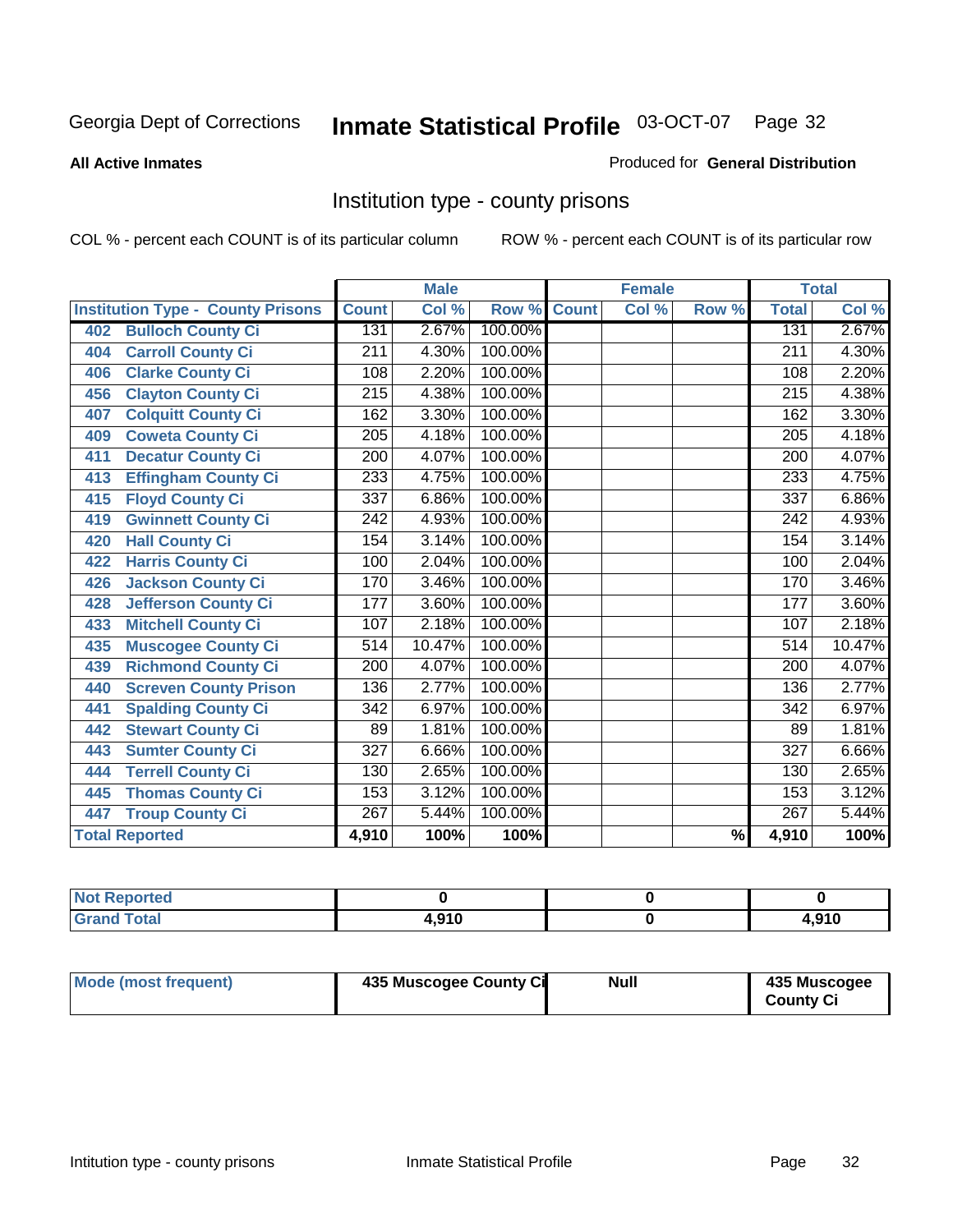#### **All Active Inmates**

#### Produced for **General Distribution**

### Institution type - state prisons

|     |                                                 |              | <b>Male</b> |         |              | <b>Female</b> |         | <b>Total</b> |       |
|-----|-------------------------------------------------|--------------|-------------|---------|--------------|---------------|---------|--------------|-------|
|     | <b>Institution Type - State Prisons</b>         | <b>Count</b> | Col %       | Row %   | <b>Count</b> | Col %         | Row %   | <b>Total</b> | CoI%  |
| 508 | <b>Arrendale State Prison</b>                   |              |             |         | 1,283        | 38.78%        | 100.00% | 1,283        | 3.35% |
| 532 | <b>Augusta State Med.</b><br><b>Prison</b>      | 1,228        | 3.51%       | 100.00% |              |               |         | 1,228        | 3.21% |
| 543 | <b>Autry State Prison</b>                       | 1,629        | 4.66%       | 100.00% |              |               |         | 1,629        | 4.26% |
| 553 | <b>Baldwin State Prison</b>                     | 983          | 2.81%       | 100.00% |              |               |         | 983          | 2.57% |
| 536 | <b>Bostick State Prison</b>                     | 694          | 1.99%       | 100.00% |              |               |         | 694          | 1.81% |
| 534 | <b>Burrus Corr Trn Cntr</b>                     | 463          | 1.32%       | 100.00% |              |               |         | 463          | 1.21% |
| 547 | <b>Calhoun State Prison</b>                     | 1,494        | 4.27%       | 100.00% |              |               |         | 1,494        | 3.90% |
| 531 | <b>Central State Prison</b>                     | 808          | 2.31%       | 100.00% |              |               |         | 808          | 2.11% |
| 523 | <b>Coastal State Prison</b>                     | 1,482        | 4.24%       | 100.00% |              |               |         | 1,482        | 3.87% |
| 503 | <b>Dodge State Prison</b>                       | 1,218        | 3.48%       | 100.00% |              |               |         | 1,218        | 3.18% |
| 548 | <b>Dooly State Prison</b>                       | 1,318        | 3.77%       | 100.00% |              |               |         | 1,318        | 3.44% |
| 521 | <b>Ga Diag &amp; Class Pris</b>                 | 1,738        | 4.97%       | 100.00% |              |               |         | 1,738        | 4.54% |
| 522 | <b>Ga Diag &amp; Class Pris-</b><br><b>Perm</b> | 395          | 1.13%       | 100.00% |              |               |         | 395          | 1.03% |
| 517 | <b>Ga State Prison</b>                          | 938          | 2.68%       | 99.89%  | 11           | .03%          | .11%    | 939          | 2.45% |
| 541 | <b>Hancock State Prison</b>                     | 1,279        | 3.66%       | 100.00% |              |               |         | 1,279        | 3.34% |
| 540 | <b>Hays State Prison</b>                        | 881          | 2.52%       | 100.00% |              |               |         | 881          | 2.30% |
| 551 | <b>Homerville State Prison</b>                  | 195          | .56%        | 100.00% |              |               |         | 195          | .51%  |
| 545 | <b>Johnson State Prison</b>                     | 1,611        | 4.61%       | 100.00% |              |               |         | 1,611        | 4.21% |
| 510 | <b>Lee State Prison</b>                         | 750          | 2.15%       | 100.00% |              |               |         | 750          | 1.96% |
| 502 | <b>Lowndes State Prison</b>                     | 291          | .83%        | 100.00% |              |               |         | 291          | .76%  |
| 549 | <b>Macon State Prison</b>                       | 1,471        | 4.21%       | 100.00% |              |               |         | 1,471        | 3.84% |
| 519 | <b>Men'S State Prison</b>                       | 657          | 1.88%       | 100.00% |              |               |         | 657          | 1.72% |
| 554 | <b>Metro State Prison (W)</b>                   |              |             |         | 919          | 27.78%        | 100.00% | 919          | 2.40% |
| 561 | <b>Milan State Prison</b>                       | 169          | .48%        | 100.00% |              |               |         | 169          | .44%  |
| 509 | <b>Montgomery State Prison</b>                  | 394          | 1.13%       | 100.00% |              |               |         | 394          | 1.03% |
| 505 | <b>Phillips State Prison</b>                    | 832          | 2.38%       | 100.00% |              |               |         | 832          | 2.17% |
| 557 | <b>Pulaski State Prison (W)</b>                 |              |             |         | 1,105        | 33.40%        | 100.00% | 1,105        | 2.89% |
| 529 | <b>Rivers State Prison</b>                      | 1,111        | 3.18%       | 100.00% |              |               |         | 1,111        | 2.90% |
| 533 | <b>Rogers State Prison</b>                      | 1,276        | 3.65%       | 100.00% |              |               |         | 1,276        | 3.33% |
| 530 | <b>Rutledge State Prison</b>                    | 605          | 1.73%       | 100.00% |              |               |         | 605          | 1.58% |
| 525 | <b>Scott State Prison</b>                       | 1,359        | 3.89%       | 100.00% |              |               |         | 1,359        | 3.55% |
| 550 | <b>Smith State Prison</b>                       | 1,106        | 3.16%       | 100.00% |              |               |         | 1,106        | 2.89% |
| 542 | <b>Telfair State Prison</b>                     | 1,176        | 3.36%       | 100.00% |              |               |         | 1,176        | 3.07% |
| 537 | <b>Valdosta State Prison</b>                    | 867          | 2.48%       | 100.00% |              |               |         | 867          | 2.27% |
| 506 | <b>Walker State Prison</b>                      | 627          | 1.79%       | 100.00% |              |               |         | 627          | 1.64% |
| 501 | <b>Ware State Prison</b>                        | 1,074        | 3.07%       | 100.00% |              |               |         | 1,074        | 2.81% |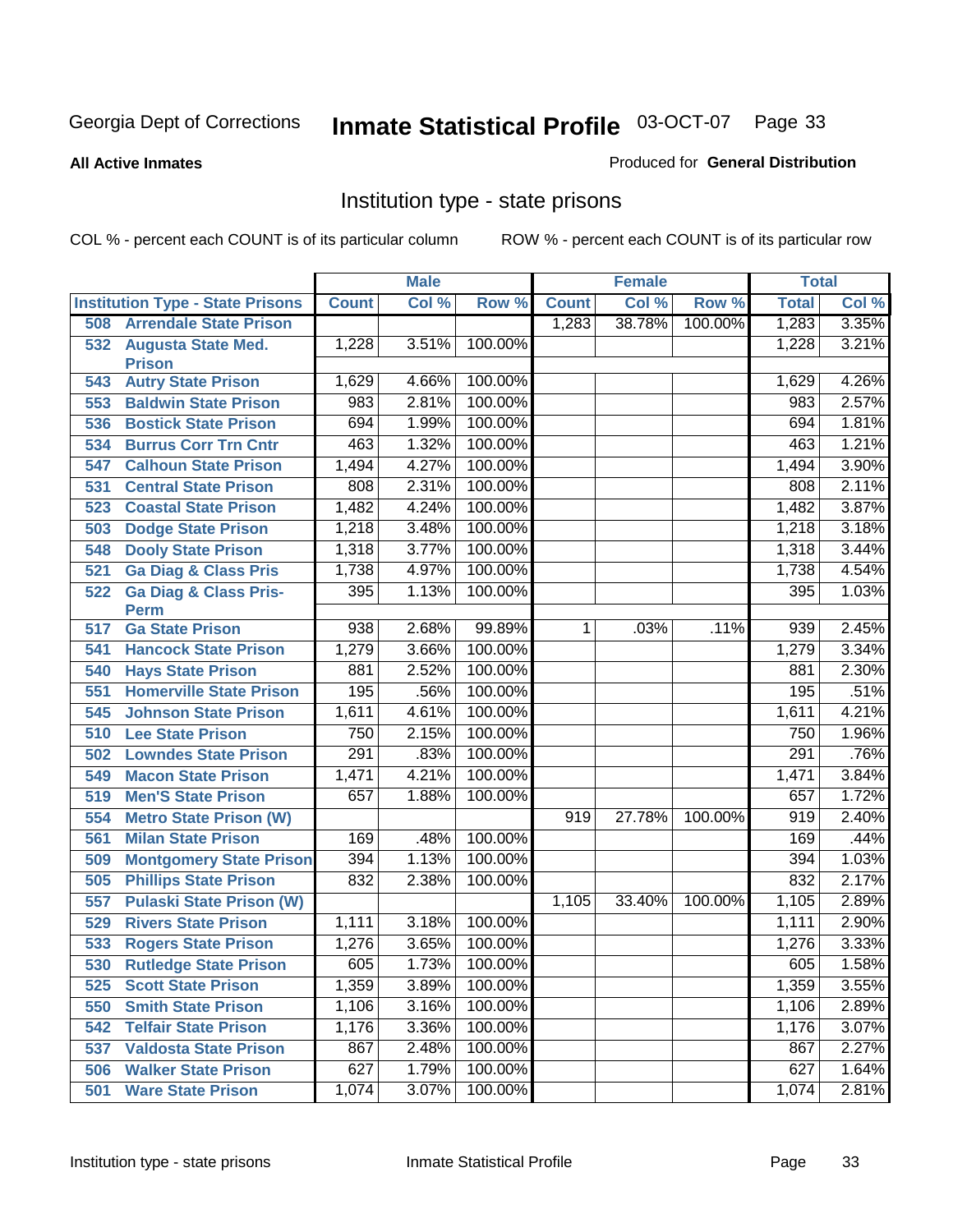**All Active Inmates**

#### Produced for **General Distribution**

### Institution type - state prisons

|                                         |              | <b>Male</b> |            |              | <b>Female</b> |       |        | <b>Total</b> |
|-----------------------------------------|--------------|-------------|------------|--------------|---------------|-------|--------|--------------|
| <b>Institution Type - State Prisons</b> | <b>Count</b> | Col%        | Row %      | <b>Count</b> | Col %         | Row % | Total  | Col %        |
| <b>Washington Sp</b><br>552             | .145         | $3.28\%$    | $100.00\%$ |              |               |       | 1.145  | 2.99%        |
| <b>Wayne State Prison</b><br>507        | 188          | $.54\%$     | $100.00\%$ |              |               |       | 188    | .49%         |
| <b>Wilcox State Prison</b><br>546       | .504         | 4.30%       | $100.00\%$ |              |               |       | 1.504  | 3.93%        |
| <b>Total Reported</b>                   | 34,956       | 100%        | 91.35%     | 3,308        | 100%          | 8.65% | 38,264 | 100%         |

| 'Not<br><b>Reported</b> |        |       |        |
|-------------------------|--------|-------|--------|
| <b>Grand Total</b>      | 34.956 | 3,308 | 38.264 |

| Mode (most frequent) | 521 Ga Diag & Class Pris | 508 Arrendale State Prison | 521 Ga Diag &<br><b>Class Pris</b> |
|----------------------|--------------------------|----------------------------|------------------------------------|
|----------------------|--------------------------|----------------------------|------------------------------------|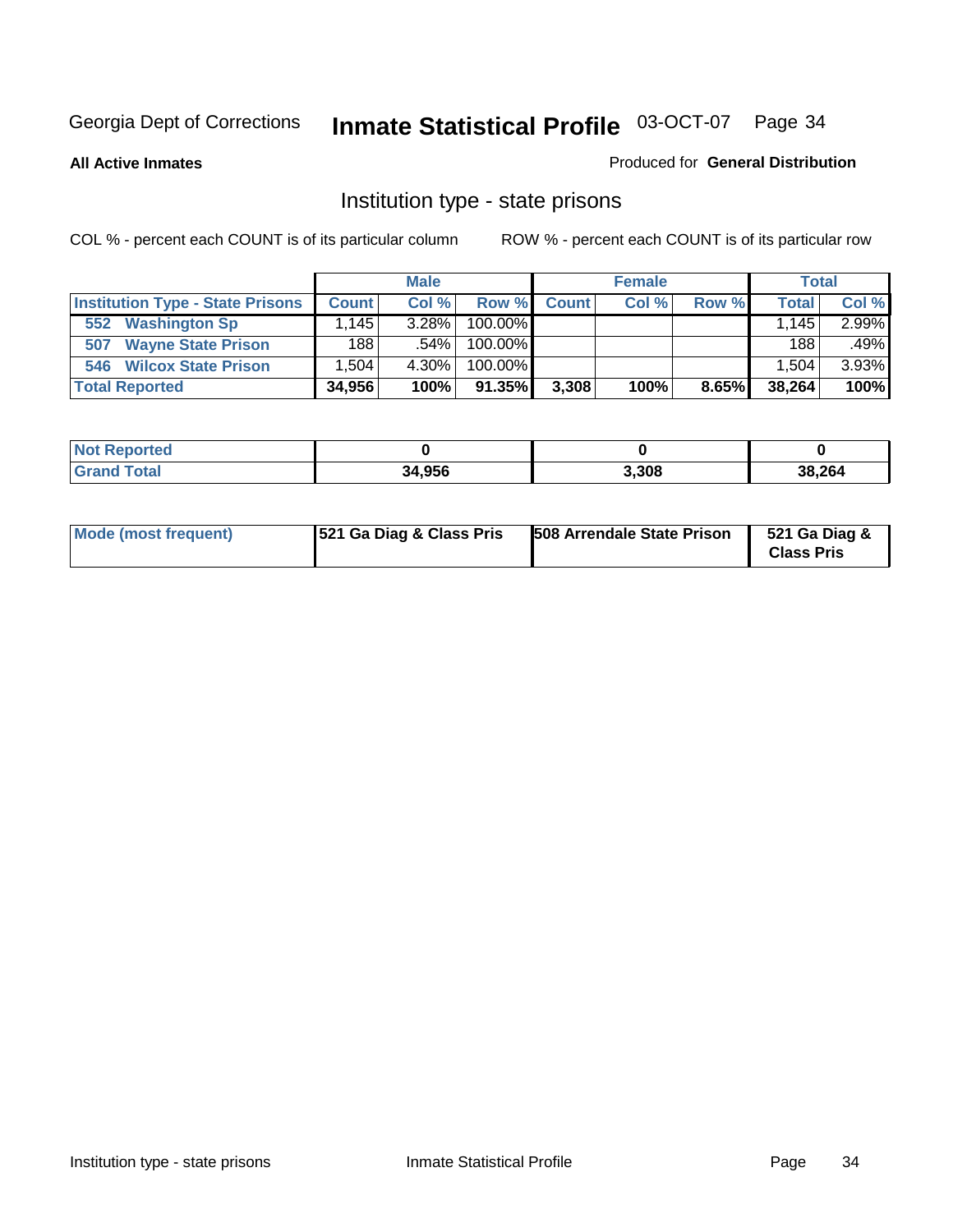**All Active Inmates**

#### Produced for **General Distribution**

### Institution type - private prisons

|                                           |                   | <b>Male</b> |             | <b>Female</b> |       |         | <b>Total</b> |
|-------------------------------------------|-------------------|-------------|-------------|---------------|-------|---------|--------------|
| <b>Institution Type - Private Prisons</b> | <b>Count</b>      | Col %       | Row % Count | Col %         | Row % | Total   | Col %        |
| <b>Coffee Corr Facility</b><br>569        | .689              | 34.23%      | 100.00%     |               |       | ∃689، ، | 34.23%       |
| 567 D Ray James Corr Fac                  | $.584$ $^{\circ}$ | $32.10\%$   | 100.00%     |               |       | .584    | 32.10%       |
| <b>Wheeler Corr Facility</b><br>571       | .661              | 33.66%      | 100.00%     |               |       | 1.661   | 33.66%       |
| <b>Total Reported</b>                     | 4,934             | 100%        | 100%        |               | %     | 4,934   | 100%         |

| rted<br>NOT                      |       |       |
|----------------------------------|-------|-------|
| <b>Total</b><br>$\mathbf{v}$ and | 4.934 | 4,934 |

| <b>Mode (most frequent)</b> | 569 Coffee Corr Facility | <b>Null</b> | 569 Coffee Corr<br><b>Facility</b> |
|-----------------------------|--------------------------|-------------|------------------------------------|
|-----------------------------|--------------------------|-------------|------------------------------------|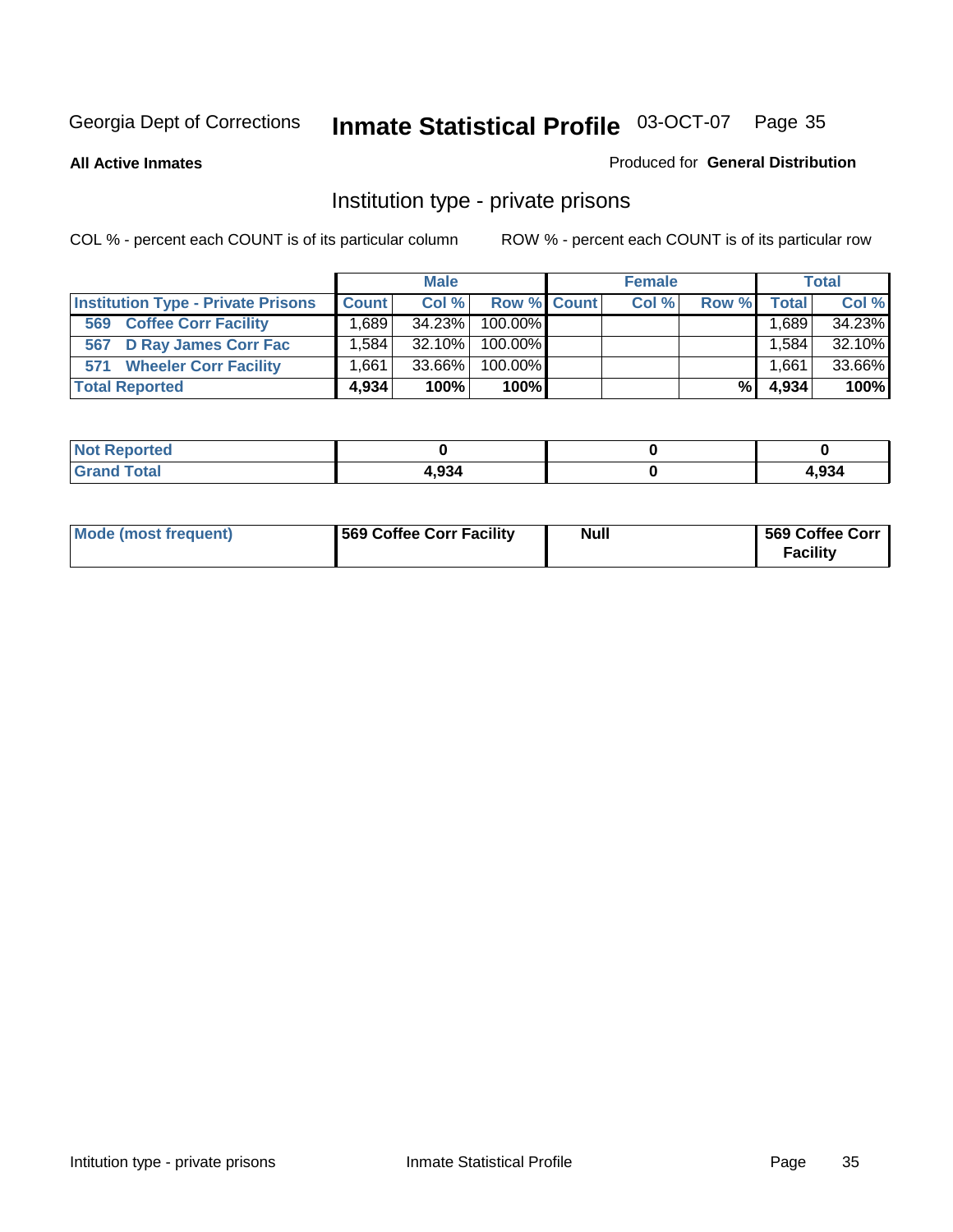#### **All Active Inmates**

#### Produced for **General Distribution**

### Institution type - prison annexes

|                                                |       | <b>Male</b> |            |              | <b>Female</b> |       |              | <b>Total</b> |
|------------------------------------------------|-------|-------------|------------|--------------|---------------|-------|--------------|--------------|
| <b>Institution Type - Prison Annexes Count</b> |       | Col %       | Row %      | <b>Count</b> | Col %         | Row % | <b>Total</b> | Col %        |
| <b>7541 Hancock Annex</b>                      | 204   | 14.28%      | 100.00%    |              |               |       | 204          | 14.28%       |
| 7540 Hays Annex                                | 579   | 40.52%      | 100.00%    |              |               |       | 579          | 40.52%       |
| <b>7505 Phillips Annex</b>                     | 224   | $15.68\%$   | $100.00\%$ |              |               |       | 224          | 15.68%       |
| 7501 Ware Annex                                | 206   | 14.42%      | $100.00\%$ |              |               |       | 206          | 14.42%       |
| 7552 Washington Sp Annex                       | 216   | 15.12%      | 100.00%    |              |               |       | 216          | 15.12%       |
| <b>Total Reported</b>                          | 1,429 | 100%        | 100%       |              |               | %     | 1,429        | 100%         |

| <b>Reported</b><br>$\cdot$ Not. |      |       |
|---------------------------------|------|-------|
| <b>Total</b><br><b>Grand</b>    | ,429 | 1,429 |

| Mode (most frequent) | 7540 Hays Annex | <b>Null</b> | 7540 Hays Annex |
|----------------------|-----------------|-------------|-----------------|
|                      |                 |             |                 |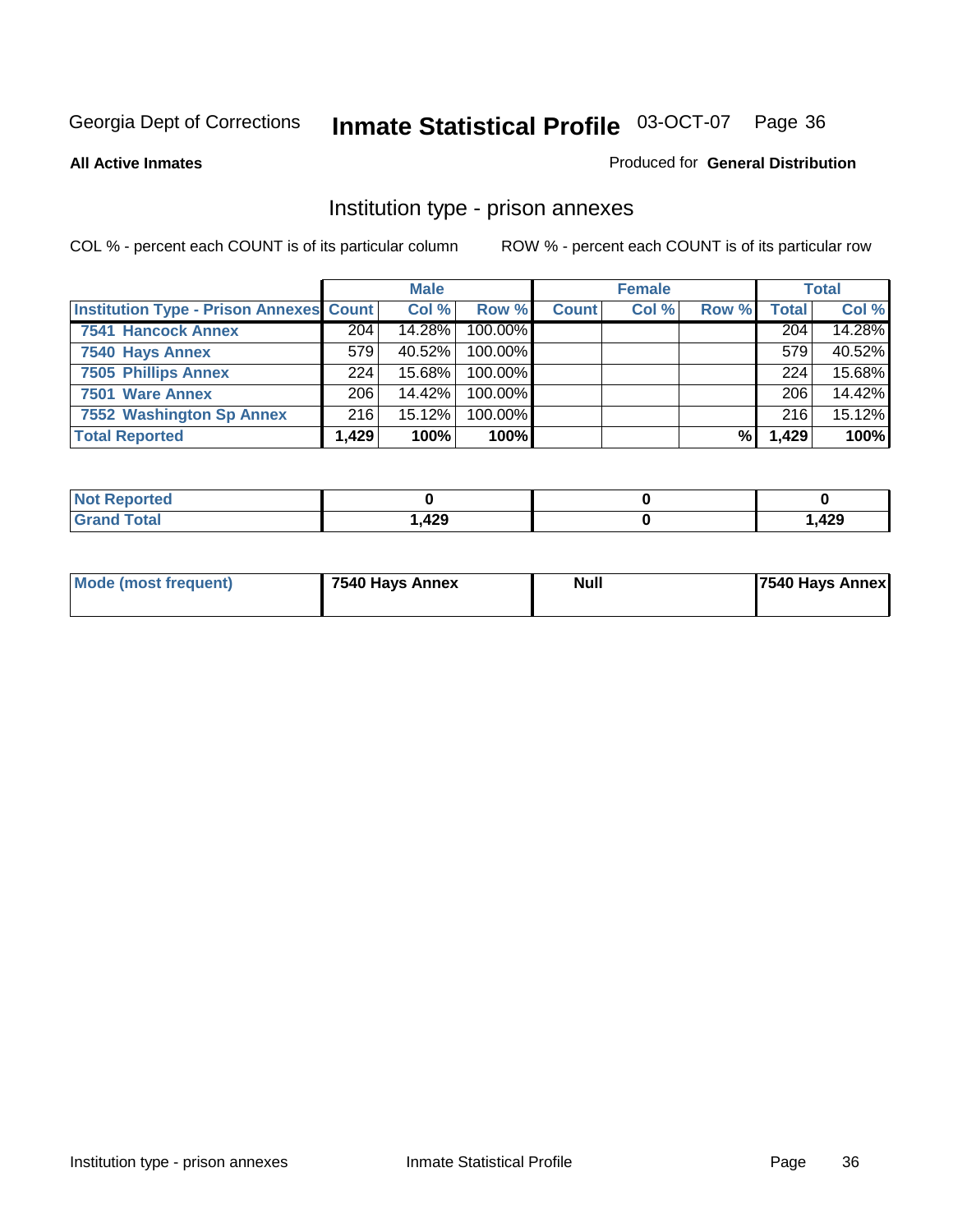### **All Active Inmates**

## Produced for **General Distribution**

## Institution type - pre-release centers

|                                                |       | <b>Male</b> |         |              | <b>Female</b> |       |              | <b>Total</b> |
|------------------------------------------------|-------|-------------|---------|--------------|---------------|-------|--------------|--------------|
| <b>Institution Type - Prison Annexes Count</b> |       | Col %       | Row %   | <b>Count</b> | Col %         | Row % | <b>Total</b> | Col %        |
| 7507 Appling Pre-Release Ctr                   | 165   | 14.05%      | 100.00% |              |               |       | 165          | 14.05%       |
| 7521 Lamar Pre-Release Center                  | 168   | 14.31%      | 100.00% |              |               |       | 168          | 14.31%       |
| 7550 Long Pre-Release Center                   | 174   | 14.82%      | 100.00% |              |               |       | 174          | 14.82%       |
| 7543 Pelham Pre-Release                        | 150   | 12.78%      | 100.00% |              |               |       | 150          | 12.78%       |
| <b>Center</b>                                  |       |             |         |              |               |       |              |              |
| 7546 Turner Pre-Release Center                 | 170   | 14.48%      | 100.00% |              |               |       | 170          | 14.48%       |
| 556 Western Pre-Release Cntr                   | 181   | 15.42%      | 100.00% |              |               |       | 181          | 15.42%       |
| 7572 Wilkes Pre-Release Center                 | 166   | 14.14%      | 100.00% |              |               |       | 166          | 14.14%       |
| <b>Total Reported</b>                          | 1,174 | 100%        | 100%    |              |               | %     | 1,174        | 100%         |

| B. I. 1<br>Reported     |     |                    |
|-------------------------|-----|--------------------|
| <b>Total</b><br>' Gran∟ | 171 | $\rightarrow$<br>. |

| Mode (most frequent) | 556 Western Pre-Release | <b>Null</b> | <b>1556 Western Pre-I</b> |
|----------------------|-------------------------|-------------|---------------------------|
|                      | Cntı                    |             | <b>Release Cntr</b>       |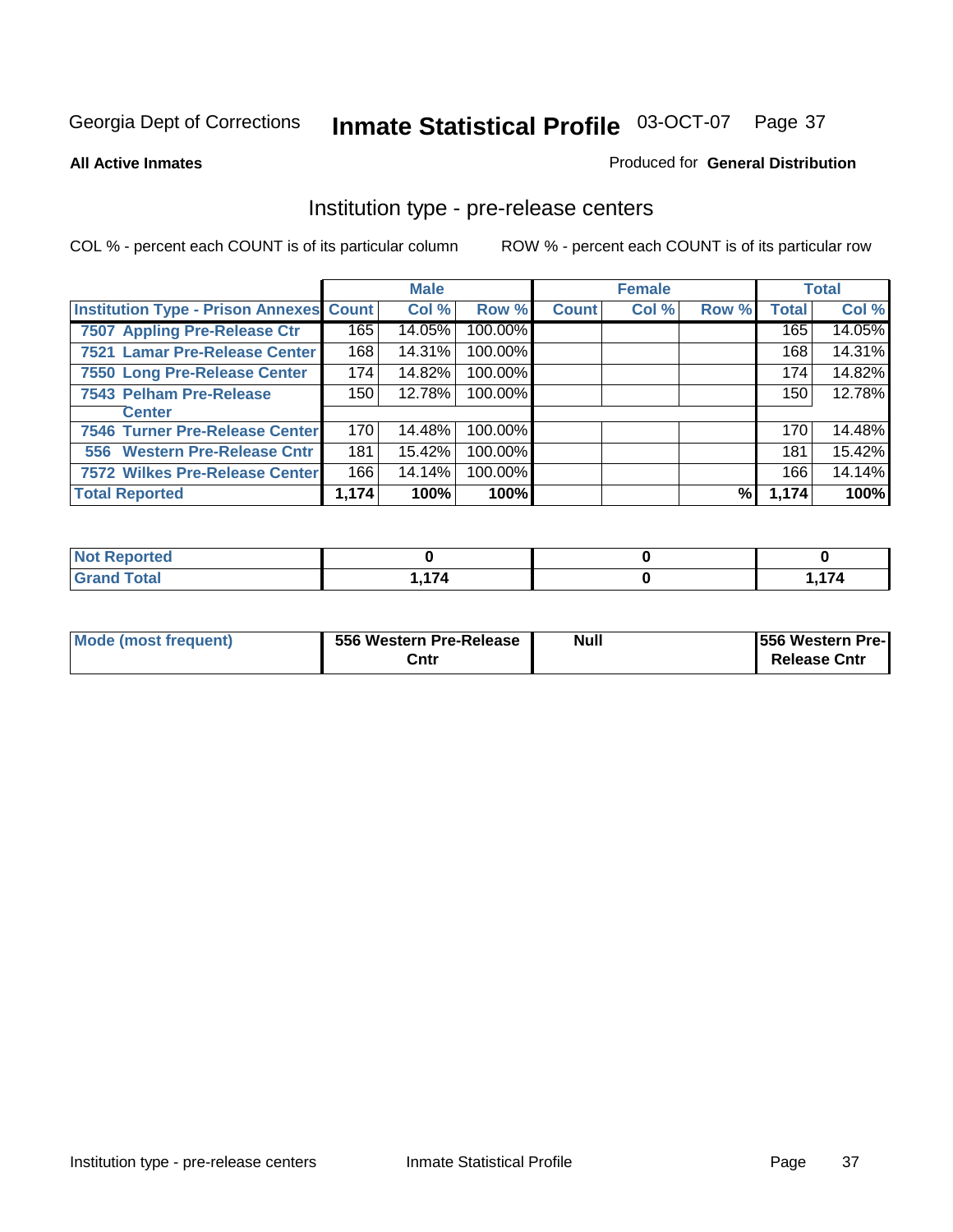**All Active Inmates**

## Produced for **General Distribution**

# Institution type - inmate boot camp

|                                      |              | <b>Male</b> |            |              | <b>Female</b> |       |        | <b>Total</b> |
|--------------------------------------|--------------|-------------|------------|--------------|---------------|-------|--------|--------------|
| <b>Institution Type - Boot Camps</b> | <b>Count</b> | Col%        | Row %      | <b>Count</b> | Col %         | Row % | Totall | Col %        |
| 9553 Baldwin Diag Ibc                |              | $1.49\%$    | $100.00\%$ |              |               |       |        | .49%         |
| 9534 Burruss Inm Boot Camp           | 199          | $98.51\%$   | $100.00\%$ |              |               |       | 199    | 98.51%       |
| <b>Total Rported</b>                 | 202          | 100%        | 100%       |              |               | %     | 202    | 100%         |

| tea:                   |     |     |
|------------------------|-----|-----|
| $int^{\bullet}$<br>--- | 202 | 202 |

| Mode (most frequent) | 9534 Burruss Inm Boot<br>شcamp | Null | <b>9534 Burruss Inm</b><br><b>Boot Camp</b> |
|----------------------|--------------------------------|------|---------------------------------------------|
|----------------------|--------------------------------|------|---------------------------------------------|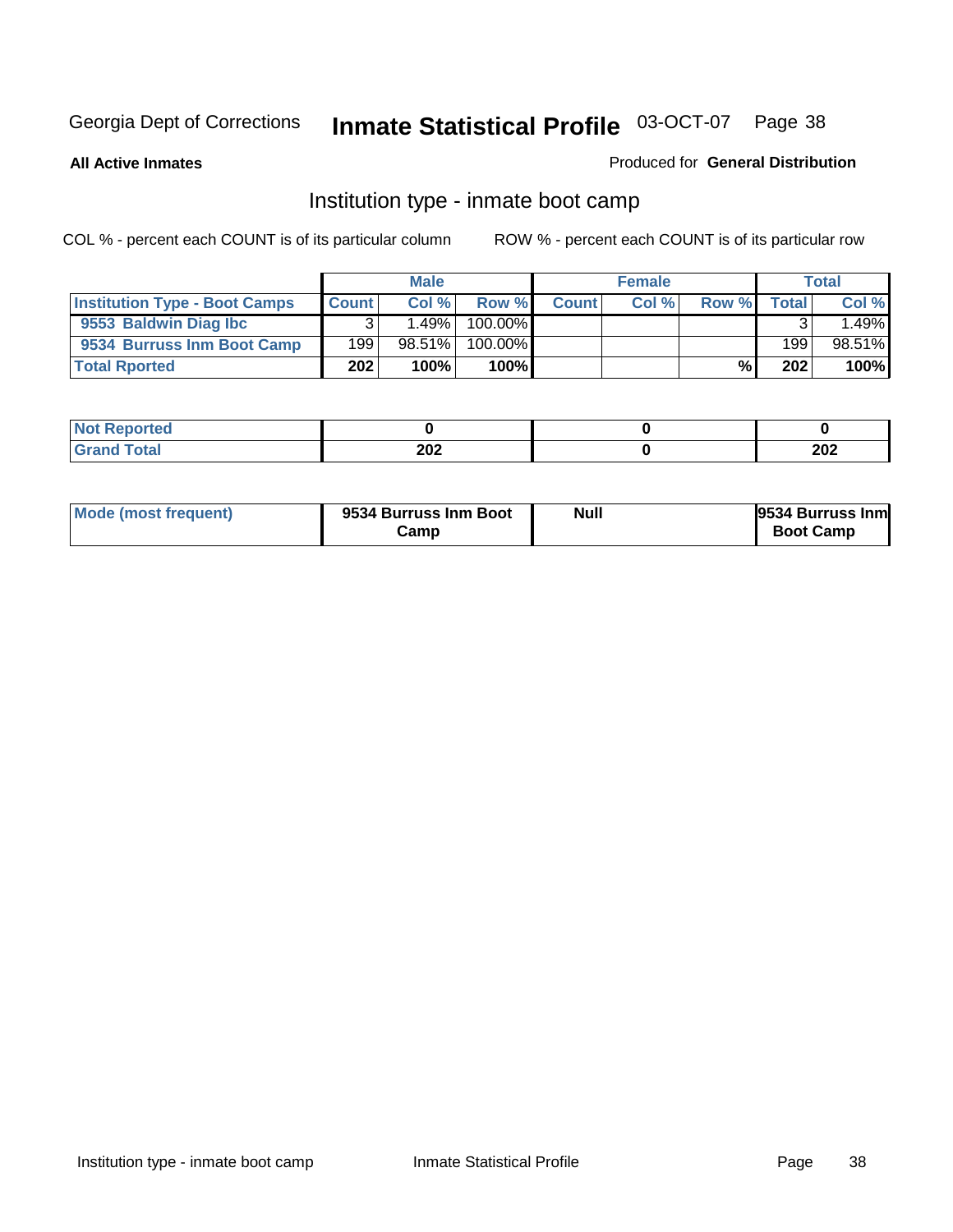**All Active Inmates**

### Produced for **General Distribution**

# Number of disciplinary reports

|                                       |              | <b>Male</b> |        |              | <b>Female</b> |          |              | <b>Total</b> |
|---------------------------------------|--------------|-------------|--------|--------------|---------------|----------|--------------|--------------|
| <b>Number of Disciplinary Reports</b> | <b>Count</b> | Col %       | Row %  | <b>Count</b> | Col %         | Row %    | <b>Total</b> | Col %        |
|                                       | 21,507       | 43.34%      | 91.00% | 2,126        | 60.23%        | $9.00\%$ | 23,633       | 44.46%       |
|                                       | 6,957        | 14.02%      | 93.11% | 515          | 14.59%        | 6.89%    | 7,472        | 14.06%       |
| 2                                     | 3,848        | 7.75%       | 94.78% | 212          | 6.01%         | $5.22\%$ | 4,060        | 7.64%        |
| 3                                     | 2,635        | 5.31%       | 95.09% | 136          | 3.85%         | $4.91\%$ | 2,771        | 5.21%        |
|                                       | .955         | $3.94\%$    | 95.46% | 93           | 2.63%         | $4.54\%$ | 2,048        | 3.85%        |
| 5                                     | 530, 1       | $3.08\%$    | 96.11% | 62           | 1.76%         | 3.89%    | 1,592        | 3.00%        |
| <b>More Than 5</b>                    | 11,188       | 22.55%      | 96.66% | 386          | 10.93%        | 3.34%    | 11,574       | 21.78%       |
| <b>Total Reported</b>                 | 49,620       | 100%        | 93.36% | 3,530        | 100%          | 6.64%    | 53,150       | 100%         |

| N         |       |       |      |
|-----------|-------|-------|------|
| $\sim$ 10 | 10.00 | 3.530 | .150 |

| Mean (average)       | 5.08 | 2.43 | 4.90 |
|----------------------|------|------|------|
| Median (middle)      |      |      |      |
| Mode (most frequent) |      |      |      |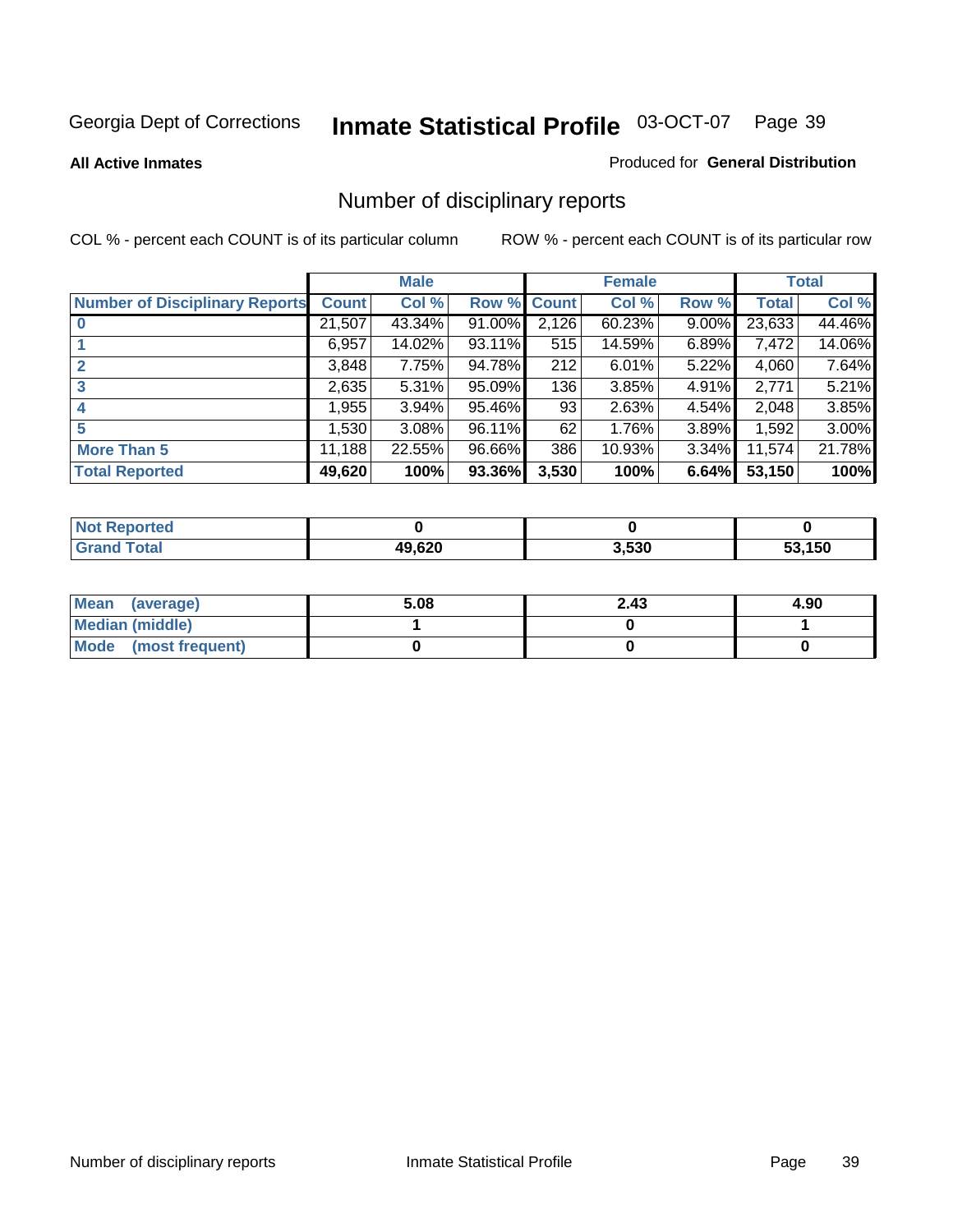### **All Active Inmates**

## Produced for **General Distribution**

## Number of transfers

|                            |         | <b>Male</b> |        |              | <b>Female</b> |          |              | <b>Total</b> |
|----------------------------|---------|-------------|--------|--------------|---------------|----------|--------------|--------------|
| <b>Number of Transfers</b> | Count l | Col %       | Row %  | <b>Count</b> | Col %         | Row %    | <b>Total</b> | Col %        |
|                            | 3,507   | $7.07\%$    | 84.10% | 663          | 18.78%        | 15.90%   | 4,170        | 7.85%        |
|                            | 19,655  | 39.61%      | 91.30% | 1,873        | 53.06%        | 8.70%    | 21,528       | 40.50%       |
|                            | 10,761  | 21.69%      | 94.53% | 623          | 17.65%        | 5.47%    | 11,384       | 21.42%       |
| 3                          | 5,735   | 11.56%      | 96.37% | 216          | 6.12%         | 3.63%    | 5,951        | 11.20%       |
|                            | 3,455   | 6.96%       | 97.93% | 73           | 2.07%         | $2.07\%$ | 3,528        | 6.64%        |
| 5                          | 2,139   | 4.31%       | 98.53% | 32           | 0.91%         | $1.47\%$ | 2,171        | 4.08%        |
| <b>More Than 5</b>         | 4,368   | $8.80\%$    | 98.87% | 50           | 1.42%         | $1.13\%$ | 4,418        | 8.31%        |
| <b>Total Reported</b>      | 49,620  | 100%        | 93.36% | 3,530        | 100.0%        | 6.64%    | 53,150       | 100%         |

| N         |       |       |      |
|-----------|-------|-------|------|
| $\sim$ 10 | 10.00 | 3.530 | .150 |

| Mean (average)       | 2.43 | l .30 | 2.35 |
|----------------------|------|-------|------|
| Median (middle)      |      |       |      |
| Mode (most frequent) |      |       |      |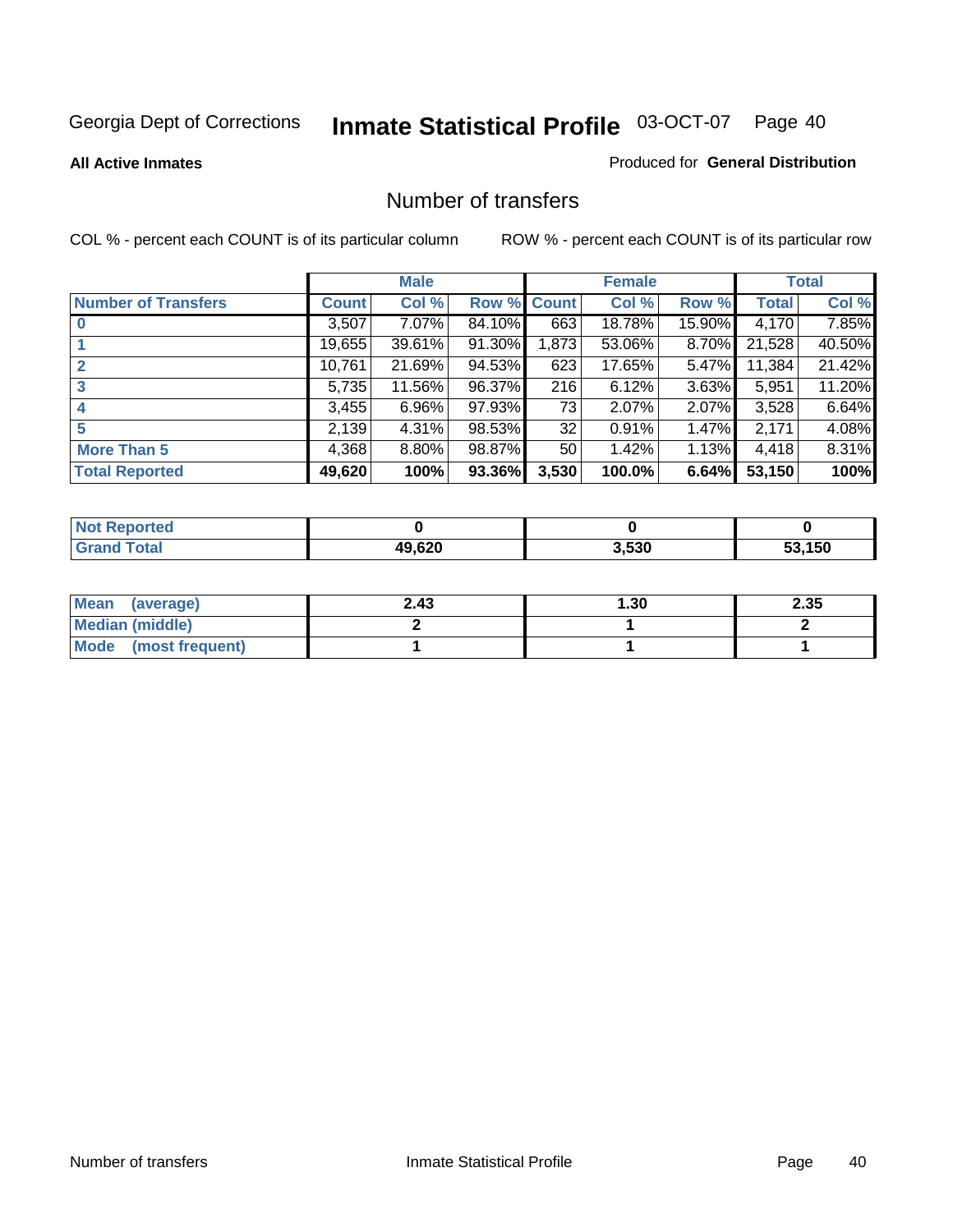**All Active Inmates**

### Produced for **General Distribution**

# Number of escapes

|                          |              | <b>Male</b> |                    |       | <b>Female</b> |          |              | <b>Total</b> |
|--------------------------|--------------|-------------|--------------------|-------|---------------|----------|--------------|--------------|
| <b>Number of Escapes</b> | <b>Count</b> | Col %       | <b>Row % Count</b> |       | Col %         | Row %    | <b>Total</b> | Col %        |
|                          | 49,320       | 99.40%      | 93.33%             | 3,522 | 99.77%        | $6.67\%$ | 52,842       | 99.42%       |
|                          | 278          | 0.56%       | $97.20\%$          | 8     | 0.23%         | $2.80\%$ | 286          | 0.54%        |
|                          | 16           | 0.03%       | 100.00%            |       |               |          | 16           | 0.03%        |
|                          | 5            | 0.01%       | 100.00%            |       |               |          |              | 0.01%        |
|                          |              | 0.01%       | $100.00\%$         |       |               |          |              | 0.01%        |
| <b>Total Reported</b>    | 49,620       | 100%        | 93.36%             | 3,530 | 100%          | 6.64%    | 53,150       | 100.0%       |

| <b>Reported</b><br><b>Not</b> |        |       |        |
|-------------------------------|--------|-------|--------|
| Total                         | 49.620 | 3,530 | 53.150 |

| Mean (average)       |  | .01 |
|----------------------|--|-----|
| Median (middle)      |  |     |
| Mode (most frequent) |  |     |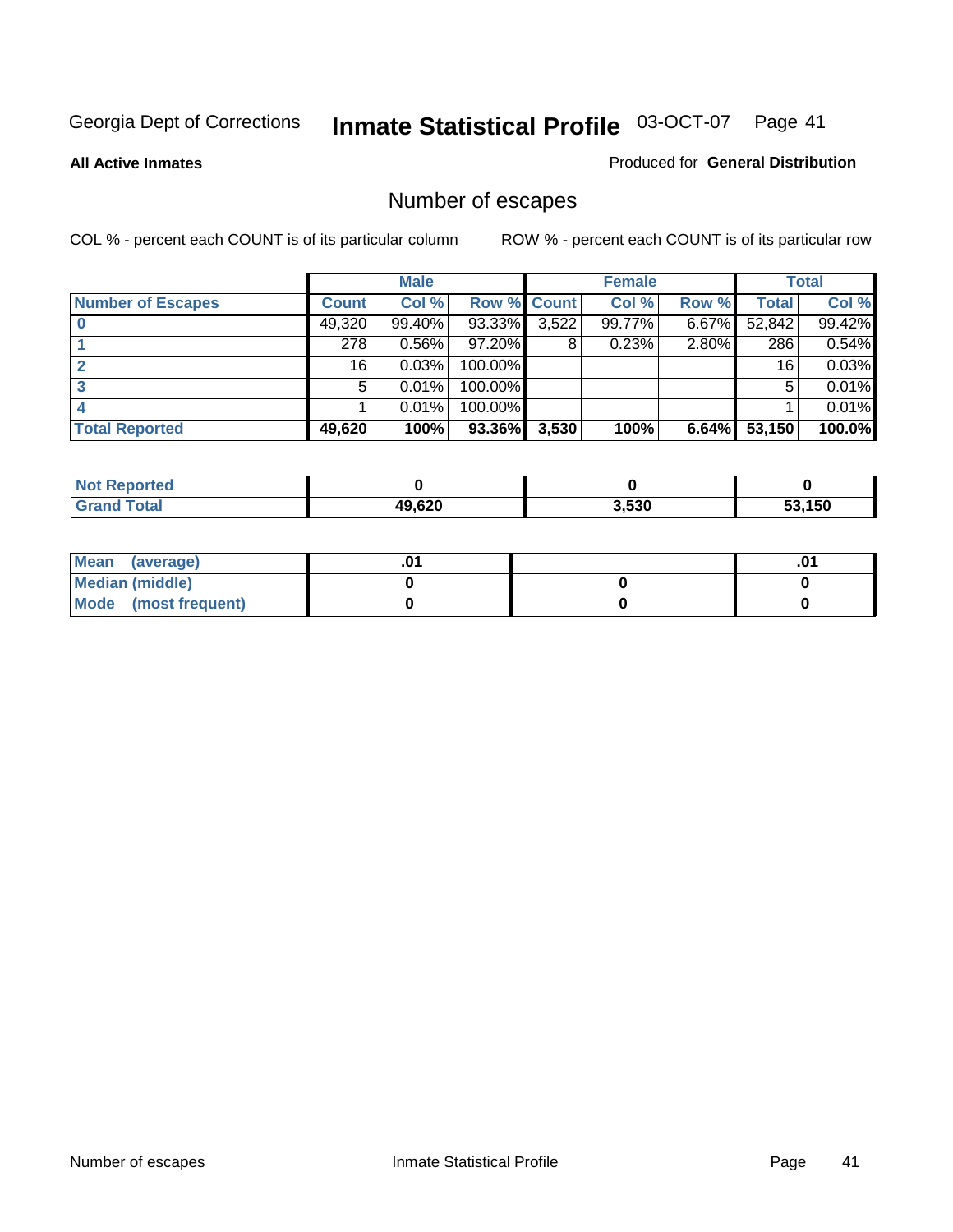**All Active Inmates**

## Produced for **General Distribution**

# Probable future release type

|                                         |              | <b>Male</b> |                    |       | <b>Female</b> |          | <b>Total</b> |        |
|-----------------------------------------|--------------|-------------|--------------------|-------|---------------|----------|--------------|--------|
| <b>Probable Future Release Type</b>     | <b>Count</b> | Col %       | <b>Row % Count</b> |       | Col %         | Row %    | <b>Total</b> | Col %  |
| <b>Paroled with probation to follow</b> | 7,176        | 14.46%      | $92.65\%$          | 569   | 16.12%        | $7.35\%$ | 7,745        | 14.57% |
| Paroled w/o probation to follow         | 7,620        | 15.36%      | $93.74\%$          | 509   | 14.42%        | $6.26\%$ | 8.129        | 15.29% |
| <b>Maxout with probation to follow</b>  | 13,437       | 27.08%      | 92.73%             | 1,053 | 29.83%        | $7.27\%$ | 14,490       | 27.26% |
| <b>Maxout w/o probation to follow</b>   | 12,692       | 25.58%      | $93.04\%$          | 950   | 26.91%        | $6.96\%$ | 13,642       | 25.67% |
| Life, LWOP or death sentence            | 8,695        | 17.52%      | $95.09\%$          | 449   | 12.72%        | $4.91\%$ | 9,144        | 17.20% |
| <b>Total Reported</b>                   | 49,620       | 100%        | $93.36\%$ 3,530    |       | 100%          | 6.64%    | 53,150       | 100%   |

| <b>Not</b><br>Reported |        |        |        |
|------------------------|--------|--------|--------|
| Total<br><b>Grand</b>  | 49,620 | 49,620 | 53,150 |

| Mode (most frequent) | Maxout with PROB follow   Maxout with PROB follow   Maxout with PROB |        |
|----------------------|----------------------------------------------------------------------|--------|
|                      |                                                                      | follow |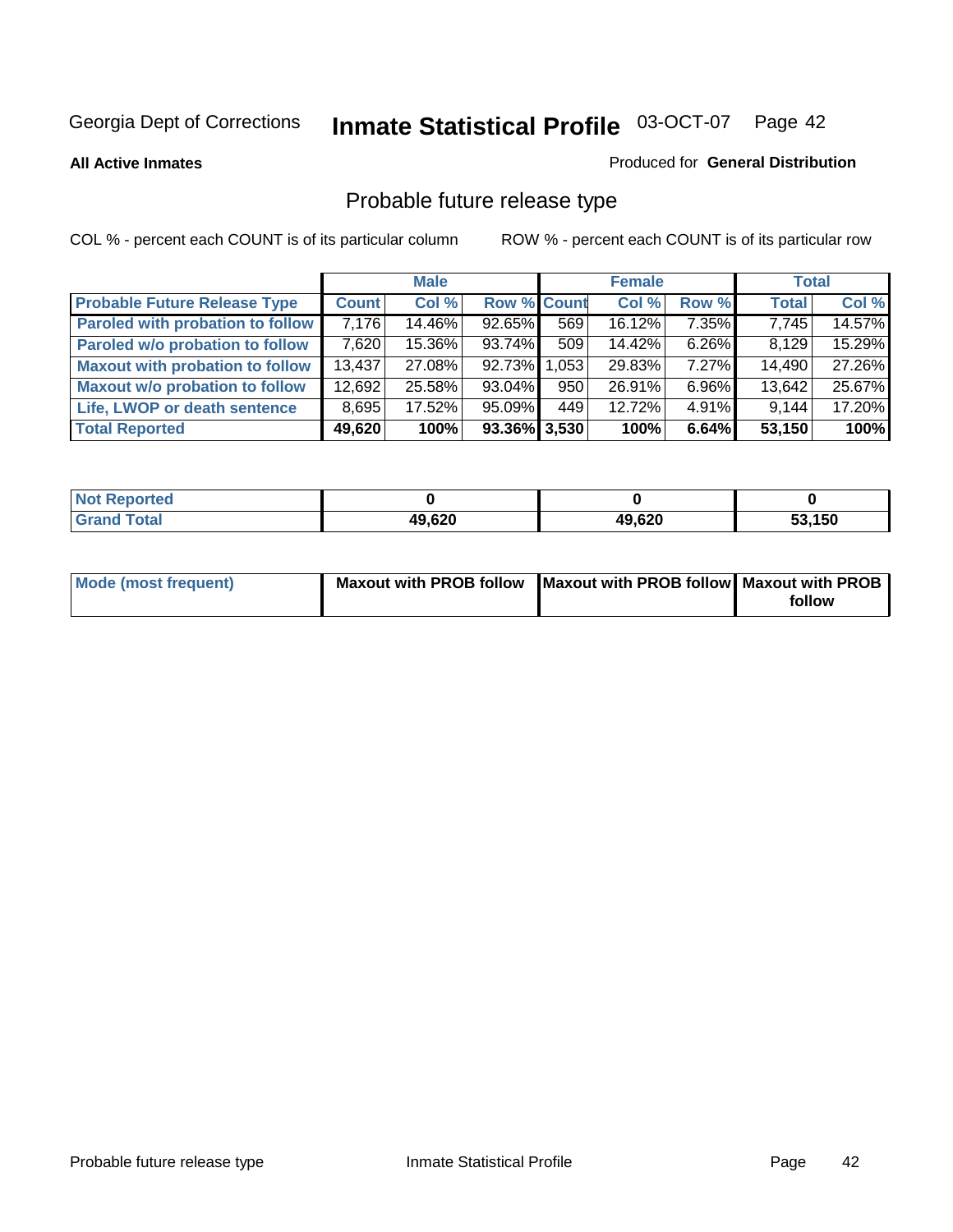**All Active Inmates**

## Produced for **General Distribution**

# Actual release type

|                            |              | <b>Male</b> |                    | <b>Female</b> |       |       | Total |
|----------------------------|--------------|-------------|--------------------|---------------|-------|-------|-------|
| <b>Actual Release Type</b> | <b>Count</b> | Col %       | <b>Row % Count</b> | Col %1        | Row % | Total | Col % |
| <b>Total Reported</b>      |              | %           | %                  | %             | %     |       | %     |

| <b>Still Active</b> | 49,620 | 3,530 | 53,150 |
|---------------------|--------|-------|--------|
| <b>Not Reported</b> |        |       |        |
| <b>Grand Total</b>  | 49,620 | 3,530 | 53,150 |

| M<br>____<br>_____ | NI | Null | $\cdots$ |
|--------------------|----|------|----------|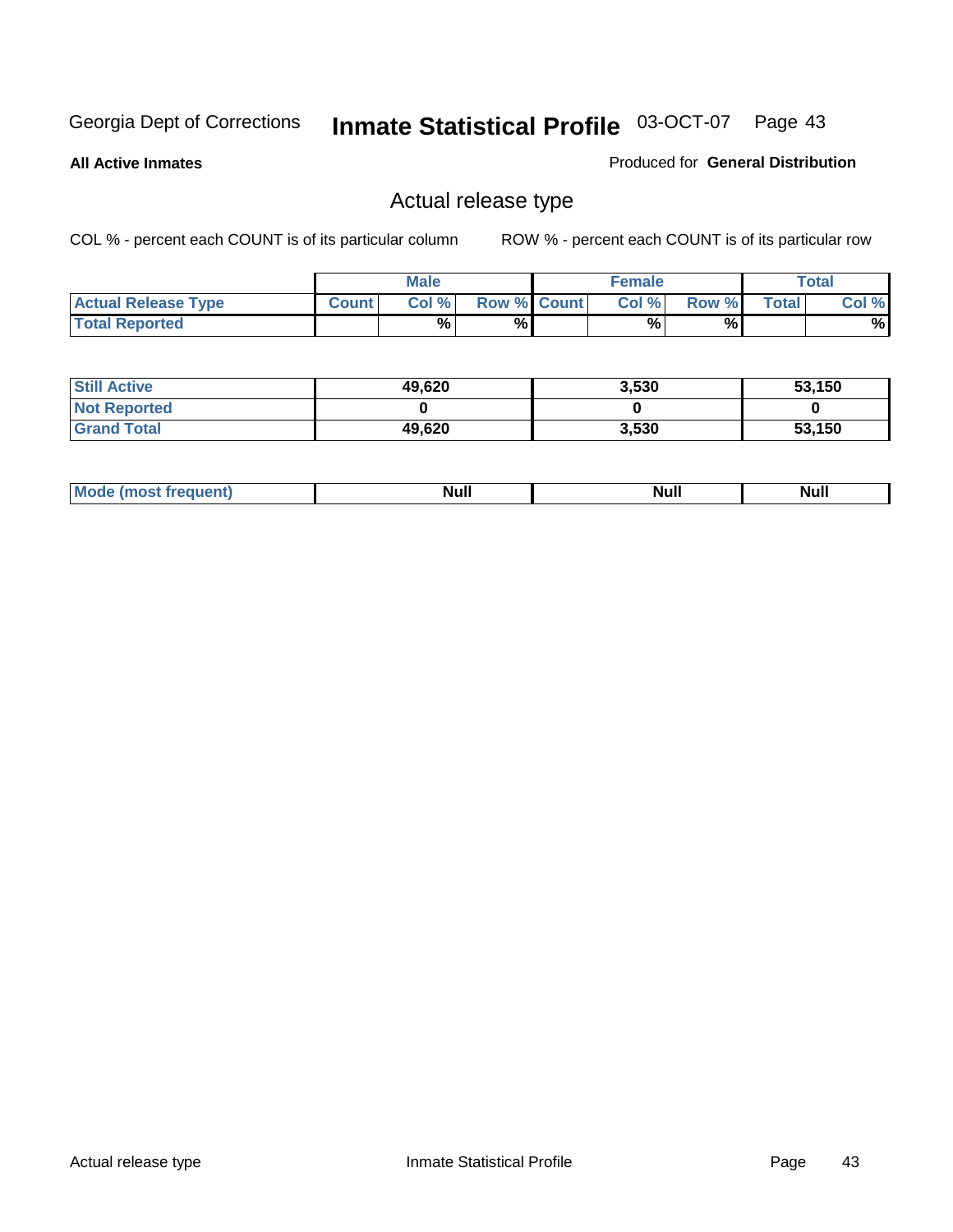## **All Active Inmates**

## Produced for **General Distribution**

## Time served in current (or last) institution

|                            |              | <b>Male</b> |        |              | <b>Female</b> |       |                    | <b>Total</b> |
|----------------------------|--------------|-------------|--------|--------------|---------------|-------|--------------------|--------------|
| <b>Time In Institution</b> | <b>Count</b> | Col %       | Row %  | <b>Count</b> | Col %         | Row % | Total              | Col %        |
| 0 to 3 months              | 11,941       | 24.06%      | 92.62% | 951          | 26.94%        | 7.38% | 12,892             | 24.26%       |
| 3.01 to 6 months           | 7,810        | 15.74%      | 94.11% | 489          | 13.85%        | 5.89% | 8,299              | 15.61%       |
| 6.01 to 9 months           | 5,877        | 11.84%      | 93.01% | 442          | 12.52%        | 6.99% | 6,319              | 11.89%       |
| 9.01 to 12 months          | 3,269        | 6.59%       | 93.03% | 245          | 6.94%         | 6.97% | $\overline{3,514}$ | 6.61%        |
| 12.01 to 18 months         | 5,862        | 11.81%      | 92.45% | 479          | 13.57%        | 7.55% | 6,341              | 11.93%       |
| <b>18.01 to 24 months</b>  | 3,767        | 7.59%       | 93.87% | 246          | 6.97%         | 6.13% | 4,013              | 7.55%        |
| 2.01 to 3 years            | 3,785        | 7.63%       | 90.64% | 391          | 11.08%        | 9.36% | 4,176              | 7.86%        |
| 3.01 to 4 years            | 2,178        | 4.39%       | 96.12% | 88           | 2.49%         | 3.88% | 2,266              | 4.26%        |
| 4.01 to 5 years            | 1,297        | 2.61%       | 97.37% | 35           | 0.99%         | 2.63% | 1,332              | 2.51%        |
| 5.01 to 6 years            | 1,008        | 2.03%       | 96.83% | 33           | 0.93%         | 3.17% | 1,041              | 1.96%        |
| 6.01 to 7 years            | 714          | 1.44%       | 94.69% | 40           | 1.13%         | 5.31% | 754                | 1.42%        |
| 7.01 to 8 years            | 491          | 0.99%       | 95.34% | 24           | 0.68%         | 4.66% | 515                | 0.97%        |
| 8.01 to 9 years            | 512          | 1.03%       | 96.97% | 16           | 0.45%         | 3.03% | 528                | 0.99%        |
| 9.01 to 10 years           | 324          | 0.65%       | 93.10% | 24           | 0.68%         | 6.90% | 348                | 0.65%        |
| Over 10 years              | 785          | 1.58%       | 96.67% | 27           | 0.76%         | 3.33% | 812                | 1.53%        |
| <b>Total Reported</b>      | 49,620       | 100%        | 93.36% | 3,530        | 100%          | 6.64% | 53,150             | 100%         |

| orted<br>N |        |      |      |
|------------|--------|------|------|
| `ofai      | 49,620 | .530 | .150 |

| <b>Mean</b><br>(average) | 19 months | 15 months | 19 months |  |
|--------------------------|-----------|-----------|-----------|--|
| Median (middle)          | 8 months  | 8 months  | 8 months  |  |
| Mode<br>(most frequent)  | 0 months  | 1 months  | months    |  |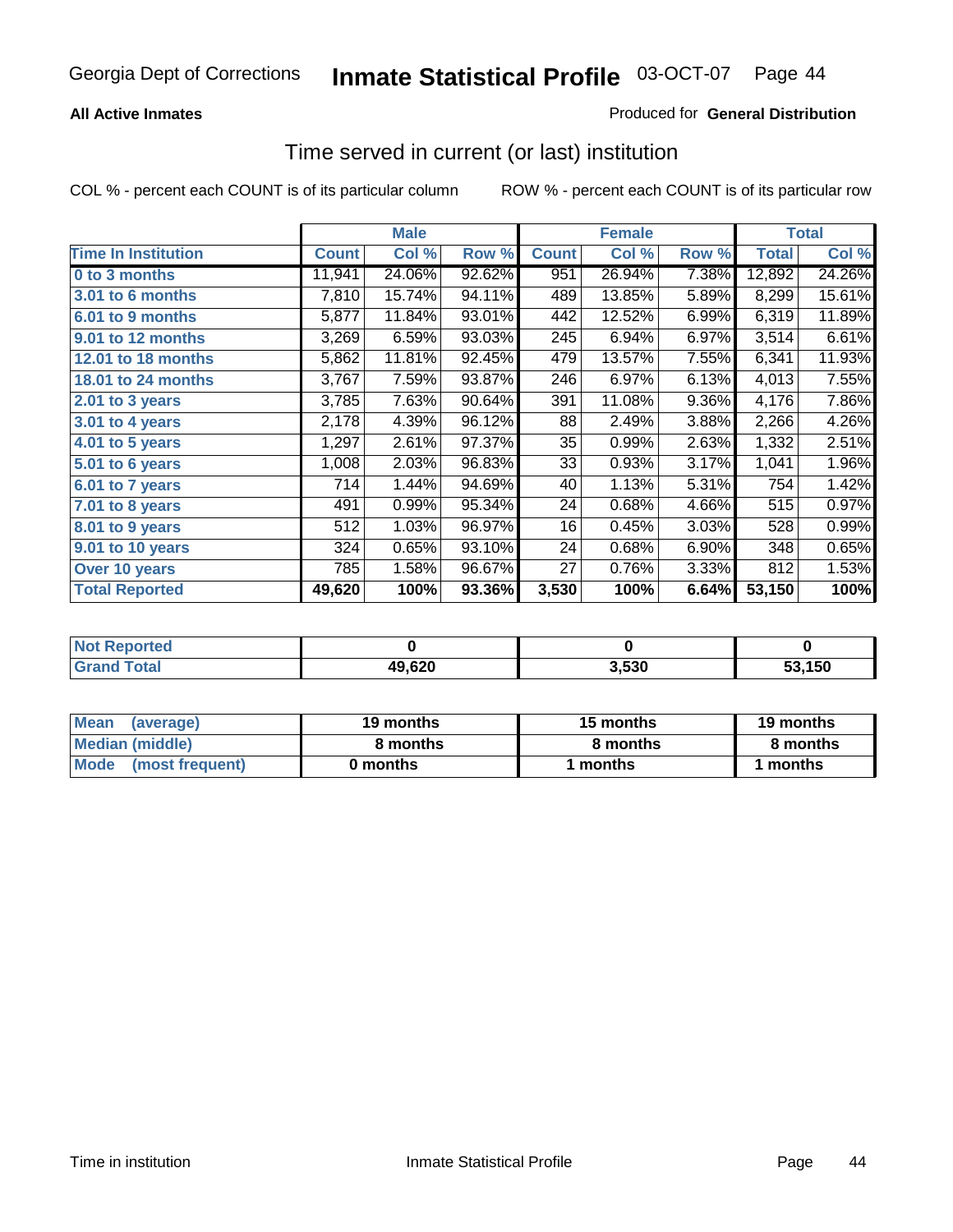**All Active Inmates**

## Produced for **General Distribution**

# Highest grade level attained

|                              |                 | <b>Male</b> |         |                  | <b>Female</b> |        |                  | <b>Total</b> |
|------------------------------|-----------------|-------------|---------|------------------|---------------|--------|------------------|--------------|
| <b>Grade Level</b>           | <b>Count</b>    | Col %       | Row %   | <b>Count</b>     | Col %         | Row %  | <b>Total</b>     | Col %        |
| No school at all             | 47              | 0.10%       | 95.92%  | $\overline{2}$   | 0.06%         | 4.08%  | 49               | 0.09%        |
| Grade 1                      | $\overline{43}$ | 0.09%       | 100.00% |                  |               |        | $\overline{43}$  | 0.08%        |
| <b>Grade 2</b>               | 60              | 0.12%       | 95.24%  | 3                | 0.09%         | 4.76%  | 63               | 0.12%        |
| <b>Grade 3</b>               | 140             | 0.29%       | 96.55%  | 5                | 0.15%         | 3.45%  | 145              | 0.28%        |
| Grade 4                      | 139             | 0.29%       | 98.58%  | $\overline{2}$   | 0.06%         | 1.42%  | $\overline{141}$ | 0.27%        |
| Grade 5                      | 222             | 0.46%       | 95.69%  | $\overline{10}$  | 0.30%         | 4.31%  | 232              | 0.45%        |
| Grade 6                      | 797             | 1.65%       | 95.68%  | $\overline{36}$  | 1.07%         | 4.32%  | 833              | 1.61%        |
| <b>Grade 7</b>               | 1,260           | 2.61%       | 93.75%  | 84               | 2.50%         | 6.25%  | 1,344            | 2.60%        |
| <b>Grade 8</b>               | 4,647           | 9.62%       | 94.36%  | $\overline{278}$ | 8.26%         | 5.64%  | 4,925            | 9.53%        |
| Grade 9                      | 7,575           | 15.68%      | 94.37%  | 452              | 13.43%        | 5.63%  | 8,027            | 15.53%       |
| Grade 10                     | 10,173          | 21.06%      | 94.75%  | 564              | 16.76%        | 5.25%  | 10,737           | 20.78%       |
| Grade 11                     | 8,979           | 18.59%      | 94.90%  | 483              | 14.35%        | 5.10%  | 9,462            | 18.31%       |
| <b>Grade 12 or GED</b>       | 8,691           | 17.99%      | 93.91%  | 564              | 16.76%        | 6.09%  | 9,255            | 17.91%       |
| <b>Some tech school</b>      | 575             | 1.19%       | 80.42%  | 140              | 4.16%         | 19.58% | 715              | 1.38%        |
| <b>Completed tech school</b> | 906             | 1.88%       | 77.44%  | 264              | 7.84%         | 22.56% | 1,170            | 2.26%        |
| College, 1 year              | 1,214           | 2.51%       | 91.07%  | 119              | 3.54%         | 8.93%  | 1,333            | 2.58%        |
| College, 2 year              | 1,598           | 3.31%       | 89.72%  | 183              | 5.44%         | 10.28% | 1,781            | 3.45%        |
| College, 3 year              | 491             | 1.02%       | 87.52%  | $\overline{70}$  | 2.08%         | 12.48% | 561              | 1.09%        |
| <b>Bachelor's degree</b>     | 604             | 1.25%       | 87.66%  | 85               | 2.53%         | 12.34% | 689              | 1.33%        |
| <b>Master's degree</b>       | 93              | 0.19%       | 85.32%  | 16               | 0.48%         | 14.68% | 109              | 0.21%        |
| Ph.D. degree                 | $\overline{24}$ | 0.05%       | 85.71%  | 4                | 0.12%         | 14.29% | 28               | 0.05%        |
| Law degree                   | $\overline{17}$ | 0.04%       | 89.47%  | $\overline{2}$   | 0.06%         | 10.53% | 19               | 0.04%        |
| <b>Some medical school</b>   | 4               | 0.01%       | 100.00% |                  |               |        | 4                | 0.01%        |
| <b>Medical degree</b>        | 7               | 0.01%       | 100.00% |                  |               |        | $\overline{7}$   | 0.01%        |
| <b>Total Reported</b>        | 48,306          | 100%        | 93.49%  | 3,366            | 100.0%        | 6.51%  | 51,672           | 100%         |

| 314    | 164   | 470    |
|--------|-------|--------|
| 49.620 | 3,530 | 53.150 |

| <b>Mean</b><br>(average)       | 10.43    | 11.09           | 10.48    |
|--------------------------------|----------|-----------------|----------|
| Median (middle)                | Grade 10 | Grade 11        | Grade 10 |
| <b>Mode</b><br>(most frequent) | Grade 10 | Grade 12 or GED | Grade 10 |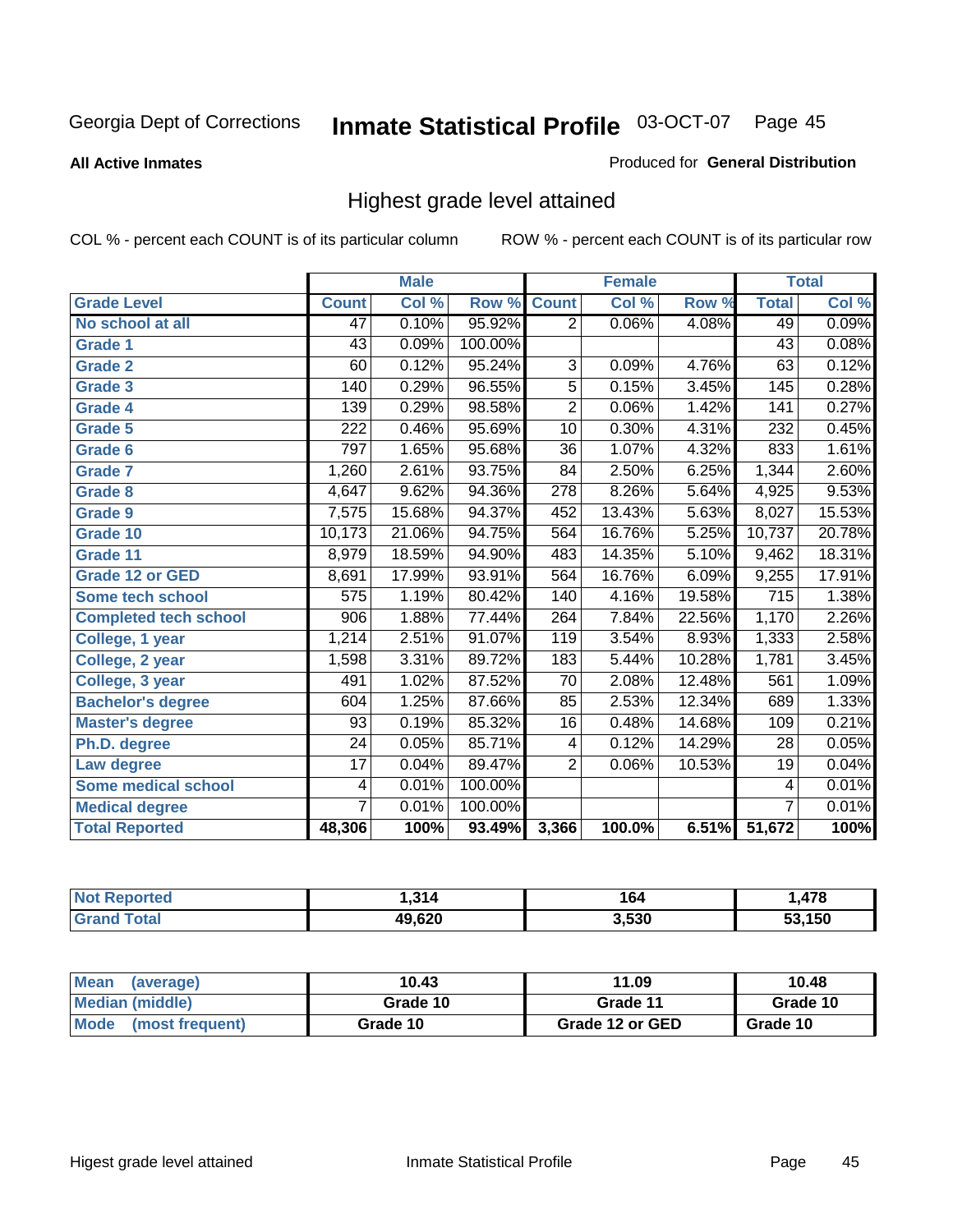**All Active Inmates**

## Produced for **General Distribution**

## Culture fair IQ scores

|                       |              | <b>Male</b> |         |              | <b>Female</b> |        |              | <b>Total</b> |
|-----------------------|--------------|-------------|---------|--------------|---------------|--------|--------------|--------------|
| <b>IQ Scores</b>      | <b>Count</b> | Col %       | Row %   | <b>Count</b> | Col %         | Row %  | <b>Total</b> | Col %        |
| $60 - 69$             | 1,234        | 2.68%       | 94.78%  | 68           | 2.81%         | 5.22%  | 1,302        | 2.69%        |
| $70 - 79$             | 3,610        | 7.84%       | 94.90%  | 194          | 8.02%         | 5.10%  | 3,804        | 7.85%        |
| $80 - 89$             | 6,687        | 14.53%      | 92.39%  | 551          | 22.78%        | 7.61%  | 7,238        | 14.94%       |
| $90 - 99$             | 11,506       | 25.00%      | 93.06%  | 858          | 35.47%        | 6.94%  | 12,364       | 25.52%       |
| $100 - 109$           | 12,159       | 26.41%      | 97.13%  | 359          | 14.84%        | 2.87%  | 12,518       | 25.84%       |
| $110 - 119$           | 8,563        | 18.60%      | 97.77%  | 195          | 8.06%         | 2.23%  | 8,758        | 18.08%       |
| 120 - 129             | 2,164        | 4.70%       | 95.46%  | 103          | 4.26%         | 4.54%  | 2,267        | 4.68%        |
| 130 - 139             | 88           | 0.19%       | 59.46%  | 60           | 2.48%         | 40.54% | 148          | 0.31%        |
| 140 & Up              | 20           | 0.04%       | 39.22%  | 31           | 1.28%         | 60.78% | 51           | 0.11%        |
|                       |              | 0.01%       | 100.00% |              |               |        |              | 0.01%        |
| <b>Total Reported</b> | 46,032       | 100%        | 95.01%  | 2,419        | 100%          | 4.99%  | 48,451       | 100.0%       |

| <b>Not Reported</b>  | 3,006  | 882   | 3,888  |
|----------------------|--------|-------|--------|
| Not Valid (under 60) | 582    | 229   | 811    |
| <b>Grand Total</b>   | 49,620 | 3,530 | 53,150 |

| <b>Mean</b><br>(average) | 99  | 96 | 98 |
|--------------------------|-----|----|----|
| <b>Median (middle)</b>   | 99  | 94 | 99 |
| Mode (most frequent)     | 103 | 96 | 99 |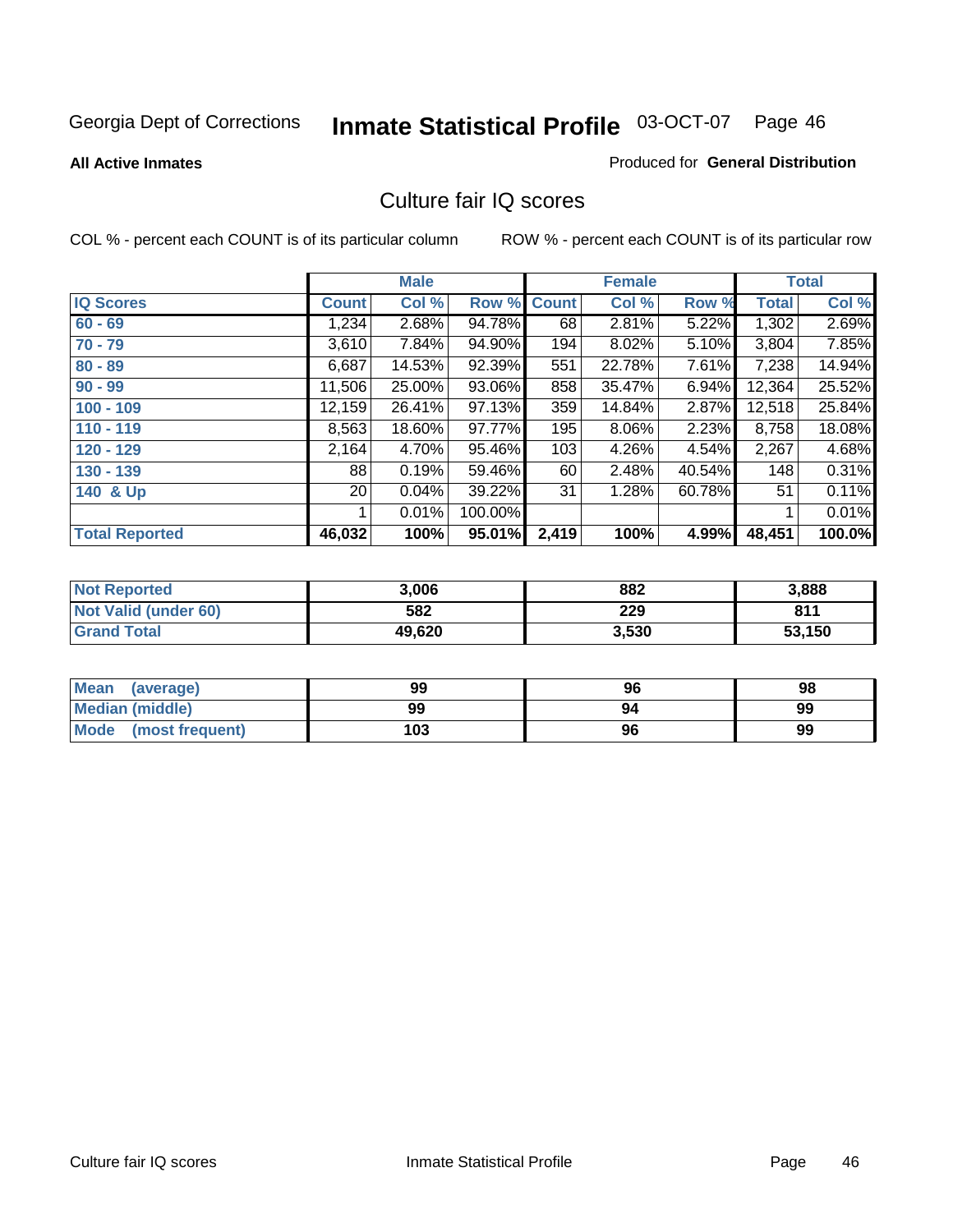#### **All Active Inmates**

## Produced for **General Distribution**

# Wide Range Achievement Test (WRAT) reading score

|                           |              | <b>Male</b> |        |              | <b>Female</b> |        |              | <b>Total</b> |
|---------------------------|--------------|-------------|--------|--------------|---------------|--------|--------------|--------------|
| <b>WRAT Reading Score</b> | <b>Count</b> | Col %       | Row %  | <b>Count</b> | Col %         | Row %  | <b>Total</b> | Col %        |
| 0.1 to 0.9                | 842          | 1.80%       | 98.71% | 11           | 0.42%         | 1.29%  | 853          | 1.73%        |
| 1.0 to 1.9                | 1,112        | 2.38%       | 97.03% | 34           | 1.28%         | 2.97%  | 1,146        | 2.32%        |
| 2.0 to 2.9                | 2,243        | 4.80%       | 95.77% | 99           | 3.74%         | 4.23%  | 2,342        | 4.74%        |
| 3.0 to 3.9                | 3,361        | 7.19%       | 97.05% | 102          | 3.85%         | 2.95%  | 3,463        | 7.01%        |
| 4.0 to 4.9                | 4,332        | 9.27%       | 96.18% | 172          | 6.49%         | 3.82%  | 4,504        | 9.12%        |
| 5.0 to 5.9                | 3,846        | 8.23%       | 94.71% | 215          | 8.12%         | 5.29%  | 4,061        | 8.22%        |
| 6.0 to 6.9                | 3,814        | 8.16%       | 95.18% | 193          | 7.29%         | 4.82%  | 4,007        | 8.11%        |
| 7.0 to 7.9                | 2,090        | 4.47%       | 94.83% | 114          | 4.30%         | 5.17%  | 2,204        | 4.46%        |
| 8.0 to 8.9                | 4,339        | 9.28%       | 95.30% | 214          | 8.08%         | 4.70%  | 4,553        | 9.22%        |
| 9.0 to 9.9                | 4,178        | 8.94%       | 95.32% | 205          | 7.74%         | 4.68%  | 4,383        | 8.87%        |
| 10.0 to 10.9              | 2,179        | 4.66%       | 94.62% | 124          | 4.68%         | 5.38%  | 2,303        | 4.66%        |
| 11.0 to 11.9              | 2,116        | 4.53%       | 94.59% | 121          | 4.57%         | 5.41%  | 2,237        | 4.53%        |
| 12.0 to 12.9              | 8,236        | 17.62%      | 97.08% | 248          | 9.36%         | 2.92%  | 8,484        | 17.17%       |
| 13                        | 4,062        | 8.69%       | 83.60% | 797          | 30.09%        | 16.40% | 4,859        | 9.84%        |
| <b>Total Reported</b>     | 46,750       | 100%        | 94.64% | 2,649        | 100.0%        | 5.36%  | 49,399       | 100%         |

| n er | הלם ו  | 881   | 9 7 E 4 |
|------|--------|-------|---------|
|      | 49,620 | 3,530 | .150    |

| <b>Mean</b><br>(average) | 2 1 2         | 9.25 | 8.18       |
|--------------------------|---------------|------|------------|
| <b>Median (middle)</b>   | י ה<br>o.z    | ນ.ບ  | о о<br>v.z |
| Mode<br>(most frequent)  | 1 ລ Q<br>⊦∠.o | טו   | 12.8       |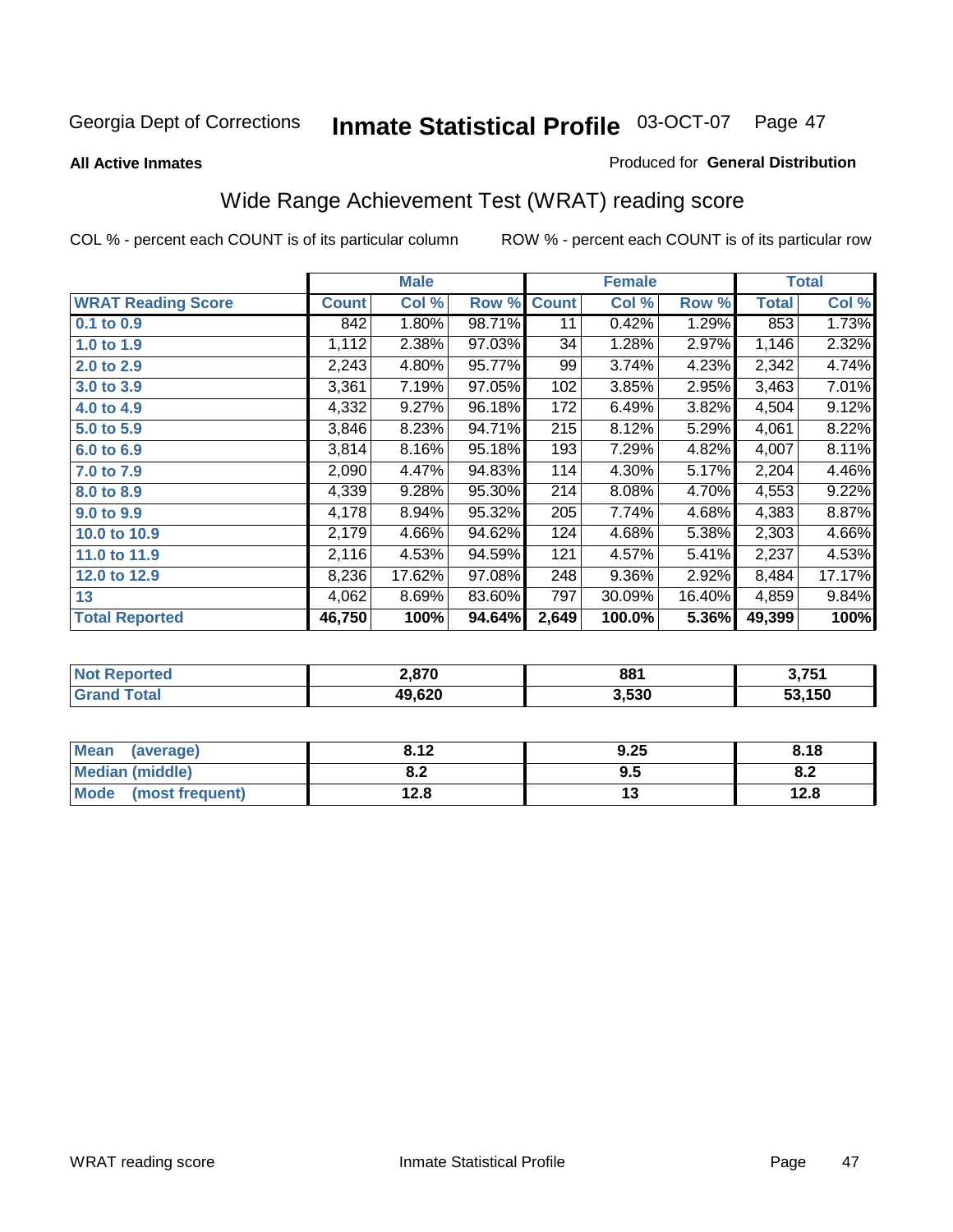**All Active Inmates**

## Produced for **General Distribution**

# Wide Range Achievement Test (WRAT) math score

|                              |              | <b>Male</b> |         |              | <b>Female</b> |        |              | <b>Total</b> |
|------------------------------|--------------|-------------|---------|--------------|---------------|--------|--------------|--------------|
| <b>WRAT Mathematic Score</b> | <b>Count</b> | Col %       | Row %   | <b>Count</b> | Col %         | Row %  | <b>Total</b> | Col %        |
| 0.1 to 0.9                   | 77           | 0.16%       | 100.00% |              |               |        | 77           | 0.16%        |
| 1.0 to 1.9                   | 239          | 0.51%       | 94.84%  | 13           | 0.49%         | 5.16%  | 252          | 0.51%        |
| 2.0 to 2.9                   | 1,165        | 2.49%       | 94.56%  | 67           | 2.53%         | 5.44%  | 1,232        | 2.49%        |
| 3.0 to 3.9                   | 2,904        | 6.21%       | 96.16%  | 116          | 4.38%         | 3.84%  | 3,020        | 6.11%        |
| 4.0 to 4.9                   | 4,799        | 10.26%      | 95.90%  | 205          | 7.75%         | 4.10%  | 5,004        | 10.13%       |
| 5.0 to 5.9                   | 6,077        | 13.00%      | 95.96%  | 256          | 9.67%         | 4.04%  | 6,333        | 12.82%       |
| 6.0 to 6.9                   | 11,237       | 24.03%      | 95.20%  | 567          | 21.43%        | 4.80%  | 11,804       | 23.90%       |
| 7.0 to 7.9                   | 7,143        | 15.28%      | 94.27%  | 434          | 16.40%        | 5.73%  | 7,577        | 15.34%       |
| 8.0 to 8.9                   | 3,054        | 6.53%       | 93.77%  | 203          | 7.67%         | 6.23%  | 3,257        | 6.59%        |
| 9.0 to 9.9                   | 4,270        | 9.13%       | 92.91%  | 326          | 12.32%        | 7.09%  | 4,596        | $9.30\%$     |
| 10.0 to 10.9                 | 2,651        | 5.67%       | 92.98%  | 200          | 7.56%         | 7.02%  | 2,851        | 5.77%        |
| 11.0 to 11.9                 | 1,609        | 3.44%       | 92.68%  | 127          | 4.80%         | 7.32%  | 1,736        | 3.51%        |
| 12.0 to 12.9                 | 1,085        | 2.32%       | 97.05%  | 33           | 1.25%         | 2.95%  | 1,118        | 2.26%        |
| 13                           | 443          | 0.95%       | 81.73%  | 99           | 3.74%         | 18.27% | 542          | 1.10%        |
| <b>Total Reported</b>        | 46,753       | 100%        | 94.64%  | 2,646        | 100%          | 5.36%  | 49,399       | 100%         |

| orteo       | 2,867  | 884   | 2.754  |
|-------------|--------|-------|--------|
| <b>otal</b> | 19,620 | 3,530 | 53.150 |

| <b>Mean</b><br>(average) | .03 | 7.55 | 7.06 |
|--------------------------|-----|------|------|
| Median (middle)          | 6.9 |      | 6.9  |
| Mode<br>(most frequent)  | 6.9 | 7.4  | 6.9  |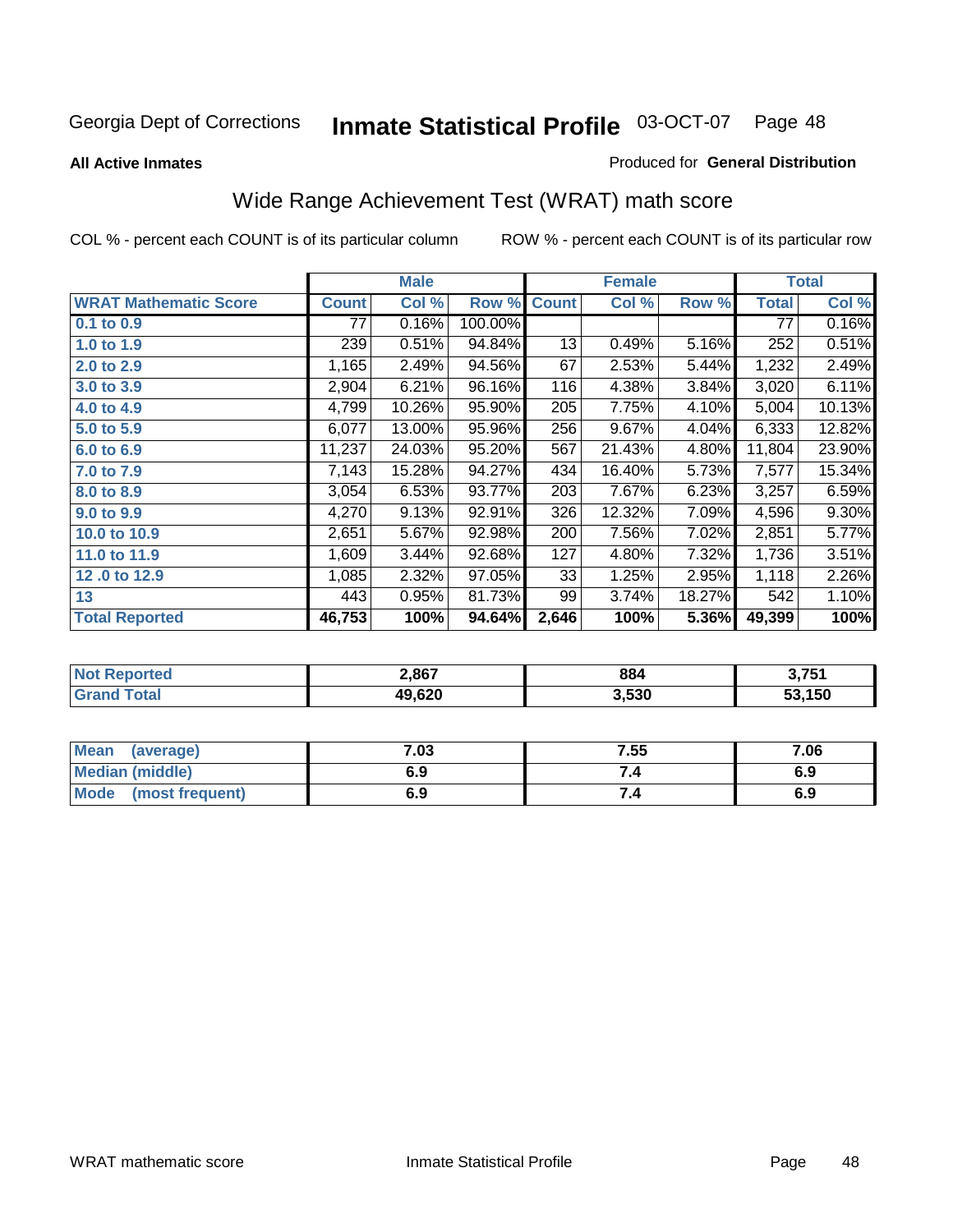## **All Active Inmates**

## Produced for **General Distribution**

# Wide Range Achievement Test (WRAT) spelling score

|                            |              | <b>Male</b> |        |              | <b>Female</b> |        |              | <b>Total</b> |
|----------------------------|--------------|-------------|--------|--------------|---------------|--------|--------------|--------------|
| <b>WRAT Spelling Score</b> | <b>Count</b> | Col %       | Row %  | <b>Count</b> | Col %         | Row %  | <b>Total</b> | Col %        |
| $0.1$ to $0.9$             | 780          | 1.67%       | 98.73% | 10           | 0.38%         | 1.27%  | 790          | 1.60%        |
| 1.0 to 1.9                 | 2,122        | 4.54%       | 97.97% | 44           | 1.66%         | 2.03%  | 2,166        | 4.38%        |
| 2.0 to 2.9                 | 3,737        | 7.99%       | 98.16% | 70           | 2.64%         | 1.84%  | 3,807        | 7.71%        |
| 3.0 to 3.9                 | 3,231        | 6.91%       | 98.00% | 66           | 2.49%         | 2.00%  | 3,297        | 6.67%        |
| 4.0 to 4.9                 | 4,529        | 9.69%       | 97.11% | 135          | 5.10%         | 2.89%  | 4,664        | 9.44%        |
| 5.0 to 5.9                 | 5,418        | $11.59\%$   | 95.91% | 231          | 8.72%         | 4.09%  | 5,649        | 11.43%       |
| 6.0 to 6.9                 | 5,843        | 12.50%      | 95.15% | 298          | 11.25%        | 4.85%  | 6,141        | 12.43%       |
| 7.0 to 7.9                 | 3,852        | 8.24%       | 93.77% | 256          | 9.66%         | 6.23%  | 4,108        | 8.32%        |
| 8.0 to 8.9                 | 3,590        | 7.68%       | 94.00% | 229          | 8.64%         | 6.00%  | 3,819        | 7.73%        |
| 9.0 to 9.9                 | 3,473        | 7.43%       | 93.11% | 257          | 9.70%         | 6.89%  | 3,730        | 7.55%        |
| 10.0 to 10.9               | 3,370        | 7.21%       | 91.90% | 297          | 11.21%        | 8.10%  | 3,667        | 7.42%        |
| 11.0 to 11.9               | 1,676        | 3.58%       | 91.29% | 160          | 6.04%         | 8.71%  | 1,836        | 3.72%        |
| 12.0 to 12.9               | 3,341        | 7.15%       | 95.90% | 143          | 5.40%         | 4.10%  | 3,484        | 7.05%        |
| 13                         | 1,790        | 3.83%       | 79.80% | 453          | 17.10%        | 20.20% | 2,243        | 4.54%        |
| <b>Total Reported</b>      | 46,752       | 100%        | 94.64% | 2,649        | 100%          | 5.36%  | 49,401       | 100%         |

| 2,868  | 881   | $^{\backprime}$ ,749 |
|--------|-------|----------------------|
| 49,620 | 3,530 | .150                 |

| <b>Mean</b><br>(average)       | 6.92               | o 70<br>0.14 | 7.02 |
|--------------------------------|--------------------|--------------|------|
| Median (middle)                | <u>. . </u><br>ο.Ζ | ბ.მ          |      |
| <b>Mode</b><br>(most frequent) | . .<br>U.Z         | . .          | υ.Ζ  |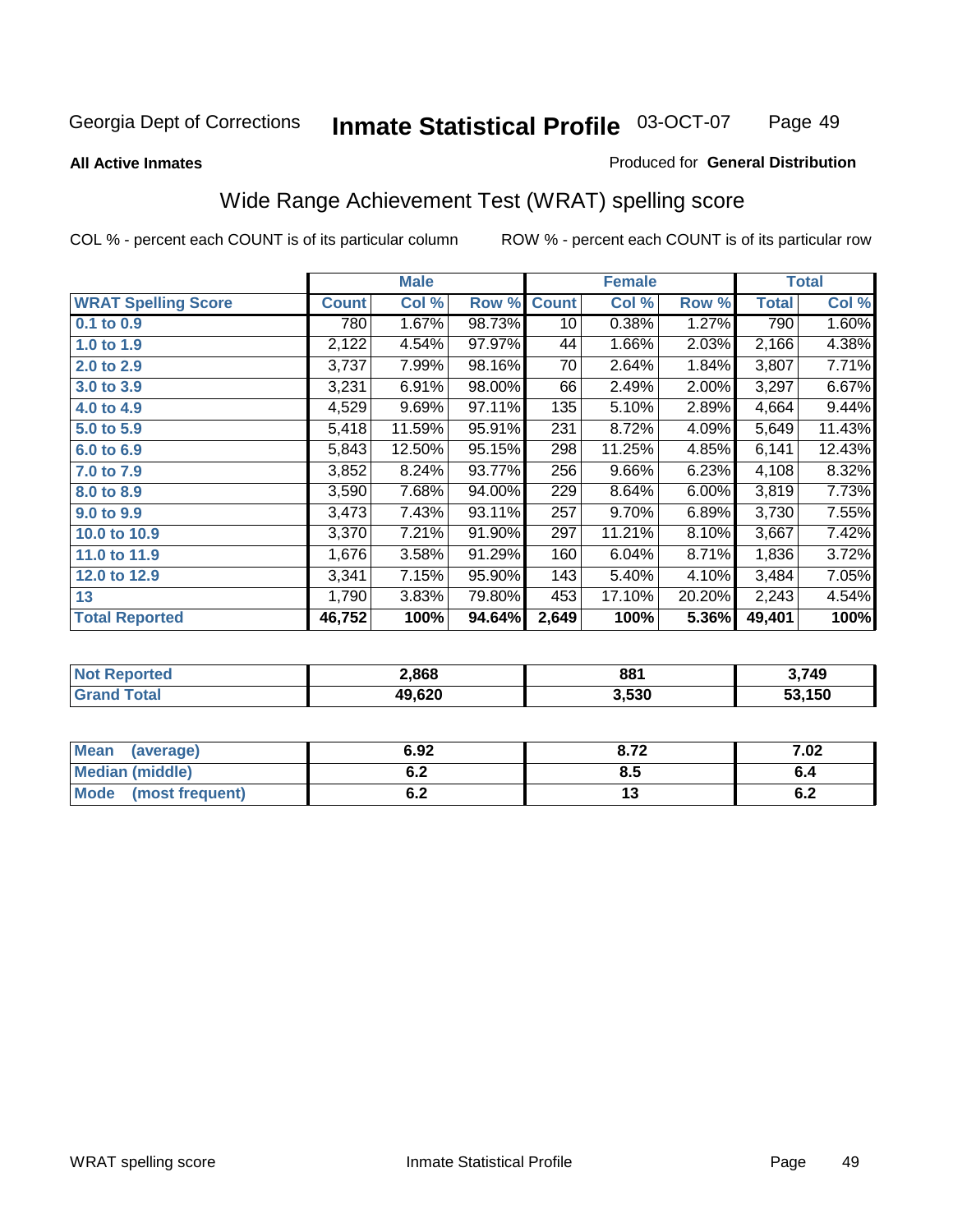## **All Active Inmates**

## Produced for **General Distribution**

## Scope of substance abuse - summary

|                        |              | <b>Male</b> |           |              | <b>Female</b> |          |              | <b>Total</b> |
|------------------------|--------------|-------------|-----------|--------------|---------------|----------|--------------|--------------|
| <b>Substance Abuse</b> | <b>Count</b> | Col %       | Row %     | <b>Count</b> | Col %         | Row %    | <b>Total</b> | Col %        |
| <b>None</b>            | 15,284       | 30.80%      | 93.10%    | 1,132        | 32.07%        | $6.90\%$ | 16,416       | 30.89%       |
| <b>Drugs only</b>      | 18.482       | 37.25%      | $90.45\%$ | 1,952        | 55.30%        | $9.55\%$ | 20,434       | 38.45%       |
| <b>Alcohol only</b>    | 3,539        | 7.13%       | 97.33%    | 97           | 2.75%         | $2.67\%$ | 3,636        | 6.84%        |
| Drugs and alcohol      | 12.315       | 24.82%      | $97.24\%$ | 349          | 9.89%         | $2.76\%$ | 12,664       | 23.83%       |
| <b>Total Reported</b>  | 49,620       | 100%        | 93.36%    | 3,530        | 100%          | 6.64%    | 53,150       | 100.0%       |

| <b>Not Reported</b>   |        |       |        |
|-----------------------|--------|-------|--------|
| Гоtal<br><b>Grand</b> | 49,620 | 3,530 | 53,150 |

| Drugs only | Mode<br>(most frequent) | Drugs only | Drugs only |
|------------|-------------------------|------------|------------|
|------------|-------------------------|------------|------------|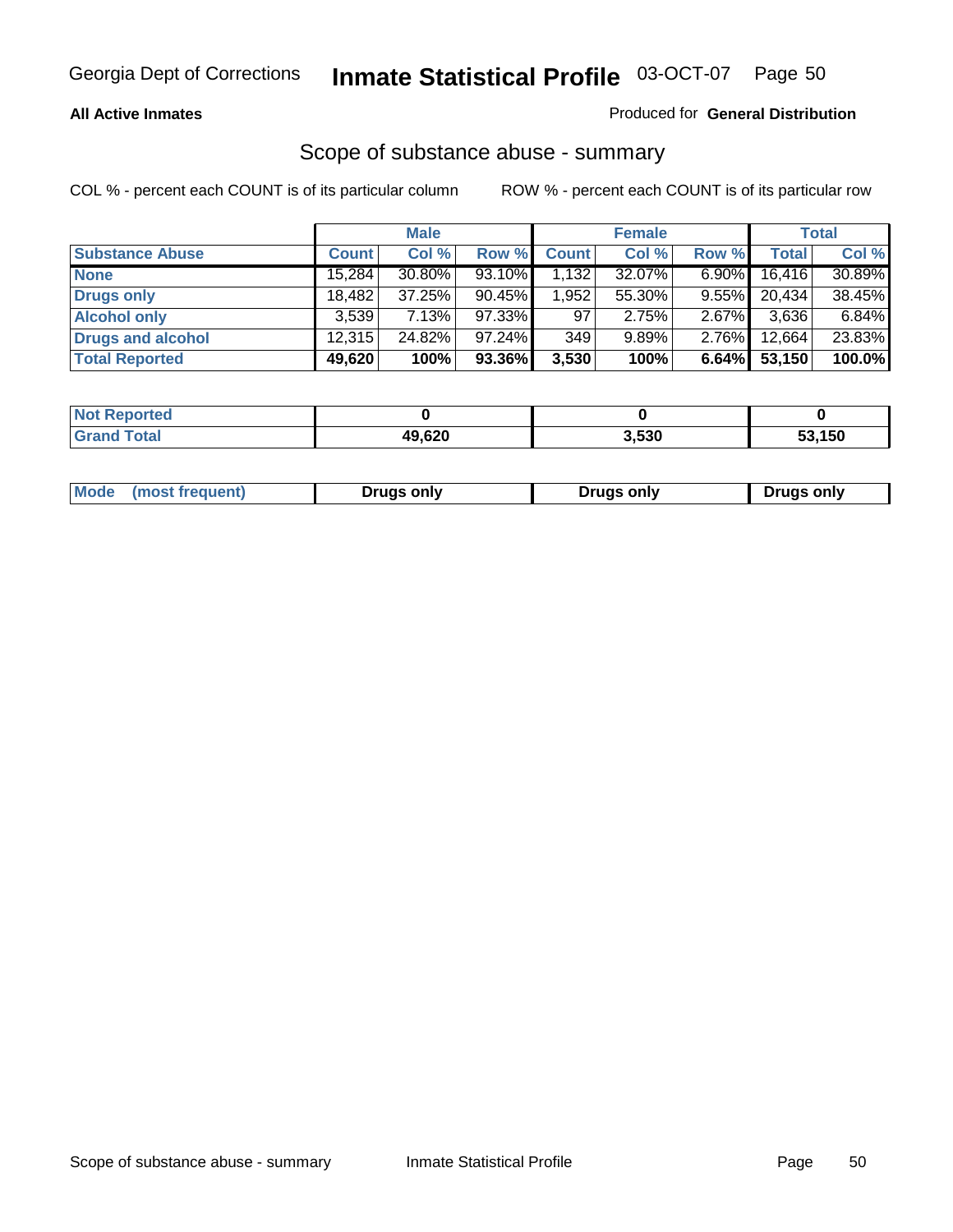## **All Active Inmates**

## Produced for **General Distribution**

## Scope of substance abuse - detail

|                                      |              | <b>Male</b> |        |              | <b>Female</b> |        |              | <b>Total</b> |
|--------------------------------------|--------------|-------------|--------|--------------|---------------|--------|--------------|--------------|
| <b>Substance Abuse</b>               | <b>Count</b> | Col %       | Row %  | <b>Count</b> | Col %         | Row %  | <b>Total</b> | Col %        |
| No drug or alcohol problems          | 15,284       | 30.80%      | 93.10% | 1,132        | 32.07%        | 6.90%  | 16,416       | 30.89%       |
| Drug addiction but no alcohol        | 431          | 0.87%       | 87.07% | 64           | 1.81%         | 12.93% | 495          | 0.93%        |
| <b>Drug addiction and alcohol</b>    | 189          | 0.38%       | 99.47% |              | 0.03%         | 0.53%  | 190          | $0.36\%$     |
| abuse                                |              |             |        |              |               |        |              |              |
| <b>Drug addiction and alcoholism</b> | 78           | 0.16%       | 93.98% | 5            | 0.14%         | 6.02%  | 83           | 0.16%        |
| No drug problem but alcohol          | 2,899        | 5.84%       | 98.44% | 46           | 1.30%         | 1.56%  | 2,945        | 5.54%        |
| abuse                                |              |             |        |              |               |        |              |              |
| No drug problem but alcoholism       | 640          | 1.29%       | 92.62% | 51           | 1.44%         | 7.38%  | 691          | 1.30%        |
| Drug experiment but no alcohol       | 8,320        | 16.77%      | 94.69% | 467          | 13.23%        | 5.31%  | 8,787        | 16.53%       |
| <b>Drug experiment &amp; alcohol</b> | 1,754        | 3.53%       | 98.71% | 23           | 0.65%         | 1.29%  | 1,777        | 3.34%        |
| <b>labuse</b>                        |              |             |        |              |               |        |              |              |
| Drug experiment & alcoholism         | 793          | 1.60%       | 96.24% | 31           | 0.88%         | 3.76%  | 824          | 1.55%        |
| Drug abuse but no alcohol            | 9,731        | 19.61%      | 87.26% | 1,421        | 40.25%        | 12.74% | 11,152       | 20.98%       |
| Drug abuse and alcohol abuse         | 8,040        | 16.20%      | 98.57% | 117          | 3.31%         | 1.43%  | 8,157        | 15.35%       |
| <b>Drug abuse and alcoholism</b>     | 1,461        | 2.94%       | 89.47% | 172          | 4.87%         | 10.53% | 1,633        | 3.07%        |
| <b>Total Reported</b>                | 49,620       | 100%        | 93.36% | 3,530        | 100%          | 6.64%  | 53,150       | 100%         |

| <b>Not Reported</b> |        |       |        |
|---------------------|--------|-------|--------|
| Total               | 49,620 | 3.530 | 53.150 |

| Mode (most frequent) | No drug or alcohol problems Drug abuse but no alcohol No drug or alcohol |          |
|----------------------|--------------------------------------------------------------------------|----------|
|                      |                                                                          | problems |
|                      |                                                                          |          |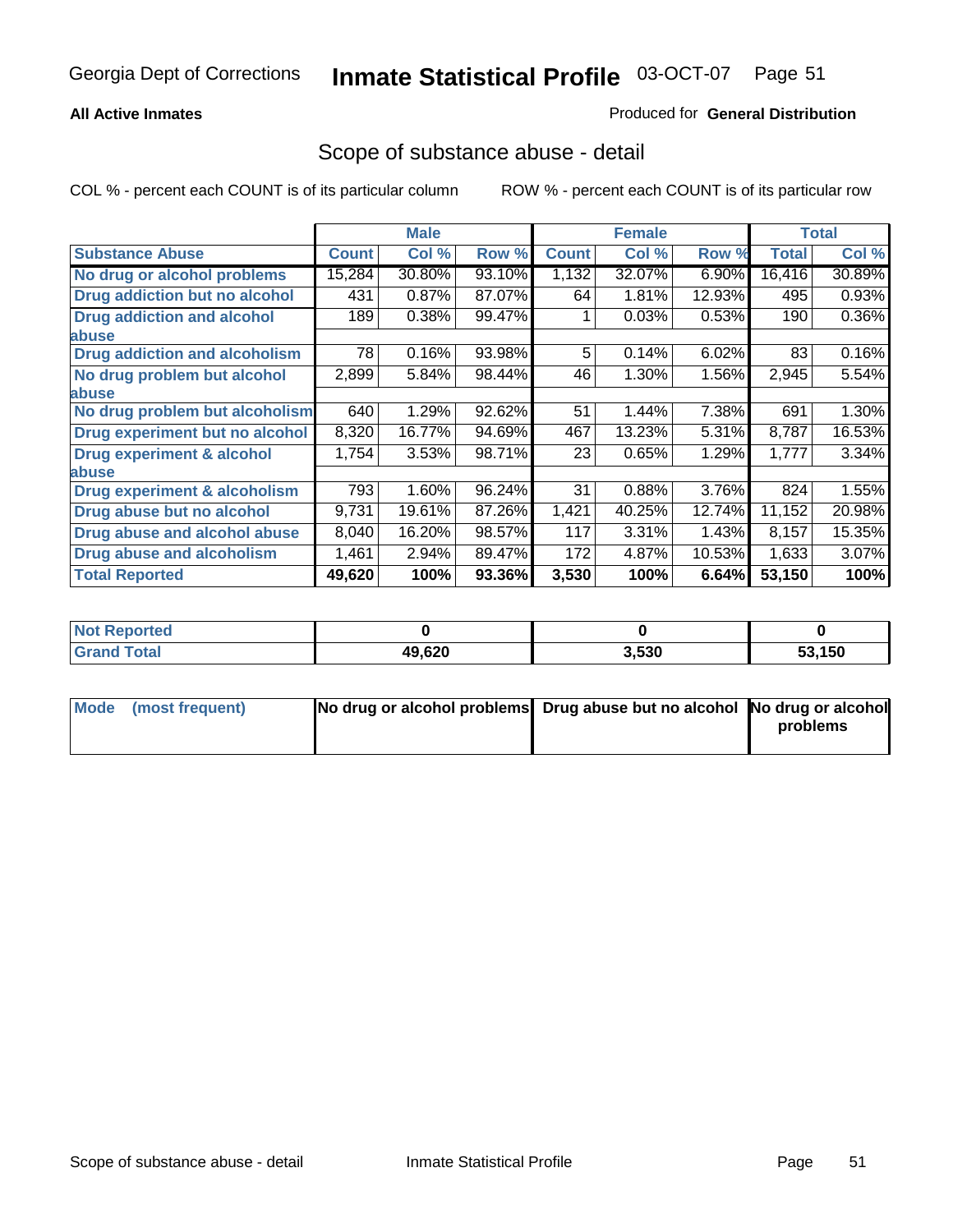### **All Active Inmates**

### Produced for **General Distribution**

## Current / last mental health treatment level

|                                    |              | <b>Male</b> |         |              | <b>Female</b> |          |              | <b>Total</b> |
|------------------------------------|--------------|-------------|---------|--------------|---------------|----------|--------------|--------------|
| <b>Mental Health Treatment Lev</b> | <b>Count</b> | Col%        | Row %   | <b>Count</b> | Col%          | Row %    | <b>Total</b> | Col %        |
| 1 No problem at current time       | 5,205        | 45.54%      | 93.68%  | 351          | 16.96%        | $6.32\%$ | 5,556        | 41.16%       |
| <b>2 Receiving outpatient</b>      | 4,411        | 38.59%      | 73.03%  | 1,629        | 78.73%        | 26.97%   | 6,040        | 44.75%       |
| treatment                          |              |             |         |              |               |          |              |              |
| 3 Inpatient, moderate              | 1,459        | 12.77%      | 96.18%  | 58           | 2.80%         | 3.82%    | 1,517        | 11.24%       |
| treatment                          |              |             |         |              |               |          |              |              |
| 4 Inpatient, intensive             | 343          | $3.00\%$    | 91.71%  | 31           | 1.50%         | 8.29%    | 374          | 2.77%        |
| treatment                          |              |             |         |              |               |          |              |              |
| <b>5 Undergoing crisis</b>         | 9            | 0.08%       | 100.00% |              |               |          | 9            | 0.07%        |
| stabilization                      |              |             |         |              |               |          |              |              |
| <b>6 Hospital for criminally</b>   | 2            | 0.02%       | 100.00% |              |               |          | 2            | 0.01%        |
| insane                             |              |             |         |              |               |          |              |              |
| <b>Total Evaluated</b>             | 11,429       | 100%        | 84.67%  | 2,069        | 100%          | 15.33%   | 13,498       | 100%         |

| Never had MH evaluation | 38,191 | 1,461 | 39,652 |
|-------------------------|--------|-------|--------|
| <b>Grand Total</b>      | 49,620 | 3,530 | 53,150 |

| Median (middle)         | <b>Receiving outpatient</b><br>treatment | <b>Receiving outpatient</b><br>treatment | <b>Receiving</b><br>outpatient<br>treatment |
|-------------------------|------------------------------------------|------------------------------------------|---------------------------------------------|
| Mode<br>(most frequent) | No problem at current time               | <b>Receiving outpatient</b><br>treatment | Receiving<br>outpatient<br>treatment        |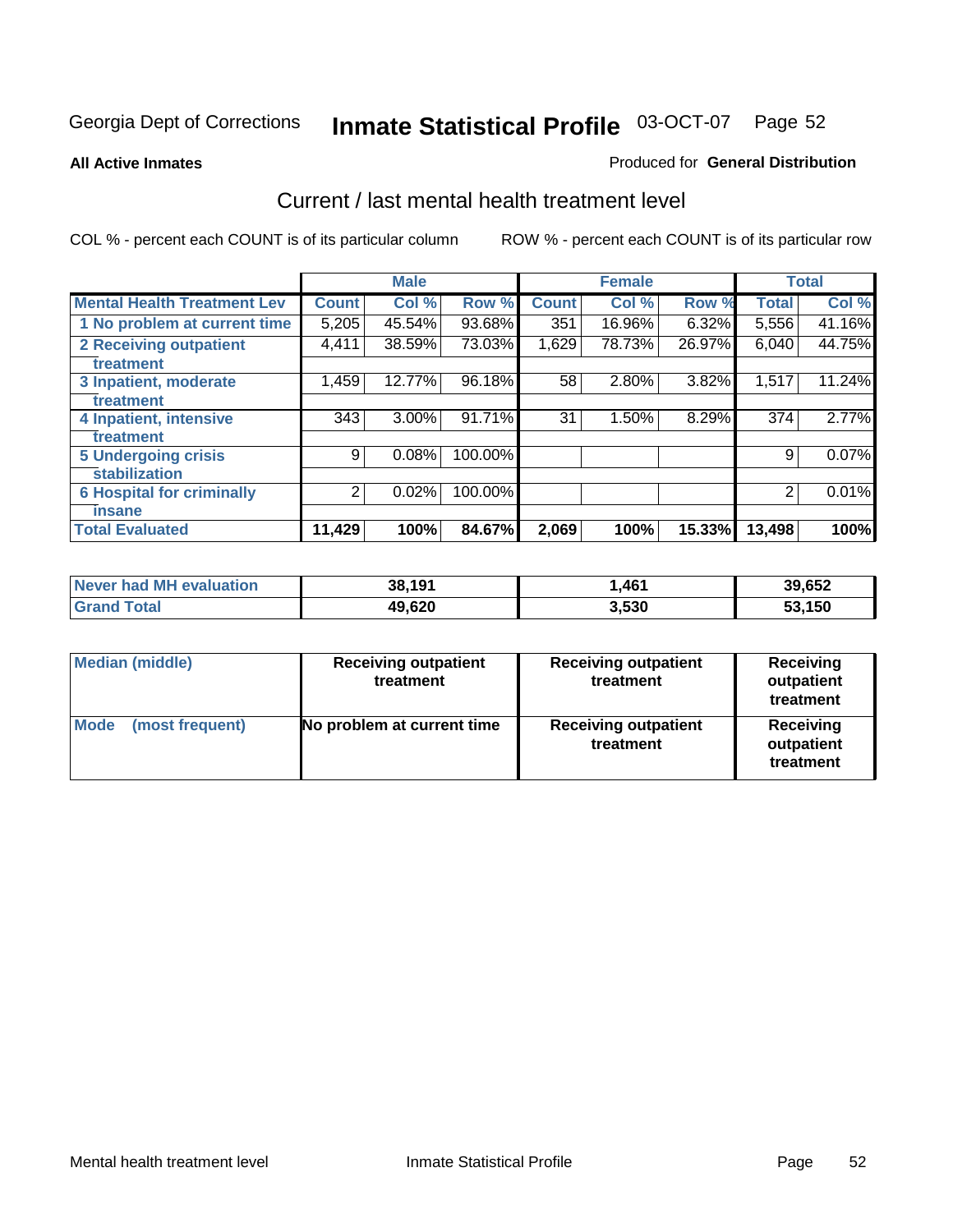## **All Active Inmates**

## Produced for **General Distribution**

# PULHESDWIT medical scale - 'P' overall condition ('P'hysical)

|                                   |              | <b>Male</b> |        |              | <b>Female</b> |         |              | <b>Total</b> |
|-----------------------------------|--------------|-------------|--------|--------------|---------------|---------|--------------|--------------|
| 'P' Overall Condition             | <b>Count</b> | Col %       | Row %  | <b>Count</b> | Col %         | Row %   | <b>Total</b> | Col %        |
| 1 No medical illness              | 36,579       | 75.62%      | 95.13% | 1,873        | 55.58%        | 4.87%   | 38,452       | 74.32%       |
| 2 Well-controlled chronic illness | 9,305        | 19.24%      | 88.17% | 1,249        | 37.06%        | 11.83%  | 10,554       | 20.40%       |
| 3 Poorly-controlled chronic       | 2,410        | 4.98%       | 94.36% | 144          | 4.27%         | 5.64%   | 2,554        | 4.94%        |
| <b>illness</b>                    |              |             |        |              |               |         |              |              |
| 4 Significant problems requiring  | 70           | 0.14%       | 80.46% | 17           | 0.50%         | 19.54%  | 87           | 0.17%        |
| special housing                   |              |             |        |              |               |         |              |              |
| 5 Terminal illness, < 6 months    | 5            | 0.01%       | 71.43% | 2            | 0.06%         | 28.57%  |              | 0.01%        |
| to live                           |              |             |        |              |               |         |              |              |
| Inmate is pregnant<br>6           |              |             |        | 85           | 2.52%         | 100.00% | 85           | 0.16%        |
| <b>Total Reported</b>             | 48,369       | 100%        | 93.49% | 3,370        | 100%          | 6.51%   | 51,739       | 100%         |

| <b>Not Reported</b> | 1,251  | 160   | 1,411  |
|---------------------|--------|-------|--------|
| <b>Grand Total</b>  | 49,620 | 3,530 | 53,150 |

| Mode (most frequent) | 1 No medical illness | 1 No medical illness | 1 No medical |
|----------------------|----------------------|----------------------|--------------|
|                      |                      |                      | illness      |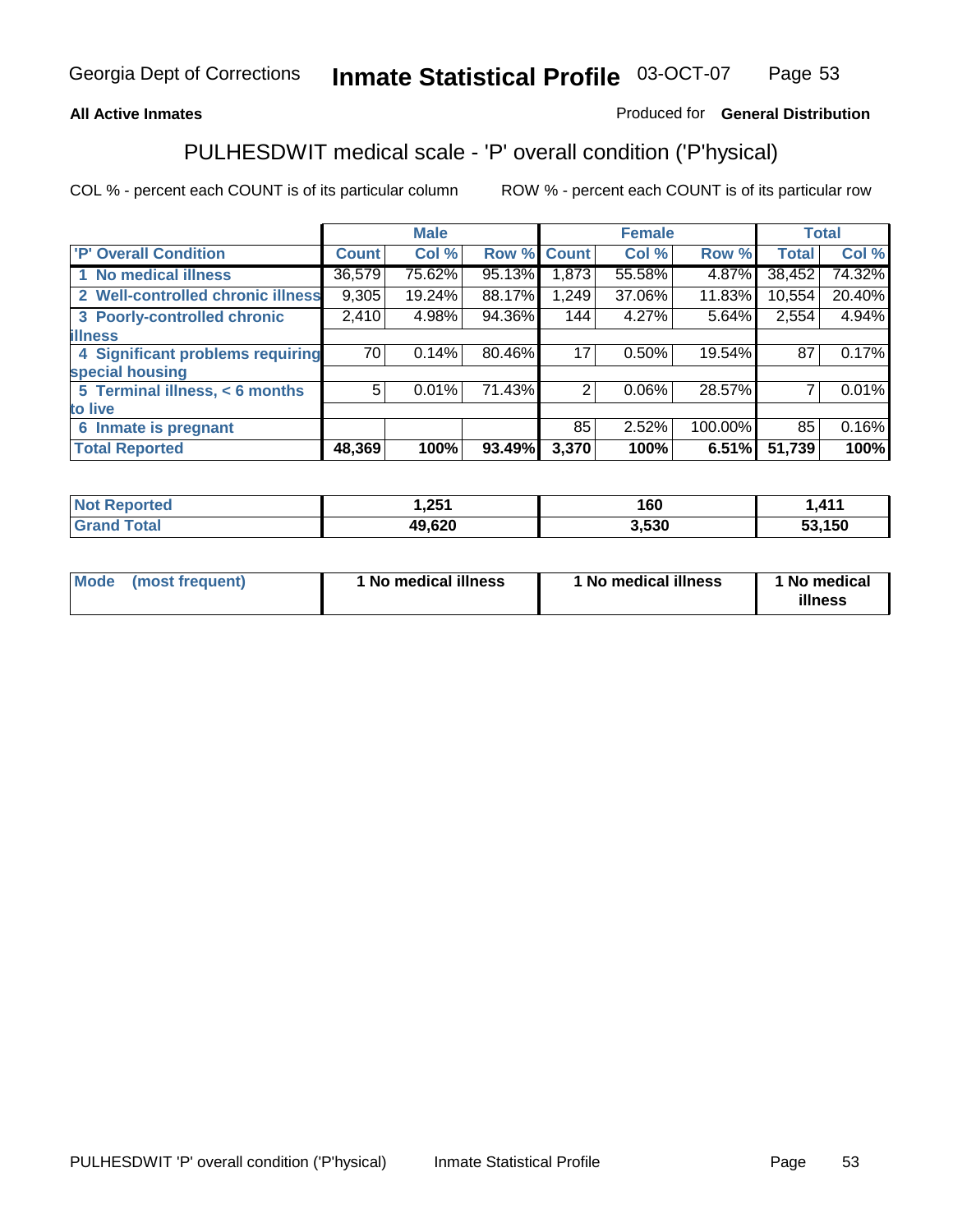## **All Active Inmates**

## Produced for **General Distribution**

## PULHESDWIT medical scale - 'U' upper body

|                              |              | <b>Male</b> |        |              | <b>Female</b> |          |              | <b>Total</b> |
|------------------------------|--------------|-------------|--------|--------------|---------------|----------|--------------|--------------|
| <b>U' Upper Body</b>         | <b>Count</b> | Col %       | Row %  | <b>Count</b> | Col %         | Row %    | <b>Total</b> | Col %        |
| 1 Upper bones, joints,       | 46,760       | 96.67%      | 93.60% | 3,197        | 94.87%        | 6.40%    | 49,957       | 96.56%       |
| muscles all OK               |              |             |        |              |               |          |              |              |
| 2 One or both arms minimally | 1,349        | 2.79%       | 89.87% | 152          | 4.51%         | 10.13%   | 1,501        | 2.90%        |
| limited                      |              |             |        |              |               |          |              |              |
| 3 One or both arms           | 202          | 0.42%       | 92.66% | 16           | 0.47%         | 7.34%    | 218          | 0.42%        |
| moderately limited           |              |             |        |              |               |          |              |              |
| 4 One arm disabled,          | 54           | 0.11%       | 93.10% | 4            | 0.12%         | $6.90\%$ | 58           | 0.11%        |
| paralyzed, or amputated      |              |             |        |              |               |          |              |              |
| 5 Both arms disabled,        | 4            | 0.01%       | 80.00% |              | 0.03%         | 20.00%   | 5            | 0.01%        |
| paralyzed, or amputated      |              |             |        |              |               |          |              |              |
| <b>Total Reported</b>        | 48,369       | 100%        | 93.49% | 3,370        | 100%          | 6.51%    | 51,739       | 100%         |

| <b>Not Reported</b> | 1,251  | 160   | <b>411</b><br>. |
|---------------------|--------|-------|-----------------|
| Total<br>' Grand    | 49,620 | 3,530 | 53.150          |

| <b>Mode</b> | (most frequent) | 1 Upper bones, joints,<br>muscles all OK | 1 Upper bones, joints,<br>muscles all OK | 1 Upper bones,<br>joints, muscles all<br>ΟK |
|-------------|-----------------|------------------------------------------|------------------------------------------|---------------------------------------------|
|-------------|-----------------|------------------------------------------|------------------------------------------|---------------------------------------------|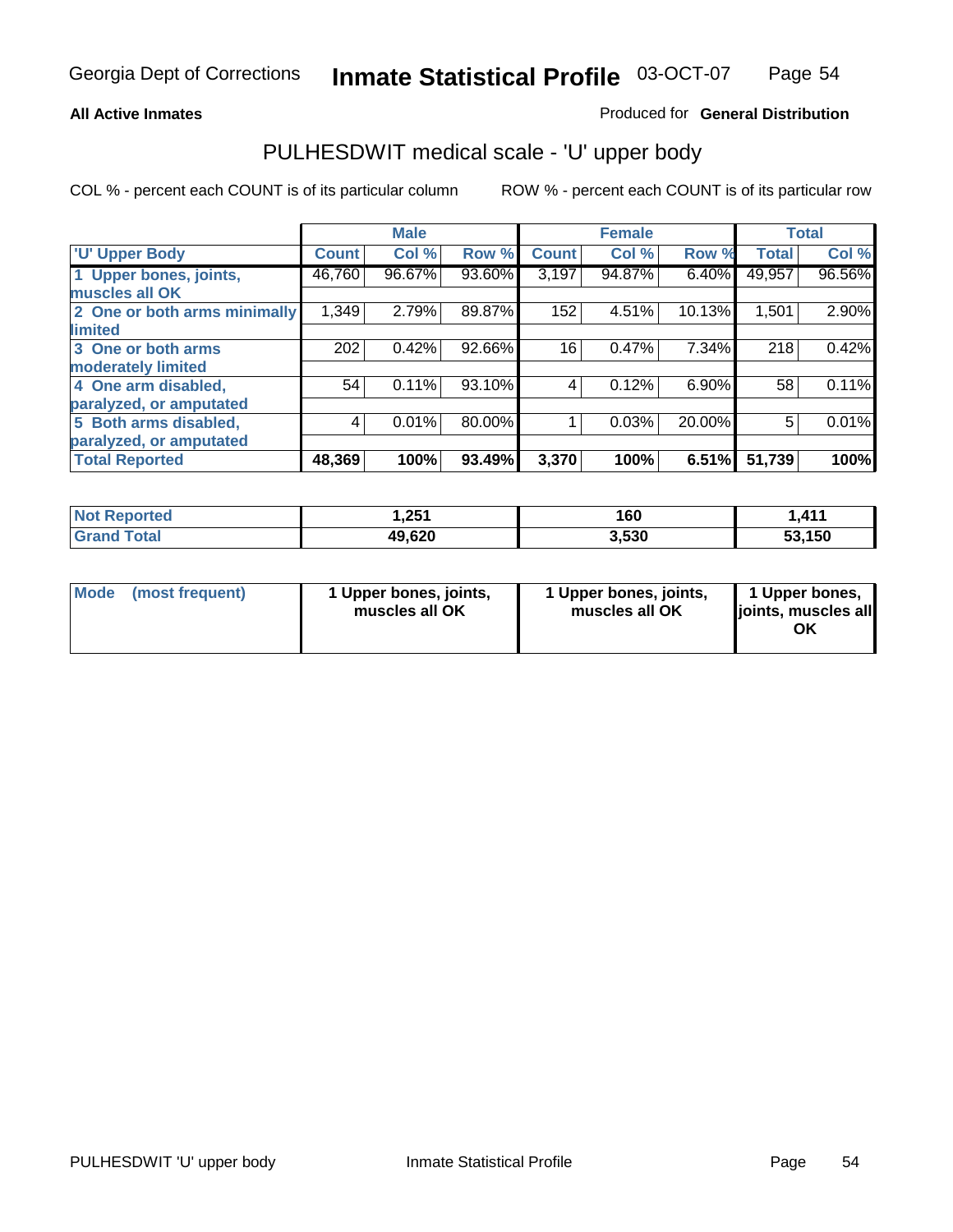## **All Active Inmates**

## Produced for **General Distribution**

## PULHESDWIT medical scale - 'L' lower body

|                                |                 | <b>Male</b> |         |              | <b>Female</b> |        |              | <b>Total</b> |
|--------------------------------|-----------------|-------------|---------|--------------|---------------|--------|--------------|--------------|
| <b>L' Lower Body</b>           | <b>Count</b>    | Col %       | Row %   | <b>Count</b> | Col %         | Row %  | <b>Total</b> | Col %        |
| 1 Lower bones, joints,         | 44,756          | 92.53%      | 93.96%  | 2,878        | 85.40%        | 6.04%  | 47,634       | 92.07%       |
| muscles all OK                 |                 |             |         |              |               |        |              |              |
| 2 One or both legs minimally   | 2,988           | 6.18%       | 86.86%  | 452          | 13.41%        | 13.14% | 3,440        | 6.65%        |
| limited                        |                 |             |         |              |               |        |              |              |
| 3 One or both legs             | 521             | 1.08%       | 94.21%  | 32           | 0.95%         | 5.79%  | 553          | 1.07%        |
| moderately limited             |                 |             |         |              |               |        |              |              |
| 4 One leg disabled, paralyzed, | 89              | 0.18%       | 91.75%  | 8            | 0.24%         | 8.25%  | 97           | 0.19%        |
| or amputated                   |                 |             |         |              |               |        |              |              |
| 5 Both legs disabled,          | 15 <sup>2</sup> | 0.03%       | 100.00% |              |               |        | 15           | 0.03%        |
| paralyzed, or amputated        |                 |             |         |              |               |        |              |              |
| <b>Total Reported</b>          | 48,369          | 100%        | 93.49%  | 3,370        | 100%          | 6.51%  | 51,739       | 100.0%       |

| <b>Not Reported</b>   | 251. ا | 160   | 411, ا |
|-----------------------|--------|-------|--------|
| $\tau$ otal<br>'Grand | 49,620 | 3,530 | 53,150 |

|  | Mode (most frequent) | 1 Lower bones, joints,<br>muscles all OK | 1 Lower bones, joints,<br>muscles all OK | 1 Lower bones,<br>joints, muscles all<br>OK |
|--|----------------------|------------------------------------------|------------------------------------------|---------------------------------------------|
|--|----------------------|------------------------------------------|------------------------------------------|---------------------------------------------|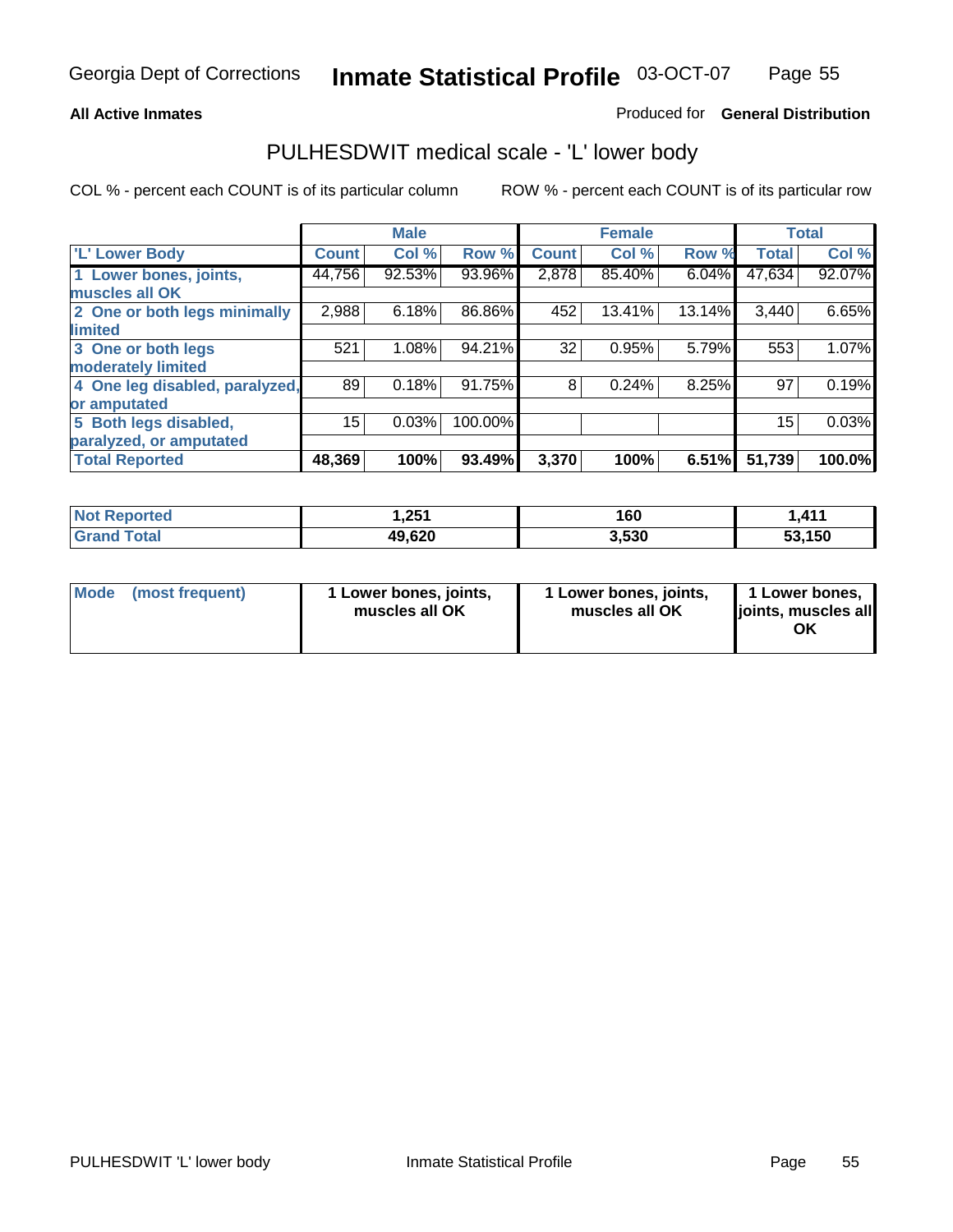## **All Active Inmates**

## Produced for **General Distribution**

## PULHESDWIT medical scale - 'H' hearing

|                                |              | <b>Male</b> |             |       | <b>Female</b> |        | <b>Total</b> |        |
|--------------------------------|--------------|-------------|-------------|-------|---------------|--------|--------------|--------|
| <b>H'</b> Hearing              | <b>Count</b> | Col %       | Row % Count |       | Col %         | Row %  | <b>Total</b> | Col %  |
| 1 Normal hearing both ears     | 47,992       | 99.22%      | 93.53%      | 3,318 | 98.46%        | 6.47%  | 51,310       | 99.17% |
| 2 Some loss in one ear with    | 294          | 0.61%       | 88.29%      | 39    | 1.16%         | 11.71% | 333          | 0.64%  |
| other OK, or mild loss in both |              |             |             |       |               |        |              |        |
| 3 Total loss in one ear with   | 57           | 0.12%       | 86.36%      | 9     | $0.27\%$      | 13.64% | 66           | 0.13%  |
| mild loss in other             |              |             |             |       |               |        |              |        |
| 4 Severe loss in both ears     | 10           | $0.02\%$    | 83.33%      | 2     | $0.06\%$      | 16.67% | 12           | 0.02%  |
| 5 Total loss in both ears,     | 16           | 0.03%       | 88.89%      | 2     | $0.06\%$      | 11.11% | 18           | 0.03%  |
| requiring special housing      |              |             |             |       |               |        |              |        |
| <b>Total Reported</b>          | 48,369       | 100%        | 93.49%      | 3,370 | 100%          | 6.51%  | 51,739       | 100%   |

| orted  | <b>OE4</b><br>. | 160   | 41'<br>. |
|--------|-----------------|-------|----------|
| $\sim$ | 49,620          | 3,530 | .150     |

| Mode (most frequent) | 1 Normal hearing both ears   1 Normal hearing both ears   1 Normal hearing |           |
|----------------------|----------------------------------------------------------------------------|-----------|
|                      |                                                                            | both ears |
|                      |                                                                            |           |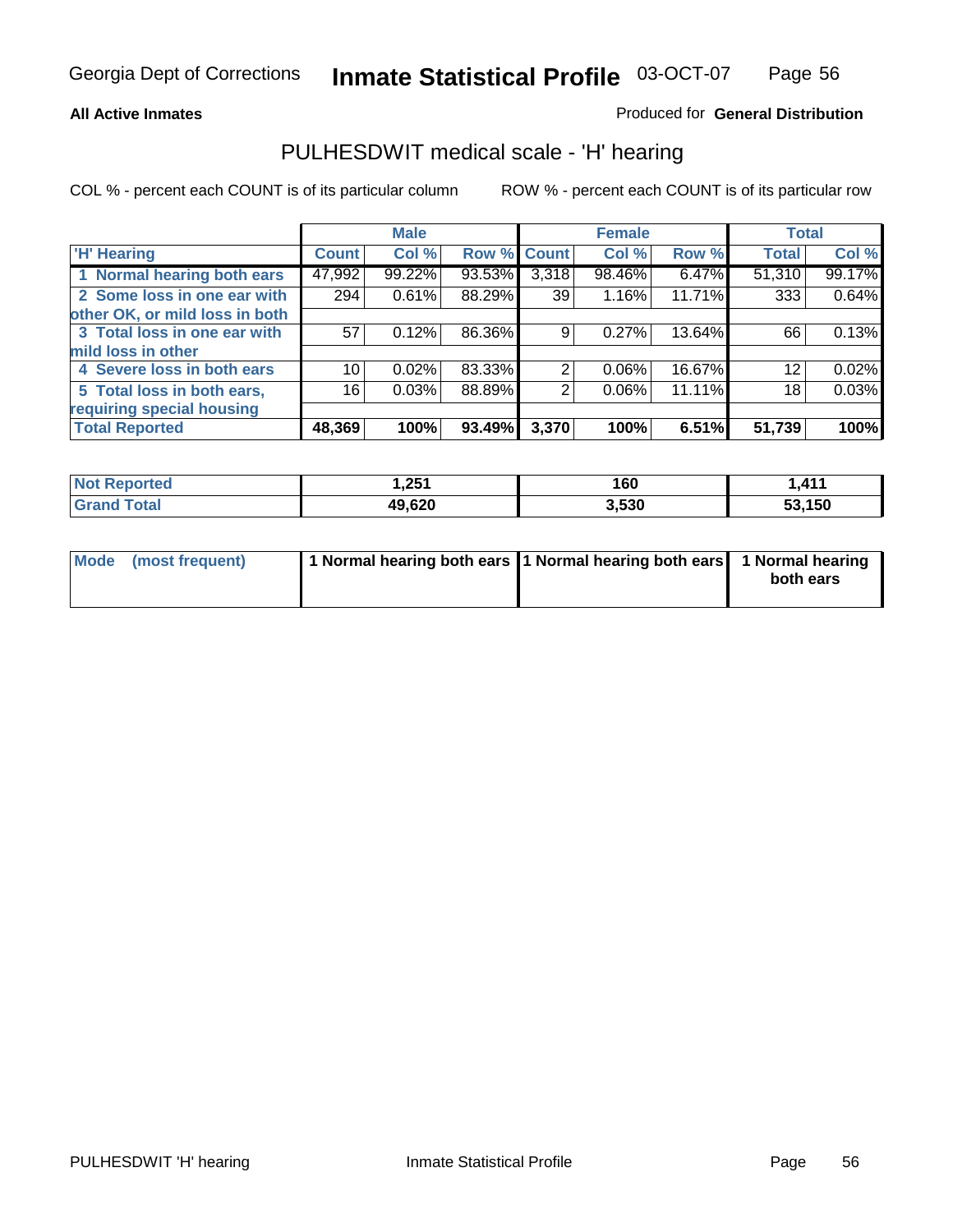## **All Active Inmates**

## Produced for **General Distribution**

## PULHESDWIT medical scale - 'E' vision

|                                 |              | <b>Male</b> |             |       | <b>Female</b> |        |              | <b>Total</b> |
|---------------------------------|--------------|-------------|-------------|-------|---------------|--------|--------------|--------------|
| 'E' Vision                      | <b>Count</b> | Col %       | Row % Count |       | Col %         | Row %  | <b>Total</b> | Col %        |
| 1 Correctable to 20/40 in both  | 43,185       | 89.28%      | 95.04%      | 2,256 | 66.94%        | 4.96%  | 45,441       | 87.83%       |
| eyes                            |              |             |             |       |               |        |              |              |
| 2 Correctable to 20/70 in one   | 4,562        | 9.43%       | 81.45%      | 1,039 | 30.83%        | 18.55% | 5,601        | 10.83%       |
| eye, may be blind in other      |              |             |             |       |               |        |              |              |
| 3 Correctable to 20/200 in one  | 527          | 1.09%       | 88.42%      | 69    | 2.05%         | 11.58% | 596          | 1.15%        |
| eye, may be blind in other      |              |             |             |       |               |        |              |              |
| 4 One eye not correctable to    | 79           | 0.16%       | 92.94%      | 6     | 0.18%         | 7.06%  | 85           | 0.16%        |
| 20/200, other may be blind      |              |             |             |       |               |        |              |              |
| 5 Blind in both eyes, requiring | 16           | 0.03%       | 100.00%     |       |               |        | 16           | 0.03%        |
| special housing                 |              |             |             |       |               |        |              |              |
| <b>Total Reported</b>           | 48,369       | 100%        | 93.49%      | 3,370 | 100%          | 6.51%  | 51,739       | 100%         |

| <b>Not Reported</b> | 251,ا  | 160   | <b>411</b> |
|---------------------|--------|-------|------------|
| Total<br>' Grand    | 49,620 | 3,530 | 53,150     |

| Mode | (most frequent) | 1 Correctable to 20/40 in<br>both eves | 1 Correctable to 20/40 in   1 Correctable to<br>both eves | 20/40 in both eyes |
|------|-----------------|----------------------------------------|-----------------------------------------------------------|--------------------|
|      |                 |                                        |                                                           |                    |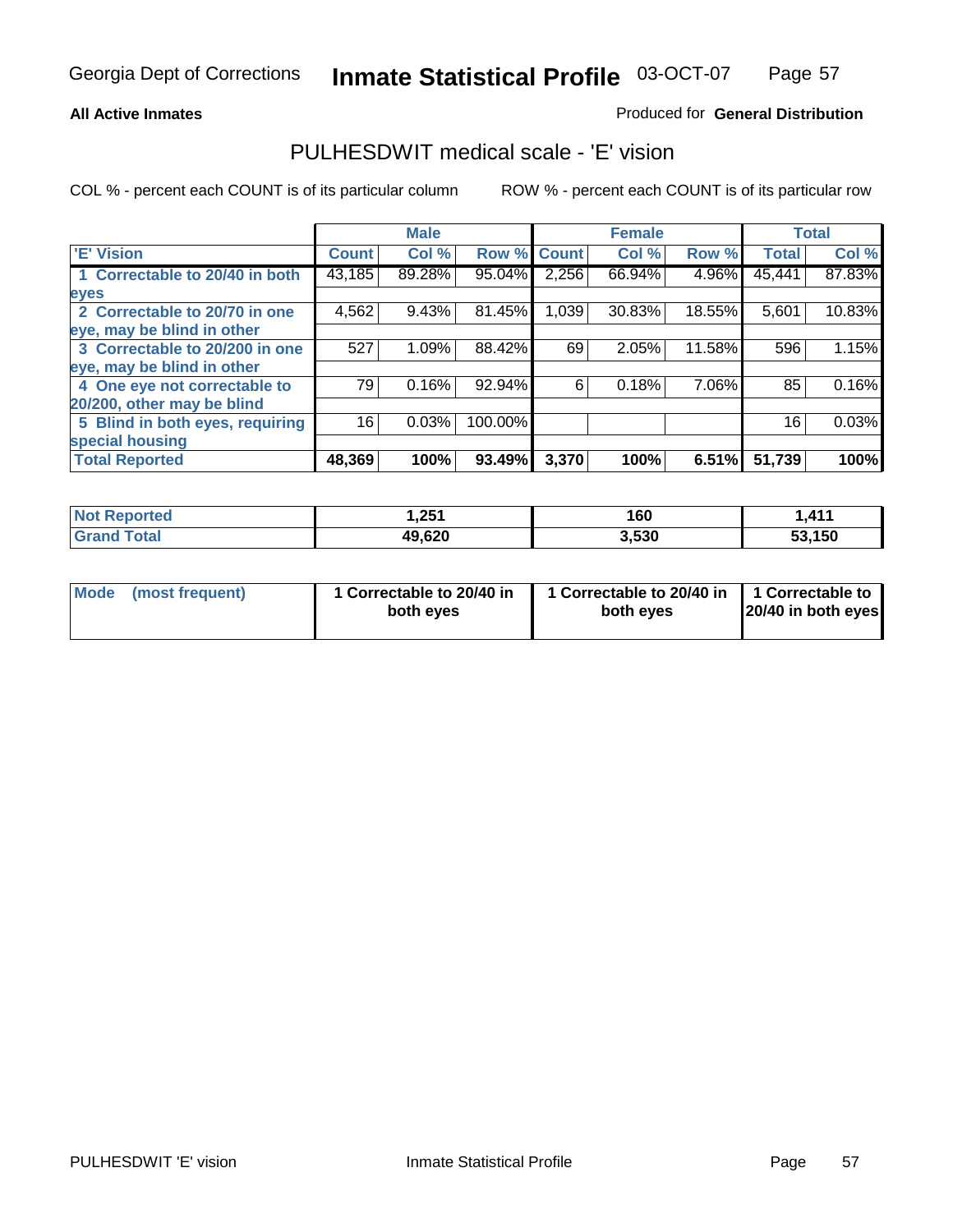## **All Active Inmates**

## Produced for **General Distribution**

# PULHESDWIT medical scale - 'S' pSychiatric

|                                        |              | <b>Male</b> |         |              | <b>Female</b> |        |              | <b>Total</b> |
|----------------------------------------|--------------|-------------|---------|--------------|---------------|--------|--------------|--------------|
| 'S' pSychiatric                        | <b>Count</b> | Col %       | Row %   | <b>Count</b> | Col %         | Row %  | <b>Total</b> | Col %        |
| 1 No impairment or disorders           | 41,972       | 87.95%      | 95.10%  | 2,163        | 64.24%        | 4.90%  | 44,135       | 86.39%       |
| 2 Stable, or in remission, or          | 4,655        | 9.75%       | 80.44%  | 1,132        | 33.62%        | 19.56% | 5,787        | 11.33%       |
| mild impairment or retardation         |              |             |         |              |               |        |              |              |
| 3 Requires moderate inpatient          | 1,008        | 2.11%       | 94.56%  | 58           | 1.72%         | 5.44%  | 1,066        | 2.09%        |
| treatment                              |              |             |         |              |               |        |              |              |
| 4 Requires intensive inpatient         | 75           | 0.16%       | 84.27%  | 14           | 0.42%         | 15.73% | 89           | 0.17%        |
| treatment                              |              |             |         |              |               |        |              |              |
| <b>5 Requires Crisis Stabilization</b> | 10           | 0.02%       | 100.00% |              |               |        | 10           | 0.02%        |
| Unit (CSU) inpatient care              |              |             |         |              |               |        |              |              |
| <b>Total Reported</b>                  | 47,720       | 100%        | 93.41%  | 3,367        | 100%          | 6.59%  | 51,087       | 100%         |

| <b>Not Reported</b>      | ,900   | 163   | 2,063  |
|--------------------------|--------|-------|--------|
| $\tau$ otal<br>' Grand . | 49,620 | 3,530 | 53,150 |

| Mode (most frequent) | <b>1</b> No impairment or disorders | 1 No impairment or<br>disorders | 1 No impairment or<br>disorders |
|----------------------|-------------------------------------|---------------------------------|---------------------------------|
|                      |                                     |                                 |                                 |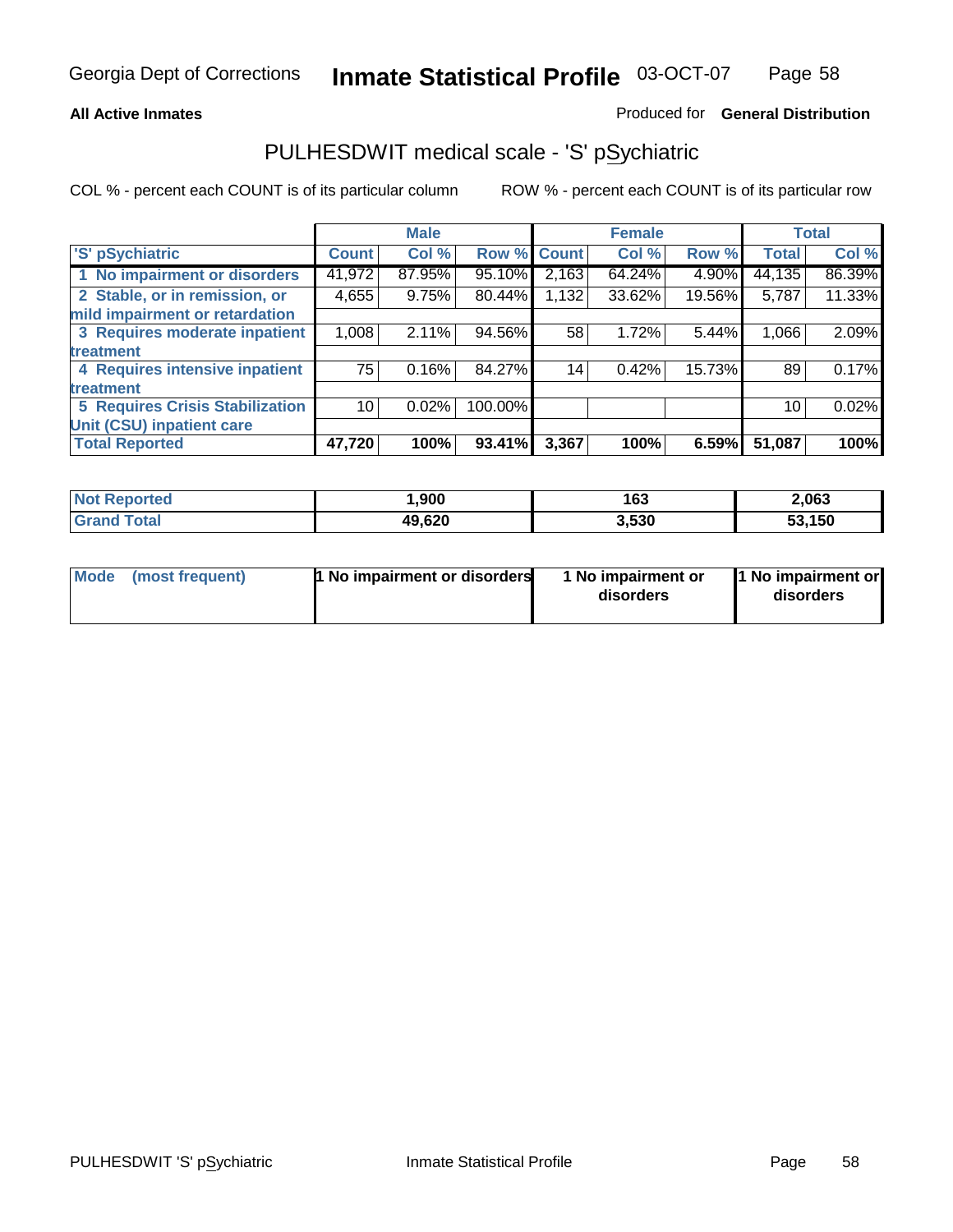## **All Active Inmates**

## Produced for **General Distribution**

## PULHESDWIT medical scale - 'D' dental

|                                 |              | <b>Male</b> |             |       | <b>Female</b> |         |              | <b>Total</b> |
|---------------------------------|--------------|-------------|-------------|-------|---------------|---------|--------------|--------------|
| <b>D' Dental</b>                | <b>Count</b> | Col %       | Row % Count |       | Col %         | Row %   | <b>Total</b> | Col %        |
| 1 Minimal routine dental health | 16,815       | 35.45%      | 88.25%      | 2,238 | 66.47%        | 11.75%  | 19,053       | 37.50%       |
| <b>needs</b>                    |              |             |             |       |               |         |              |              |
| 2 Moderate cavities and/or      | 24,856       | 52.40%      | 97.00%      | 768   | 22.81%        | 3.00%   | 25,624       | 50.44%       |
| gum disease                     |              |             |             |       |               |         |              |              |
| 3 Extensive gum disease         | 5,759        | 12.14%      | 94.12%      | 360   | 10.69%        | 5.88%   | 6,119        | 12.04%       |
| and/or widespread decay         |              |             |             |       |               |         |              |              |
| 4 Urgent need for dental        |              | 0.01%       | 100.00%     |       |               |         |              | 0.01%        |
| <b>services</b>                 |              |             |             |       |               |         |              |              |
| 5 Life-threatening disease or   |              |             |             |       | 0.03%         | 100.00% |              | 0.01%        |
| extreme pain or infection       |              |             |             |       |               |         |              |              |
| <b>Total Reported</b>           | 47,437       | 100%        | 93.37%      | 3,367 | 100%          | 6.63%   | 50,804       | 100%         |

| <b>Not Reported</b> | 2,183  | م م<br>נט ו | 2,346  |
|---------------------|--------|-------------|--------|
| <b>Grand Total</b>  | 49,620 | 3,530       | 53,150 |

| <b>Mode</b> | (most frequent) | 2 Moderate cavities and/or<br>qum disease | Minimal routine dental<br>health needs | 2 Moderate<br>cavities and/or |
|-------------|-----------------|-------------------------------------------|----------------------------------------|-------------------------------|
|             |                 |                                           |                                        | qum disease                   |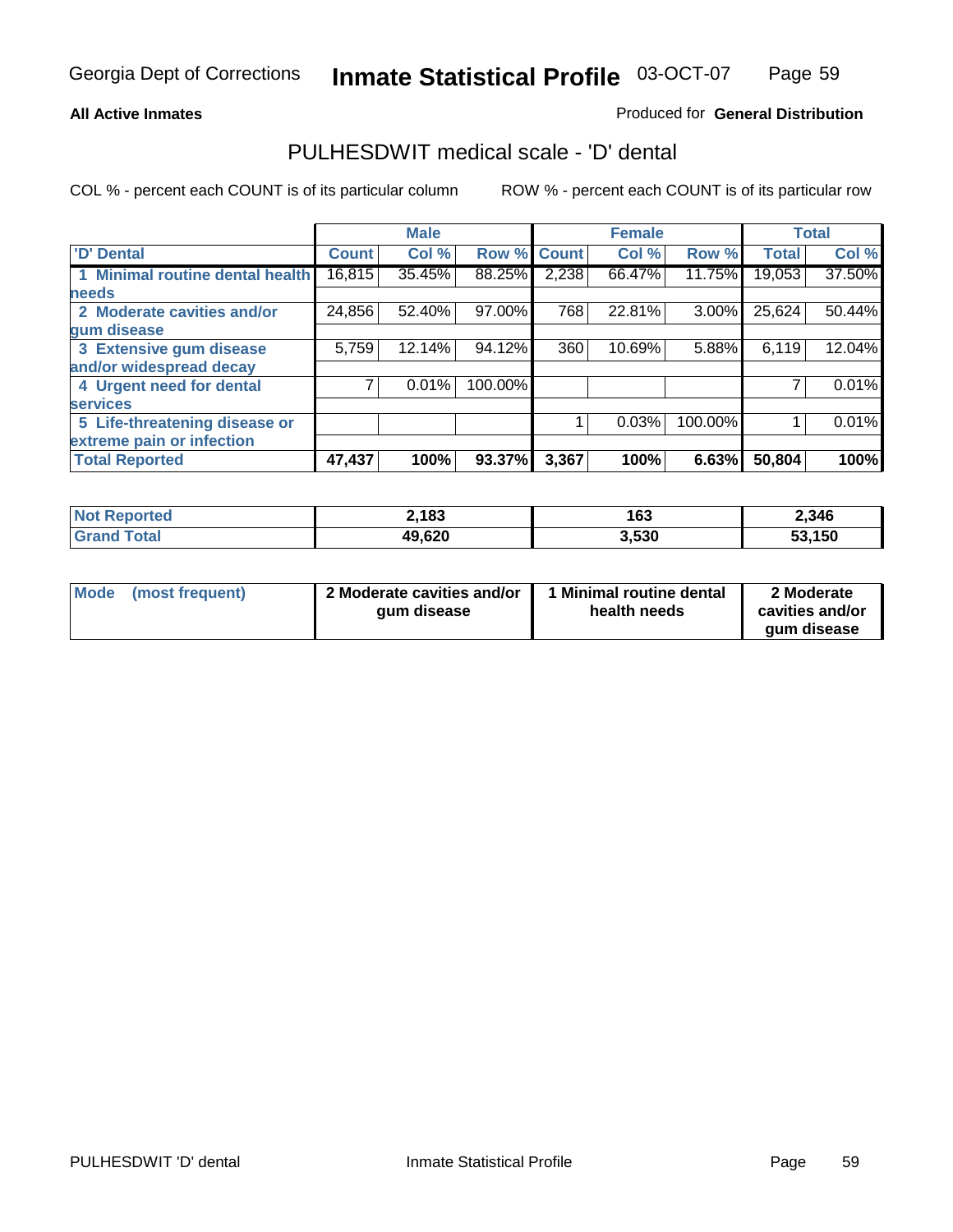## **All Active Inmates**

## Produced for **General Distribution**

## PULHESDWIT medical scale - 'W' work ability

|                                 |              | <b>Male</b> |        |              | <b>Female</b> |        |              | <b>Total</b> |
|---------------------------------|--------------|-------------|--------|--------------|---------------|--------|--------------|--------------|
| W' work ability                 | <b>Count</b> | Col %       | Row %  | <b>Count</b> | Col %         | Row %  | <b>Total</b> | Col %        |
| 1 Unrestricted work or activity | 41,632       | 86.07%      | 93.46% | 2,913        | 86.44%        | 6.54%  | 44,545       | 86.10%       |
| 2 Minor restrictions on type of | 5,264        | 10.88%      | 95.05% | 274          | 8.13%         | 4.95%  | 5,538        | 10.70%       |
| <b>work</b>                     |              |             |        |              |               |        |              |              |
| 3 Moderate restrictions on type | 1,173        | 2.43%       | 95.06% | 61           | 1.81%         | 4.94%  | 1,234        | 2.39%        |
| of work                         |              |             |        |              |               |        |              |              |
| 4 Major restrictions on type of | 253          | 0.52%       | 71.07% | 103          | 3.06%         | 28.93% | 356          | 0.69%        |
| <b>work</b>                     |              |             |        |              |               |        |              |              |
| 5 Cannot work under any         | 47           | 0.10%       | 71.21% | 19           | 0.56%         | 28.79% | 66           | 0.13%        |
| <b>circumstances</b>            |              |             |        |              |               |        |              |              |
| <b>Total Reported</b>           | 48,369       | 100%        | 93.49% | 3,370        | 100%          | 6.51%  | 51,739       | 100.0%       |

| <b>Not Reported</b> | 251. ا | 160   | 41 <sup>4</sup> |
|---------------------|--------|-------|-----------------|
| <b>Grand Total</b>  | 49,620 | 3,530 | 53,150          |

| Mode            | 1 Unrestricted work or | 1 Unrestricted work or | 1 Unrestricted   |
|-----------------|------------------------|------------------------|------------------|
| (most frequent) | activity               | activity               | work or activity |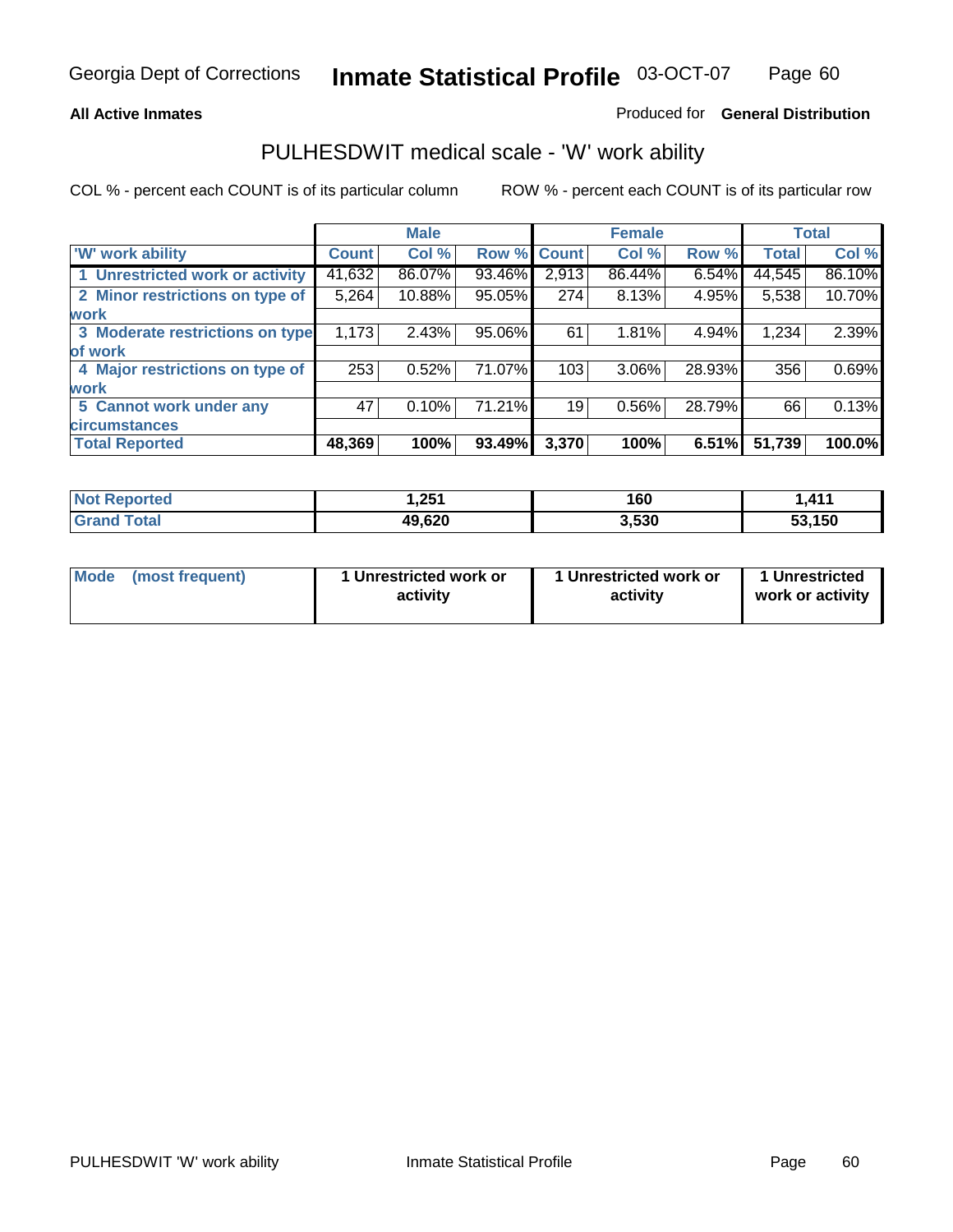## **All Active Inmates**

## Produced for **General Distribution**

# PULHESDWIT medical scale - 'I' impairment

|                                   |              | <b>Male</b> |             |                | <b>Female</b> |        | <b>Total</b> |        |
|-----------------------------------|--------------|-------------|-------------|----------------|---------------|--------|--------------|--------|
| <b>T' Impairment</b>              | <b>Count</b> | Col %       | Row % Count |                | Col %         | Row %  | <b>Total</b> | Col %  |
| 1 No impairments or               | 48,060       | 99.36%      | 93.46%      | 3,361          | 99.73%        | 6.54%  | 51,421       | 99.39% |
| disabilities                      |              |             |             |                |               |        |              |        |
| 2 Wheelchair-bound but            | 61           | 0.13%       | 96.83%      | $\overline{2}$ | 0.06%         | 3.17%  | 63           | 0.12%  |
| otherwise OK                      |              |             |             |                |               |        |              |        |
| <b>3 Needs low-level Assisted</b> | 22           | 0.05%       | 88.00%      | 3              | 0.09%         | 12.00% | 25           | 0.05%  |
| <b>Living (level I)</b>           |              |             |             |                |               |        |              |        |
| 4 Needs moderate Assisted         | 8            | 0.02%       | 100.00%     |                |               |        | 8            | 0.02%  |
| Living (level II)                 |              |             |             |                |               |        |              |        |
| <b>5 Needs maximal Assisted</b>   | 218          | 0.45%       | 98.20%      | 4              | 0.12%         | 1.80%  | 222          | 0.43%  |
| <b>Living (level III)</b>         |              |             |             |                |               |        |              |        |
| <b>Total Reported</b>             | 48,369       | 100%        | 93.49%      | 3,370          | 100%          | 6.51%  | 51,739       | 100.0% |

| <b>No</b><br>Reported | 251. ا | 160   | .411,     |
|-----------------------|--------|-------|-----------|
| ⊺otal<br>Gra          | 49,620 | 3.530 | 150<br>ວວ |

| <b>Mode</b> | (most frequent) | 1 No impairments or<br>disabilities | 1 No impairments or<br>disabilities | 1 1 No impairments<br>or disabilities |
|-------------|-----------------|-------------------------------------|-------------------------------------|---------------------------------------|
|-------------|-----------------|-------------------------------------|-------------------------------------|---------------------------------------|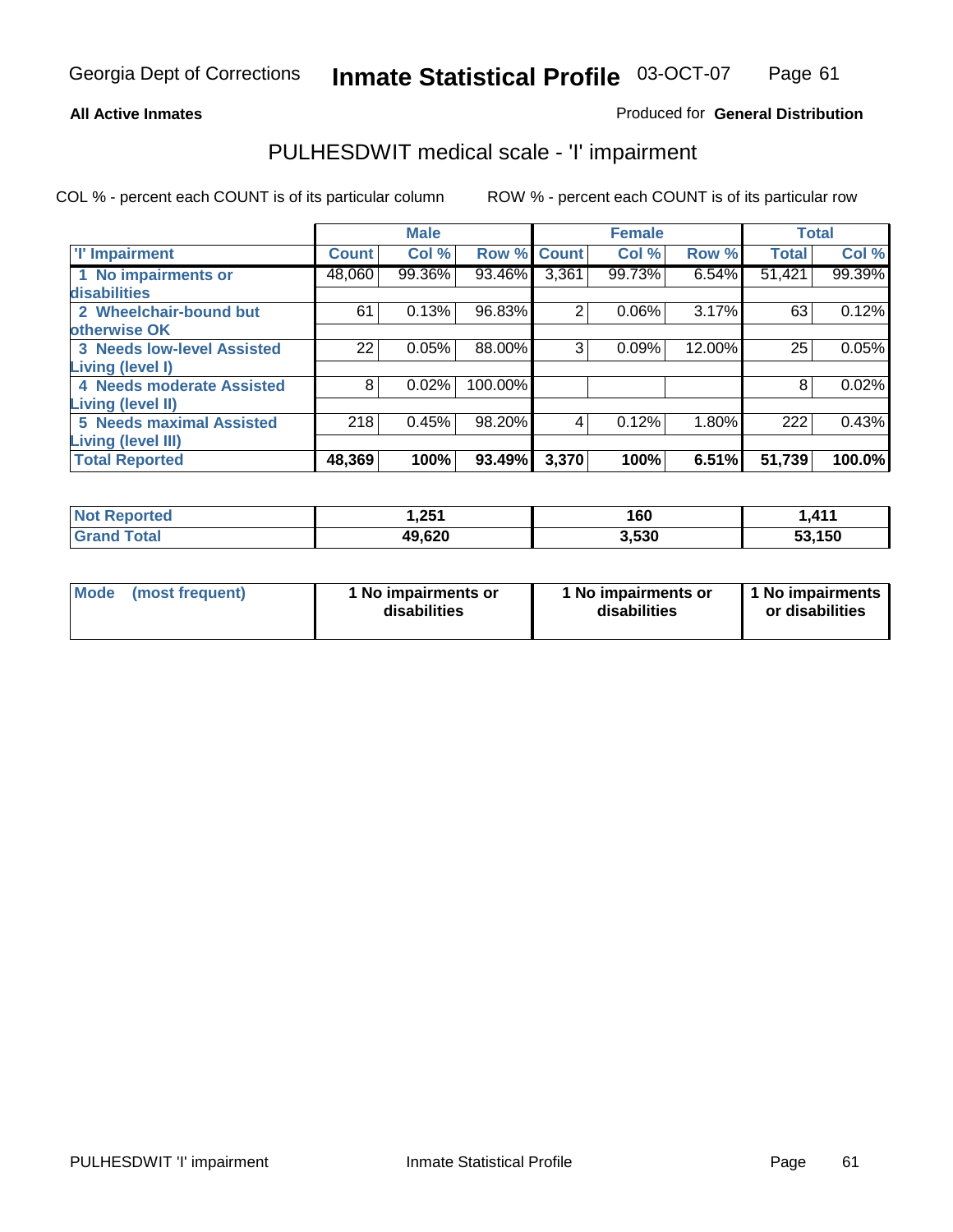#### **Inmate Statistical Profile** 03-OCT-07 Page Page 62

## **All Active Inmates Allowski** Produced fo **General Distribution**

## PULHESDWIT medical scale - 'T' transportability

|                              |              | <b>Male</b> |             |                | <b>Female</b> |       | <b>Total</b>   |        |
|------------------------------|--------------|-------------|-------------|----------------|---------------|-------|----------------|--------|
| <b>T' Transportability</b>   | <b>Count</b> | Col %       | Row % Count |                | Col %         | Row % | <b>Total</b>   | Col %  |
| 1 Can be transported in any  | 48,279       | 99.81%      | 93.48%      | 3,365          | 99.85%        | 6.52% | 51,644         | 99.82% |
| ordinary approved vehicle    |              |             |             |                |               |       |                |        |
| 2 Wheelchair-bound, not      | 38           | 0.08%       | 92.68%      | 3              | 0.09%         | 7.32% | 4 <sup>1</sup> | 0.08%  |
| needing special vehicle      |              |             |             |                |               |       |                |        |
| 3 Wheelchair-bound, requires |              | 0.02%       | 100.00%     |                |               |       | 11             | 0.02%  |
| special vehicle              |              |             |             |                |               |       |                |        |
| 4 Needs specially-equipped   | ⌒            | 0.01%       | 100.00%     |                |               |       |                | 0.01%  |
| medical vehicle              |              |             |             |                |               |       |                |        |
| <b>5 Requires ambulance</b>  | 39           | 0.08%       | 95.12%      | $\overline{2}$ | 0.06%         | 4.88% | 41             | 0.08%  |
| transport                    |              |             |             |                |               |       |                |        |
| <b>Total Reported</b>        | 48,369       | 100%        | 93.49%      | 3,370          | 100%          | 6.51% | 51,739         | 100.0% |

| <b>Not</b><br><b>Reported</b> | 1,251  | 160   | 1,411  |
|-------------------------------|--------|-------|--------|
| Гоtal<br><b>Grand</b>         | 49,620 | 3,530 | 53,150 |

| Mode (most frequent) | 1 Can be transported in any 1 Can be transported in any | ordinary approved vehicle   ordinary approved vehicle   transported in any | 1 Can be<br>ordinary approved<br>vehicle |
|----------------------|---------------------------------------------------------|----------------------------------------------------------------------------|------------------------------------------|
|                      |                                                         |                                                                            |                                          |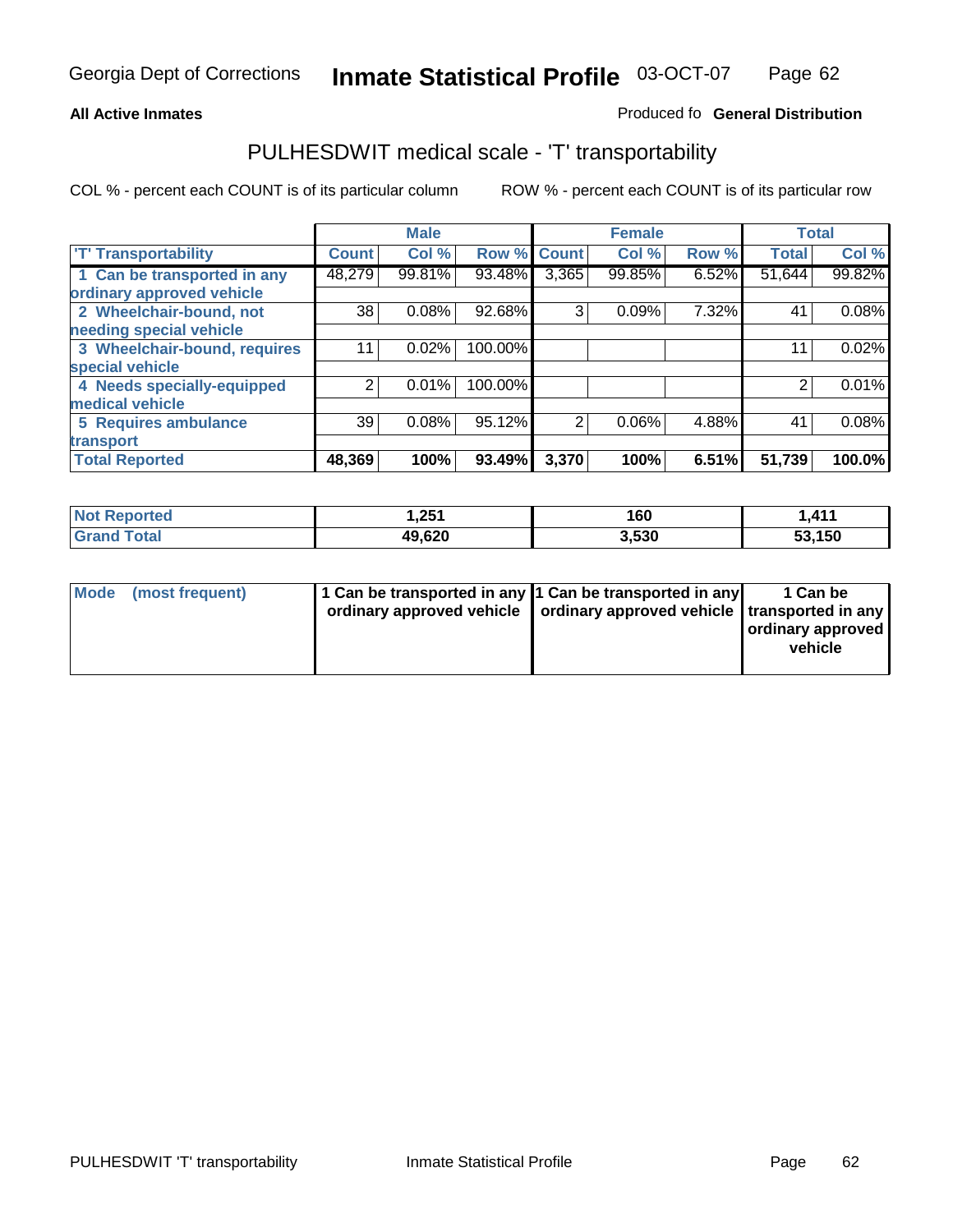## **All Active Inmates**

## Produced for **General Distribution**

# Criminality in family, self-reported

|                              |              | <b>Male</b> |           |              | <b>Female</b> |       |              | <b>Total</b> |
|------------------------------|--------------|-------------|-----------|--------------|---------------|-------|--------------|--------------|
| <b>Criminality In Family</b> | <b>Count</b> | Col %       | Row %     | <b>Count</b> | Col %         | Row % | <b>Total</b> | Col %        |
| Yes, criminality in family   | 12.122       | 24.98%      | $90.25\%$ | 1,309        | 37.87%        |       | 9.75% 13,431 | 25.84%       |
| No criminality in family     | 36,402       | 75.02%      | 94.43%    | 2,148        | 62.13%        |       | 5.57% 38,550 | 74.16%       |
| <b>Total Reported</b>        | 48,524       | 100%        | 93.35%    | 3,457        | 100%          |       | 6.65% 51,981 | 100%         |

| <b>Not Reported</b> | ,096   | --<br>ں. | .169   |
|---------------------|--------|----------|--------|
| <b>Grand Total</b>  | 49,620 | 3,530    | 53.150 |

|  | Mode (most frequent) | No criminality in family | No criminality in family | No criminality in<br>family |
|--|----------------------|--------------------------|--------------------------|-----------------------------|
|--|----------------------|--------------------------|--------------------------|-----------------------------|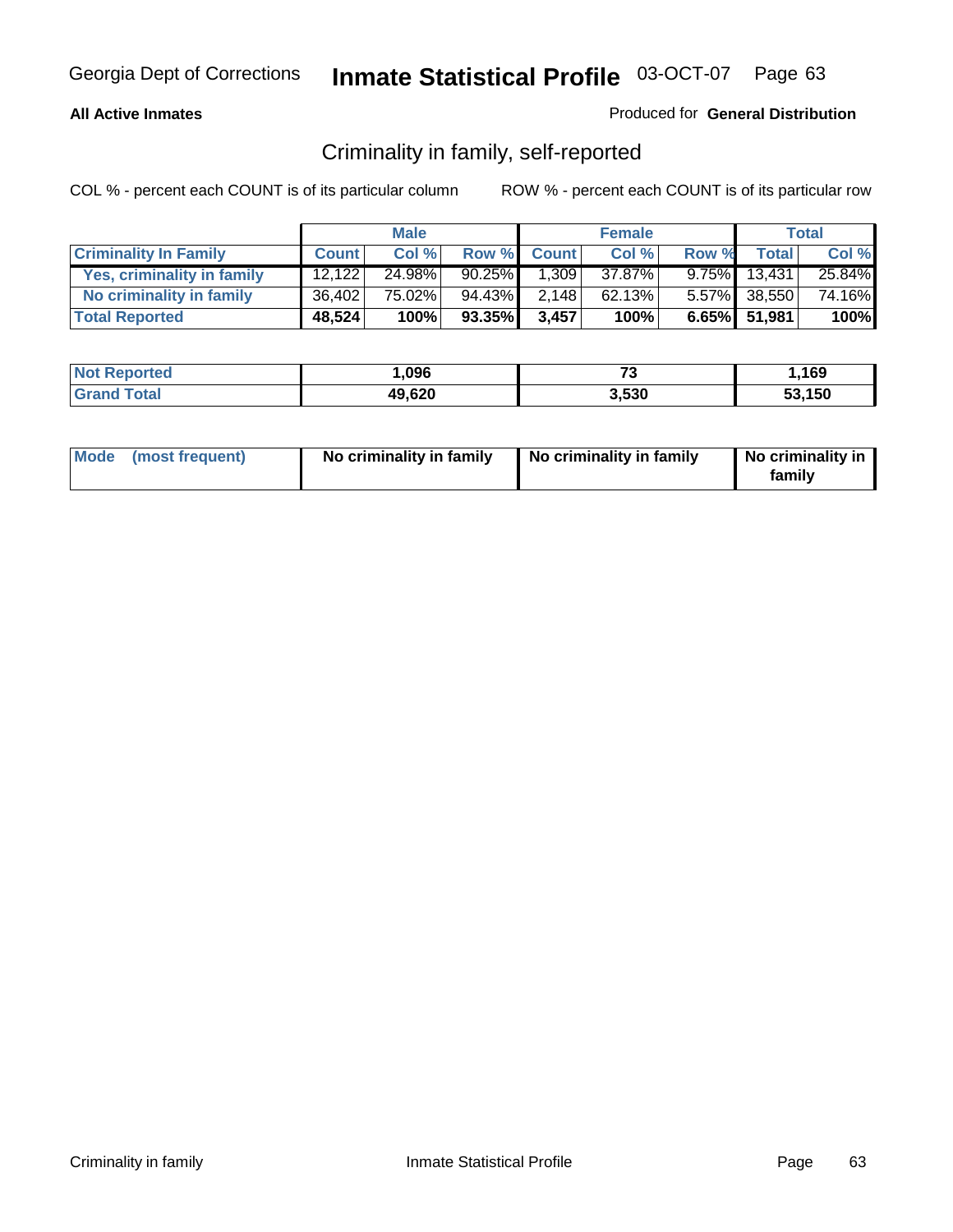## **All Active Inmates**

## Produced for **General Distribution**

# Alcoholism in family, self-reported

|                             |              | <b>Male</b> |           |              | <b>Female</b> |          |                 | <b>Total</b> |
|-----------------------------|--------------|-------------|-----------|--------------|---------------|----------|-----------------|--------------|
| <b>Alcoholism In Family</b> | <b>Count</b> | Col %       | Row %     | <b>Count</b> | Col %         | Row %    | <b>Total</b>    | Col %        |
| Yes, alcoholism in family   | 7.708        | 15.88%      | $90.34\%$ | 824          | 23.84%        | $9.66\%$ | 8,532           | 16.41%       |
| No alcoholism in family     | 40.816       | 84.12%      | 93.94%    | 2,633        | 76.16%        |          | $6.06\%$ 43,449 | 83.59%       |
| <b>Total Reported</b>       | 48,524       | 100%        | 93.35%    | 3,457        | 100%          |          | 6.65% 51,981    | 100%         |

| <b>Not Reported</b> | ,096   | --<br>ں. | .169   |
|---------------------|--------|----------|--------|
| <b>Grand Total</b>  | 49,620 | 3,530    | 53.150 |

|  | Mode (most frequent) | No alcoholism in family | No alcoholism in family | No alcoholism in<br>familv |
|--|----------------------|-------------------------|-------------------------|----------------------------|
|--|----------------------|-------------------------|-------------------------|----------------------------|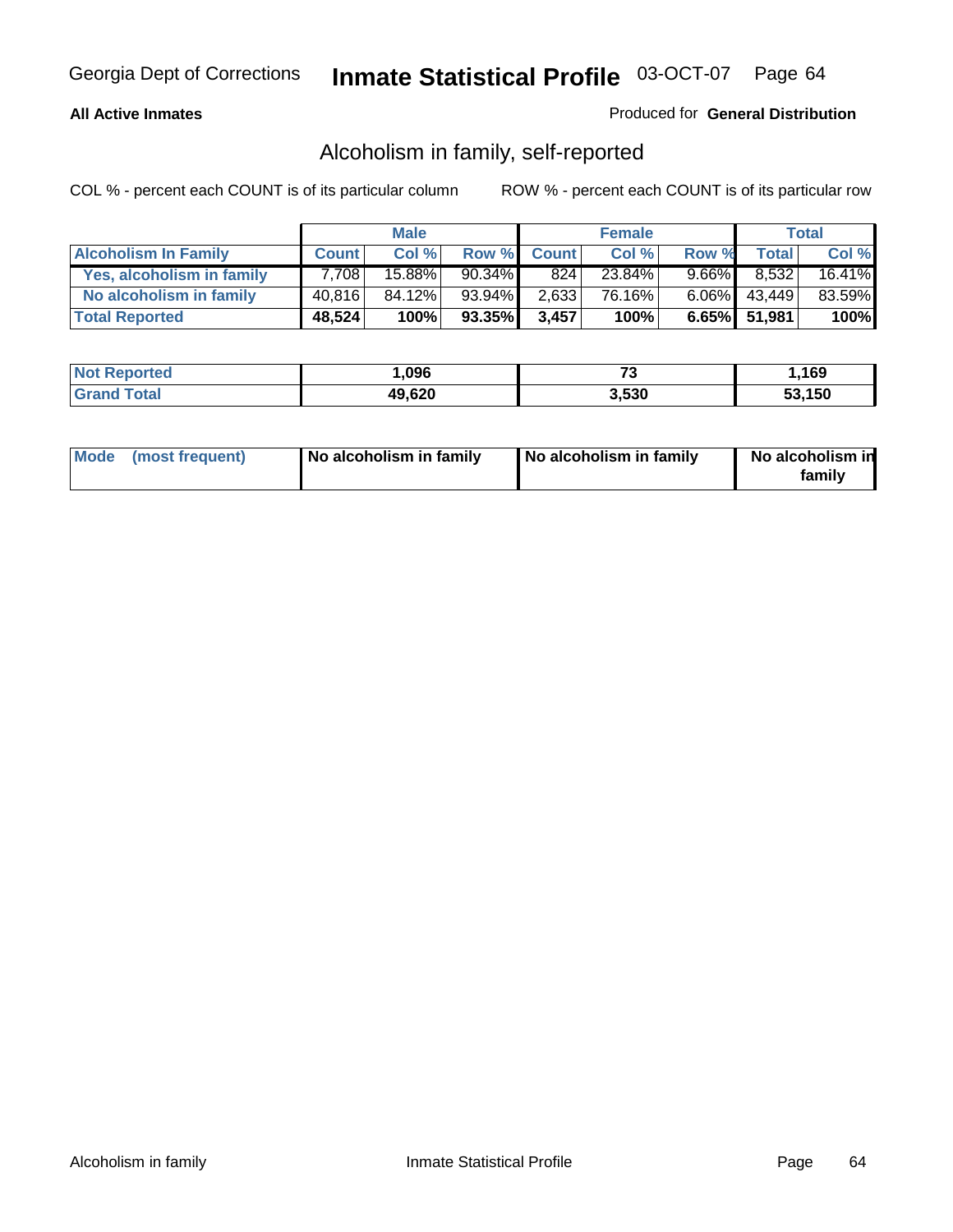## **All Active Inmates**

Produced for **General Distribution**

# Drug abuse in family, self-reported

|                           |              | <b>Male</b> |        |              | <b>Female</b> |          |              | <b>Total</b> |
|---------------------------|--------------|-------------|--------|--------------|---------------|----------|--------------|--------------|
| Drug Abuse In Family      | <b>Count</b> | Col %       | Row %  | <b>Count</b> | Col %         | Row %    | Total        | Col %        |
| Yes, drug abuse in family | 4,296        | $8.85\%$    | 84.78% | 771          | 22.30%        | 15.22%   | 5.067        | $9.75\%$     |
| No drug abuse in family   | 44,228       | 91.15%      | 94.27% | 2,686        | 77.70%        | $5.73\%$ | 46,914       | 90.25%       |
| <b>Total Reported</b>     | 48,524       | 100%        | 93.35% | 3,457        | 100%          |          | 6.65% 51,981 | 100%         |

| <b>Not Reported</b> | ,096   | --<br>ں. | .169   |
|---------------------|--------|----------|--------|
| <b>Grand Total</b>  | 49,620 | 3,530    | 53.150 |

|  | Mode (most frequent) | No drug abuse in family | No drug abuse in family | No drug abuse in<br>family |
|--|----------------------|-------------------------|-------------------------|----------------------------|
|--|----------------------|-------------------------|-------------------------|----------------------------|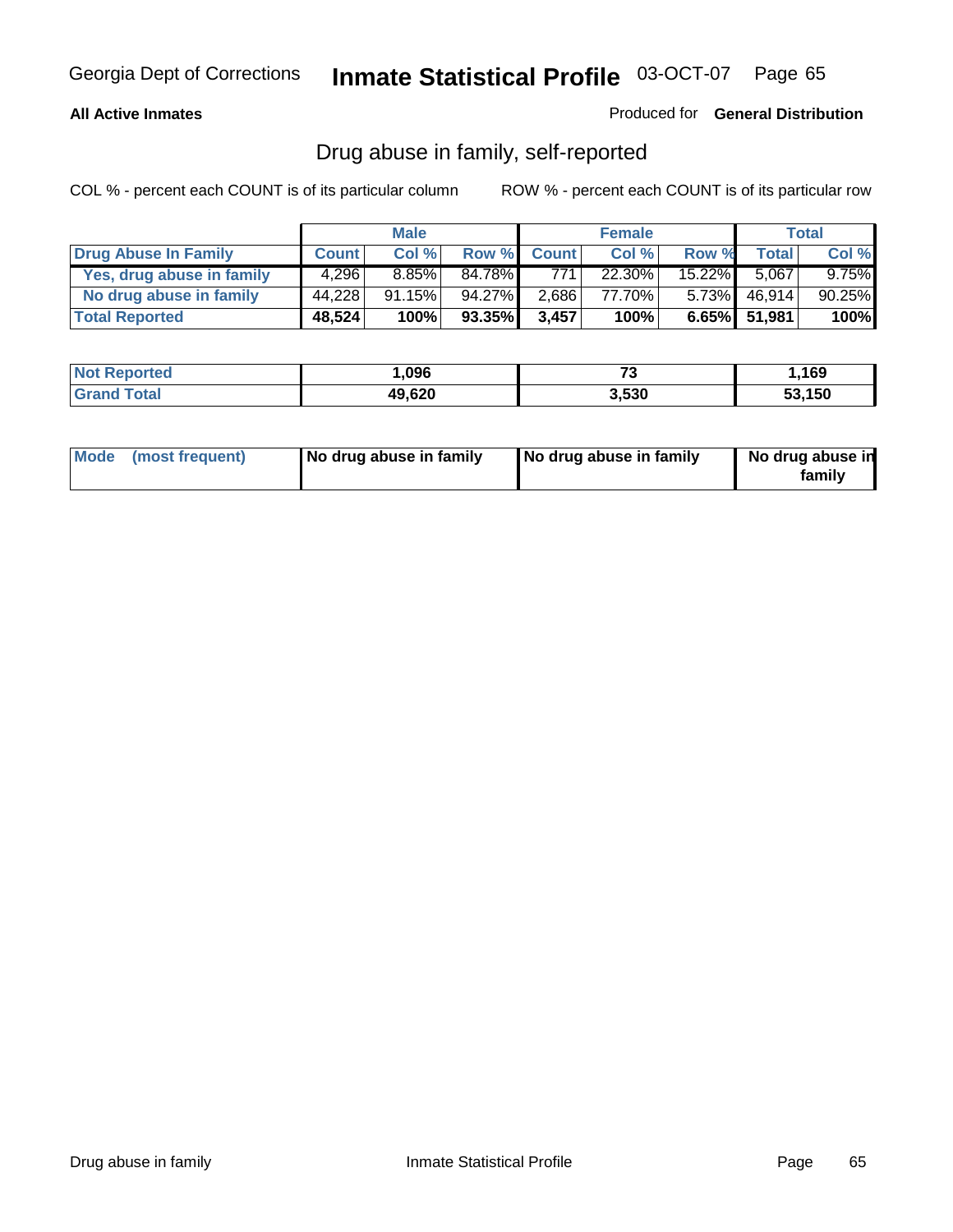## **All Active Inmates**

## Produced for **General Distribution**

## Subjected to frequent beatings, self-reported

|                                   |              | <b>Male</b> |           |              | <b>Female</b> |        |        | Total  |
|-----------------------------------|--------------|-------------|-----------|--------------|---------------|--------|--------|--------|
| <b>Frequent beatings</b>          | <b>Count</b> | Col %       | Row %     | <b>Count</b> | Col %         | Row %  | Total  | Col %  |
| <b>Yes, subjected to frequent</b> | .863         | 3.84%       | 79.28%    | 487          | 14.09%        | 20.72% | 2,350  | 4.52%  |
| beatings                          |              |             |           |              |               |        |        |        |
| Not subjected to frequent         | 46,661       | 96.16%      | $94.02\%$ | 2,970        | 85.91%        | 5.98%  | 49,631 | 95.48% |
| beatings                          |              |             |           |              |               |        |        |        |
| <b>Total Reported</b>             | 48,524       | 100%        | 93.35%    | 3,457        | 100%          | 6.65%  | 51,981 | 100%   |

| <b>Not Reported</b> | ,096   | $-$<br>ں ، | .169،  |
|---------------------|--------|------------|--------|
| <b>Total</b>        | 49,620 | 3,530      | 53,150 |

| Mode<br>(most frequent) | Not subjected to frequent<br>beatings | Not subjected to frequent   Not subjected to  <br>beatings | <b>frequent beatings</b> |  |
|-------------------------|---------------------------------------|------------------------------------------------------------|--------------------------|--|
|                         |                                       |                                                            |                          |  |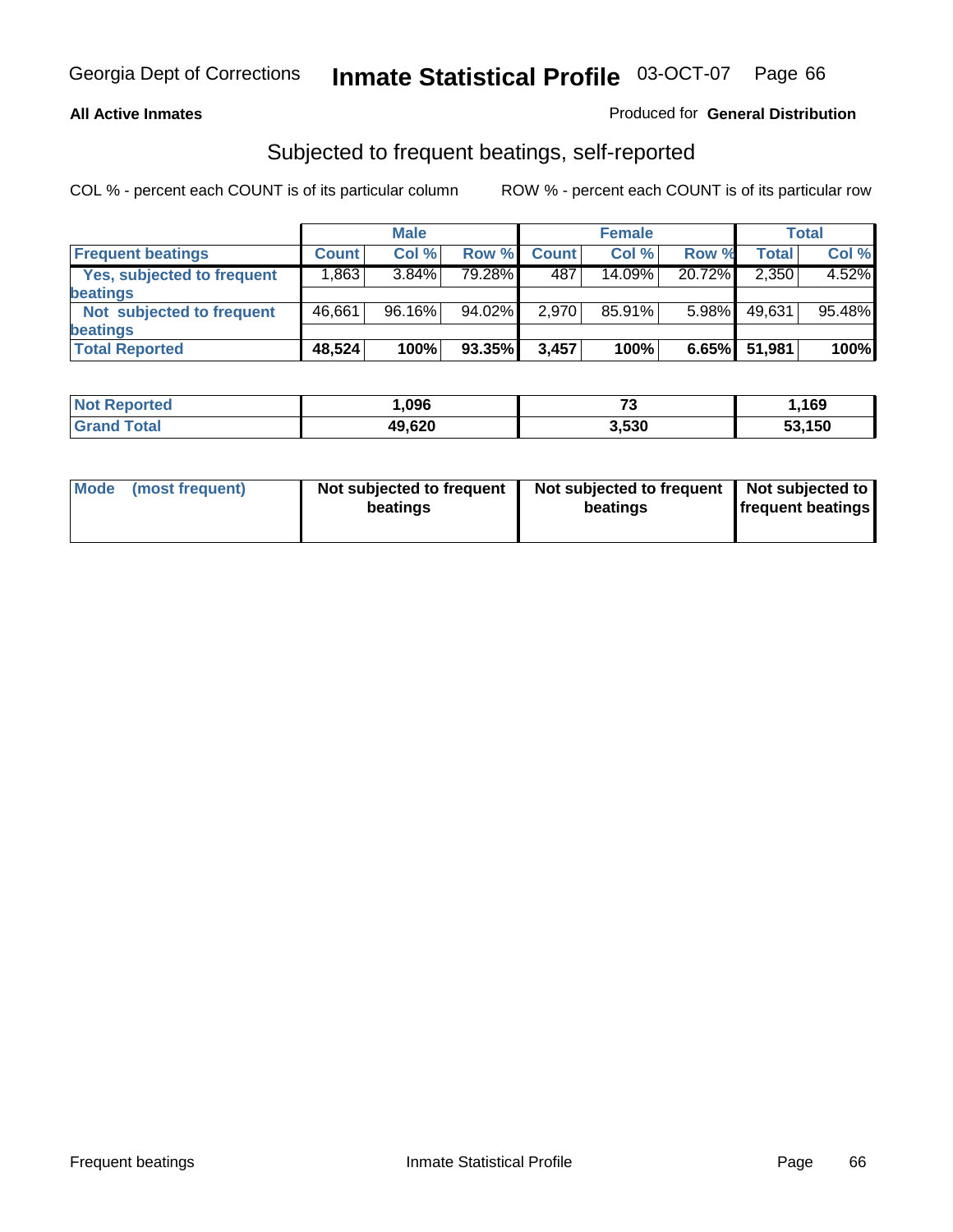## **All Active Inmates**

## Produced for **General Distribution**

# Father absent during inmate's childhood

|                           |              | <b>Male</b> |           |              | <b>Female</b> |       |              | Total  |
|---------------------------|--------------|-------------|-----------|--------------|---------------|-------|--------------|--------|
| <b>Father Absent</b>      | <b>Count</b> | Col %       | Row %     | <b>Count</b> | Col %         | Row % | <b>Total</b> | Col %  |
| Yes, father was absent    | 23,924       | 49.30%      | $94.91\%$ | 1.284        | 37.14%        |       | 5.09% 25,208 | 48.49% |
| No, father was not absent | 24,600       | 50.70%      | 91.88%    | 2,173        | 62.86%        |       | 8.12% 26,773 | 51.51% |
| <b>Total Reported</b>     | 48,524       | 100%        | 93.35%    | 3,457        | 100%          |       | 6.65% 51,981 | 100%   |

| <b>Not Reported</b> | ,096   | --<br>ر. | ,169   |
|---------------------|--------|----------|--------|
| <b>Grand Total</b>  | 49,620 | 3.530    | 53,150 |

|  | Mode (most frequent) |  |  | absent |
|--|----------------------|--|--|--------|
|--|----------------------|--|--|--------|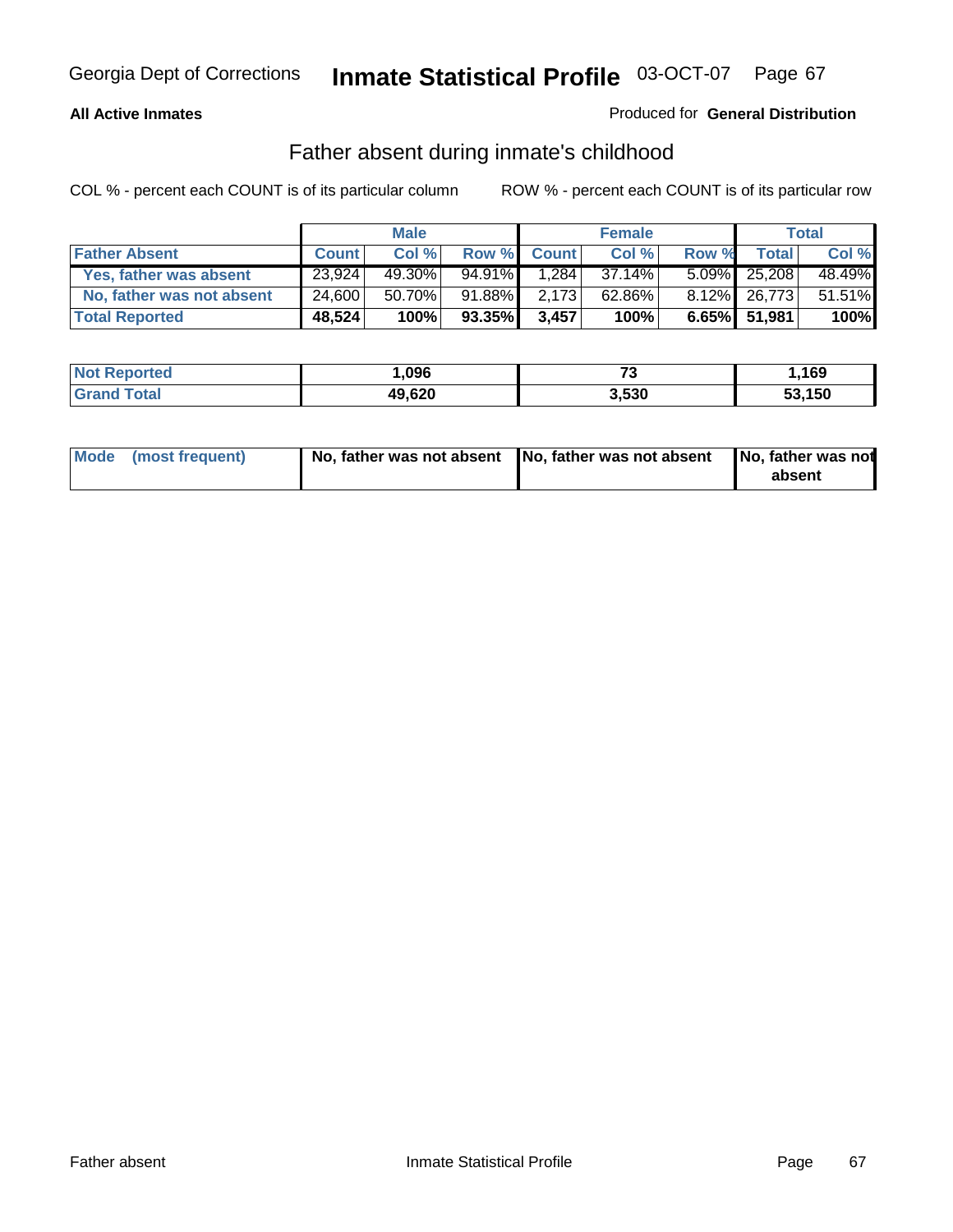## **All Active Inmates**

## Produced for **General Distribution**

# Mother absent during inmate's childhood

|                           |              | <b>Male</b> |        |              | <b>Female</b> |          |              | Total  |
|---------------------------|--------------|-------------|--------|--------------|---------------|----------|--------------|--------|
| <b>Mother Absent</b>      | <b>Count</b> | Col %       | Row %  | <b>Count</b> | Col %         | Row %    | Total        | Col %  |
| Yes, mother was absent    | 6.308        | $13.00\%$   | 93.47% | 441          | 12.76%        | $6.53\%$ | 6.749        | 12.98% |
| No, mother was not absent | 42,216       | 87.00%      | 93.33% | 3,016        | 87.24%        | $6.67\%$ | 45,232       | 87.02% |
| <b>Total Reported</b>     | 48,524       | 100%        | 93.35% | 3,457'       | 100%          |          | 6.65% 51,981 | 100%   |

| <b>Not Reported</b> | 096, ا | - -<br>ى. | .169،  |
|---------------------|--------|-----------|--------|
| Tota                | 49,620 | 3.530     | 53,150 |

| Mode (most frequent) | No, mother was not absent   No, mother was not absent   No, mother was | not absent |
|----------------------|------------------------------------------------------------------------|------------|
|----------------------|------------------------------------------------------------------------|------------|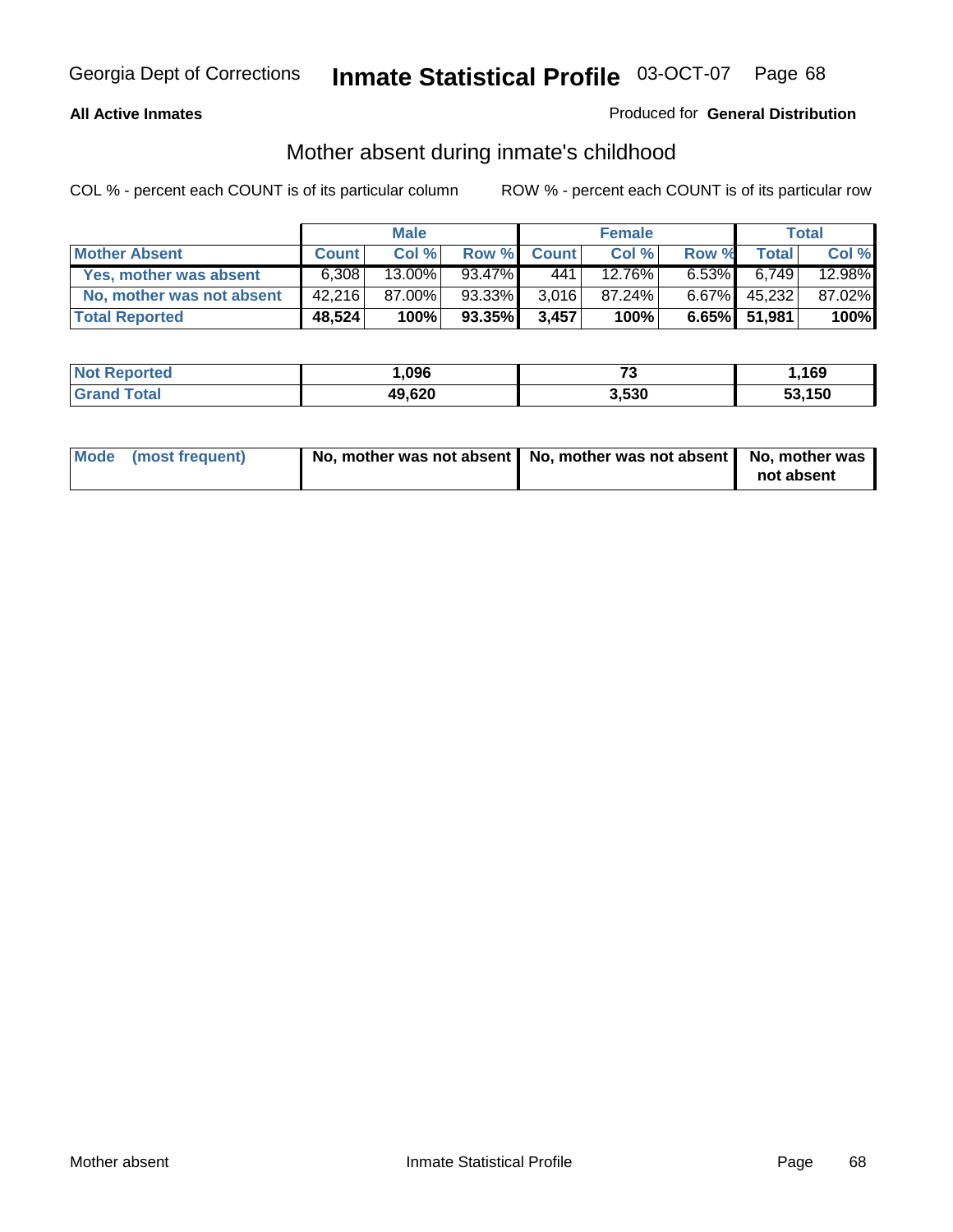### **All Active Inmates**

### Produced for **General Distribution**

# Number of prior Georgia incarcerations

|                                       |              | <b>Male</b> |        |              | <b>Female</b> |       |        | <b>Total</b> |
|---------------------------------------|--------------|-------------|--------|--------------|---------------|-------|--------|--------------|
| <b>Num of Prior GA Incarcerations</b> | <b>Count</b> | Col %       | Row %  | <b>Count</b> | Col %         | Row % | Total  | Col %        |
| $\bf{0}$                              | 28,366       | 57.17%      | 92.09% | 2,435        | 68.98%        | 7.91% | 30,801 | 57.95%       |
|                                       | 8,847        | 17.83%      | 94.51% | 514          | 14.56%        | 5.49% | 9,361  | 17.61%       |
|                                       | 4,928        | 9.93%       | 95.06% | 256          | 7.25%         | 4.94% | 5,184  | 9.75%        |
| 3                                     | 3,055        | 6.16%       | 95.74% | 136          | 3.85%         | 4.26% | 3,191  | 6.00%        |
|                                       | 1,919        | 3.87%       | 95.90% | 82           | 2.32%         | 4.10% | 2,001  | 3.76%        |
| 5                                     | 1,081        | 2.18%       | 95.66% | 49           | 1.39%         | 4.34% | 1,130  | 2.13%        |
| <b>More Than 5</b>                    | 1,424        | 2.87%       | 96.09% | 58           | 1.64%         | 3.91% | 1,482  | 2.79%        |
| <b>Total Reported</b>                 | 49,620       | 100%        | 93.36% | 3,530        | 100%          | 6.64% | 53,150 | 100%         |

| oorted<br>NO.        |        |       |        |
|----------------------|--------|-------|--------|
| <b>c</b> otal<br>Gra | 49,620 | 3,530 | 53,150 |

| Mean (average)       | l.O3 | .68 | 1.00 |
|----------------------|------|-----|------|
| Median (middle)      |      |     |      |
| Mode (most frequent) |      |     |      |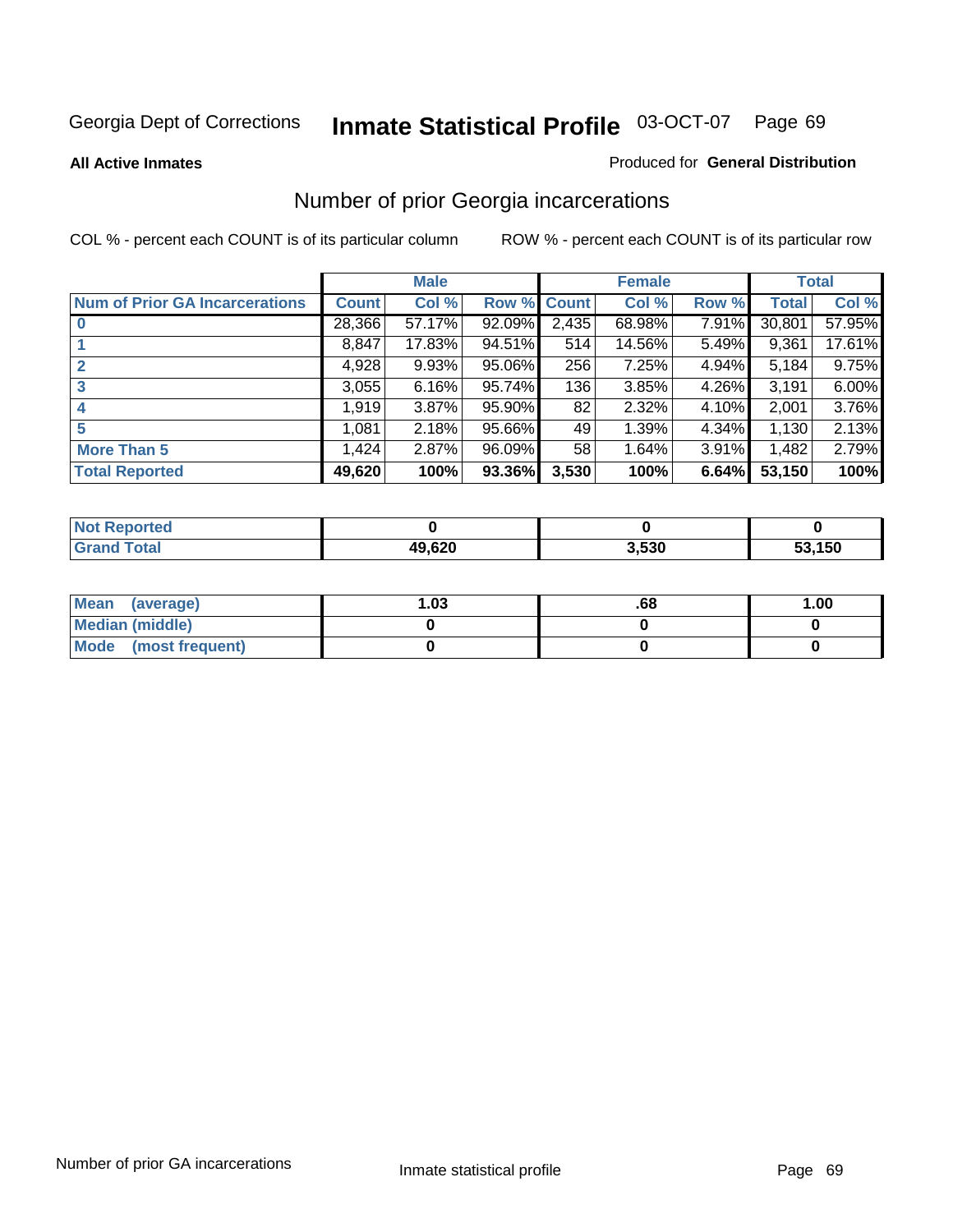### **All Active Inmates**

### Produced for **General Distribution**

## Prison sentence in years

COL % - percent each COUNT is of its particular column ROW % - percent each COUNT is of its particular row

|                                 |              | <b>Male</b> |         |              | <b>Female</b> |        |              | <b>Total</b> |
|---------------------------------|--------------|-------------|---------|--------------|---------------|--------|--------------|--------------|
| <b>Prison Sentence In Years</b> | <b>Count</b> | Col %       | Row %   | <b>Count</b> | Col %         | Row %  | <b>Total</b> | Col %        |
| $0 - 1$                         | 3,108        | 6.26%       | 91.17%  | 301          | 8.53%         | 8.83%  | 3,409        | 6.41%        |
| $1.1 - 2$                       | 3,833        | 7.72%       | 88.50%  | 498          | 14.11%        | 11.50% | 4,331        | 8.15%        |
| $2.1 - 3$                       | 3,871        | 7.80%       | 89.42%  | 458          | 12.97%        | 10.58% | 4,329        | 8.14%        |
| $3.1 - 4$                       | 2,636        | 5.31%       | 90.55%  | 275          | 7.79%         | 9.45%  | 2,911        | 5.48%        |
| $4.1 - 5$                       | 4,952        | 9.98%       | 91.74%  | 446          | 12.63%        | 8.26%  | 5,398        | 10.16%       |
| $5.1 - 6$                       | 1,957        | 3.94%       | 92.92%  | 149          | 4.22%         | 7.08%  | 2,106        | 3.96%        |
| $6.1 - 7$                       | 1,909        | 3.85%       | 93.67%  | 129          | 3.65%         | 6.33%  | 2,038        | 3.83%        |
| $7.1 - 8$                       | 1,809        | 3.65%       | 93.39%  | 128          | 3.63%         | 6.61%  | 1,937        | 3.64%        |
| $8.1 - 9$                       | 687          | 1.38%       | 94.11%  | 43           | 1.22%         | 5.89%  | 730          | 1.37%        |
| $9.1 - 10$                      | 6,013        | 12.12%      | 94.32%  | 362          | 10.25%        | 5.68%  | 6,375        | 11.99%       |
| $10.1 - 12$                     | 2,391        | 4.82%       | 95.68%  | 108          | 3.06%         | 4.32%  | 2,499        | 4.70%        |
| $12.1 - 15$                     | 3,461        | 6.98%       | 95.93%  | 147          | 4.16%         | 4.07%  | 3,608        | 6.79%        |
| $15.1 - 20$                     | 3,480        | 7.01%       | 96.59%  | 123          | 3.48%         | 3.41%  | 3,603        | 6.78%        |
| 20.1 - Over                     | 2,732        | 5.51%       | 97.57%  | 68           | 1.93%         | 2.43%  | 2,800        | 5.27%        |
| <b>Life</b>                     | 6,209        | 12.51%      | 95.57%  | 288          | 8.16%         | 4.43%  | 6,497        | 12.22%       |
| <b>Life Without Parole</b>      | 468          | 0.94%       | 98.73%  | 6            | 0.17%         | 1.27%  | 474          | 0.89%        |
| <b>Death</b>                    | 101          | 0.20%       | 99.02%  |              | 0.03%         | 0.98%  | 102          | 0.19%        |
| <b>Youthful Offenders</b>       | 3            | 0.01%       | 100.00% |              |               |        | 3            | 0.01%        |
| <b>Total Reported</b>           | 49,620       | 100%        | 93.36%  | 3,530        | 100%          | 6.64%  | 53,150       | 100%         |

| <b>Not Reported</b> |       |       |               |
|---------------------|-------|-------|---------------|
| `otal<br>⊣Grari     | 9,620 | 3,530 | 53,150<br>ວວ. |

### **Determinate (numeric) sentences only**

| Mean | "ane. | 9.08<br>- - - | . .<br> | 8.88 |
|------|-------|---------------|---------|------|
|      |       |               |         |      |

**All sentences (including determinate), with life, life without parole, and death sentences figured at 45 years**

| Mean | iverage) | 13.99 | 13.68 |
|------|----------|-------|-------|
|      |          |       |       |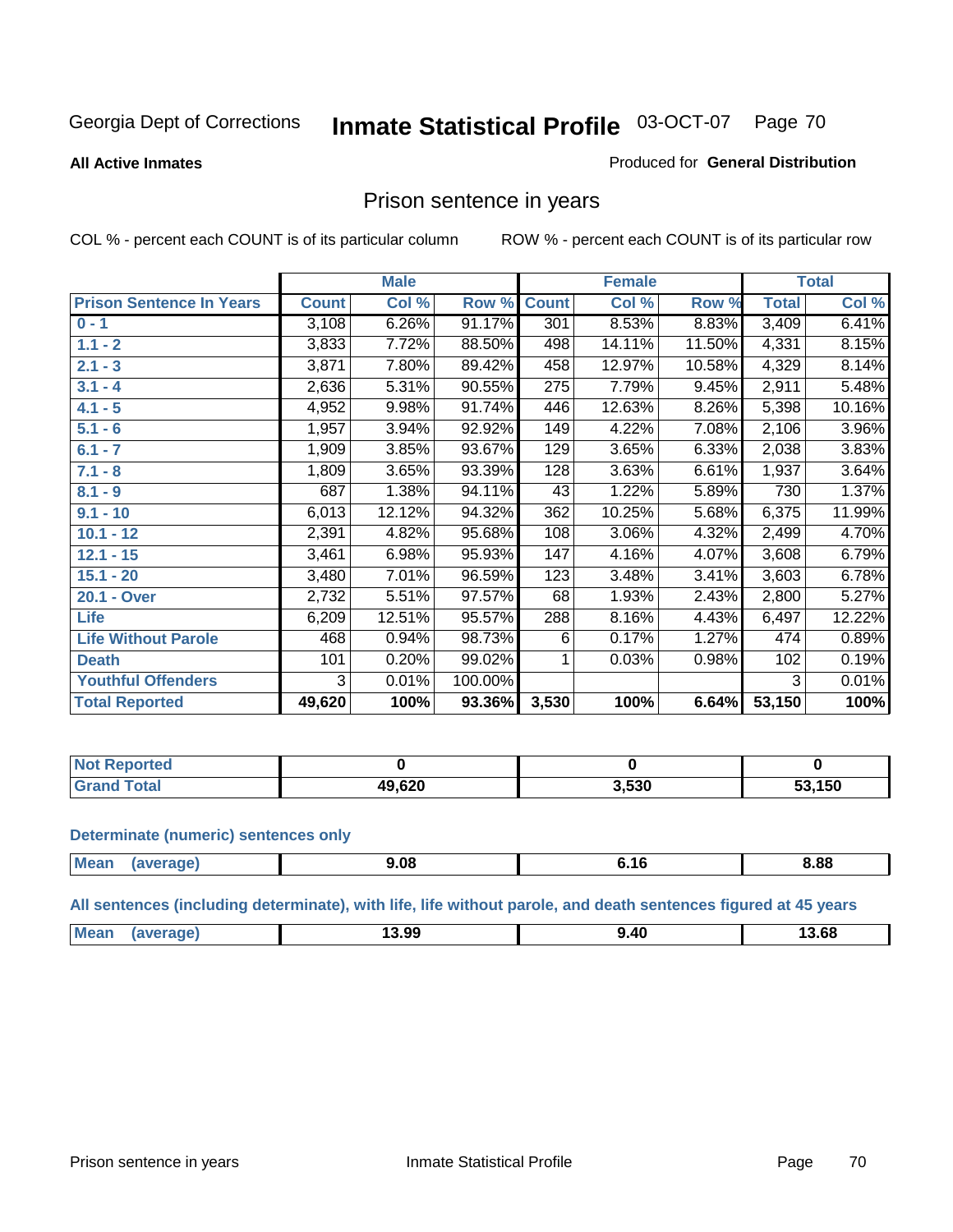## **All Active Inmates**

## Produced for **General Distribution**

# Primary offense, broken out into felonies vs misdemeanors

|                                  |              | <b>Male</b> |                 | <b>Female</b> |          | Total  |           |
|----------------------------------|--------------|-------------|-----------------|---------------|----------|--------|-----------|
| <b>Felonies and Misdemeanors</b> | <b>Count</b> | Col%        | Row % Count     | Col%          | Row %    | Total  | Col%      |
| <b>Felonies</b>                  | 47,705       | $99.99\%$   | 93.39% 3,376    | 100.00%       | $6.61\%$ | 51,081 | $99.99\%$ |
| <b>Misdemeanors</b>              |              | $.01\%$     | 100.00%         |               |          |        | $.01\%$   |
| <b>Total Reported</b>            | 47,711       | 100%        | $93.39\%$ 3,376 | 100%          | 6.61%    | 51,087 | 100%      |

| <b>Not</b><br>ted: | 1909 | I 54   | 2063   |
|--------------------|------|--------|--------|
|                    | ,620 | 17,865 | 53.150 |

| Mode (most frequent) | elonies | elonies | onies |
|----------------------|---------|---------|-------|
|                      |         |         |       |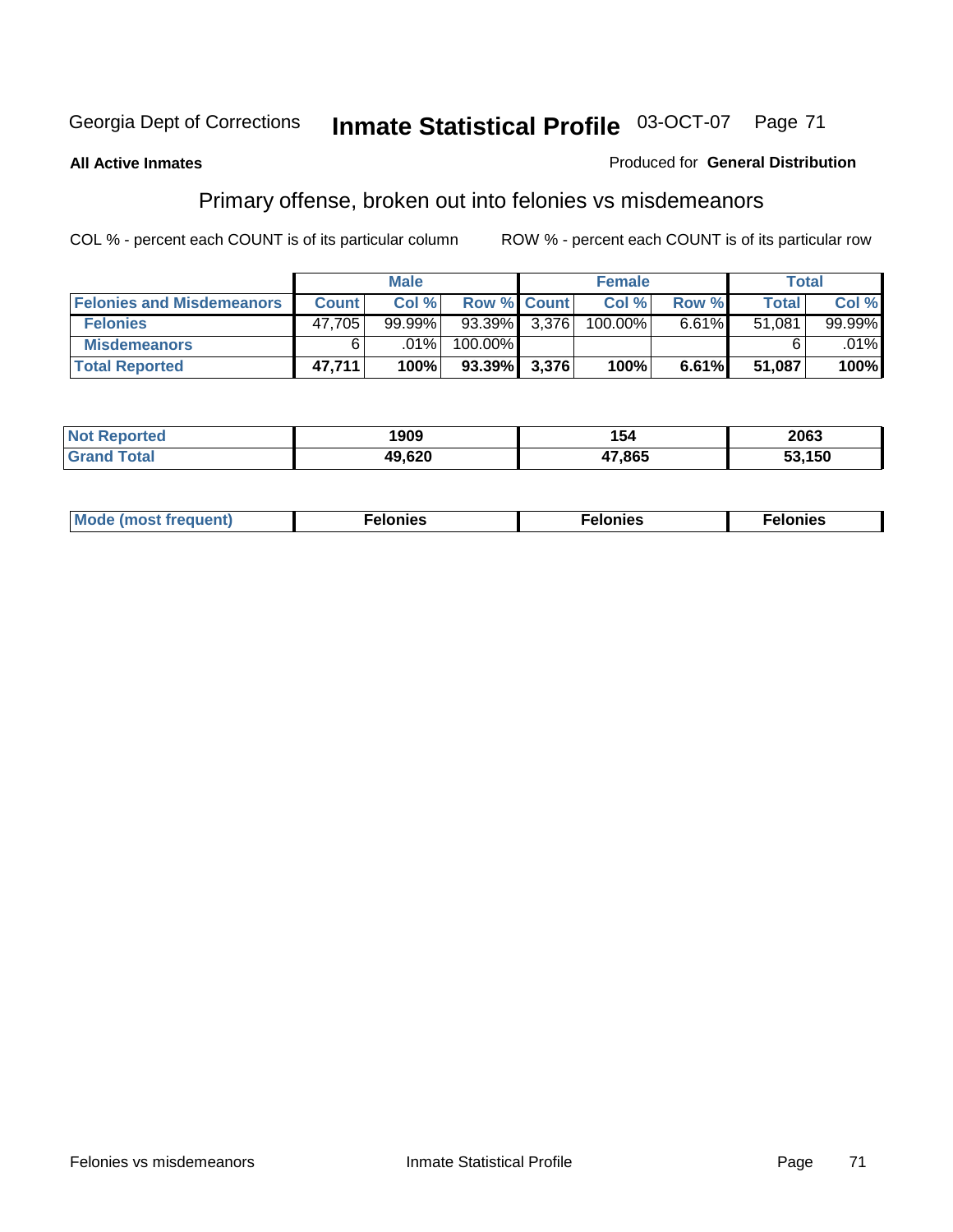## **All Active Inmates**

## Produced for **General Distribution**

# Primary offense, broken out into six broad crime categories

|                                  |              | <b>Male</b> |        |             | <b>Female</b> |          |              | <b>Total</b> |
|----------------------------------|--------------|-------------|--------|-------------|---------------|----------|--------------|--------------|
| <b>Crime Categories</b>          | <b>Count</b> | Col %       |        | Row % Count | Col %         | Row %    | <b>Total</b> | Col %        |
| <b>Violent</b>                   | 21,083       | 44.19%      | 94.48% | 1,232       | 36.49%        | 5.52%    | 22,315       | 43.68%       |
| <b>Sex Crime</b><br>$\mathbf{2}$ | 7,106        | 14.89%      | 98.64% | 98          | 2.90%         | 1.36%    | 7,204        | 14.10%       |
| $\mathbf{3}$<br><b>Property</b>  | 9,000        | 18.86%      | 89.31% | 1,077       | 31.90%        | 10.69%   | 10,077       | 19.73%       |
| <b>Drug</b><br>4                 | 8,142        | 17.07%      | 90.70% | 835         | 24.73%        | $9.30\%$ | 8,977        | 17.57%       |
| <b>Habit/DUI</b><br>5            | 144          | $.30\%$     | 94.12% | 9           | $.27\%$       | 5.88%    | 153          | $.30\%$      |
| <b>Other</b><br>6                | 2,236        | 4.69%       | 94.71% | 125         | 3.70%         | 5.29%    | 2,361        | 4.62%        |
| <b>Total Reported</b>            | 47,711       | 100%        | 93.39% | 3,376       | 100%          | 6.61%    | 51,087       | 100%         |

| orted<br>NO | 1909   | 154   | 2063   |
|-------------|--------|-------|--------|
| <b>otal</b> | 49,620 | 3.530 | 53,150 |

| IМ      | .        | $-$      | -------- |
|---------|----------|----------|----------|
| 1119000 | -------- | -------- |          |
|         |          |          |          |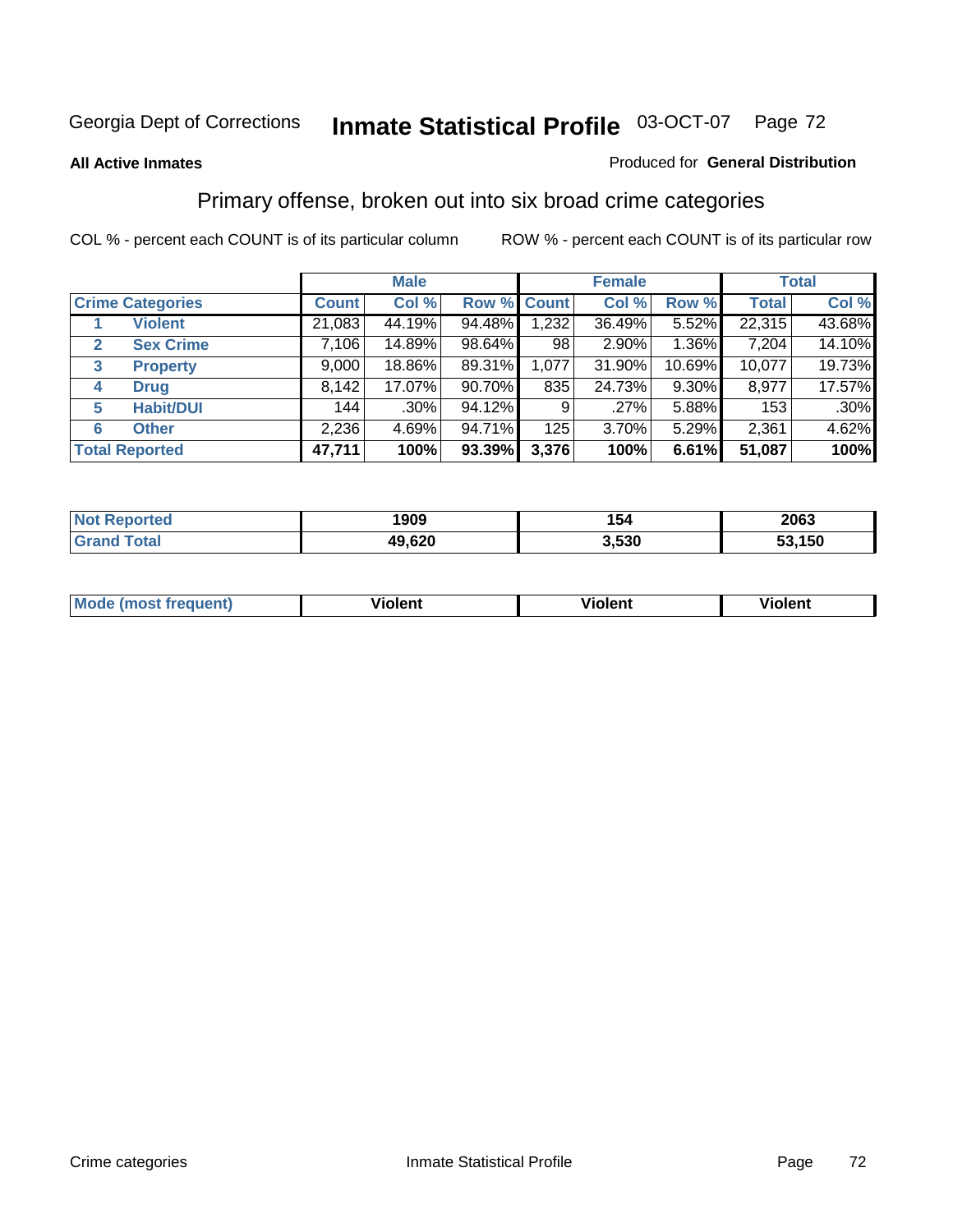#### **All Active Inmates**

### Produced for **General Distribution**

# Primary offense, detailed offense code

|      |                                                    |                 | <b>Male</b> |         |                 | <b>Female</b> |        |                  | <b>Total</b> |
|------|----------------------------------------------------|-----------------|-------------|---------|-----------------|---------------|--------|------------------|--------------|
|      | <b>Primary Offense</b>                             | <b>Count</b>    | Col %       | Row %   | <b>Count</b>    | Col %         | Row %  | <b>Total</b>     | Col %        |
| 45   | <b>Burglary</b>                                    | $\mathbf 1$     | .01%        | 100.00% |                 |               |        | $\mathbf{1}$     | .01%         |
| 73   | <b>Obstr Of Law Enf Officer</b>                    | 1               | .01%        | 100.00% |                 |               |        | 1                | .01%         |
| 78   | <b>Terroristic Threats</b>                         | 1               | .01%        | 100.00% |                 |               |        | 1                | .01%         |
| 127  | <b>Interference With</b>                           | 1               | .01%        | 100.00% |                 |               |        | 1                | .01%         |
|      | <b>Custody</b>                                     |                 |             |         |                 |               |        |                  |              |
| 169  | <b>Methamphetamine</b>                             | $\mathbf{1}$    | .01%        | 100.00% |                 |               |        | 1                | .01%         |
|      | <b>Misdemnor</b>                                   |                 |             |         |                 |               |        |                  |              |
| 341  | <b>Reckless Driving</b>                            | 1               | .01%        | 100.00% |                 |               |        | 1                | .01%         |
| 1100 | <b>Misc Homicide Offense</b>                       | $\overline{14}$ | .03%        | 87.50%  | $\overline{2}$  | .06%          | 12.50% | $\overline{16}$  | .03%         |
| 1101 | <b>Murder</b>                                      | 4,571           | 9.58%       | 94.46%  | 268             | 7.94%         | 5.54%  | 4,839            | 9.47%        |
| 1102 | <b>Voluntary Manslaughter</b>                      | 1,037           | 2.17%       | 88.56%  | 134             | 3.97%         | 11.44% | 1,171            | 2.29%        |
| 1103 | <b>Involuntary</b>                                 | 115             | .24%        | 85.19%  | $\overline{20}$ | .59%          | 14.81% | 135              | .26%         |
| 1120 | <b>Manslaughter</b><br><b>Reckless Abandonment</b> | 1               | .01%        | 100.00% |                 |               |        | 1                | .01%         |
| 1121 | <b>Feticide</b>                                    | $\overline{4}$  | .01%        | 100.00% |                 |               |        | 4                | .01%         |
| 1123 | <b>Vehicular Homicide</b>                          | 336             | .70%        | 89.60%  | 39              | 1.16%         | 10.40% | $\overline{375}$ | .73%         |
| 1125 | <b>Conceal Death Of</b>                            | $\overline{12}$ | .03%        | 85.71%  | $\overline{2}$  | .06%          | 14.29% | 14               | .03%         |
|      | <b>Another</b>                                     |                 |             |         |                 |               |        |                  |              |
| 1127 | <b>Mistreatment Of Dead</b>                        | 1               | .01%        | 100.00% |                 |               |        | 1                | .01%         |
|      | <b>Body</b>                                        |                 |             |         |                 |               |        |                  |              |
| 1190 | <b>Atmpt Murder</b>                                | $\overline{3}$  | .01%        | 75.00%  | $\mathbf{1}$    | .03%          | 25.00% | 4                | .01%         |
| 1191 | <b>Murder, Conspire To</b>                         | $\overline{4}$  | .01%        | 80.00%  | $\mathbf{1}$    | .03%          | 20.00% | $\overline{5}$   | .01%         |
|      | <b>Commit</b>                                      |                 |             |         |                 |               |        |                  |              |
| 1300 | <b>Misc Assault/Battery</b>                        | $\overline{31}$ | .06%        | 96.88%  | $\mathbf 1$     | .03%          | 3.13%  | $\overline{32}$  | .06%         |
| 1301 | <b>Family Violence Battery</b>                     | 80              | .17%        | 98.77%  | 1               | .03%          | 1.23%  | $\overline{81}$  | .16%         |
| 1302 | <b>Aggrav Assault</b>                              | 4,257           | 8.92%       | 94.62%  | 242             | 7.17%         | 5.38%  | 4,499            | 8.81%        |
| 1303 | <b>Atmpt Aggrav Assault</b>                        | $\overline{3}$  | .01%        | 75.00%  | 1               | .03%          | 25.00% | 4                | .01%         |
| 1305 | <b>Aggrav Battery</b>                              | 731             | 1.53%       | 93.96%  | 47              | 1.39%         | 6.04%  | 778              | 1.52%        |
| 1306 | <b>Misc Family Violence</b>                        | $\overline{6}$  | .01%        | 100.00% |                 |               |        | $\overline{6}$   | .01%         |
| 1307 | <b>Terrorist Threats &amp; Acts</b>                | 328             | .69%        | 95.91%  | 14              | .41%          | 4.09%  | $\overline{342}$ | .67%         |
| 1308 | <b>False Imprisonment</b>                          | 180             | .38%        | 97.30%  | $\overline{5}$  | .15%          | 2.70%  | 185              | .36%         |
| 1311 | <b>Kidnapping</b>                                  | 1,414           | 2.96%       | 97.12%  | $\overline{42}$ | 1.24%         | 2.88%  | 1,456            | 2.85%        |
| 1312 | <b>Interference With</b>                           | $\overline{7}$  | .01%        | 100.00% |                 |               |        | $\overline{7}$   | .01%         |
|      | <b>Custody</b>                                     |                 |             |         |                 |               |        |                  |              |
| 1314 | <b>Aggrav Assault Peace</b>                        | 320             | .67%        | 97.26%  | 9               | .27%          | 2.74%  | 329              | .64%         |
|      | <b>Ofcr</b>                                        | 14              |             |         | 1 <sup>1</sup>  | .03%          | 6.67%  | 15               | .03%         |
| 1315 | <b>Aggrav Battery Peace</b><br><b>Ofcr</b>         |                 | .03%        | 93.33%  |                 |               |        |                  |              |
| 1316 | <b>Simple Battery</b>                              | $\overline{3}$  | .01%        | 75.00%  | 1.              | .03%          | 25.00% | 4                | .01%         |
| 1317 | <b>Reck Cond Infected</b>                          | 11              | .02%        | 91.67%  | $\overline{1}$  | .03%          | 8.33%  | $\overline{12}$  | .02%         |
|      |                                                    |                 |             |         |                 |               |        |                  |              |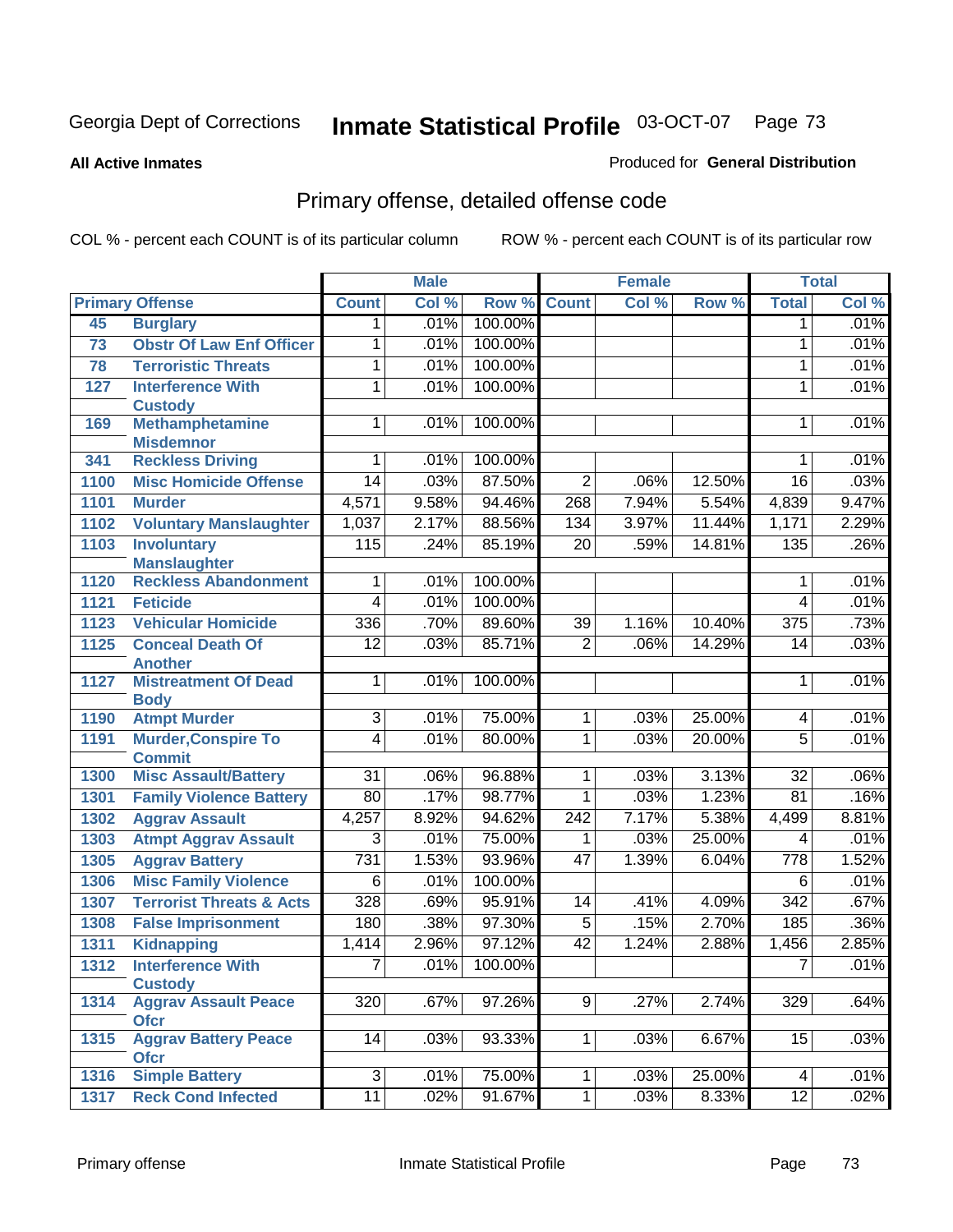#### **All Active Inmates**

### Produced for **General Distribution**

# Primary offense, detailed offense code

|      |                                  |                  | <b>Male</b> |         |                         | <b>Female</b> |         |                 | <b>Total</b> |
|------|----------------------------------|------------------|-------------|---------|-------------------------|---------------|---------|-----------------|--------------|
|      | <b>Primary Offense</b>           | <b>Count</b>     | Col %       | Row %   | <b>Count</b>            | Col %         | Row %   | <b>Total</b>    | Col %        |
|      | <b>Person</b>                    |                  |             |         |                         |               |         |                 |              |
| 1318 | <b>Injury By Vehicle</b>         | 67               | .14%        | 88.16%  | $\overline{9}$          | .27%          | 11.84%  | 76              | .15%         |
| 1320 | <b>Stalking</b>                  | 3                | .01%        | 100.00% |                         |               |         | $\overline{3}$  | .01%         |
| 1321 | <b>Aggrav Stalking</b>           | $\overline{281}$ | .59%        | 96.23%  | 11                      | .33%          | 3.77%   | 292             | .57%         |
| 1390 | <b>Atmpt Kidnap</b>              | $\overline{2}$   | .01%        | 100.00% |                         |               |         | $\overline{2}$  | .01%         |
| 1400 | <b>Arson Misc</b>                | $\overline{3}$   | .01%        | 75.00%  | $\mathbf{1}$            | .03%          | 25.00%  | 4               | .01%         |
| 1401 | <b>Arson 1st Degree</b>          | $\overline{99}$  | .21%        | 86.09%  | $\overline{16}$         | .47%          | 13.91%  | 115             | .23%         |
| 1402 | <b>Arson 2nd Degree</b>          | $\overline{11}$  | .02%        | 91.67%  | $\mathbf{1}$            | .03%          | 8.33%   | $\overline{12}$ | .02%         |
| 1403 | <b>Arson 3rd Degree</b>          | $\overline{2}$   | .01%        | 100.00% |                         |               |         | $\overline{2}$  | .01%         |
| 1501 | <b>Crmnl Damage 1st</b>          | $\overline{28}$  | .06%        | 93.33%  | $\overline{2}$          | .06%          | 6.67%   | $\overline{30}$ | .06%         |
|      | <b>Degree</b>                    |                  |             |         |                         |               |         |                 |              |
| 1502 | <b>Crmnl Damage 2nd</b>          | 107              | .22%        | 94.69%  | 6                       | .18%          | 5.31%   | 113             | .22%         |
| 1506 | <b>Degree</b><br><b>Alter Id</b> | $\overline{5}$   | .01%        | 100.00% |                         |               |         | $\overline{5}$  | .01%         |
| 1601 | <b>Burglary</b>                  | 4,727            | 9.91%       | 95.94%  | 200                     | 5.92%         | 4.06%   | 4,927           | 9.64%        |
| 1602 | <b>Poss Burglar Tools</b>        | $\overline{39}$  | .08%        | 97.50%  | 1                       | .03%          | 2.50%   | 40              | .08%         |
| 1690 | <b>Atmpt Burglary</b>            | $\overline{32}$  | .07%        | 96.97%  | 1                       | .03%          | 3.03%   | $\overline{33}$ | .06%         |
| 1700 | <b>Misc Forgery</b>              | 1                | .01%        | 33.33%  | $\overline{2}$          | .06%          | 66.67%  | $\overline{3}$  | .01%         |
| 1701 | <b>Forgery 1st Degree</b>        | 1,029            | 2.16%       | 72.82%  | 384                     | 11.37%        | 27.18%  | 1,413           | 2.77%        |
| 1702 | <b>Forgery 2nd Degree</b>        | $\overline{35}$  | .07%        | 83.33%  | 7                       | .21%          | 16.67%  | $\overline{42}$ | .08%         |
| 1704 | <b>Bad Checks</b>                | 10               | .02%        | 66.67%  | $\overline{5}$          | .15%          | 33.33%  | $\overline{15}$ | .03%         |
| 1751 | <b>Theft Credit Card</b>         | $\overline{26}$  | .05%        | 86.67%  | $\overline{4}$          | .12%          | 13.33%  | $\overline{30}$ | .06%         |
| 1753 | <b>Fraudulent Credit Card</b>    | $\overline{57}$  | .12%        | 67.06%  | $\overline{28}$         | .83%          | 32.94%  | 85              | .17%         |
| 1755 | <b>Recv Gds, Srvs Fraud</b>      |                  |             |         | $\overline{\mathbf{1}}$ | .03%          | 100.00% | 1               | .01%         |
|      | <b>Obtnd</b>                     |                  |             |         |                         |               |         |                 |              |
| 1756 | <b>Financial Identity Fraud</b>  | 42               | .09%        | 66.67%  | 21                      | .62%          | 33.33%  | 63              | .12%         |
| 1759 | <b>Telecommunications</b>        | 1                | .01%        | 100.00% |                         |               |         | 1               | .01%         |
|      | <b>Fraud</b>                     |                  |             |         |                         |               |         |                 |              |
| 1760 | <b>Computer Pornography</b>      | 1                | .01%        | 100.00% |                         |               |         | 1               | .01%         |
| 1761 | <b>Computer Theft</b>            | $\overline{4}$   | .01%        | 44.44%  | $\overline{5}$          | .15%          | 55.56%  | $\overline{9}$  | .02%         |
| 1762 | <b>Computer Trespass</b>         | 1                | .01%        | 100.00% |                         |               |         | 1               | .01%         |
| 1790 | <b>Atmpt Forgery</b>             | $\overline{2}$   | .01%        | 100.00% |                         |               |         | $\overline{2}$  | .01%         |
| 1796 | <b>Fraudulent Access</b>         |                  |             |         | 1                       | .03%          | 100.00% | 1               | .01%         |
|      | <b>Compute</b>                   |                  |             |         |                         |               |         |                 |              |
| 1799 | <b>Misc Fraud</b>                | $\overline{12}$  | .03%        | 70.59%  | $\overline{5}$          | .15%          | 29.41%  | 17              | .03%         |
| 1802 | <b>Theft By Taking</b>           | 898              | 1.88%       | 86.60%  | 139                     | 4.12%         | 13.40%  | 1,037           | 2.03%        |
| 1803 | <b>Theft By Deception</b>        | 49               | .10%        | 81.67%  | 11                      | .33%          | 18.33%  | 60              | .12%         |
| 1804 | <b>Theft By Extortion</b>        | 1                | .01%        | 100.00% |                         |               |         | 1               | .01%         |
| 1805 | <b>Theft Of Lost Property</b>    | $\overline{2}$   | .01%        | 100.00% |                         |               |         | $\overline{2}$  | .01%         |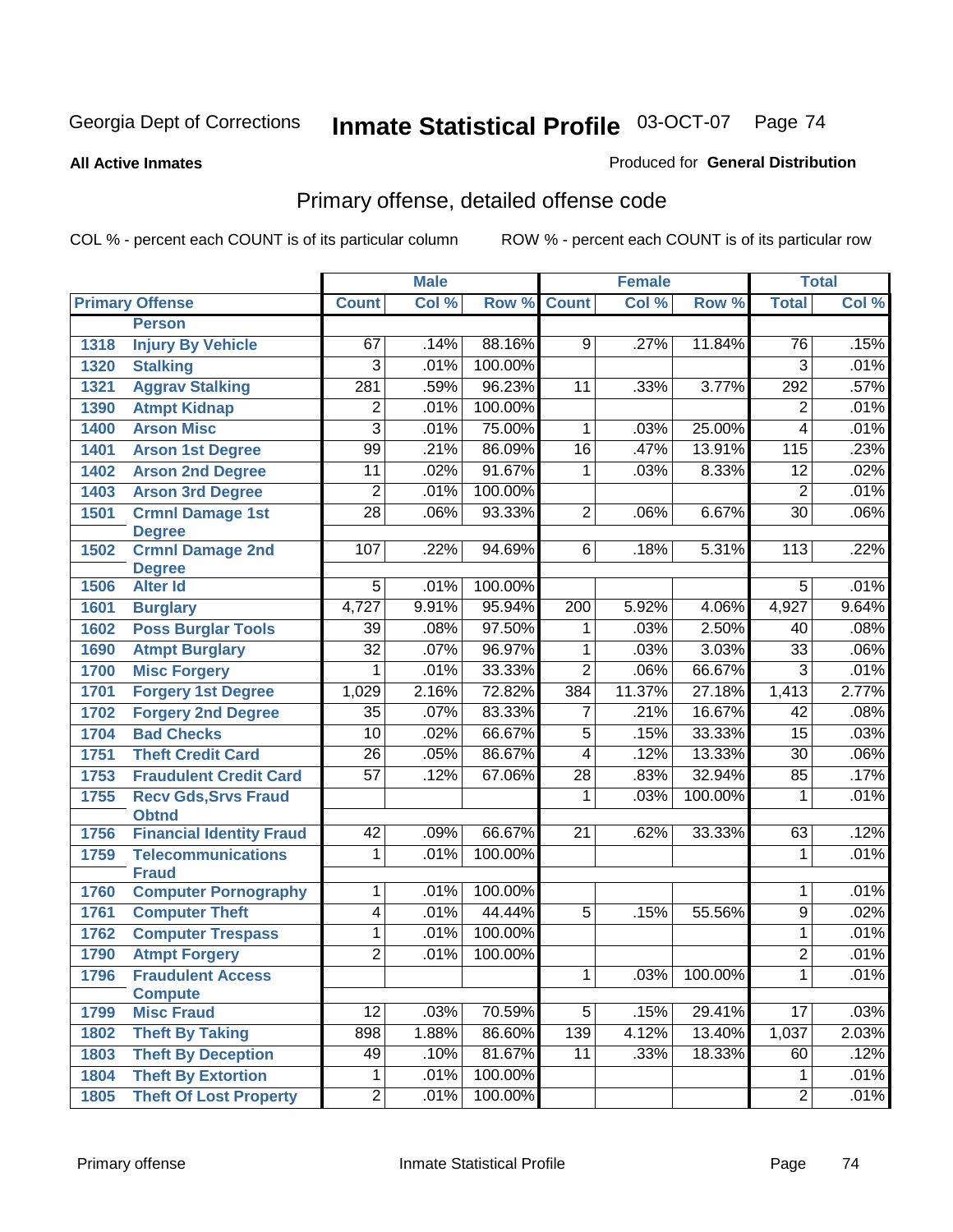#### **All Active Inmates**

### Produced for **General Distribution**

# Primary offense, detailed offense code

|      |                                            | <b>Male</b>      |       |         |                 | <b>Female</b> | <b>Total</b> |                 |       |
|------|--------------------------------------------|------------------|-------|---------|-----------------|---------------|--------------|-----------------|-------|
|      | <b>Primary Offense</b>                     | <b>Count</b>     | Col % | Row %   | <b>Count</b>    | Col %         | Row %        | <b>Total</b>    | Col % |
| 1806 | <b>Theft By Rec Stolen Prop</b>            | 922              | 1.93% | 95.54%  | 43              | 1.27%         | 4.46%        | 965             | 1.89% |
| 1807 | <b>Theft Of Services</b>                   | 3                | .01%  | 100.00% |                 |               |              | 3               | .01%  |
| 1808 | <b>Theft By Conversion</b>                 | $\overline{33}$  | .07%  | 84.62%  | $\overline{6}$  | .18%          | 15.38%       | 39              | .08%  |
| 1811 | <b>Convsn Paymnts Real</b>                 | 1                | .01%  | 50.00%  | $\overline{1}$  | .03%          | 50.00%       | $\overline{2}$  | .01%  |
|      | <b>Propy</b>                               |                  |       |         |                 |               |              |                 |       |
| 1812 | <b>Atmpt Theft By Taking</b>               | $\overline{13}$  | .03%  | 100.00% |                 |               |              | 13              | .03%  |
| 1813 | <b>Theft Motorveh Or Part</b>              | 156              | .33%  | 93.98%  | $\overline{10}$ | .30%          | 6.02%        | 166             | .32%  |
| 1815 | <b>Theft Bring Prop In State</b>           | 13               | .03%  | 100.00% |                 |               |              | 13              | .03%  |
| 1816 | <b>Theft Recv Prop Out</b><br><b>State</b> | $\overline{3}$   | .01%  | 100.00% |                 |               |              | $\overline{3}$  | .01%  |
| 1821 | <b>Theft By Shoplifting</b>                | 418              | .88%  | 73.46%  | 151             | 4.47%         | 26.54%       | 569             | 1.11% |
| 1880 | <b>Entering Vehicle</b>                    | 140              | .29%  | 96.55%  | $\overline{5}$  | .15%          | 3.45%        | 145             | .28%  |
| 1901 | <b>Robbery</b>                             | 1,751            | 3.67% | 94.34%  | 105             | 3.11%         | 5.66%        | 1,856           | 3.63% |
| 1902 | <b>Armed Robbery</b>                       | 4,622            | 9.69% | 97.12%  | 137             | 4.06%         | 2.88%        | 4,759           | 9.32% |
| 1903 | <b>Robbery By Force</b>                    | 156              | .33%  | 90.70%  | 16              | .47%          | 9.30%        | 172             | .34%  |
| 1904 | <b>Robbery By Intimidation</b>             | $\overline{244}$ | .51%  | 93.85%  | $\overline{16}$ | .47%          | 6.15%        | 260             | .51%  |
| 1905 | <b>Robbery By Sudden</b>                   | 109              | .23%  | 90.83%  | $\overline{11}$ | .33%          | 9.17%        | 120             | .23%  |
|      | <b>Snatch</b>                              |                  |       |         |                 |               |              |                 |       |
| 1911 | <b>Hijacking Motor Vehicle</b>             | $\overline{38}$  | .08%  | 95.00%  | $\overline{2}$  | .06%          | 5.00%        | 40              | .08%  |
| 1991 | <b>Atmpt Robbery</b>                       | $\overline{30}$  | .06%  | 90.91%  | $\overline{3}$  | .09%          | 9.09%        | $\overline{33}$ | .06%  |
| 1992 | <b>Atmpt Armed Robbery</b>                 | $\overline{53}$  | .11%  | 85.48%  | $\overline{9}$  | .27%          | 14.52%       | 62              | .12%  |
| 2000 | <b>Misc Sexual Offense</b>                 | $\overline{53}$  | .11%  | 100.00% |                 |               |              | 53              | .10%  |
| 2001 | Rape                                       | 1,817            | 3.81% | 99.73%  | $\overline{5}$  | .15%          | .27%         | 1,822           | 3.57% |
| 2002 | <b>Sodomy</b>                              | 14               | .03%  | 100.00% |                 |               |              | 14              | .03%  |
| 2003 | <b>Aggrav Sodomy</b>                       | 224              | .47%  | 99.56%  | $\overline{1}$  | .03%          | .44%         | 225             | .44%  |
| 2006 | <b>Incest</b>                              | 148              | .31%  | 96.10%  | $\overline{6}$  | .18%          | 3.90%        | 154             | .30%  |
| 2007 | <b>Bigamy</b>                              | 1                | .01%  | 100.00% |                 |               |              | 1               | .01%  |
| 2009 | <b>Aggrav Sexual Battery</b>               | 146              | .31%  | 99.32%  | 1               | .03%          | .68%         | 147             | .29%  |
| 2011 | <b>Sexual Battery</b>                      | $\overline{18}$  | .04%  | 100.00% |                 |               |              | $\overline{18}$ | .04%  |
| 2016 | <b>Pimping A Minor Under</b><br>18         | $\overline{3}$   | .01%  | 75.00%  | 1               | .03%          | 25.00%       | 4               | .01%  |
| 2017 | <b>Pandering By</b><br><b>Compulsion</b>   | 1                | .01%  | 100.00% |                 |               |              | 1               | .01%  |
| 2018 | <b>Statutory Rape</b>                      | 786              | 1.65% | 98.74%  | 10              | .30%          | 1.26%        | 796             | 1.56% |
| 2019 | <b>Child Molestation</b>                   | 2,216            | 4.64% | 98.05%  | 44              | 1.30%         | 1.95%        | 2,260           | 4.42% |
| 2020 | <b>Enticing Child-Indec</b>                | $\overline{97}$  | .20%  | 97.00%  | $\overline{3}$  | .09%          | 3.00%        | 100             | .20%  |
|      | <b>Purp</b>                                |                  |       |         |                 |               |              |                 |       |
| 2021 | <b>Aggrav Child Molestation</b>            | 1,315            | 2.76% | 98.35%  | $\overline{22}$ | .65%          | 1.65%        | 1,337           | 2.62% |
| 2022 | <b>Necrophilia</b>                         | $\overline{1}$   | .01%  | 100.00% |                 |               |              | 1               | .01%  |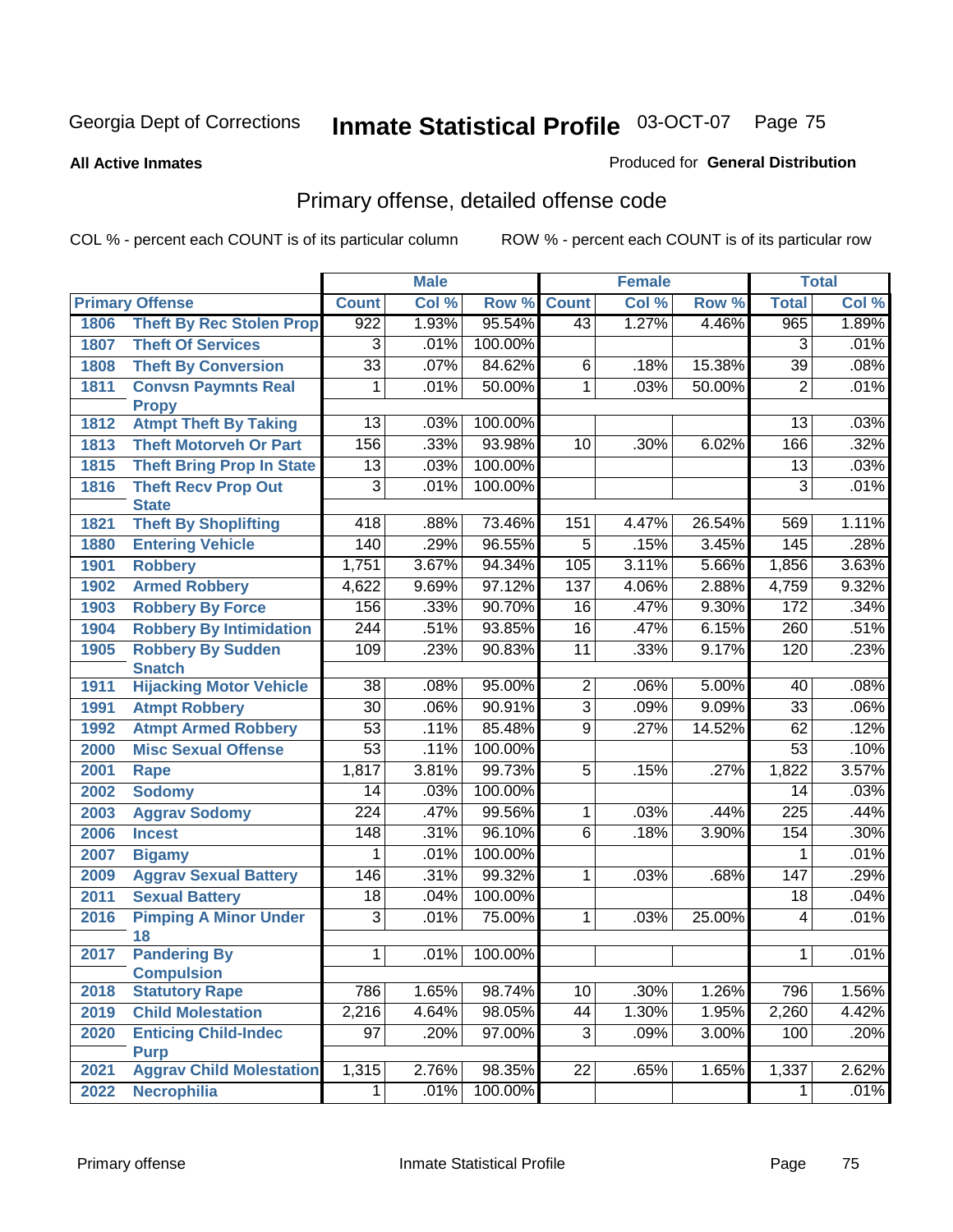**All Active Inmates**

### Produced for **General Distribution**

# Primary offense, detailed offense code

|      |                                            |                 | <b>Male</b> |         |                | <b>Female</b> |        |                 | <b>Total</b> |
|------|--------------------------------------------|-----------------|-------------|---------|----------------|---------------|--------|-----------------|--------------|
|      | <b>Primary Offense</b>                     | <b>Count</b>    | Col %       | Row %   | <b>Count</b>   | Col %         | Row %  | <b>Total</b>    | Col %        |
| 2023 | Sexl/Asslt/Agn/Pers/Cstd                   | $\overline{3}$  | .01%        | 75.00%  | 1 <sup>1</sup> | .03%          | 25.00% | $\overline{4}$  | .01%         |
| 2025 | <b>Solicit Sodomy From</b><br><b>Minor</b> | $\overline{2}$  | .01%        | 100.00% |                |               |        | 2               | .01%         |
| 2026 | <b>Sex Offender Fail Registr</b>           | 90              | .19%        | 97.83%  | $\overline{2}$ | .06%          | 2.17%  | 92              | .18%         |
| 2028 | <b>Sex Offender Fail To</b><br><b>Move</b> | 1               | .01%        | 100.00% |                |               |        | 1               | .01%         |
| 2090 | <b>Entice Child, Attempted</b>             | 1               | .01%        | 100.00% |                |               |        | 1               | .01%         |
| 2091 | <b>Atmpt Rape</b>                          | 19              | .04%        | 95.00%  | 1              | .03%          | 5.00%  | $\overline{20}$ | .04%         |
| 2092 | <b>Atmpt Sodomy</b>                        | 1               | .01%        | 100.00% |                |               |        | 1               | .01%         |
| 2093 | <b>Atmpt Aggrav Sodomy</b>                 | $\overline{3}$  | .01%        | 100.00% |                |               |        | $\overline{3}$  | .01%         |
| 2094 | <b>Atmpt Child Molestation</b>             | $\overline{21}$ | .04%        | 100.00% |                |               |        | $\overline{21}$ | .04%         |
| 2095 | <b>Agg Aslt W Intnt To Rape</b>            | $\overline{57}$ | .12%        | 100.00% |                |               |        | $\overline{57}$ | .11%         |
| 2097 | <b>Statutory Rape, Atmpt</b>               | 1               | .01%        | 100.00% |                |               |        | 1               | .01%         |
| 2099 | <b>Agg Sex Battery Atmpt</b>               | $\overline{2}$  | .01%        | 100.00% |                |               |        | $\overline{2}$  | .01%         |
| 2100 | <b>Misc Obscenity</b>                      | $\overline{3}$  | .01%        | 100.00% |                |               |        | 3               | .01%         |
| 2205 | <b>False Swearng Writtn</b><br><b>Stmt</b> | $\overline{9}$  | .02%        | 64.29%  | $\overline{5}$ | .15%          | 35.71% | 14              | .03%         |
| 2300 | <b>Abuse Of Govt Office</b>                | $\overline{2}$  | .01%        | 100.00% |                |               |        | $\overline{2}$  | .01%         |
| 2301 | <b>Bribery Govt Officer</b>                | $\overline{5}$  | .01%        | 100.00% |                |               |        | $\overline{5}$  | .01%         |
| 2302 | <b>Viol Oath Public Offcr</b>              | 1               | .01%        | 100.00% |                |               |        | $\mathbf{1}$    | .01%         |
| 2313 | <b>Influencing Witness</b>                 | $\overline{4}$  | .01%        | 100.00% |                |               |        | 4               | .01%         |
| 2314 | <b>Obstr Of Law Enf Officer</b>            | 603             | 1.26%       | 93.49%  | 42             | 1.24%         | 6.51%  | 645             | 1.26%        |
| 2315 | <b>Tampering With</b><br><b>Evidence</b>   | 9               | .02%        | 75.00%  | $\overline{3}$ | .09%          | 25.00% | $\overline{12}$ | .02%         |
| 2316 | <b>Fleeing/Eluding Police</b>              | 120             | .25%        | 96.00%  | $\overline{5}$ | .15%          | 4.00%  | 125             | .24%         |
| 2401 | <b>Perjury</b>                             | 6               | .01%        | 85.71%  | 1              | .03%          | 14.29% | 7               | .01%         |
| 2402 | <b>False Swearing</b>                      | $\overline{2}$  | .01%        | 100.00% |                |               |        | $\overline{2}$  | .01%         |
| 2405 | <b>Impersonating Officer</b>               | 4               | .01%        | 100.00% |                |               |        | 4               | .01%         |
| 2407 | <b>Embracery</b>                           | 1               | .01%        | 100.00% |                |               |        | 1               | .01%         |
| 2408 | <b>False Statements Govt</b>               | $\overline{31}$ | .06%        | 88.57%  | $\overline{4}$ | .12%          | 11.43% | $\overline{35}$ | .07%         |
| 2411 | <b>Impersntng In Legal</b><br><b>Procd</b> | 1               | .01%        | 100.00% |                |               |        | 1               | .01%         |
| 2501 | <b>Escape</b>                              | $\overline{98}$ | .21%        | 90.74%  | 10             | .30%          | 9.26%  | 108             | .21%         |
| 2502 | <b>Aiding Escape</b>                       | 1               | .01%        | 33.33%  | $\overline{2}$ | $.06\%$       | 66.67% | $\overline{3}$  | .01%         |
| 2503 | <b>Hindering Appreh Or Pun</b>             | $\overline{4}$  | .01%        | 50.00%  | $\overline{4}$ | .12%          | 50.00% | $\overline{8}$  | .02%         |
| 2507 | <b>Mutiny In Penal Inst</b>                | $\overline{4}$  | .01%        | 100.00% |                |               |        | 4               | .01%         |
| 2511 | <b>Bail Jumping</b>                        | $\overline{7}$  | .01%        | 100.00% |                |               |        | 7               | .01%         |
| 2590 | <b>Atmpt Escape</b>                        | 1               | .01%        | 100.00% |                |               |        | 1               | .01%         |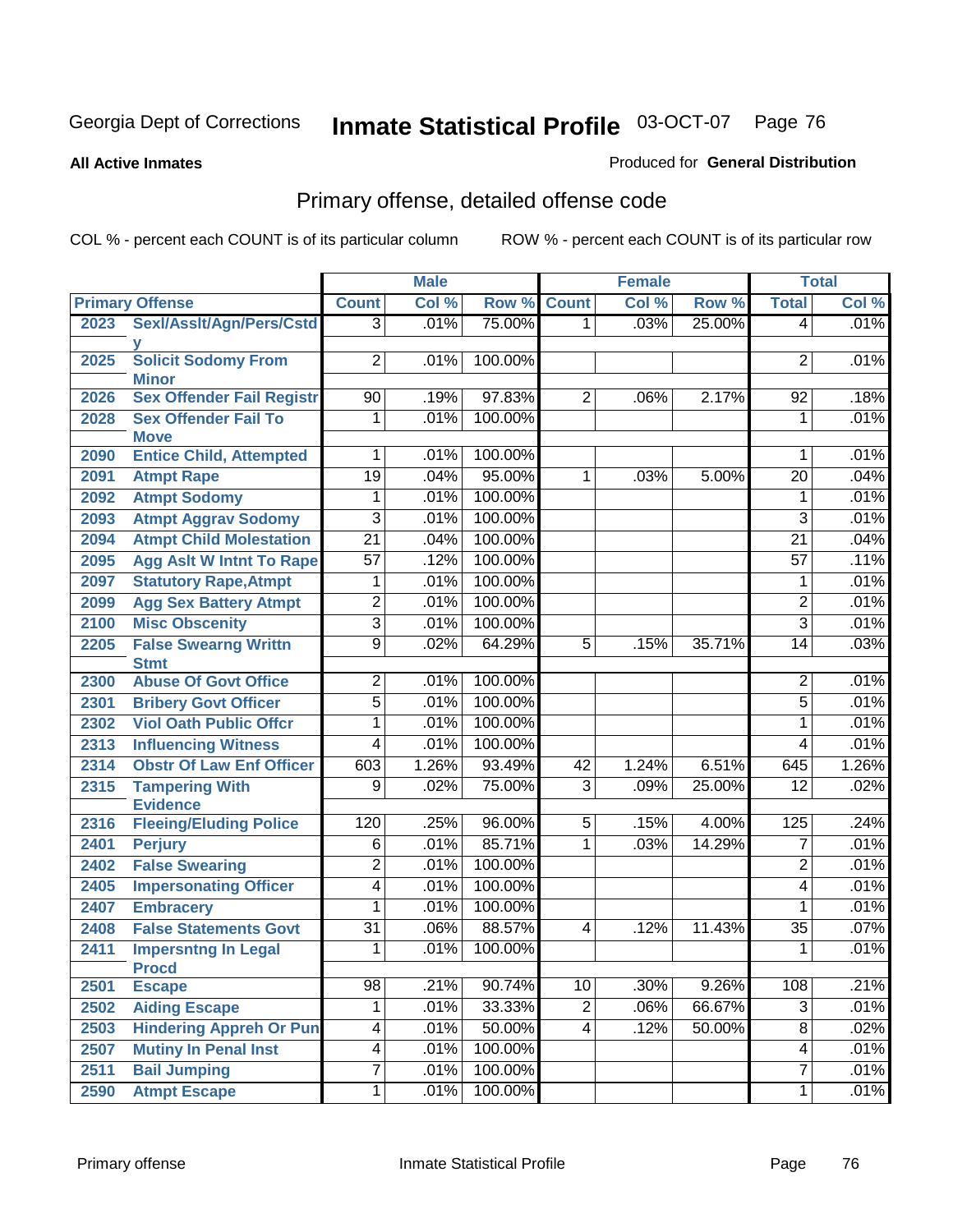#### **All Active Inmates**

### Produced for **General Distribution**

# Primary offense, detailed offense code

|      |                                            |                  | <b>Male</b> |         |                 | <b>Female</b> |         |                 | <b>Total</b> |
|------|--------------------------------------------|------------------|-------------|---------|-----------------|---------------|---------|-----------------|--------------|
|      | <b>Primary Offense</b>                     | <b>Count</b>     | Col %       | Row %   | <b>Count</b>    | Col %         | Row %   | <b>Total</b>    | Col %        |
| 2609 | <b>False Public Alarm</b>                  | $\overline{3}$   | .01%        | 100.00% |                 |               |         | $\overline{3}$  | .01%         |
| 2613 | <b>Crmnl Interfere Govt</b><br><b>Prop</b> | $\overline{42}$  | .09%        | 95.45%  | $\overline{2}$  | .06%          | 4.55%   | 44              | .09%         |
| 2703 | <b>Commerical Gambling</b>                 | 1                | .01%        | 100.00% |                 |               |         | 1               | .01%         |
| 2730 | <b>Lottery Violation</b>                   | $\overline{2}$   | .01%        | 100.00% |                 |               |         | $\overline{2}$  | .01%         |
| 2761 | Removal Baggage, Cargo<br><b>Etc</b>       | $\overline{4}$   | .01%        | 100.00% |                 |               |         | 4               | .01%         |
| 2801 | <b>Cruelty To Children</b>                 | $\overline{227}$ | .48%        | 74.43%  | 78              | 2.31%         | 25.57%  | 305             | .60%         |
| 2802 | <b>Atmpt Cruelty To</b><br><b>Children</b> | $\overline{1}$   | .01%        | 50.00%  | $\overline{1}$  | .03%          | 50.00%  | $\overline{2}$  | .01%         |
| 2803 | <b>Manufact Meth Near</b><br><b>Child</b>  | $\overline{6}$   | .01%        | 54.55%  | $\overline{5}$  | .15%          | 45.45%  | $\overline{11}$ | .02%         |
| 2811 | <b>Cruelty To Elder Person</b>             | $\overline{9}$   | .02%        | 81.82%  | $\overline{2}$  | .06%          | 18.18%  | 11              | .02%         |
| 2843 | <b>Sex Exploitation Child</b>              | $\overline{37}$  | .08%        | 97.37%  | 1               | .03%          | 2.63%   | $\overline{38}$ | .07%         |
| 2852 | <b>Abandonment Of Child</b>                |                  |             |         | 1               | .03%          | 100.00% | 1               | .01%         |
| 2854 | <b>Cntrbtng Delingency</b>                 | 1                | .01%        | 100.00% |                 |               |         | 1               | .01%         |
|      | <b>Minor</b>                               |                  |             |         |                 |               |         |                 |              |
| 2900 | <b>Misc Weapon/Explosive</b><br><b>Off</b> | 3                | .01%        | 100.00% |                 |               |         | $\overline{3}$  | .01%         |
| 2901 | <b>Carry Concealed Weapon</b>              | $\mathbf{1}$     | .01%        | 100.00% |                 |               |         | 1               | .01%         |
| 2910 | <b>Poss Of Firearm Dur</b><br><b>Crime</b> | 262              | .55%        | 97.76%  | $\overline{6}$  | .18%          | 2.24%   | 268             | .52%         |
| 2911 | <b>Poss Knife During Crime</b>             | $\overline{3}$   | .01%        | 100.00% |                 |               |         | $\overline{3}$  | .01%         |
| 2912 | <b>Poss Of Certain</b><br><b>Weapons</b>   | 46               | .10%        | 97.87%  | $\overline{1}$  | .03%          | 2.13%   | $\overline{47}$ | .09%         |
| 2913 | <b>Poss Firearm 1st</b><br><b>Offender</b> | $\overline{51}$  | .11%        | 92.73%  | $\overline{4}$  | .12%          | 7.27%   | 55              | .11%         |
| 2914 | <b>Poss Firearm Convct</b><br><b>Felon</b> | 796              | 1.67%       | 97.19%  | 23              | .68%          | 2.81%   | 819             | 1.60%        |
| 2915 | <b>Carry Weapon At School</b>              | $\overline{8}$   | .02%        | 88.89%  | $\mathbf{1}$    | .03%          | 11.11%  | 9               | .02%         |
| 2963 | <b>Guard Line</b><br><b>W/Weapon/Drugs</b> | $\overline{2}$   | .01%        | 100.00% |                 |               |         | $\overline{2}$  | .01%         |
| 2965 | <b>Poss Wpn, Drugs By</b><br><b>Prisnr</b> | $\overline{5}$   | .01%        | 100.00% |                 |               |         | 5               | .01%         |
| 2967 | <b>Destroy/Injur Police Dog</b>            | $\mathbf{1}$     | .01%        | 100.00% |                 |               |         | 1               | .01%         |
| 2971 | <b>Cruelty To Animals</b>                  | $\overline{5}$   | .01%        | 100.00% |                 |               |         | $\overline{5}$  | .01%         |
| 2972 | <b>Aggrav Cruelty To</b><br><b>Animals</b> | $\overline{1}$   | .01%        | 100.00% |                 |               |         | $\mathbf{1}$    | .01%         |
| 3000 | <b>Misc Invasion Of Privacy</b>            | $\overline{1}$   | .01%        | 100.00% |                 |               |         | 1               | .01%         |
| 3002 | <b>Peeping Tom</b>                         | $\overline{25}$  | .05%        | 100.00% |                 |               |         | $\overline{25}$ | .05%         |
| 3404 | <b>Racketeering</b>                        | 63               | .13%        | 75.90%  | $\overline{20}$ | .59%          | 24.10%  | 83              | .16%         |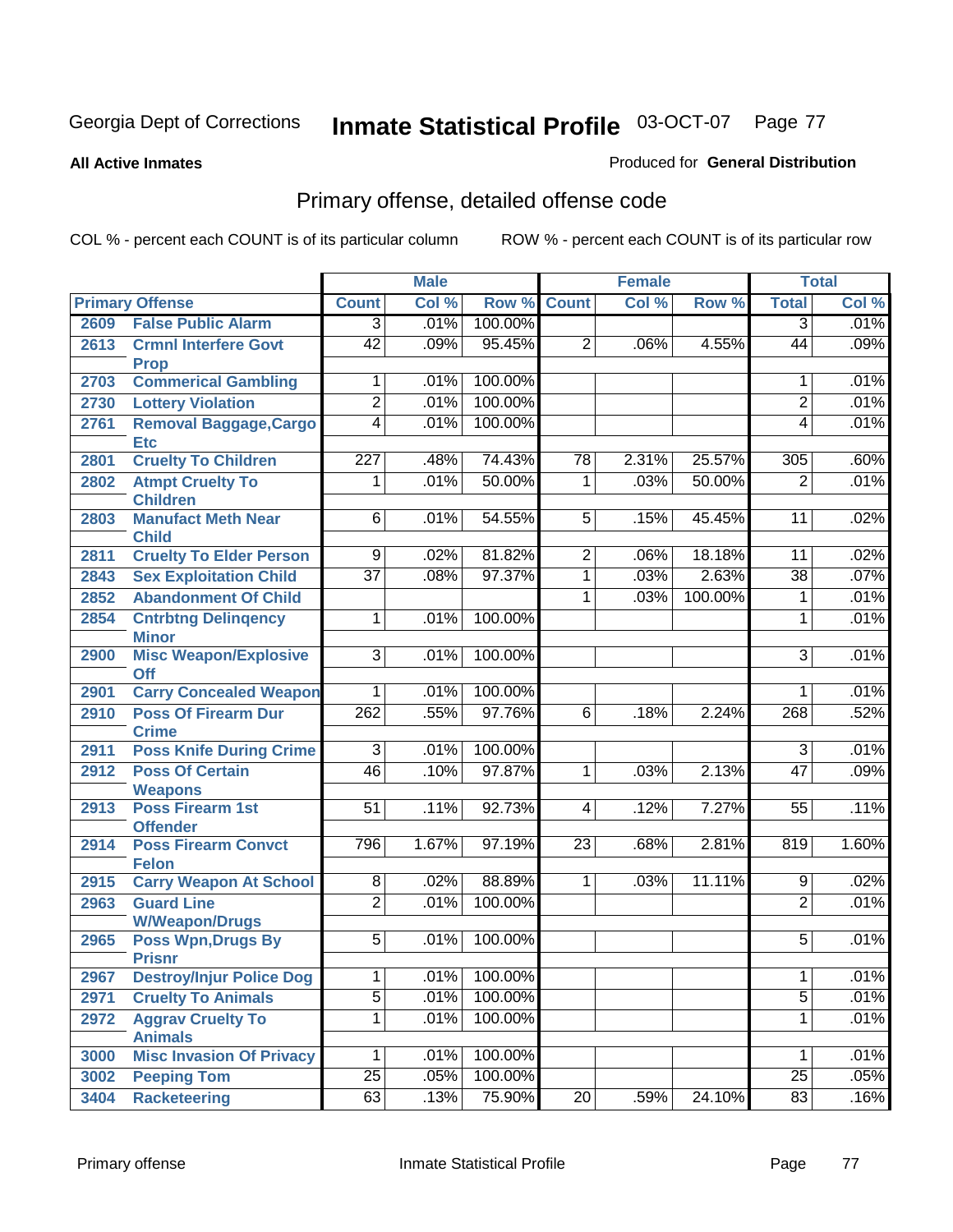#### **All Active Inmates**

### Produced for **General Distribution**

# Primary offense, detailed offense code

|      |                                     | <b>Male</b>     |       |         |                  | <b>Female</b> | <b>Total</b> |                     |       |
|------|-------------------------------------|-----------------|-------|---------|------------------|---------------|--------------|---------------------|-------|
|      | <b>Primary Offense</b>              | <b>Count</b>    | Col % | Row %   | <b>Count</b>     | Col %         | Row %        | <b>Total</b>        | Col % |
| 4001 | <b>S/D Narcotics Opiates</b>        | $\overline{38}$ | .08%  | 92.68%  | $\overline{3}$   | .09%          | 7.32%        | 41                  | .08%  |
| 4002 | <b>S/D Dep Stim Cntrf Drugs</b>     | $\overline{41}$ | .09%  | 78.85%  | 11               | .33%          | 21.15%       | 52                  | .10%  |
| 4004 | <b>S/D Of Marijuana</b>             | 308             | .65%  | 96.55%  | $\overline{11}$  | .33%          | 3.45%        | 319                 | .62%  |
| 4006 | <b>Poss Narcotics Opiates</b>       | 62              | .13%  | 84.93%  | $\overline{11}$  | .33%          | 15.07%       | $\overline{73}$     | .14%  |
| 4007 | <b>Poss Dep Stim Cntrf</b>          | $\overline{78}$ | .16%  | 78.79%  | $\overline{21}$  | .62%          | 21.21%       | 99                  | .19%  |
|      | <b>Drugs</b>                        |                 |       |         |                  |               |              |                     |       |
| 4008 | <b>Poss Of Lsd</b>                  | $\overline{2}$  | .01%  | 100.00% |                  |               |              | $\overline{2}$      | .01%  |
| 4009 | <b>Poss Of Marijuana</b>            | 354             | .74%  | 95.42%  | $\overline{17}$  | .50%          | 4.58%        | $\overline{371}$    | .73%  |
| 4011 | <b>Illegal Attm To Obt Drugs</b>    | 10              | .02%  | 50.00%  | $\overline{10}$  | .30%          | 50.00%       | 20                  | .04%  |
| 4012 | <b>Viol Ga Cntrl Sbst Act</b>       | $\overline{21}$ | .04%  | 95.45%  | 1                | .03%          | 4.55%        | 22                  | .04%  |
| 4013 | <b>Viol Dngrous Drgs Act</b>        | 1               | .01%  | 100.00% |                  |               |              | 1                   | .01%  |
| 4014 | <b>Uniwfl Mfg/Del/Dist N-C S</b>    | $\overline{21}$ | .04%  | 95.45%  | $\mathbf{1}$     | .03%          | 4.55%        | $\overline{22}$     | .04%  |
| 4016 | <b>Poss Drug Related Matri</b>      | $\overline{23}$ | .05%  | 88.46%  | $\overline{3}$   | .09%          | 11.54%       | 26                  | .05%  |
| 4017 | <b>S/D Cont Sub Public</b>          | 95              | .20%  | 94.06%  | $\overline{6}$   | .18%          | 5.94%        | 101                 | .20%  |
| 4018 | <b>S/D Cont Sub School</b>          | $\overline{51}$ | .11%  | 96.23%  | $\overline{2}$   | .06%          | 3.77%        | $\overline{53}$     | .10%  |
| 4021 | <b>S/D Cocaine</b>                  | 1,593           | 3.34% | 93.43%  | $\overline{112}$ | 3.32%         | 6.57%        | 1,705               | 3.34% |
| 4022 | <b>Poss Of Cocaine</b>              | 2,458           | 5.15% | 90.04%  | 272              | 8.06%         | 9.96%        | 2,730               | 5.34% |
| 4030 | <b>Poss Ephedrine</b>               | $\overline{15}$ | .03%  | 88.24%  | $\overline{2}$   | .06%          | 11.76%       | $\overline{17}$     | .03%  |
| 4031 | <b>Poss Methamphetamine</b>         | 921             | 1.93% | 83.73%  | 179              | 5.30%         | 16.27%       | 1,100               | 2.15% |
| 4032 | <b>Sale Methamphetamine</b>         | 141             | .30%  | 84.43%  | 26               | .77%          | 15.57%       | 167                 | .33%  |
| 4033 | <b>Poss Mda/Extsy</b>               | 2               | .01%  | 50.00%  | $\overline{2}$   | .06%          | 50.00%       | 4                   | .01%  |
| 4034 | <b>Sale Mda/Extsy</b>               |                 |       |         | 1                | .03%          | 100.00%      | 1                   | .01%  |
| 4090 | <b>Atmpt Viol Substance Act</b>     | $\overline{18}$ | .04%  | 75.00%  | $\overline{6}$   | .18%          | 25.00%       | $\overline{24}$     | .05%  |
| 4100 | <b>Misc Drugs Trafficking</b>       | 111             | .23%  | 94.07%  | $\overline{7}$   | .21%          | 5.93%        | 118                 | .23%  |
| 4101 | <b>Traf Cocaine Less 200</b>        | 532             | 1.12% | 96.20%  | $\overline{21}$  | .62%          | 3.80%        | 553                 | 1.08% |
|      | Gm                                  |                 |       |         |                  |               |              |                     |       |
| 4102 | <b>Traf Cocaine 201-400 Gm</b>      | $\overline{93}$ | .19%  | 93.94%  | 6                | .18%          | 6.06%        | 99                  | .19%  |
| 4103 | <b>Traf Cocaine 401+ Gm</b>         | 151             | .32%  | 95.57%  | $\overline{7}$   | .21%          | 4.43%        | 158                 | .31%  |
| 4111 | <b>Traf Narcotic Less 14 Gm</b>     | $\overline{8}$  | .02%  | 100.00% |                  |               |              | $\overline{8}$      | .02%  |
| 4112 | <b>Traf Narcotic 15-28 Gm</b>       | 4               | .01%  | 100.00% |                  |               |              | 4                   | .01%  |
| 4113 | <b>Traf Narcotic 29+ Gm</b>         | 5               | .01%  | 100.00% |                  |               |              | $\overline{5}$      | .01%  |
| 4121 | Traf Marijna 10-2000 Lb             | 49              | .10%  | 90.74%  | $\overline{5}$   | 15%           | $9.26\%$     | $\overline{54}$     | .11%  |
| 4122 | Traf Marijna 2001-10k Lb            | $\overline{5}$  | .01%  | 100.00% |                  |               |              | $\overline{5}$      | .01%  |
| 4126 | <b>Traf Amphtmine 28-199</b>        | $\overline{4}$  | .01%  | 100.00% |                  |               |              | $\overline{4}$      | .01%  |
|      | Gm                                  |                 |       |         |                  |               |              |                     |       |
| 4127 | <b>Traf Amphtmine 200-399</b>       |                 |       |         | 1                | .03%          | 100.00%      | 1                   | .01%  |
|      | Gm<br><b>Traf Amphtmine 400+ Gm</b> |                 | .01%  | 100.00% |                  |               |              |                     | .01%  |
| 4128 |                                     | 4               |       |         |                  |               |              | 4<br>$\overline{8}$ |       |
| 4130 | <b>Cnspire Traffic Cntrl Sub</b>    | $\infty$        | .02%  | 100.00% |                  |               |              |                     | .02%  |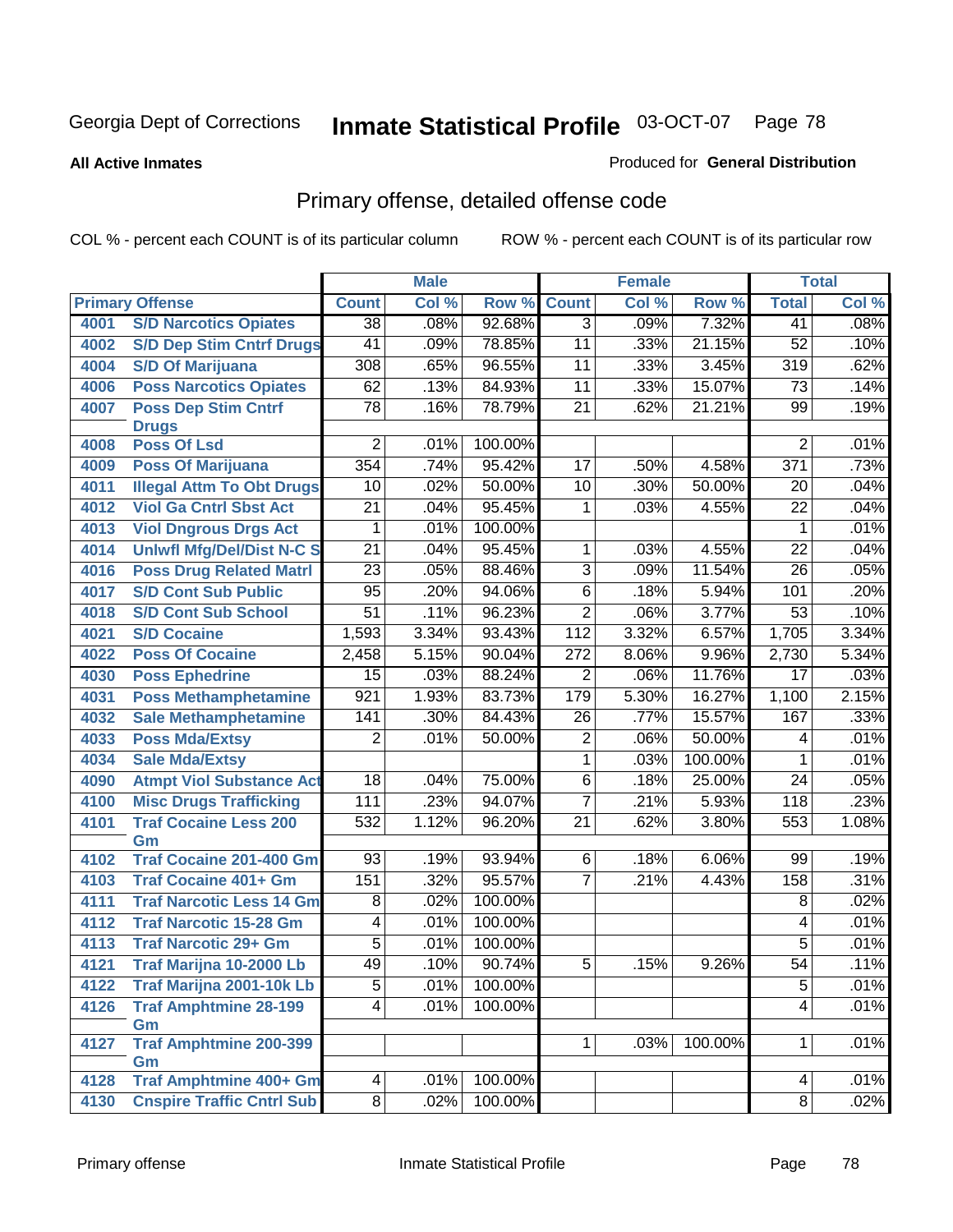**All Active Inmates**

### Produced for **General Distribution**

# Primary offense, detailed offense code

|                      |                                           |                 | <b>Male</b> |         |                 | <b>Female</b> |        | <b>Total</b>     |       |
|----------------------|-------------------------------------------|-----------------|-------------|---------|-----------------|---------------|--------|------------------|-------|
|                      | <b>Primary Offense</b>                    | <b>Count</b>    | Col %       | Row %   | Count           | Col %         | Row %  | <b>Total</b>     | Col % |
| 4131                 | <b>Transactions Drug</b>                  | 1               | .01%        | 100.00% |                 |               |        | 1                | .01%  |
|                      | <b>Objects</b>                            |                 |             |         |                 |               |        |                  |       |
| 4133                 | <b>Use Comm Facity Vio C</b>              | $\overline{3}$  | .01%        | 100.00% |                 |               |        | $\overline{3}$   | .01%  |
|                      | <b>Sub</b>                                |                 |             |         |                 |               |        |                  |       |
| 4134                 | <b>Att/Consprcy Commt</b><br>C/S/Of       | $\overline{38}$ | .08%        | 86.36%  | $\overline{6}$  | .18%          | 13.64% | 44               | .09%  |
| 4140                 | <b>Traf Methamph 28-199</b>               | 307             | .64%        | 89.50%  | $\overline{36}$ | 1.07%         | 10.50% | 343              | .67%  |
|                      | Gm                                        |                 |             |         |                 |               |        |                  |       |
| 4141                 | <b>Traf Methamph 200-399</b>              | 62              | .13%        | 92.54%  | $\overline{5}$  | .15%          | 7.46%  | 67               | .13%  |
|                      | Gm                                        |                 |             |         |                 |               |        |                  |       |
| 4142                 | Traf Methamph 400+ Gm                     | 84              | .18%        | 98.82%  | $\overline{1}$  | .03%          | 1.18%  | 85               | .17%  |
| 4143                 | <b>Manf Methamph 28-199</b>               | $\overline{32}$ | .07%        | 84.21%  | $\overline{6}$  | .18%          | 15.79% | $\overline{38}$  | .07%  |
|                      | Gm                                        |                 |             |         |                 |               |        |                  |       |
| 4144                 | <b>Manf Methamph 200-399</b>              | $\overline{2}$  | .01%        | 100.00% |                 |               |        | $\overline{2}$   | .01%  |
|                      | Gm                                        | 177             | .37%        | 91.71%  | $\overline{16}$ |               | 8.29%  | 193              | .38%  |
| 4146                 | <b>Traf Methamph Unspec</b><br><b>Amt</b> |                 |             |         |                 | .47%          |        |                  |       |
| 4147                 | <b>Manf Methamph Unspec</b>               | 198             | .41%        | 93.40%  | 14              | .41%          | 6.60%  | $\overline{212}$ | .41%  |
|                      | Amt                                       |                 |             |         |                 |               |        |                  |       |
| 4150                 | <b>Traf Mda/Extsy 28-199gm</b>            | $\overline{3}$  | .01%        | 60.00%  | $\overline{2}$  | .06%          | 40.00% | $\overline{5}$   | .01%  |
| 4151                 | <b>Traf Mda/Extsy 200-</b>                | $\overline{1}$  | .01%        | 100.00% |                 |               |        | $\overline{1}$   | .01%  |
|                      | 399gm                                     |                 |             |         |                 |               |        |                  |       |
| 5001                 | <b>Viol Motor Vehicle Laws</b>            | $\overline{32}$ | .07%        | 91.43%  | $\overline{3}$  | .09%          | 8.57%  | $\overline{35}$  | .07%  |
| 5003                 | <b>Chop Shop Violation</b>                | $\overline{3}$  | .01%        | 100.00% |                 |               |        | $\overline{3}$   | .01%  |
| 5004                 | <b>Drvng Habtl Violator</b>               | 105             | .22%        | 95.45%  | $\overline{5}$  | .15%          | 4.55%  | 110              | .22%  |
| 5005                 | <b>Habit Traf Viol/Impaired</b>           | $\overline{4}$  | .01%        | 100.00% |                 |               |        | $\overline{4}$   | .01%  |
| 5006                 | <b>Habit Traf Viol/Other</b>              | $\overline{2}$  | .01%        | 66.67%  | 1               | .03%          | 33.33% | $\overline{3}$   | .01%  |
| 6000                 | <b>Misc Mrals/Pblic H/Safty</b>           | 19              | .04%        | 95.00%  | 1               | .03%          | 5.00%  | $\overline{20}$  | .04%  |
| 6200                 | <b>Misc CorrectionI Inst Off</b>          | $\overline{12}$ | .03%        | 100.00% |                 |               |        | $\overline{12}$  | .02%  |
| 9901                 | <b>Conspiracy</b>                         | $\overline{37}$ | .08%        | 80.43%  | $\overline{9}$  | .27%          | 19.57% | $\overline{46}$  | .09%  |
| 9905                 | <b>Crmnl Atmpt</b>                        | $\overline{21}$ | .04%        | 95.45%  | 1               | .03%          | 4.55%  | $\overline{22}$  | .04%  |
| 9907                 | <b>Unauth Dist Recrd</b>                  | 1               | .01%        | 100.00% |                 |               |        | 1                | .01%  |
|                      | <b>Devices</b>                            |                 |             |         |                 |               |        |                  |       |
| 9910                 | <b>Crmnl Solicitation</b>                 | $\overline{3}$  | .01%        | 100.00% |                 |               |        | $\overline{3}$   | .01%  |
| 9911                 | <b>Party To A Crime</b>                   | $\overline{2}$  | .01%        | 100.00% |                 |               |        | $\overline{2}$   | .01%  |
| 9914                 | <b>Gang Participation</b>                 | $\overline{1}$  | .01%        | 100.00% |                 |               |        | 1                | .01%  |
| <b>Total Rported</b> |                                           | 47,711          | 100%        | 93.39%  | 3,376           | 100%          | 6.61%  | 51,087           | 100%  |

| rted         | ,909   | 154   | 2,063        |
|--------------|--------|-------|--------------|
| <b>Total</b> | 49,620 | 3,530 | 53,150<br>აა |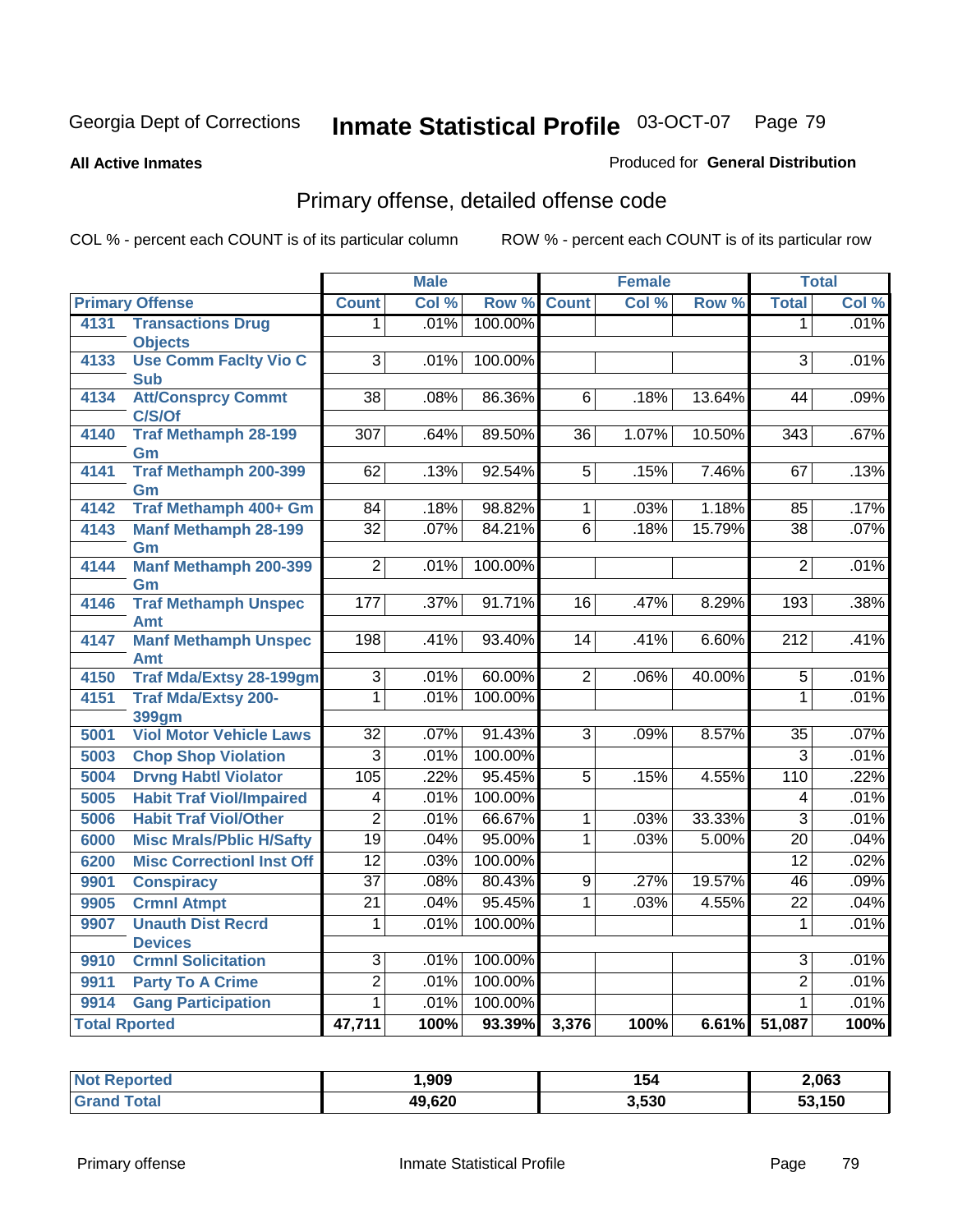**All Active Inmates**

Produced for **General Distribution**

# Primary offense, detailed offense code

|                      | Male          | <b>Female</b>           | Total         |
|----------------------|---------------|-------------------------|---------------|
| Mode (most frequent) | 1601 Burglary | 1701 Forgery 1st Degree | 1601 Burglary |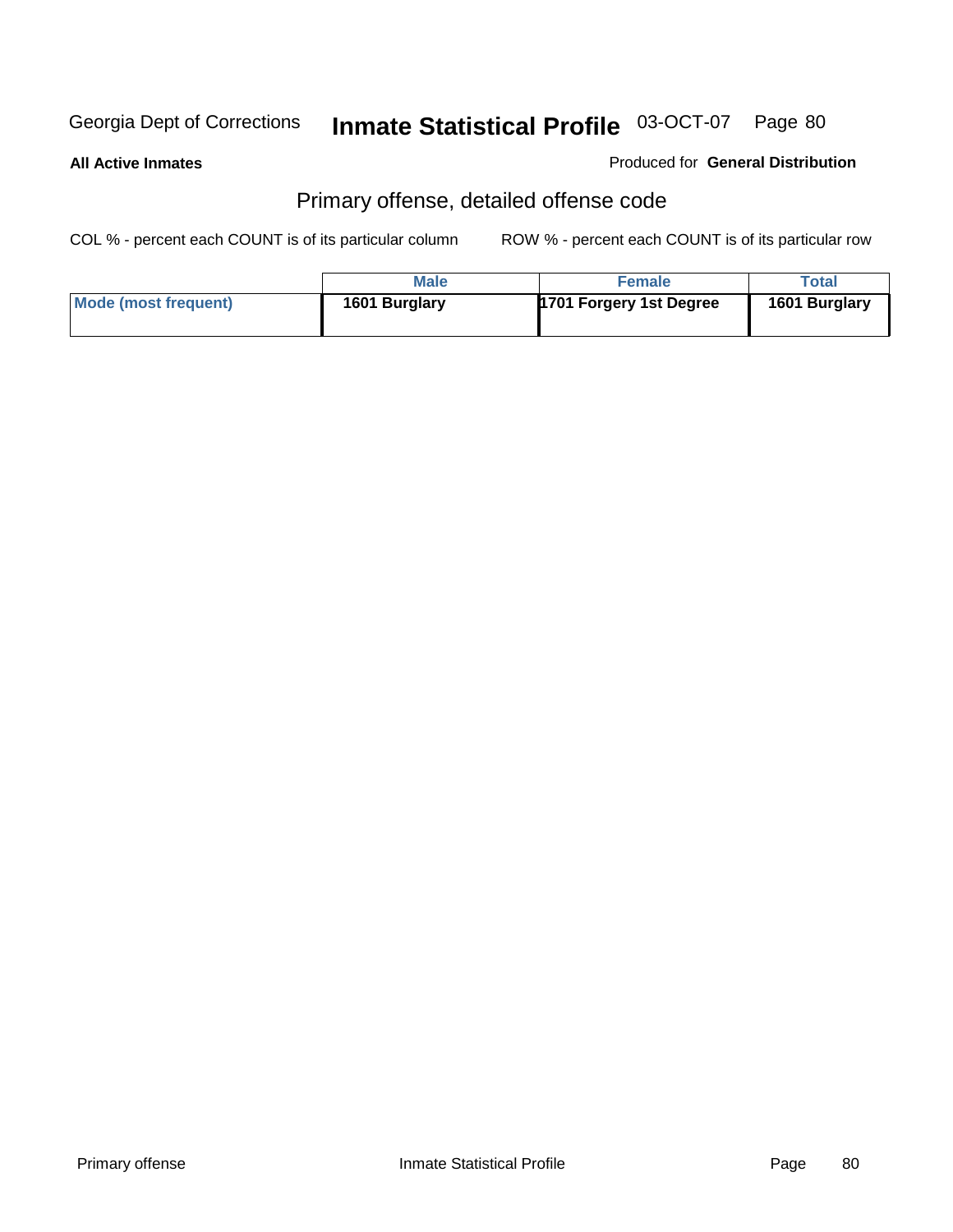#### **All Active Inmates**

#### Produced for **General Distribution**

# County of conviction of primary offense

|                         |                             |                  | <b>Male</b> |         |                  | <b>Female</b> |                  |                  | <b>Total</b> |
|-------------------------|-----------------------------|------------------|-------------|---------|------------------|---------------|------------------|------------------|--------------|
|                         | <b>County of Conviction</b> | <b>Count</b>     | Col %       | Row %   | <b>Count</b>     | Col %         | Row <sup>%</sup> | <b>Total</b>     | Col %        |
| 1                       | <b>Appling</b>              | $\overline{82}$  | .17%        | 92.13%  | $\overline{7}$   | .21%          | 7.87%            | 89               | .17%         |
| $\overline{2}$          | <b>Atkinson</b>             | 40               | .08%        | 93.02%  | $\overline{3}$   | .09%          | 6.98%            | 43               | .08%         |
| $\overline{\mathbf{3}}$ | <b>Bacon</b>                | $\overline{62}$  | .13%        | 98.41%  | 1                | .03%          | 1.59%            | 63               | .12%         |
| 4                       | <b>Baker</b>                | $\overline{11}$  | .02%        | 100.00% |                  |               |                  | $\overline{11}$  | .02%         |
| 5                       | <b>Baldwin</b>              | 337              | .71%        | 94.13%  | $\overline{21}$  | .62%          | 5.87%            | 358              | .70%         |
| 6                       | <b>Banks</b>                | $\overline{77}$  | .16%        | 90.59%  | $\overline{8}$   | .24%          | 9.41%            | $\overline{85}$  | .17%         |
| $\overline{\mathbf{7}}$ | <b>Barrow</b>               | 255              | .53%        | 94.80%  | $\overline{14}$  | .41%          | 5.20%            | 269              | .53%         |
| 8                       | <b>Bartow</b>               | 560              | 1.17%       | 90.03%  | 62               | 1.84%         | 9.97%            | 622              | 1.22%        |
| 9                       | <b>Ben Hill</b>             | $\overline{242}$ | .51%        | 92.72%  | $\overline{19}$  | .56%          | 7.28%            | $\overline{261}$ | .51%         |
| 10                      | <b>Berrien</b>              | $\overline{86}$  | .18%        | 89.58%  | $\overline{10}$  | .30%          | 10.42%           | $\overline{96}$  | .19%         |
| 11                      | <b>Bibb</b>                 | 1,002            | 2.10%       | 95.07%  | $\overline{52}$  | 1.54%         | 4.93%            | 1,054            | 2.06%        |
| 12                      | <b>Bleckley</b>             | $\overline{95}$  | .20%        | 90.48%  | $\overline{10}$  | .30%          | 9.52%            | 105              | .21%         |
| $\overline{13}$         | <b>Brantley</b>             | $\overline{51}$  | .11%        | 91.07%  | $\overline{5}$   | .15%          | 8.93%            | $\overline{56}$  | .11%         |
| $\overline{14}$         | <b>Brooks</b>               | $\overline{71}$  | .15%        | 98.61%  | $\overline{1}$   | .03%          | 1.39%            | $\overline{72}$  | .14%         |
| 15                      | <b>Bryan</b>                | $\overline{95}$  | .20%        | 95.00%  | $\overline{5}$   | .15%          | 5.00%            | 100              | .20%         |
| 16                      | <b>Bulloch</b>              | 469              | .98%        | 94.75%  | $\overline{26}$  | .77%          | 5.25%            | 495              | .97%         |
| $\overline{17}$         | <b>Burke</b>                | $\overline{204}$ | .43%        | 95.33%  | $\overline{10}$  | .30%          | 4.67%            | $\overline{214}$ | .42%         |
| 18                      | <b>Butts</b>                | 150              | .31%        | 95.54%  | $\overline{7}$   | .21%          | 4.46%            | $\overline{157}$ | .31%         |
| 19                      | <b>Calhoun</b>              | $\overline{45}$  | .09%        | 91.84%  | 4                | .12%          | 8.16%            | 49               | .10%         |
| 20                      | <b>Camden</b>               | 144              | .30%        | 94.12%  | $\overline{9}$   | .27%          | 5.88%            | 153              | .30%         |
| 21                      | <b>Candler</b>              | $\overline{90}$  | .19%        | 95.74%  | 4                | .12%          | 4.26%            | 94               | .18%         |
| $\overline{22}$         | <b>Carroll</b>              | 561              | 1.18%       | 90.78%  | $\overline{57}$  | 1.69%         | 9.22%            | 618              | 1.21%        |
| 23                      | <b>Catoosa</b>              | $\overline{267}$ | .56%        | 91.44%  | $\overline{25}$  | .74%          | 8.56%            | 292              | .57%         |
| 24                      | <b>Charlton</b>             | 63               | .13%        | 96.92%  | $\overline{2}$   | .06%          | 3.08%            | 65               | .13%         |
| 25                      | <b>Chatham</b>              | 2,295            | 4.81%       | 94.48%  | $\overline{134}$ | 3.97%         | 5.52%            | 2,429            | 4.75%        |
| 26                      | <b>Chattahoochee</b>        | $\overline{21}$  | .04%        | 95.45%  | 1                | .03%          | 4.55%            | $\overline{22}$  | .04%         |
| 27                      | <b>Chattooga</b>            | 231              | .48%        | 89.88%  | $\overline{26}$  | .77%          | 10.12%           | $\overline{257}$ | .50%         |
| 28                      | <b>Cherokee</b>             | $\overline{517}$ | 1.08%       | 90.38%  | $\overline{55}$  | 1.63%         | 9.62%            | $\overline{572}$ | 1.12%        |
| 29                      | <b>Clarke</b>               | 458              | .96%        | 95.02%  | $\overline{24}$  | .71%          | 4.98%            | 482              | .94%         |
| 30                      | <b>Clay</b>                 | $\overline{22}$  | .05%        | 91.67%  | $\overline{2}$   | .06%          | 8.33%            | $\overline{24}$  | .05%         |
| $\overline{31}$         | <b>Clayton</b>              | 1,542            | 3.23%       | 92.89%  | 118              | 3.50%         | 7.11%            | 1,660            | 3.25%        |
| 32                      | <b>Clinch</b>               | 48               | .10%        | 97.96%  | 1                | .03%          | 2.04%            | 49               | .10%         |
| 33                      | <b>Cobb</b>                 | 2,598            | 5.45%       | 91.25%  | 249              | 7.38%         | 8.75%            | 2,847            | 5.57%        |
| 34                      | <b>Coffee</b>               | $\overline{215}$ | .45%        | 91.88%  | $\overline{19}$  | .56%          | 8.12%            | 234              | .46%         |
| 35                      | <b>Colquitt</b>             | 303              | .64%        | 95.58%  | 14               | .41%          | 4.42%            | $\overline{317}$ | .62%         |
| 36                      | <b>Columbia</b>             | 284              | .60%        | 91.61%  | 26               | .77%          | 8.39%            | $\overline{310}$ | .61%         |
| 37                      | <b>Cook</b>                 | 129              | .27%        | 92.14%  | 11               | .33%          | 7.86%            | 140              | .27%         |
| 38                      | <b>Coweta</b>               | 541              | 1.13%       | 91.69%  | 49               | 1.45%         | 8.31%            | 590              | 1.15%        |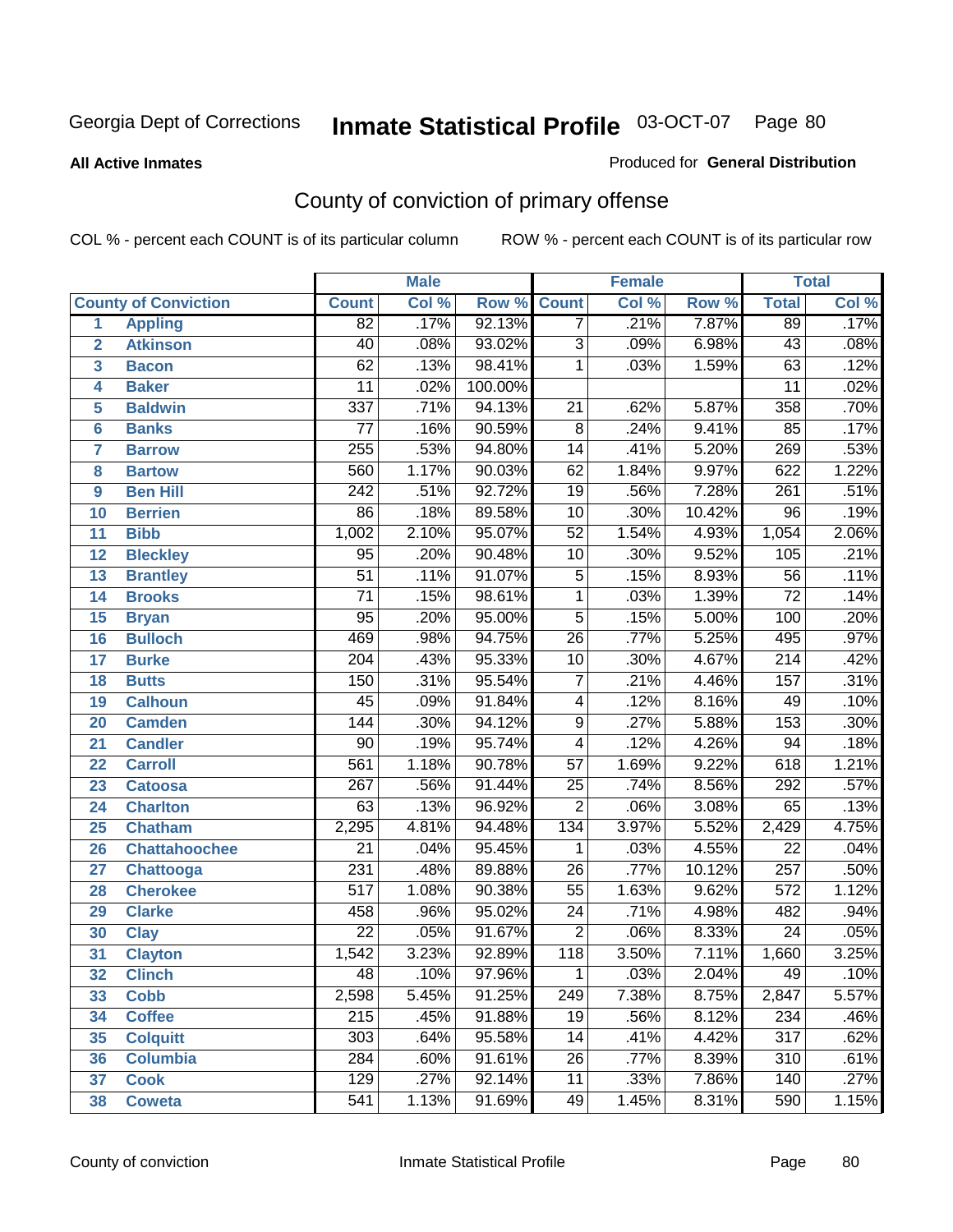#### **All Active Inmates**

#### Produced for **General Distribution**

# County of conviction of primary offense

|                 |                             |                  | <b>Male</b> |         | <b>Female</b>    |       |        | <b>Total</b>     |       |
|-----------------|-----------------------------|------------------|-------------|---------|------------------|-------|--------|------------------|-------|
|                 | <b>County of Conviction</b> | <b>Count</b>     | Col %       | Row %   | <b>Count</b>     | Col % | Row %  | <b>Total</b>     | Col % |
| 39              | <b>Crawford</b>             | $\overline{22}$  | .05%        | 84.62%  | $\overline{4}$   | .12%  | 15.38% | $\overline{26}$  | .05%  |
| 40              | <b>Crisp</b>                | $\overline{273}$ | .57%        | 92.86%  | $\overline{21}$  | .62%  | 7.14%  | 294              | .58%  |
| 41              | <b>Dade</b>                 | 145              | .30%        | 93.55%  | 10               | .30%  | 6.45%  | 155              | .30%  |
| 42              | <b>Dawson</b>               | 83               | .17%        | 89.25%  | $\overline{10}$  | .30%  | 10.75% | $\overline{93}$  | .18%  |
| 43              | <b>Decatur</b>              | 292              | .61%        | 92.99%  | $\overline{22}$  | .65%  | 7.01%  | $\overline{314}$ | .61%  |
| 44              | <b>Dekalb</b>               | 2,912            | 6.10%       | 94.98%  | 154              | 4.56% | 5.02%  | 3,066            | 6.00% |
| 45              | <b>Dodge</b>                | 167              | .35%        | 94.35%  | 10               | .30%  | 5.65%  | $\overline{177}$ | .35%  |
| 46              | <b>Dooly</b>                | $\overline{104}$ | .22%        | 95.41%  | $\overline{5}$   | .15%  | 4.59%  | 109              | .21%  |
| 47              | <b>Dougherty</b>            | 981              | 2.06%       | 94.06%  | 62               | 1.84% | 5.94%  | 1,043            | 2.04% |
| 48              | <b>Douglas</b>              | 1,087            | 2.28%       | 89.98%  | 121              | 3.58% | 10.02% | 1,208            | 2.36% |
| 49              | <b>Early</b>                | 74               | .16%        | 100.00% |                  |       |        | 74               | .14%  |
| 50              | <b>Echols</b>               | $\overline{11}$  | .02%        | 100.00% |                  |       |        | $\overline{11}$  | .02%  |
| $\overline{51}$ | <b>Effingham</b>            | 153              | .32%        | 91.62%  | 14               | .41%  | 8.38%  | 167              | .33%  |
| 52              | <b>Elbert</b>               | 144              | .30%        | 92.90%  | $\overline{11}$  | .33%  | 7.10%  | 155              | .30%  |
| 53              | <b>Emanuel</b>              | $\overline{143}$ | .30%        | 94.08%  | $\overline{9}$   | .27%  | 5.92%  | 152              | .30%  |
| 54              | <b>Evans</b>                | $\overline{86}$  | .18%        | 97.73%  | $\overline{2}$   | .06%  | 2.27%  | 88               | .17%  |
| 55              | <b>Fannin</b>               | 99               | .21%        | 94.29%  | $\overline{6}$   | .18%  | 5.71%  | 105              | .21%  |
| 56              | <b>Fayette</b>              | $\overline{275}$ | .58%        | 90.76%  | $\overline{28}$  | .83%  | 9.24%  | $\overline{303}$ | .59%  |
| 57              | <b>Floyd</b>                | 815              | 1.71%       | 90.86%  | $\overline{82}$  | 2.43% | 9.14%  | 897              | 1.76% |
| 58              | <b>Forsyth</b>              | 285              | .60%        | 89.91%  | $\overline{32}$  | .95%  | 10.09% | $\overline{317}$ | .62%  |
| 59              | <b>Franklin</b>             | 140              | .29%        | 91.50%  | $\overline{13}$  | .39%  | 8.50%  | 153              | .30%  |
| 60              | <b>Fulton</b>               | 4,180            | 8.76%       | 96.51%  | 151              | 4.47% | 3.49%  | 4,331            | 8.48% |
| 61              | Gilmer                      | $\overline{113}$ | .24%        | 91.87%  | 10               | .30%  | 8.13%  | $\overline{123}$ | .24%  |
| 62              | <b>Glascock</b>             | $\overline{2}$   | .01%        | 66.67%  | $\mathbf{1}$     | .03%  | 33.33% | $\overline{3}$   | .01%  |
| 63              | <b>Glynn</b>                | 440              | .92%        | 95.86%  | $\overline{19}$  | .56%  | 4.14%  | 459              | .90%  |
| 64              | <b>Gordon</b>               | 293              | .61%        | 90.43%  | $\overline{31}$  | .92%  | 9.57%  | 324              | .63%  |
| 65              | <b>Grady</b>                | $\overline{224}$ | .47%        | 94.51%  | $\overline{13}$  | .39%  | 5.49%  | 237              | .46%  |
| 66              | <b>Greene</b>               | 104              | .22%        | 93.69%  | $\overline{7}$   | .21%  | 6.31%  | $\overline{111}$ | .22%  |
| 67              | <b>Gwinnett</b>             | 1,666            | 3.49%       | 92.40%  | $\overline{137}$ | 4.06% | 7.60%  | 1,803            | 3.53% |
| 68              | <b>Habersham</b>            | $\overline{119}$ | .25%        | 92.25%  | 10               | .30%  | 7.75%  | $\overline{129}$ | .25%  |
| 69              | <b>Hall</b>                 | 768              | 1.61%       | 92.31%  | 64               | 1.90% | 7.69%  | 832              | 1.63% |
| 70              | <b>Hancock</b>              | 33               | .07%        | 94.29%  | 2                | .06%  | 5.71%  | $\overline{35}$  | .07%  |
| 71              | <b>Haralson</b>             | $\overline{84}$  | .18%        | 94.38%  | $\overline{5}$   | .15%  | 5.62%  | 89               | .17%  |
| 72              | <b>Harris</b>               | $\overline{111}$ | .23%        | 96.52%  | $\overline{4}$   | .12%  | 3.48%  | $\overline{115}$ | .23%  |
| 73              | <b>Hart</b>                 | 115              | .24%        | 95.04%  | $\overline{6}$   | .18%  | 4.96%  | 121              | .24%  |
| 74              | <b>Heard</b>                | $\overline{59}$  | .12%        | 89.39%  | $\overline{7}$   | .21%  | 10.61% | 66               | .13%  |
| 75              | <b>Henry</b>                | 539              | 1.13%       | 90.59%  | 56               | 1.66% | 9.41%  | 595              | 1.16% |
| 76              | <b>Houston</b>              | $\overline{575}$ | 1.21%       | 92.44%  | $\overline{47}$  | 1.39% | 7.56%  | 622              | 1.22% |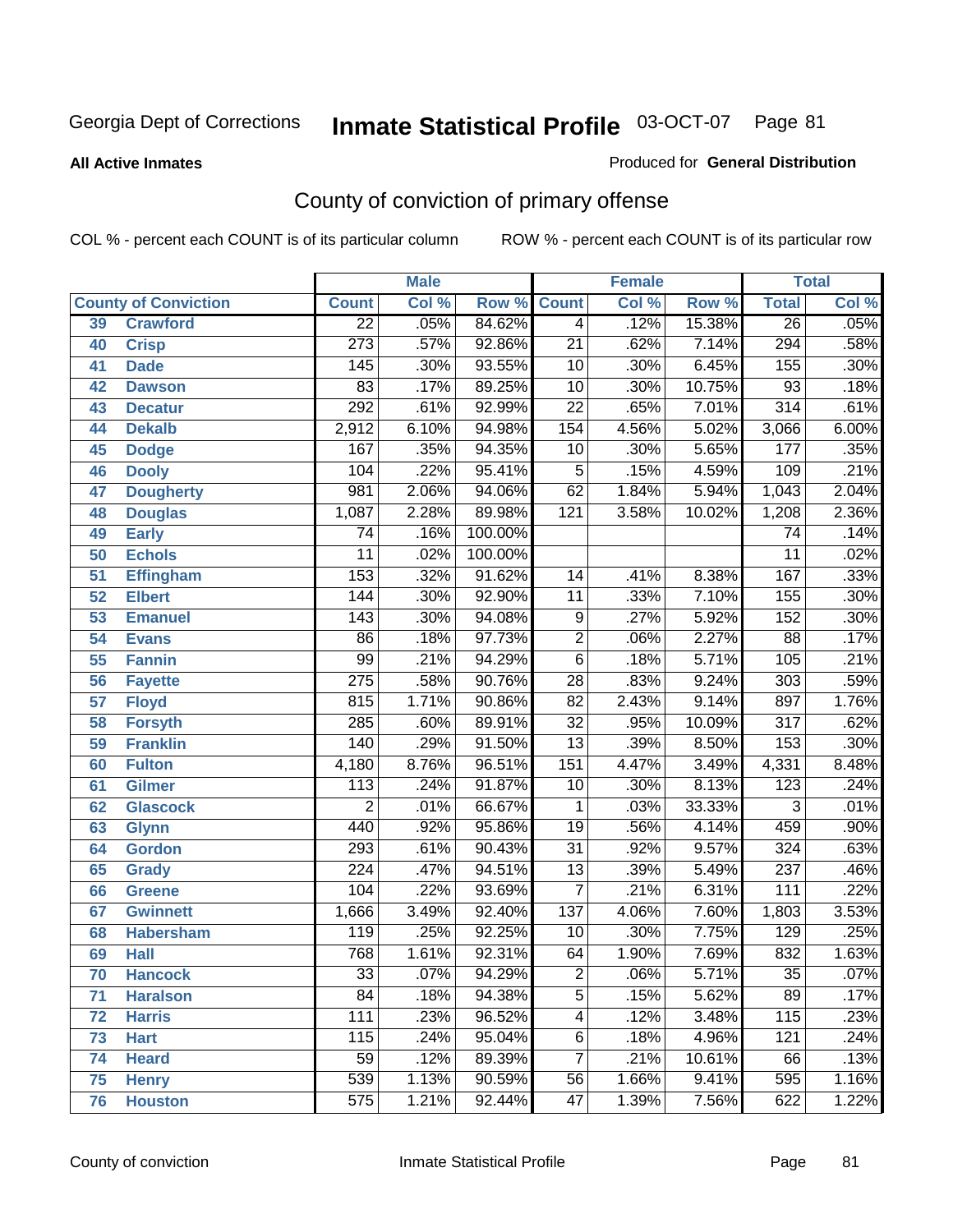#### **All Active Inmates**

#### Produced for **General Distribution**

# County of conviction of primary offense

|                 |                             |                  | <b>Male</b> |         | <b>Female</b>   |       |       | <b>Total</b>     |       |
|-----------------|-----------------------------|------------------|-------------|---------|-----------------|-------|-------|------------------|-------|
|                 | <b>County of Conviction</b> | <b>Count</b>     | Col %       | Row %   | <b>Count</b>    | Col % | Row % | <b>Total</b>     | Col % |
| $\overline{77}$ | <b>Irwin</b>                | $\overline{70}$  | .15%        | 97.22%  | $\overline{2}$  | .06%  | 2.78% | $\overline{72}$  | .14%  |
| 78              | <b>Jackson</b>              | 207              | .43%        | 92.83%  | 16              | .47%  | 7.17% | 223              | .44%  |
| 79              | <b>Jasper</b>               | $\overline{56}$  | .12%        | 94.92%  | $\overline{3}$  | .09%  | 5.08% | 59               | .12%  |
| 80              | <b>Jeff Davis</b>           | 65               | .14%        | 94.20%  | 4               | .12%  | 5.80% | 69               | .14%  |
| 81              | <b>Jefferson</b>            | 103              | .22%        | 96.26%  | 4               | .12%  | 3.74% | 107              | .21%  |
| 82              | <b>Jenkins</b>              | $\overline{72}$  | .15%        | 93.51%  | $\overline{5}$  | .15%  | 6.49% | $\overline{77}$  | .15%  |
| 83              | <b>Johnson</b>              | 59               | .12%        | 95.16%  | $\overline{3}$  | .09%  | 4.84% | 62               | .12%  |
| 84              | <b>Jones</b>                | 131              | .27%        | 94.24%  | $\overline{8}$  | .24%  | 5.76% | 139              | .27%  |
| 85              | <b>Lamar</b>                | 83               | .17%        | 92.22%  | $\overline{7}$  | .21%  | 7.78% | $\overline{90}$  | .18%  |
| 86              | <b>Lanier</b>               | 40               | .08%        | 90.91%  | 4               | .12%  | 9.09% | $\overline{44}$  | .09%  |
| 87              | <b>Laurens</b>              | 299              | .63%        | 92.86%  | $\overline{23}$ | .68%  | 7.14% | 322              | .63%  |
| 88              | Lee                         | 68               | .14%        | 97.14%  | $\overline{2}$  | .06%  | 2.86% | 70               | .14%  |
| 89              | <b>Liberty</b>              | $\overline{257}$ | .54%        | 94.49%  | $\overline{15}$ | .44%  | 5.51% | $\overline{272}$ | .53%  |
| 90              | <b>Lincoln</b>              | $\overline{39}$  | .08%        | 100.00% |                 |       |       | $\overline{39}$  | .08%  |
| 91              | Long                        | $\overline{85}$  | .18%        | 96.59%  | $\overline{3}$  | .09%  | 3.41% | 88               | .17%  |
| 92              | <b>Lowndes</b>              | 604              | 1.27%       | 95.27%  | 30              | .89%  | 4.73% | 634              | 1.24% |
| 93              | <b>Lumpkin</b>              | $\overline{92}$  | .19%        | 92.00%  | $\overline{8}$  | .24%  | 8.00% | 100              | .20%  |
| 94              | <b>Macon</b>                | $\overline{70}$  | .15%        | 94.59%  | 4               | .12%  | 5.41% | $\overline{74}$  | .14%  |
| 95              | <b>Madison</b>              | 141              | .30%        | 94.63%  | $\overline{8}$  | .24%  | 5.37% | $\overline{149}$ | .29%  |
| 96              | <b>Marion</b>               | $\overline{57}$  | .12%        | 93.44%  | 4               | .12%  | 6.56% | 61               | .12%  |
| 97              | <b>Mcduffie</b>             | 197              | .41%        | 95.17%  | 10              | .30%  | 4.83% | 207              | .41%  |
| 98              | <b>Mcintosh</b>             | 68               | .14%        | 97.14%  | $\overline{2}$  | .06%  | 2.86% | $\overline{70}$  | .14%  |
| 99              | <b>Meriwether</b>           | 188              | .39%        | 94.47%  | 11              | .33%  | 5.53% | 199              | .39%  |
| 100             | <b>Miller</b>               | 34               | .07%        | 97.14%  | 1               | .03%  | 2.86% | $\overline{35}$  | .07%  |
| 101             | <b>Mitchell</b>             | $\overline{172}$ | .36%        | 91.49%  | $\overline{16}$ | .47%  | 8.51% | 188              | .37%  |
| 102             | <b>Monroe</b>               | 181              | .38%        | 92.82%  | 14              | .41%  | 7.18% | 195              | .38%  |
| 103             | <b>Montgomery</b>           | 46               | .10%        | 97.87%  | $\mathbf 1$     | .03%  | 2.13% | $\overline{47}$  | .09%  |
| 104             | <b>Morgan</b>               | $\overline{84}$  | .18%        | 91.30%  | 8               | .24%  | 8.70% | 92               | .18%  |
| 105             | <b>Murray</b>               | 258              | .54%        | 92.14%  | $\overline{22}$ | .65%  | 7.86% | 280              | .55%  |
| 106             | <b>Muscogee</b>             | 1,760            | 3.69%       | 93.92%  | 114             | 3.38% | 6.08% | 1,874            | 3.67% |
| 107             | <b>Newton</b>               | $\overline{526}$ | 1.10%       | 92.12%  | 45              | 1.33% | 7.88% | $\overline{571}$ | 1.12% |
| 108             | <b>Oconee</b>               | 54               | .11%        | 96.43%  | 2               | .06%  | 3.57% | 56               | .11%  |
| 109             | <b>Oglethorpe</b>           | $\overline{54}$  | .11%        | 93.10%  | $\overline{4}$  | .12%  | 6.90% | $\overline{58}$  | .11%  |
| 110             | Paulding                    | $\overline{215}$ | .45%        | 93.48%  | $\overline{15}$ | .44%  | 6.52% | 230              | .45%  |
| 111             | <b>Peach</b>                | 91               | .19%        | 98.91%  | $\mathbf 1$     | .03%  | 1.09% | 92               | .18%  |
| 112             | <b>Pickens</b>              | 81               | .17%        | 93.10%  | 6               | .18%  | 6.90% | 87               | .17%  |
| 113             | <b>Pierce</b>               | $\overline{55}$  | .12%        | 98.21%  | $\mathbf{1}$    | .03%  | 1.79% | 56               | .11%  |
| 114             | <b>Pike</b>                 | $\overline{47}$  | .10%        | 94.00%  | $\overline{3}$  | .09%  | 6.00% | 50               | .10%  |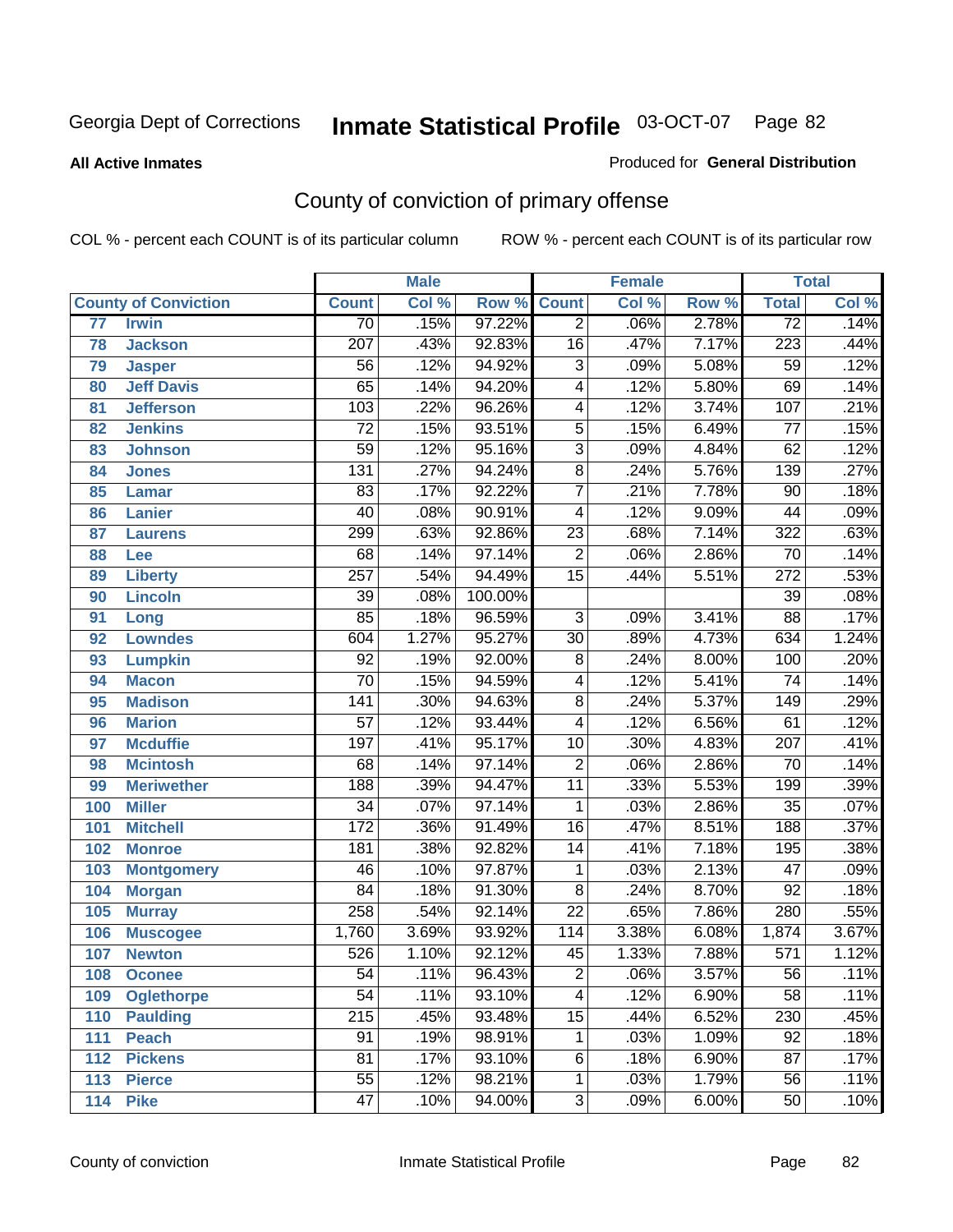#### **All Active Inmates**

#### Produced for **General Distribution**

# County of conviction of primary offense

|                             |                  | <b>Male</b> |         |                 | <b>Female</b> |        |                  | <b>Total</b> |
|-----------------------------|------------------|-------------|---------|-----------------|---------------|--------|------------------|--------------|
| <b>County of Conviction</b> | <b>Count</b>     | Col %       | Row %   | <b>Count</b>    | Col %         | Row %  | <b>Total</b>     | Col %        |
| 115<br><b>Polk</b>          | 132              | .28%        | 94.29%  | $\overline{8}$  | .24%          | 5.71%  | 140              | .27%         |
| <b>Pulaski</b><br>116       | $\overline{67}$  | .14%        | 85.90%  | $\overline{11}$ | .33%          | 14.10% | $\overline{78}$  | .15%         |
| 117<br><b>Putnam</b>        | $\overline{133}$ | .28%        | 97.79%  | $\overline{3}$  | .09%          | 2.21%  | 136              | .27%         |
| 118<br>Quitman              | $\overline{16}$  | .03%        | 100.00% |                 |               |        | $\overline{16}$  | .03%         |
| 119<br><b>Rabun</b>         | 67               | .14%        | 93.06%  | $\overline{5}$  | .15%          | 6.94%  | $\overline{72}$  | .14%         |
| 120<br><b>Randolph</b>      | $\overline{44}$  | .09%        | 95.65%  | $\overline{2}$  | .06%          | 4.35%  | 46               | .09%         |
| 121<br><b>Richmond</b>      | 1,796            | 3.76%       | 94.18%  | 111             | 3.29%         | 5.82%  | 1,907            | 3.73%        |
| 122<br><b>Rockdale</b>      | 405              | .85%        | 92.89%  | 31              | .92%          | 7.11%  | 436              | .85%         |
| 123<br><b>Schley</b>        | $\overline{25}$  | .05%        | 100.00% |                 |               |        | $\overline{25}$  | .05%         |
| 124<br><b>Screven</b>       | $\overline{122}$ | .26%        | 95.31%  | $\overline{6}$  | .18%          | 4.69%  | $\overline{128}$ | .25%         |
| <b>Seminole</b><br>125      | $\overline{74}$  | .16%        | 91.36%  | $\overline{7}$  | .21%          | 8.64%  | $\overline{81}$  | .16%         |
| <b>Spalding</b><br>126      | 590              | 1.24%       | 92.04%  | 51              | 1.51%         | 7.96%  | 641              | 1.25%        |
| 127<br><b>Stephens</b>      | 186              | .39%        | 89.86%  | $\overline{21}$ | .62%          | 10.14% | $\overline{207}$ | .41%         |
| 128<br><b>Stewart</b>       | $\overline{34}$  | .07%        | 94.44%  | $\overline{2}$  | .06%          | 5.56%  | $\overline{36}$  | .07%         |
| 129<br><b>Sumter</b>        | 232              | .49%        | 94.69%  | $\overline{13}$ | .39%          | 5.31%  | $\overline{245}$ | .48%         |
| <b>Talbot</b><br>130        | $\overline{38}$  | .08%        | 92.68%  | $\overline{3}$  | .09%          | 7.32%  | $\overline{41}$  | .08%         |
| 131<br><b>Taliaferro</b>    | $\overline{15}$  | .03%        | 88.24%  | $\overline{2}$  | .06%          | 11.76% | $\overline{17}$  | .03%         |
| 132<br><b>Tattnall</b>      | $\overline{162}$ | .34%        | 95.86%  | $\overline{7}$  | .21%          | 4.14%  | 169              | .33%         |
| 133<br><b>Taylor</b>        | 83               | .17%        | 94.32%  | $\overline{5}$  | .15%          | 5.68%  | $\overline{88}$  | .17%         |
| <b>Telfair</b><br>134       | $\overline{125}$ | .26%        | 89.93%  | $\overline{14}$ | .41%          | 10.07% | 139              | .27%         |
| 135<br><b>Terrell</b>       | $\overline{77}$  | .16%        | 98.72%  | 1               | .03%          | 1.28%  | $\overline{78}$  | .15%         |
| 136<br><b>Thomas</b>        | 296              | .62%        | 93.08%  | $\overline{22}$ | .65%          | 6.92%  | $\overline{318}$ | .62%         |
| 137<br><b>Tift</b>          | $\overline{314}$ | .66%        | 95.73%  | 14              | .41%          | 4.27%  | 328              | .64%         |
| <b>Toombs</b><br>138        | 256              | .54%        | 93.43%  | 18              | .53%          | 6.57%  | $\overline{274}$ | .54%         |
| 139<br><b>Towns</b>         | $\overline{35}$  | .07%        | 89.74%  | $\overline{4}$  | .12%          | 10.26% | $\overline{39}$  | .08%         |
| 140<br><b>Treutlen</b>      | $\overline{72}$  | .15%        | 97.30%  | $\overline{2}$  | .06%          | 2.70%  | $\overline{74}$  | .14%         |
| 141<br><b>Troup</b>         | 699              | 1.47%       | 92.22%  | 59              | 1.75%         | 7.78%  | 758              | 1.48%        |
| 142<br><b>Turner</b>        | $\overline{70}$  | .15%        | 95.89%  | $\overline{3}$  | .09%          | 4.11%  | $\overline{73}$  | .14%         |
| 143<br><b>Twiggs</b>        | $\overline{45}$  | .09%        | 88.24%  | $\overline{6}$  | .18%          | 11.76% | $\overline{51}$  | .10%         |
| 144<br><b>Union</b>         | $\overline{67}$  | .14%        | 98.53%  | 1               | .03%          | 1.47%  | 68               | .13%         |
| 145<br><b>Upson</b>         | $\overline{246}$ | .52%        | 91.79%  | $\overline{22}$ | .65%          | 8.21%  | 268              | .52%         |
| 146<br><b>Walker</b>        | 385              | .81%        | 90.16%  | 42              | 1.24%         | 9.84%  | 427              | .84%         |
| 147<br><b>Walton</b>        | $\overline{317}$ | .66%        | 93.51%  | $\overline{22}$ | .65%          | 6.49%  | 339              | .66%         |
| 148<br><b>Ware</b>          | 323              | .68%        | 94.72%  | $\overline{18}$ | .53%          | 5.28%  | 341              | .67%         |
| <b>Warren</b><br>149        | 45               | .09%        | 93.75%  | $\overline{3}$  | .09%          | 6.25%  | 48               | .09%         |
| 150<br><b>Washington</b>    | 113              | .24%        | 94.96%  | $\overline{6}$  | .18%          | 5.04%  | 119              | .23%         |
| 151<br><b>Wayne</b>         | 156              | .33%        | 91.23%  | $\overline{15}$ | .44%          | 8.77%  | 171              | .33%         |
| 152<br><b>Webster</b>       | $\overline{12}$  | .03%        | 92.31%  | $\mathbf{1}$    | .03%          | 7.69%  | $\overline{13}$  | .03%         |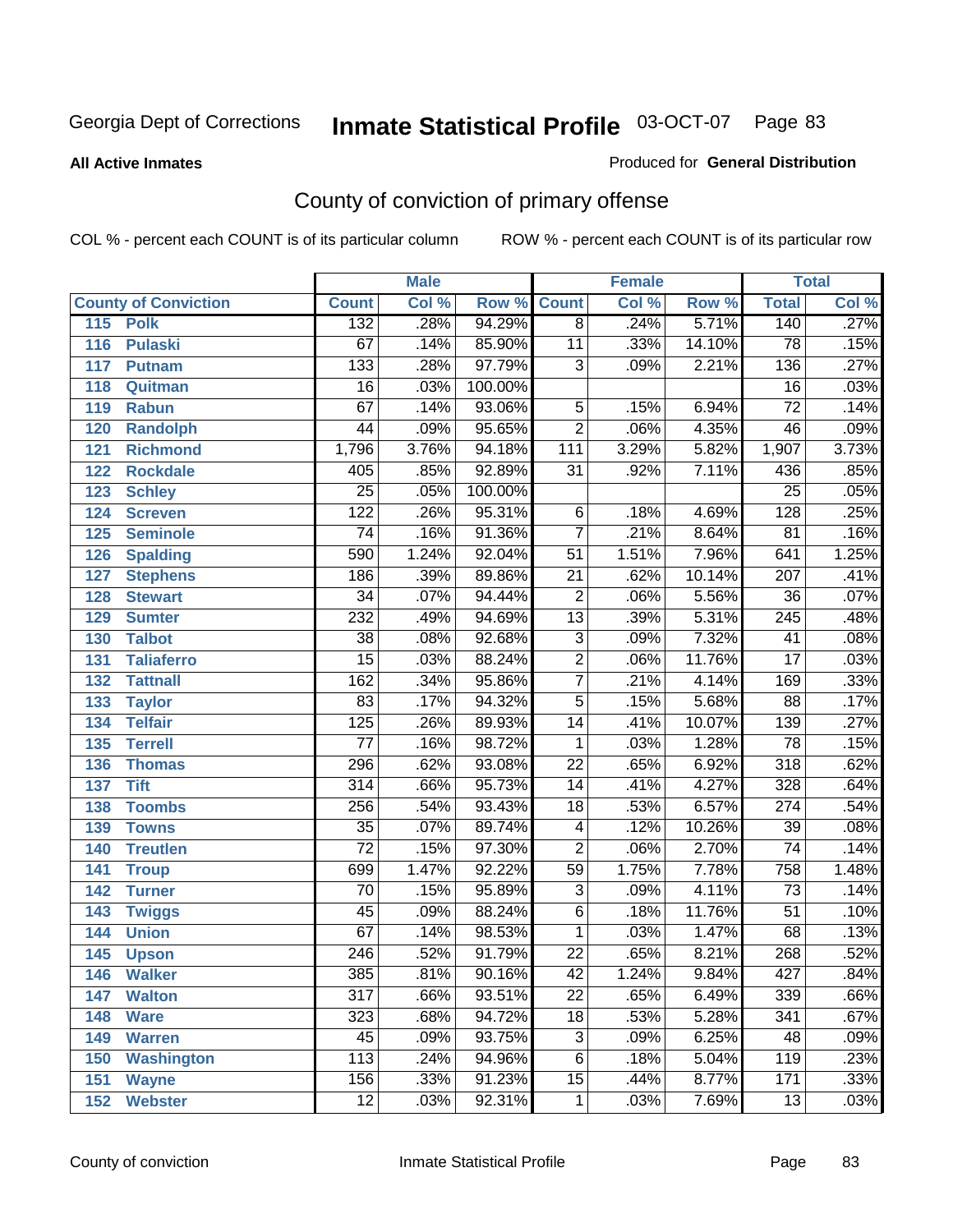**All Active Inmates**

#### Produced for **General Distribution**

# County of conviction of primary offense

|                             |              | <b>Male</b> |             |       | <b>Female</b> |           |              | <b>Total</b> |
|-----------------------------|--------------|-------------|-------------|-------|---------------|-----------|--------------|--------------|
| <b>County of Conviction</b> | <b>Count</b> | Col %       | Row % Count |       | Col %         | Row %     | <b>Total</b> | Col %        |
| <b>Wheeler</b><br>153       | 32           | $.07\%$     | 94.12%      | 2     | .06%          | 5.88%     | 34           | $.07\%$      |
| <b>White</b><br>154         | 85           | .18%        | 89.47%      | 10    | $.30\%$       | $10.53\%$ | 95           | .19%         |
| <b>Whitfield</b><br>155     | 688          | 1.44%       | 89.70%      | 79    | 2.34%         | 10.30%    | 767          | 1.50%        |
| <b>Wilcox</b><br>156        | 60           | .13%        | 93.75%      | 4     | .12%          | 6.25%     | 64           | .13%         |
| <b>Wilkes</b><br>157        | 84           | .18%        | 96.55%      | 3     | $.09\%$       | 3.45%     | 87           | .17%         |
| <b>Wilkinson</b><br>158     | 62           | .13%        | 93.94%      | 4     | .12%          | 6.06%     | 66           | .13%         |
| <b>Worth</b><br>159         | 138          | $.29\%$     | 95.17%      |       | .21%          | 4.83%     | 145          | .28%         |
| <b>Total Rported</b>        | 47,711       | 100%        | 93.39%      | 3,376 | 100%          | 6.61%     | 51,087       | 100%         |

| 'ted<br>NO | ,909   | 154   | 2,063  |
|------------|--------|-------|--------|
|            | 49,620 | 3,530 | 53.150 |

| <b>Mo</b><br>uent) | ™ulton<br>_____ | obb∶ | <b>AIWIF</b> |
|--------------------|-----------------|------|--------------|
|                    |                 |      |              |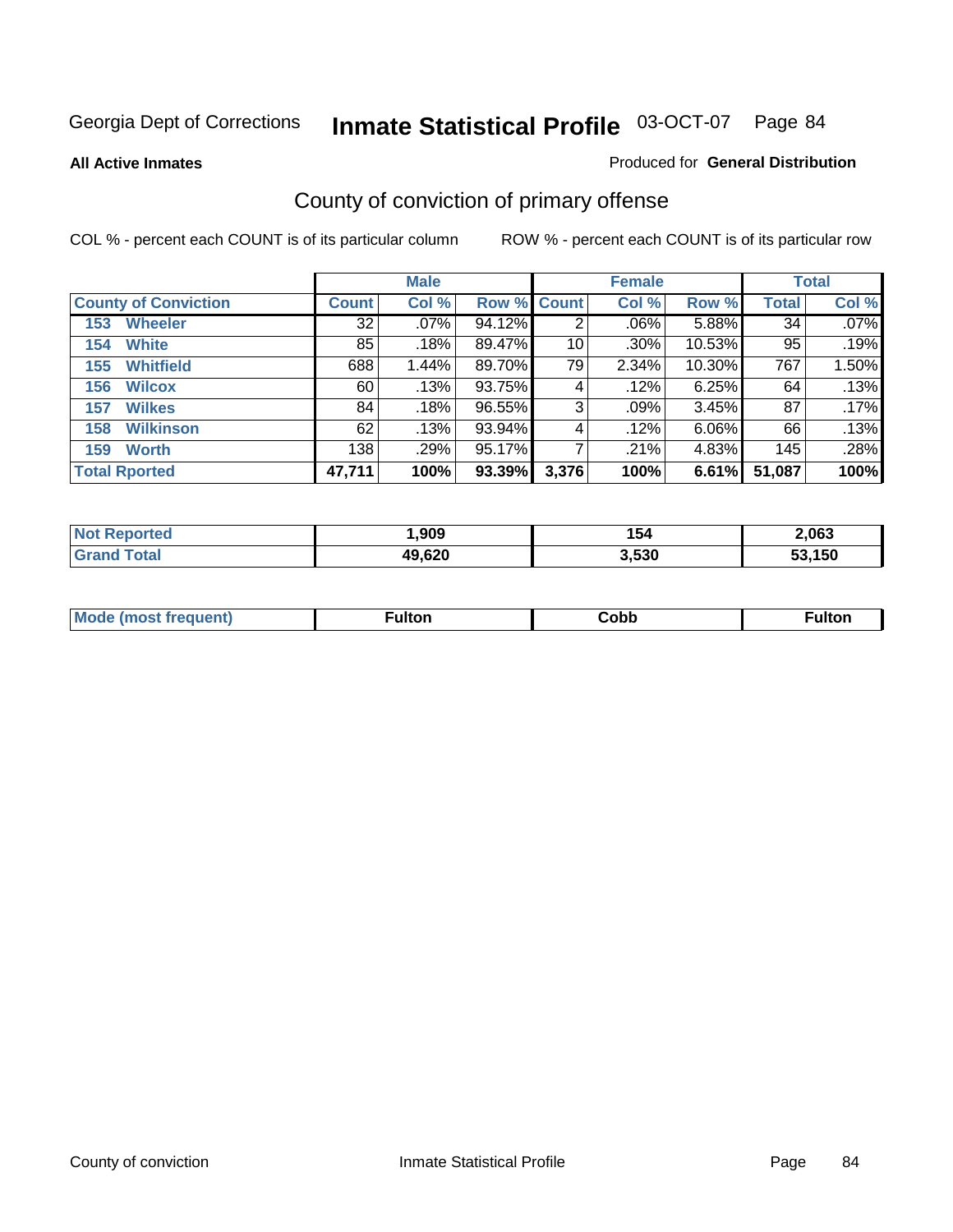**All Active Inmates**

#### Produced for **General Distribution**

# Circuit of conviction of primary offense

|                         |                                 |                  | <b>Male</b> |        |                  | <b>Female</b> |                     |                  | <b>Total</b> |
|-------------------------|---------------------------------|------------------|-------------|--------|------------------|---------------|---------------------|------------------|--------------|
|                         | <b>Circuit of Conviction</b>    | <b>Count</b>     | Col %       | Row %  | <b>Count</b>     | Col %         | Row %               | <b>Total</b>     | Col %        |
| 1                       | <b>Alapaha Circuit</b>          | 343              | .72%        | 92.20% | $\overline{29}$  | .86%          | 7.80%               | 372              | .73%         |
| $\overline{2}$          | <b>Alcovy Circuit</b>           | 843              | 1.77%       | 92.64% | 67               | 1.98%         | 7.36%               | 910              | 1.78%        |
| $\overline{\mathbf{3}}$ | <b>Atlanta Circuit</b>          | 4,180            | 8.76%       | 96.51% | 151              | 4.47%         | 3.49%               | 4,331            | 8.48%        |
| 4                       | <b>Atlantic Circuit</b>         | $\overline{753}$ | 1.58%       | 95.68% | 34               | 1.01%         | 4.32%               | 787              | 1.54%        |
| 5                       | <b>Augusta Circuit</b>          | 2,284            | 4.79%       | 93.95% | $\overline{147}$ | 4.35%         | 6.05%               | 2,431            | 4.76%        |
| 6                       | <b>Blue Ridge Circuit</b>       | 517              | 1.08%       | 90.38% | $\overline{55}$  | 1.63%         | 9.62%               | $\overline{572}$ | 1.12%        |
| 7                       | <b>Brunswick Circuit</b>        | 887              | 1.86%       | 94.26% | $\overline{54}$  | 1.60%         | 5.74%               | 941              | 1.84%        |
| 8                       | <b>Chattahoochee Circuit</b>    | 2,070            | 4.34%       | 94.05% | 131              | 3.88%         | $5.\overline{95\%}$ | 2,201            | 4.31%        |
| 9                       | <b>Cherokee Circuit</b>         | 853              | 1.79%       | 90.17% | $\overline{93}$  | 2.75%         | 9.83%               | 946              | 1.85%        |
| 10                      | <b>Clayton Circuit</b>          | 1,542            | 3.23%       | 92.89% | 118              | 3.50%         | 7.11%               | 1,660            | 3.25%        |
| 11                      | <b>Cobb Circuit</b>             | 2,598            | 5.45%       | 91.25% | 249              | 7.38%         | 8.75%               | 2,847            | 5.57%        |
| 12                      | <b>Conasauga Circuit</b>        | 946              | 1.98%       | 90.35% | 101              | 2.99%         | 9.65%               | 1,047            | 2.05%        |
| 13                      | <b>Cordele Circuit</b>          | 679              | 1.42%       | 93.27% | 49               | 1.45%         | 6.73%               | 728              | 1.43%        |
| 14                      | <b>Coweta Circuit</b>           | 2,048            | 4.29%       | 91.80% | 183              | 5.42%         | 8.20%               | 2,231            | 4.37%        |
| 15                      | <b>Dougherty Circuit</b>        | 981              | 2.06%       | 94.06% | 62               | 1.84%         | 5.94%               | 1,043            | 2.04%        |
| 16                      | <b>Dublin Circuit</b>           | 475              | 1.00%       | 93.32% | 34               | 1.01%         | 6.68%               | 509              | 1.00%        |
| 17                      | <b>Eastern Circuit</b>          | 2,295            | 4.81%       | 94.48% | 134              | 3.97%         | 5.52%               | 2,429            | 4.75%        |
| 18                      | <b>Flint Circuit</b>            | 539              | 1.13%       | 90.59% | $\overline{56}$  | 1.66%         | 9.41%               | 595              | 1.16%        |
| 19                      | <b>Griffin Circuit</b>          | 1,158            | 2.43%       | 91.76% | 104              | 3.08%         | 8.24%               | 1,262            | 2.47%        |
| 20                      | <b>Gwinnett Circuit</b>         | 1,666            | 3.49%       | 92.40% | 137              | 4.06%         | 7.60%               | 1,803            | 3.53%        |
| 21                      | <b>Houston Circuit</b>          | $\overline{575}$ | 1.21%       | 92.44% | $\overline{47}$  | 1.39%         | 7.56%               | 622              | 1.22%        |
| 22                      | <b>Lookout Mountain Circuit</b> | 1,028            | 2.15%       | 90.89% | 103              | 3.05%         | 9.11%               | 1,131            | 2.21%        |
| 23                      | <b>Macon Circuit</b>            | 1,115            | 2.34%       | 95.14% | $\overline{57}$  | 1.69%         | 4.86%               | 1,172            | 2.29%        |
| 24                      | <b>Middle Circuit</b>           | $\overline{705}$ | 1.48%       | 94.50% | 41               | 1.21%         | 5.50%               | 746              | 1.46%        |
| 25                      | <b>Mountain Circuit</b>         | $\overline{372}$ | .78%        | 91.18% | $\overline{36}$  | 1.07%         | 8.82%               | 408              | .80%         |
| 26                      | <b>Northeastern Circuit</b>     | 851              | 1.78%       | 92.00% | $\overline{74}$  | 2.19%         | 8.00%               | 925              | 1.81%        |
| 27                      | <b>Northern Circuit</b>         | 594              | 1.24%       | 93.40% | 42               | 1.24%         | 6.60%               | 636              | 1.24%        |
| 28                      | <b>Ocmulgee Circuit</b>         | 940              | 1.97%       | 94.38% | 56               | 1.66%         | 5.62%               | 996              | 1.95%        |
| 29                      | <b>Oconee Circuit</b>           | 532              | 1.12%       | 91.72% | 48               | 1.42%         | 8.28%               | 580              | 1.14%        |
| 30                      | <b>Ogeechee Circuit</b>         | 816              | 1.71%       | 94.12% | $\overline{51}$  | 1.51%         | 5.88%               | 867              | 1.70%        |
| 31                      | <b>Pataula Circuit</b>          | 341              | .71%        | 96.33% | 13               | .39%          | 3.67%               | 354              | .69%         |
| 32                      | <b>Piedmont Circuit</b>         | 539              | 1.13%       | 93.41% | 38               | 1.13%         | 6.59%               | 577              | 1.13%        |
| 33                      | <b>Rome Circuit</b>             | 815              | 1.71%       | 90.86% | $\overline{82}$  | 2.43%         | 9.14%               | 897              | 1.76%        |
| 34                      | <b>South Georgia Circuit</b>    | 744              | 1.56%       | 93.12% | 55               | 1.63%         | 6.88%               | 799              | 1.56%        |
| 35                      | <b>Southern Circuit</b>         | 1,285            | 2.69%       | 95.04% | 67               | 1.98%         | 4.96%               | 1,352            | 2.65%        |
| 36                      | <b>Southwestern Circuit</b>     | 441              | .92%        | 95.25% | 22               | .65%          | 4.75%               | 463              | .91%         |
| 37                      | <b>Stone Mountain Circuit</b>   | 2,912            | 6.10%       | 94.98% | 154              | 4.56%         | 5.02%               | 3,066            | 6.00%        |
| 38                      | <b>Tallapoosa Circuit</b>       | 216              | .45%        | 94.32% | 13               | .39%          | 5.68%               | 229              | .45%         |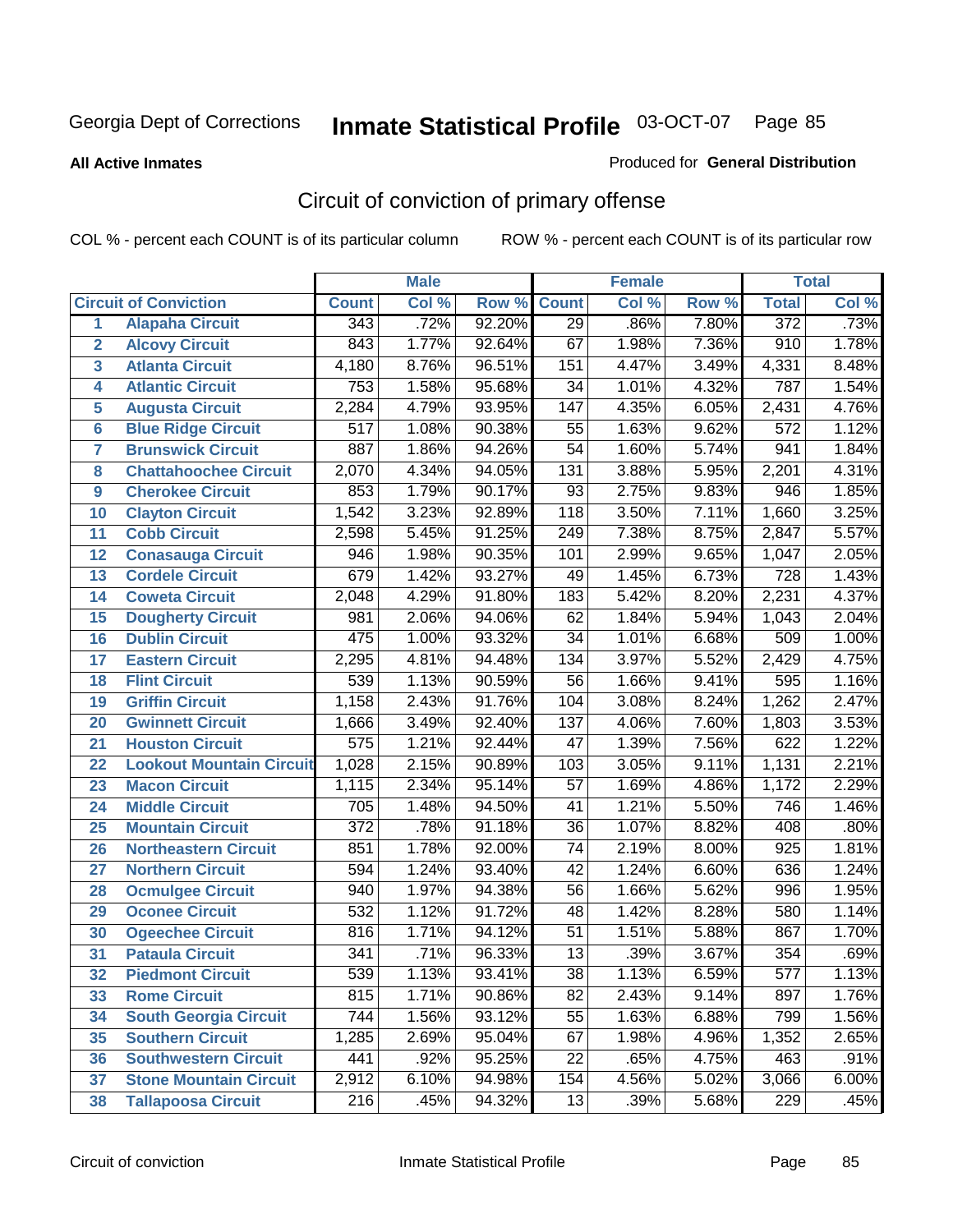**All Active Inmates**

### Produced for **General Distribution**

# Circuit of conviction of primary offense

|    |                              |              | <b>Male</b> |        |                 | <b>Female</b> |        |              | <b>Total</b> |
|----|------------------------------|--------------|-------------|--------|-----------------|---------------|--------|--------------|--------------|
|    | <b>Circuit of Conviction</b> | <b>Count</b> | Col %       | Row %  | <b>Count</b>    | Col %         | Row %  | <b>Total</b> | Col %        |
| 39 | <b>Tifton Circuit</b>        | 592          | 1.24%       | 95.79% | $\overline{26}$ | $.77\%$       | 4.21%  | 618          | 1.21%        |
| 40 | <b>Toombs Circuit</b>        | 382          | .80%        | 95.26% | 19              | .56%          | 4.74%  | 401          | .78%         |
| 41 | <b>Waycross Circuit</b>      | 769          | 1.61%       | 94.36% | 46              | 1.36%         | 5.64%  | 815          | 1.60%        |
| 42 | <b>Western Circuit</b>       | 512          | 1.07%       | 95.17% | 26              | .77%          | 4.83%  | 538          | 1.05%        |
| 43 | <b>Rockdale Circuit</b>      | 405          | .85%        | 92.89% | 31              | .92%          | 7.11%  | 436          | .85%         |
| 44 | <b>Douglas Circuit</b>       | 1,087        | 2.28%       | 89.98% | 121             | 3.58%         | 10.02% | 1,208        | 2.36%        |
| 45 | <b>Appalachian Circuit</b>   | 293          | .61%        | 93.02% | 22              | .65%          | 6.98%  | 315          | .62%         |
| 46 | <b>Enotah Circuit</b>        | 279          | .58%        | 92.38% | 23              | .68%          | 7.62%  | 302          | .59%         |
| 47 | <b>Bell-Forsyth Circuit</b>  | 285          | .60%        | 89.91% | 32              | .95%          | 10.09% | 317          | .62%         |
| 48 | <b>Towaliga Circuit</b>      | 414          | $.87\%$     | 93.67% | 28              | .83%          | 6.33%  | 442          | .87%         |
| 49 | <b>Paulding Circuit</b>      | 215          | .45%        | 93.48% | 15              | .44%          | 6.52%  | 230          | .45%         |
|    | <b>Total Rported</b>         | 47,711       | 100%        | 93.39% | 3,376           | 100%          | 6.61%  | 51,087       | 100%         |

| ted<br><b>N</b> | ,909   | 154   | 2,063  |
|-----------------|--------|-------|--------|
|                 | 49,620 | 3,530 | 53.150 |

| <b>M</b> ດ<br>.<br>. | $+1$ ant $\cdot$<br>ιαπιω<br>. <i>. .</i> | ∶obb<br>- - - - - | 'anta |
|----------------------|-------------------------------------------|-------------------|-------|
|----------------------|-------------------------------------------|-------------------|-------|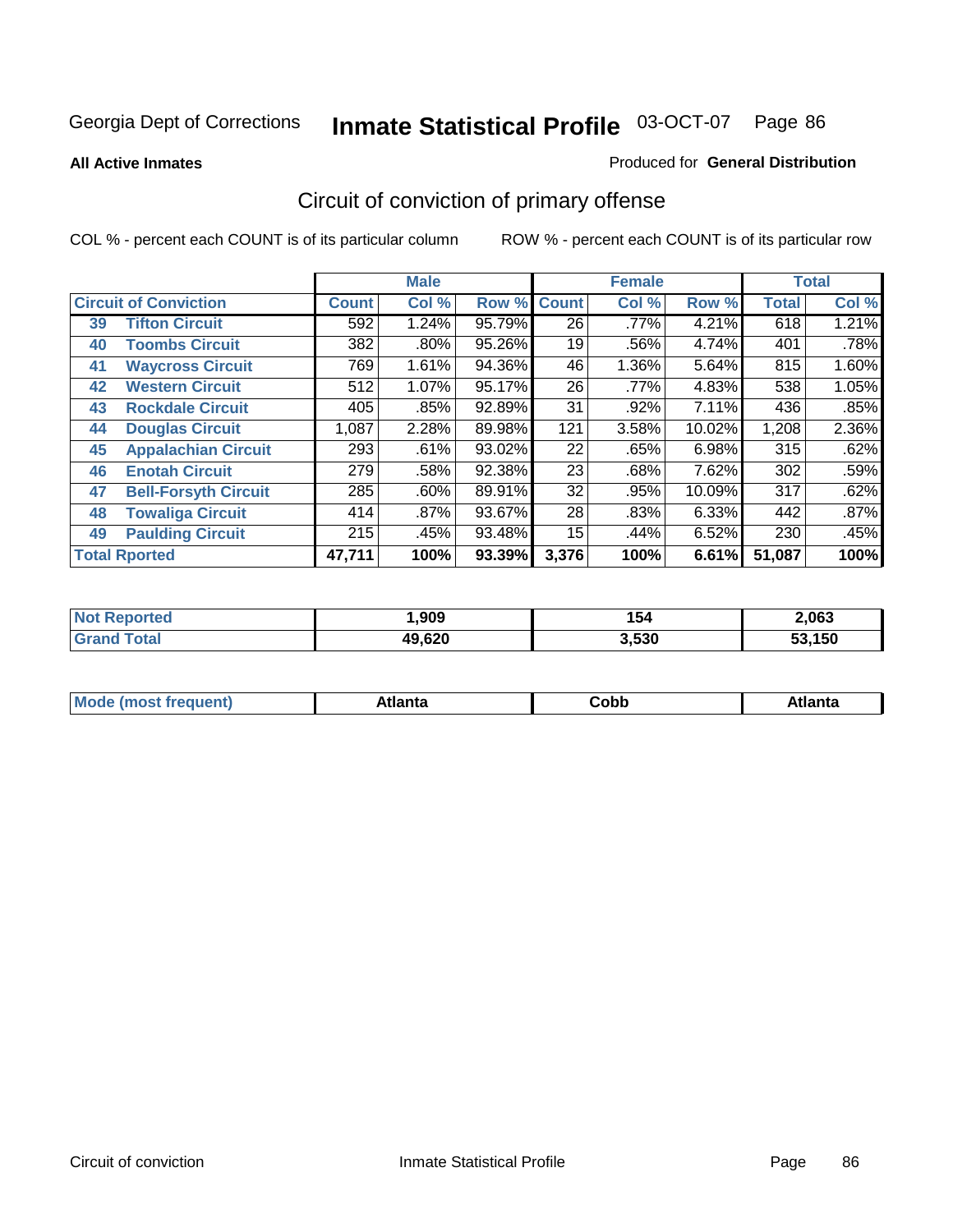### **All Active Inmates**

### Produced for **General Distribution**

## Years served (jail + prison) in this incarceration

|                              |                 | <b>Male</b> |         |                  | <b>Female</b> |        |                  | <b>Total</b> |
|------------------------------|-----------------|-------------|---------|------------------|---------------|--------|------------------|--------------|
| <b>Years Served</b>          | <b>Count</b>    | Col %       | Row %   | <b>Count</b>     | Col %         | Row %  | <b>Total</b>     | Col %        |
| Less than one year           | 7,414           | 15.75%      | 88.81%  | 934              | 27.92%        | 11.19% | 8,348            | 16.55%       |
| 1 to 1.99 years              | 10,212          | 21.69%      | 91.16%  | 990              | 29.60%        | 8.84%  | 11,202           | 22.21%       |
| 2 to 2.99 years              | 6,533           | 13.88%      | 93.50%  | 454              | 13.57%        | 6.50%  | 6,987            | 13.86%       |
| 3 to 3.99 years              | 3,906           | 8.30%       | 94.99%  | $\overline{206}$ | 6.16%         | 5.01%  | 4,112            | 8.15%        |
| 4 to 4.99 years              | 2,927           | 6.22%       | 95.34%  | 143              | 4.28%         | 4.66%  | 3,070            | 6.09%        |
| 5 to 5.99 years              | 2,220           | 4.71%       | 95.40%  | 107              | 3.20%         | 4.60%  | 2,327            | 4.61%        |
| 6 to 6.99 years              | 2,013           | 4.28%       | 95.86%  | $\overline{87}$  | 2.60%         | 4.14%  | 2,100            | 4.16%        |
| $\overline{7}$ to 7.99 years | 1,662           | 3.53%       | 95.85%  | $\overline{72}$  | 2.15%         | 4.15%  | 1,734            | 3.44%        |
| <b>8 to 8.99 years</b>       | 1,572           | 3.34%       | 95.80%  | 69               | 2.06%         | 4.20%  | 1,641            | 3.25%        |
| 9 to 9.99 years              | 1,528           | 3.25%       | 96.22%  | 60               | 1.79%         | 3.78%  | 1,588            | 3.15%        |
| 10 to 10.99 years            | 1,157           | 2.46%       | 96.42%  | 43               | 1.29%         | 3.58%  | 1,200            | 2.38%        |
| 11 to 11.99 years            | 889             | 1.89%       | 97.26%  | 25               | 0.75%         | 2.74%  | 914              | 1.81%        |
| 12 to 12.99 years            | 798             | 1.69%       | 96.61%  | $\overline{28}$  | 0.84%         | 3.39%  | 826              | 1.64%        |
| 13 to 13.99 years            | 682             | 1.45%       | 95.52%  | $\overline{32}$  | 0.96%         | 4.48%  | 714              | 1.42%        |
| 14 to 14.99 years            | 654             | 1.39%       | 97.47%  | $\overline{17}$  | 0.51%         | 2.53%  | 671              | 1.33%        |
| 15 to 15.99 years            | 464             | 0.99%       | 96.47%  | $\overline{17}$  | 0.51%         | 3.53%  | 481              | 0.95%        |
| 16 to 16.99 years            | 440             | 0.93%       | 97.35%  | $\overline{12}$  | 0.36%         | 2.65%  | 452              | 0.90%        |
| 17 to 17.99 years            | 354             | 0.75%       | 95.68%  | $\overline{16}$  | 0.48%         | 4.32%  | $\overline{370}$ | 0.73%        |
| 18 to 18.99 years            | 292             | 0.62%       | 98.32%  | $\overline{5}$   | 0.15%         | 1.68%  | $\overline{297}$ | 0.59%        |
| 19 to 19.99 years            | 261             | 0.55%       | 96.31%  | $\overline{10}$  | 0.30%         | 3.69%  | $\overline{271}$ | 0.54%        |
| 20 to 20.99 years            | 198             | 0.42%       | 98.02%  | 4                | 0.12%         | 1.98%  | $\overline{202}$ | 0.40%        |
| 21 to 21.99 years            | 159             | 0.34%       | 98.76%  | $\overline{2}$   | 0.06%         | 1.24%  | 161              | 0.32%        |
| 22 to 22.99 years            | 137             | 0.29%       | 98.56%  | $\overline{2}$   | 0.06%         | 1.44%  | 139              | 0.28%        |
| 23 to 23.99 years            | 118             | 0.25%       | 96.72%  | $\overline{4}$   | 0.12%         | 3.28%  | 122              | 0.24%        |
| 24 to 24.99 years            | 84              | 0.18%       | 98.82%  | 1                | 0.03%         | 1.18%  | 85               | 0.17%        |
| 25 to 25.99 years            | $\overline{76}$ | 0.16%       | 97.44%  | $\overline{2}$   | 0.06%         | 2.56%  | $\overline{78}$  | 0.15%        |
| 26 to 26.99 years            | 64              | 0.14%       | 100.00% |                  |               |        | 64               | 0.13%        |
| 27 to 27.99 years            | 59              | 0.13%       | 98.33%  | 1                | 0.03%         | 1.67%  | 60               | 0.12%        |
| 28 to 28.99 years            | 40              | 0.08%       | 97.56%  | $\mathbf{1}$     | 0.03%         | 2.44%  | 41               | 0.08%        |
| 29 to 29.99 years            | 40              | 0.08%       | 100.00% |                  |               |        | 40               | 0.08%        |
| Thirty + years               | 131             | 0.28%       | 99.24%  | $\overline{1}$   | 0.03%         | 0.76%  | $\overline{132}$ | 0.26%        |
| <b>Total Reported</b>        | 47,084          | 100%        | 93.37%  | 3,345            | 100%          | 6.63%  | 50,429           | 100%         |

| <b>Not Reported</b>            | 2,536           | 185             | 2,721           |
|--------------------------------|-----------------|-----------------|-----------------|
| <b>Grand Total</b>             | 49,620          | 3,530           | 53,150          |
|                                |                 |                 |                 |
| <b>Mean</b><br>(average)       | 5.03            | 3.14            | 4.91            |
| Median (middle)                | 2.88            | 1.67            | 2.75            |
| <b>Mode</b><br>(most frequent) | 1 to 1.99 years | 1 to 1.99 years | 1 to 1.99 years |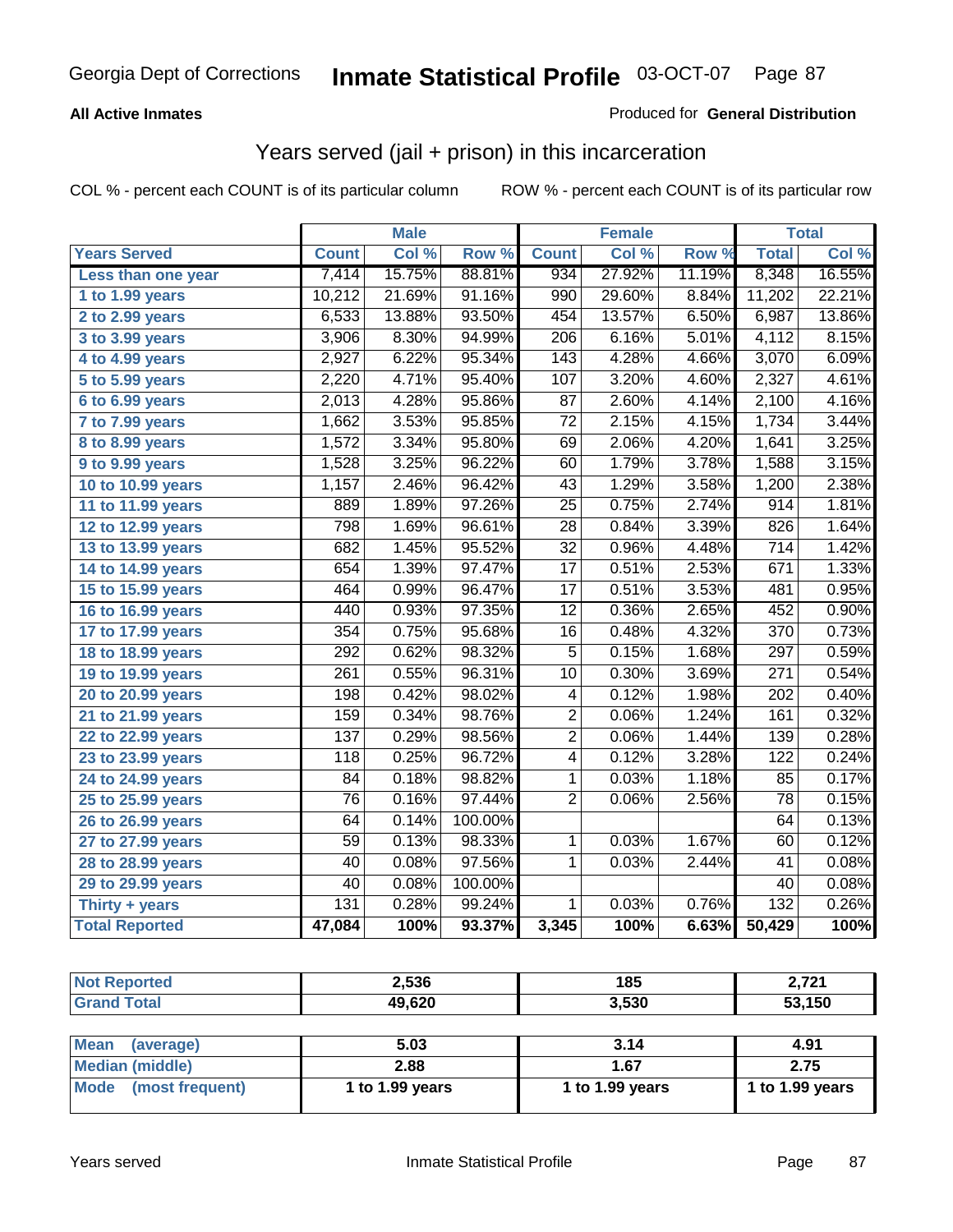### **All Active Inmates**

Produced for **General Distribution**

### Results of most recent HIV tests

|                         |              | <b>Male</b> |         |              | <b>Female</b> |          |        | <b>Total</b> |
|-------------------------|--------------|-------------|---------|--------------|---------------|----------|--------|--------------|
| <b>HIV Test Results</b> | <b>Count</b> | Col %       | Row %   | <b>Count</b> | Col %         | Row %    | Total  | Col %        |
| <b>Positive</b>         | 875          | 1.81%       | 91.34%  | 83           | 2.46%         | $8.66\%$ | 958    | 1.85%        |
| <b>Negative</b>         | 47,507       | 98.17%      | 93.51%  | 3,295        | 97.54%        | $6.49\%$ | 50,802 | 98.13%       |
| Indeterminate           | 9            | 0.02%       | 100.00% |              |               |          |        | 0.02%        |
| <b>Refused</b>          |              | 0.01%       | 100.00% |              |               |          |        | 0.01%        |
| <b>Total Reported</b>   | 48,392       | 100%        | 93.47%  | 3,378        | 100%          | 6.53%    | 51,770 | 100.0%       |

| <b>Not</b><br>eported | 228,   | 152   | .380   |
|-----------------------|--------|-------|--------|
| Gran<br><b>ota</b>    | 49.620 | 3,530 | 53.150 |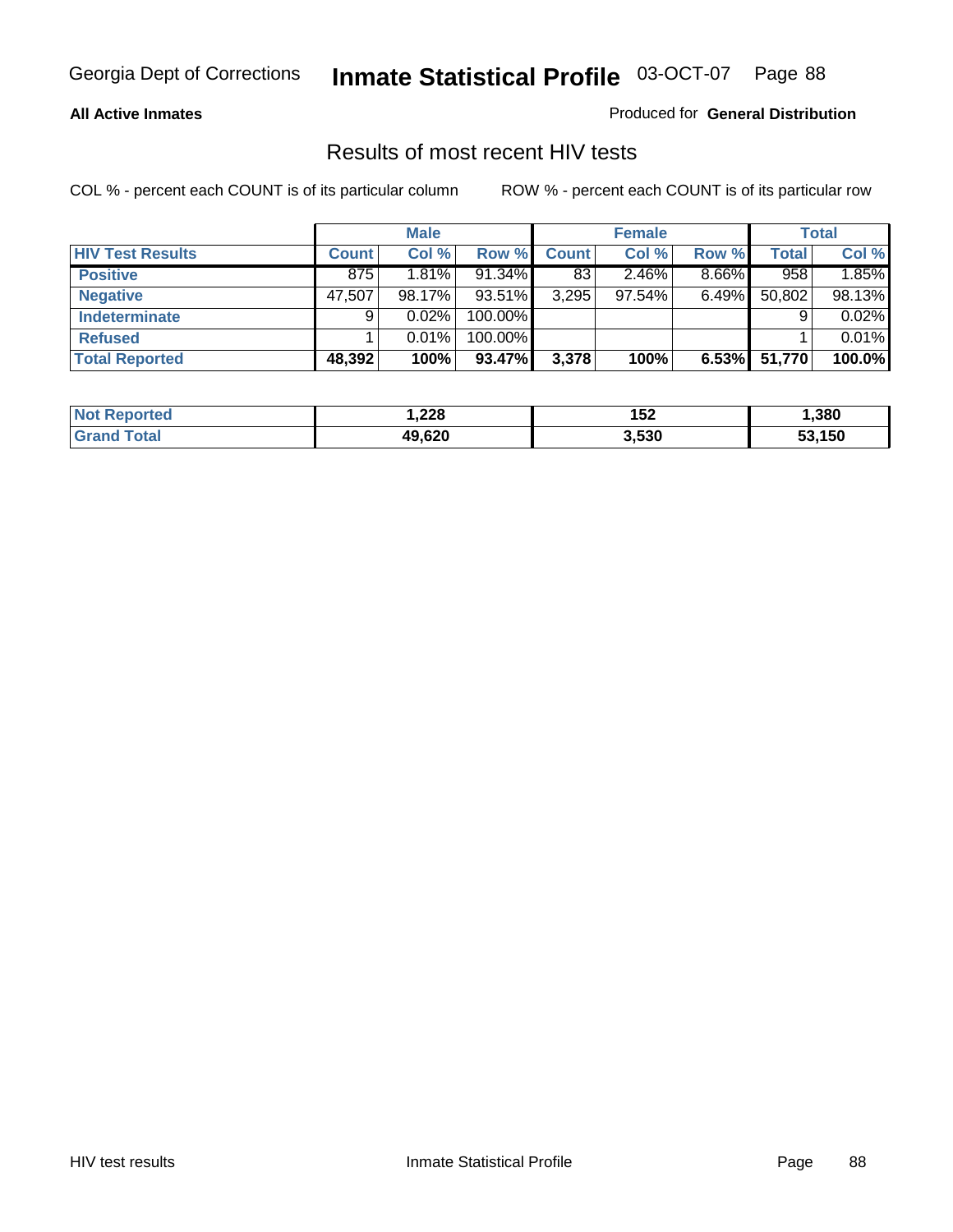### **All Active Inmates**

### Produced for **General Distribution**

### Results of most recent tuberculosis test

|                                  |                 | <b>Male</b> |           |              | <b>Female</b> |          |              | <b>Total</b> |
|----------------------------------|-----------------|-------------|-----------|--------------|---------------|----------|--------------|--------------|
| <b>Tuberculosis Test Results</b> | Count           | Col %       | Row %     | <b>Count</b> | Col %         | Row %    | <b>Total</b> | Col %        |
| <b>Positive on current test</b>  | 3,201           | 6.61%       | $97.92\%$ | 68           | $2.01\%$      | 2.08%    | 3,269        | 6.31%        |
| <b>Positive on previous test</b> | 5.584           | 11.52%      | 96.23%    | 219          | $6.47\%$      | $3.77\%$ | 5,803        | 11.19%       |
| <b>Negative</b>                  | 39,656          | 81.84%      | 92.75%    | 3,099        | $91.52\%$     | 7.25%    | 42,755       | 82.48%       |
| <b>Refused</b>                   | 12 <sub>1</sub> | 0.02%       | 100.00%   |              |               |          | 12           | 0.02%        |
| <b>Total Reported</b>            | 48,453          | 100%        | 93.47%    | 3,386        | 100%          | 6.53%    | 51,839       | 100%         |

| <b>Not Reported</b>   | .167   | 144   | l 944<br>1.J I |
|-----------------------|--------|-------|----------------|
| Total<br><b>Grand</b> | 49,620 | 3,530 | 53,150         |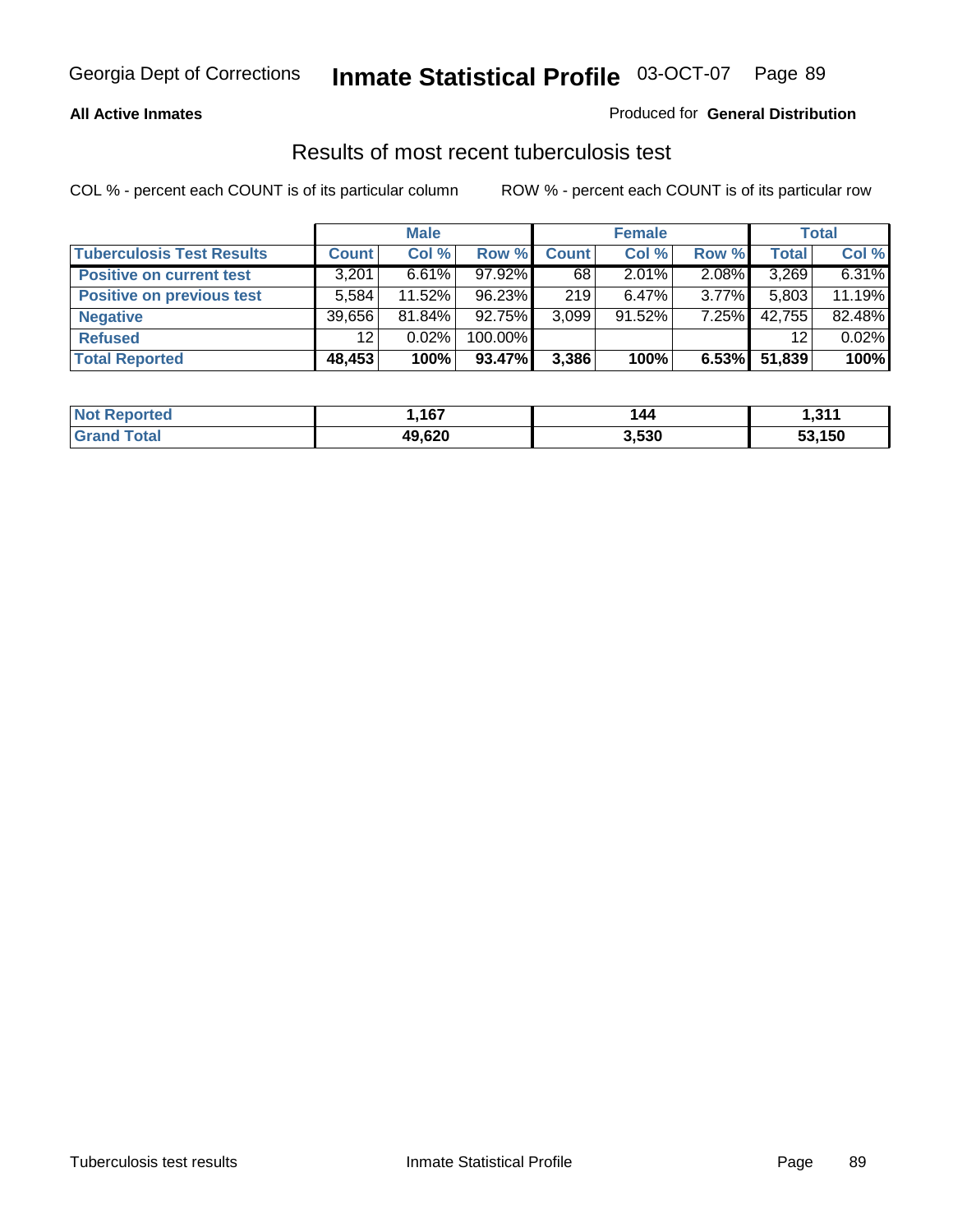### **All Active Inmates**

Produced for **General Distribution**

### Results of most recent syphilis test

|                                 |              | <b>Male</b> |        |              | <b>Female</b> |                 |                 | <b>Total</b> |
|---------------------------------|--------------|-------------|--------|--------------|---------------|-----------------|-----------------|--------------|
| <b>Syphilis Test Results</b>    | <b>Count</b> | Col %       | Row %  | <b>Count</b> | Col %         | Row %           | <b>Total</b>    | Col %        |
| <b>Positive on current test</b> | 873          | 1.83%       | 86.35% | 138          | 4.09%         | 13.65% <b>I</b> | 1,011           | 1.98%        |
| <b>Negative</b>                 | 46.897       | 98.17%      | 93.54% | 3,237        | 95.91%        | $6.46\%$        | 50,134          | 98.02%       |
| <b>Total Reported</b>           | 47,770       | 100%        | 93.40% | 3,375        | 100%          |                 | $6.60\%$ 51,145 | 100%         |

| <b>Not Reported</b> | .850   | 155   | 2,005  |
|---------------------|--------|-------|--------|
| <b>Grand Total</b>  | 49,620 | 3,530 | 53,150 |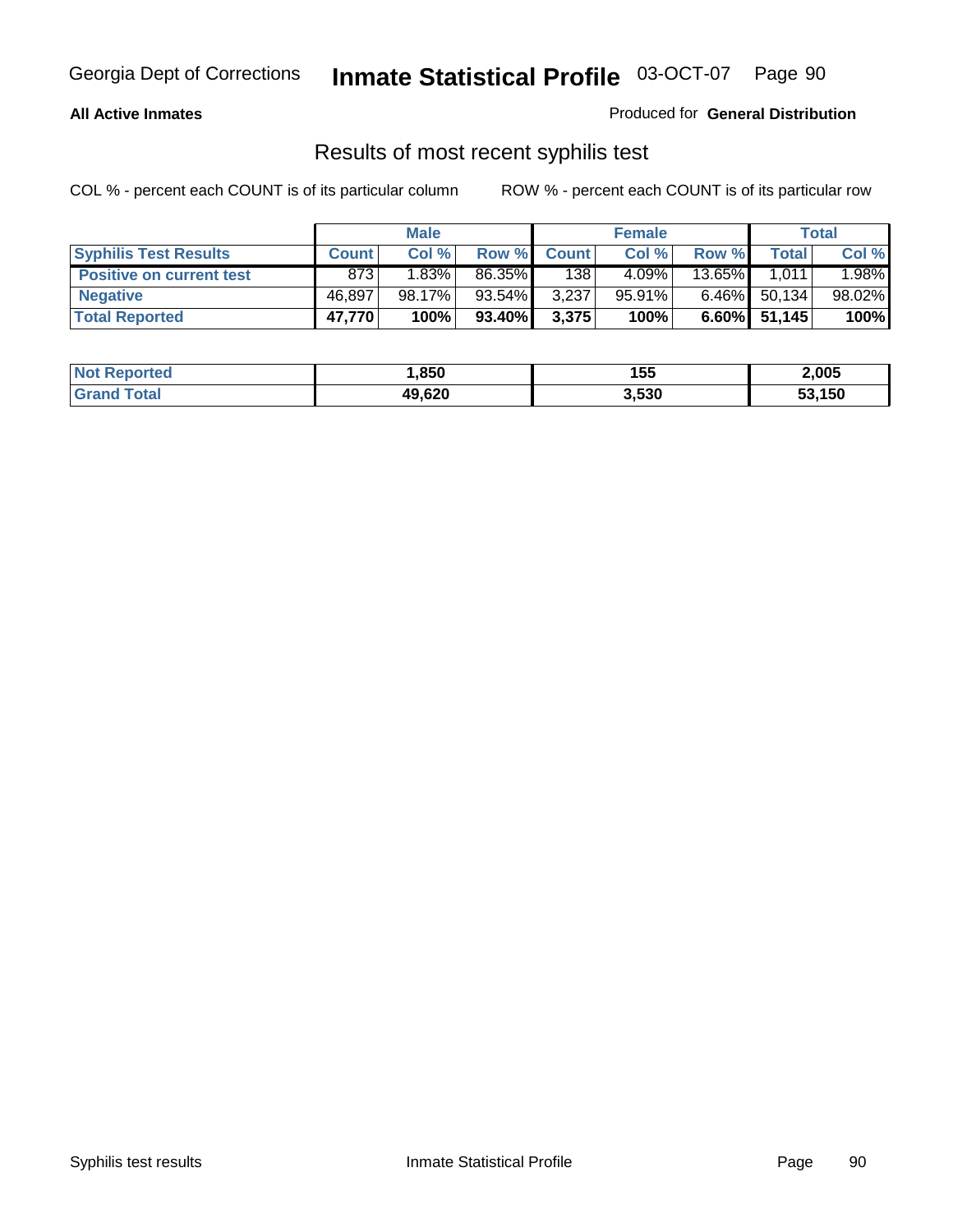### **All Active Inmates**

### Produced for **General Distribution**

### Results of most recent Hepatitis-C test

|                                 |              | <b>Male</b> |        |              | <b>Female</b> |          |       | <b>Total</b> |
|---------------------------------|--------------|-------------|--------|--------------|---------------|----------|-------|--------------|
| <b>Hepatitis-C Test Results</b> | <b>Count</b> | Col %       | Row %  | <b>Count</b> | Col %         | Row %    | Total | Col %        |
| <b>Positive on current test</b> | 177          | 53.47%      | 97.79% |              | $57.14\%$     | $2.21\%$ | 181   | 53.55%       |
| <b>Negative</b>                 | 154          | 46.53%      | 98.09% |              | 42.86%        | 1.91%    | 157   | 46.45%       |
| <b>Total Reported</b>           | 331          | 100%        | 97.93% |              | 100%          | 2.07%    | 338   | 100%         |

| <b>Not Reported</b> | 49,289 | 3,523 | 52,812 |
|---------------------|--------|-------|--------|
| <b>Grand Total</b>  | 49,620 | 3,530 | 53,150 |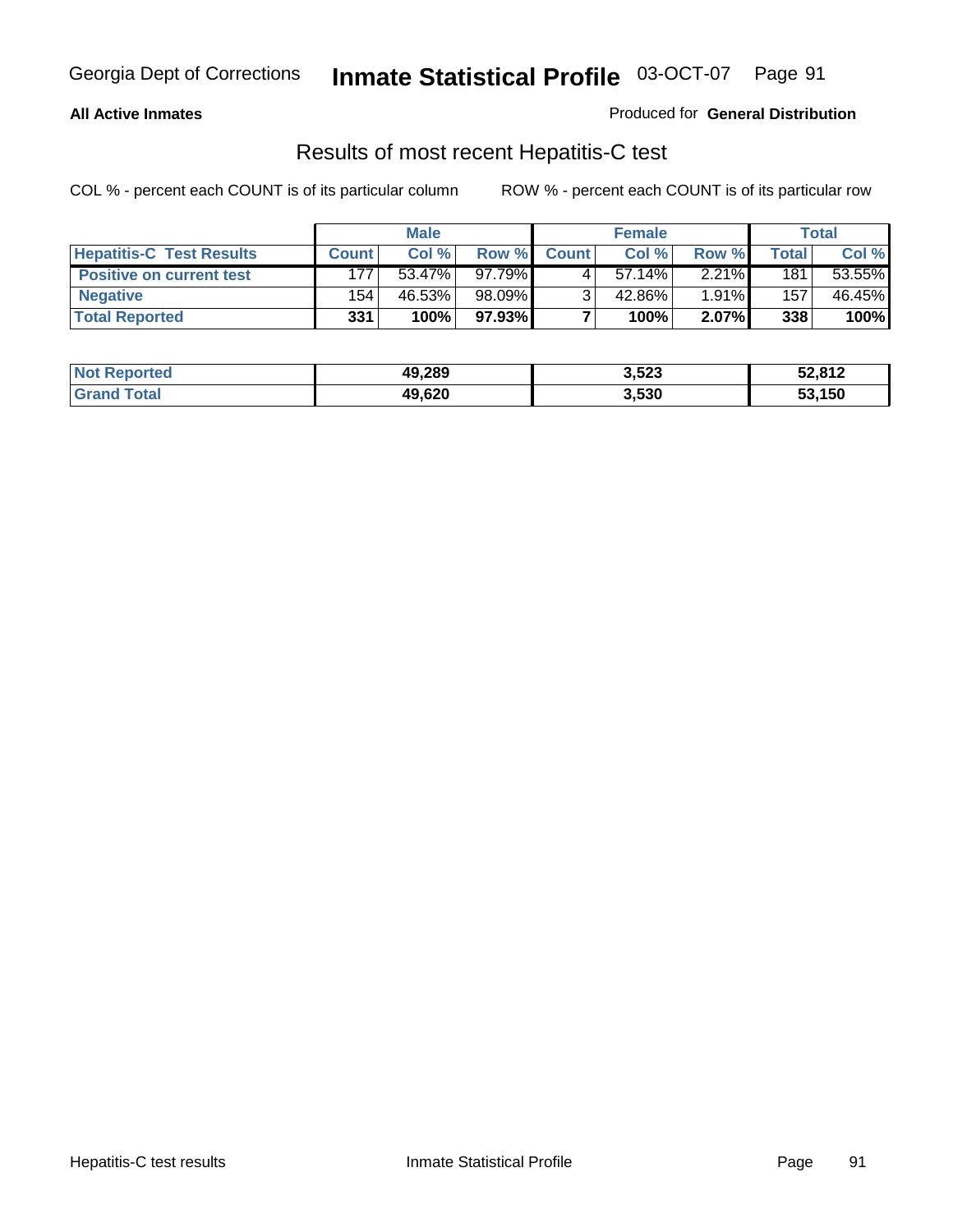### **All Active Inmates**

### Produced for **General Distribution**

### Results of most recent pregnancy test

|                                 | <b>Male</b>  |       | <b>Female</b> |              |          | Total   |       |        |
|---------------------------------|--------------|-------|---------------|--------------|----------|---------|-------|--------|
| <b>Pregnancy Test Results</b>   | <b>Count</b> | Col % | Row %         | <b>Count</b> | Col %    | Row %   | Total | Col %  |
| <b>Positive on current test</b> |              |       |               | 62           | $1.90\%$ | 100.00% | 62    | 1.90%  |
| <b>Negative</b>                 |              |       |               | 3.198        | 98.10%   | 100.00% | 3,198 | 98.10% |
| <b>Total Reported</b>           |              | %     | $0.00\%$      | 3,260        | 100%     | 100.00% | 3,260 | 100%   |

| <b>Not Reported</b> | 49,620 | 270   | 49,890 |
|---------------------|--------|-------|--------|
| <b>Grand Total</b>  | 49,620 | 3,530 | 53,150 |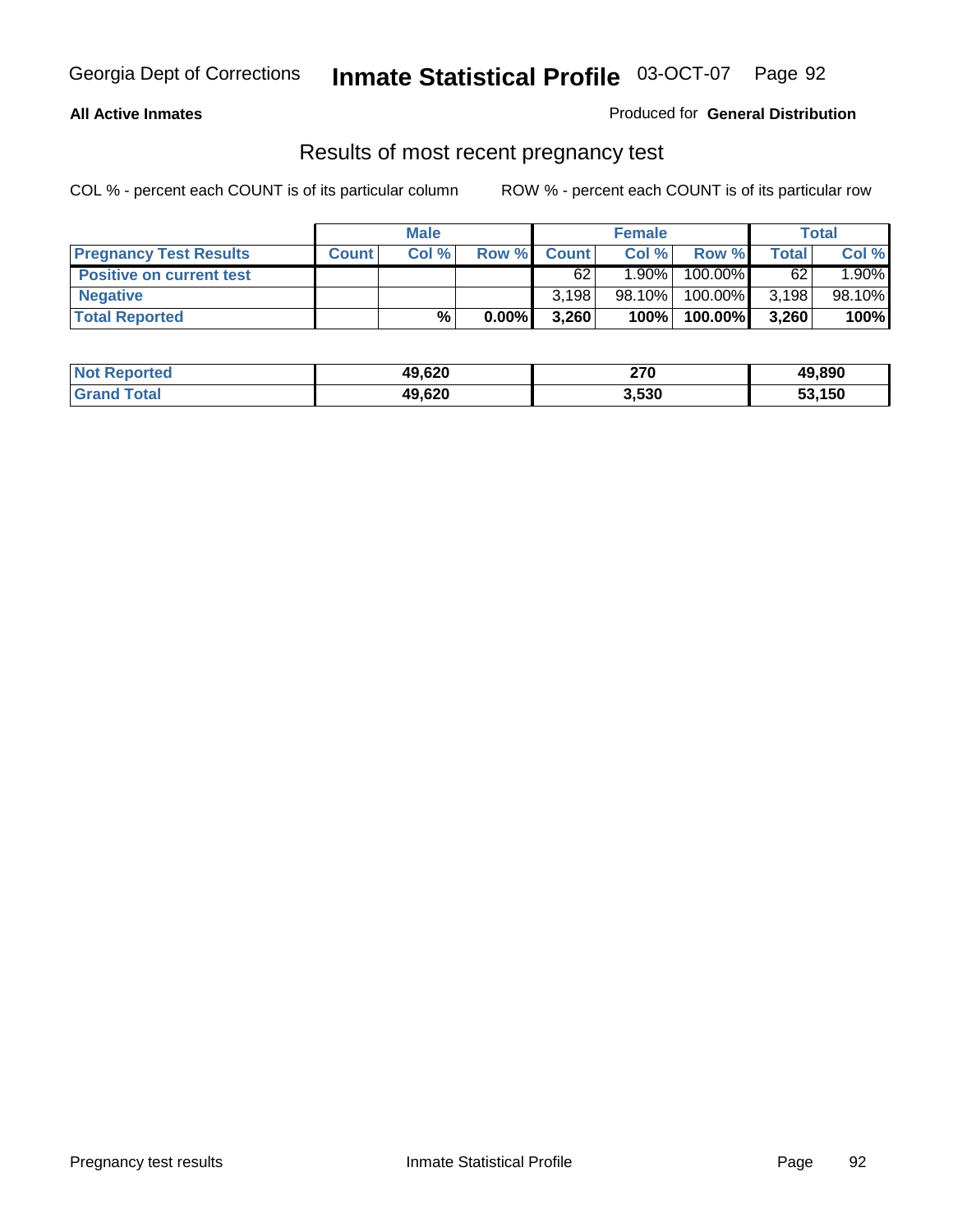### **All Active Inmates**

### Produced for **General Distribution**

### Results of most recent diabetes test

|                                 | <b>Male</b>     |         |        | <b>Female</b> |                       |          | Total |         |
|---------------------------------|-----------------|---------|--------|---------------|-----------------------|----------|-------|---------|
| <b>Diabetes Test Results</b>    | <b>Count</b>    | Col %   | Row %  | <b>Count</b>  | Col %                 | Row %I   | Total | Col %   |
| <b>Positive on current test</b> | 73 <sub>1</sub> | 100.00% | 98.65% |               | $100.\overline{00\%}$ | $1.35\%$ | 74    | 100.00% |
| <b>Total Reported</b>           | 73.             | 100%    | 98.65% |               | $100\%$               | 1.35%    | 74    | 100%    |

| <b>Not Reported</b>          | 49,547 | 3,529 | 53.076 |
|------------------------------|--------|-------|--------|
| <b>Total</b><br><b>Grand</b> | 49,620 | 3,530 | 53,150 |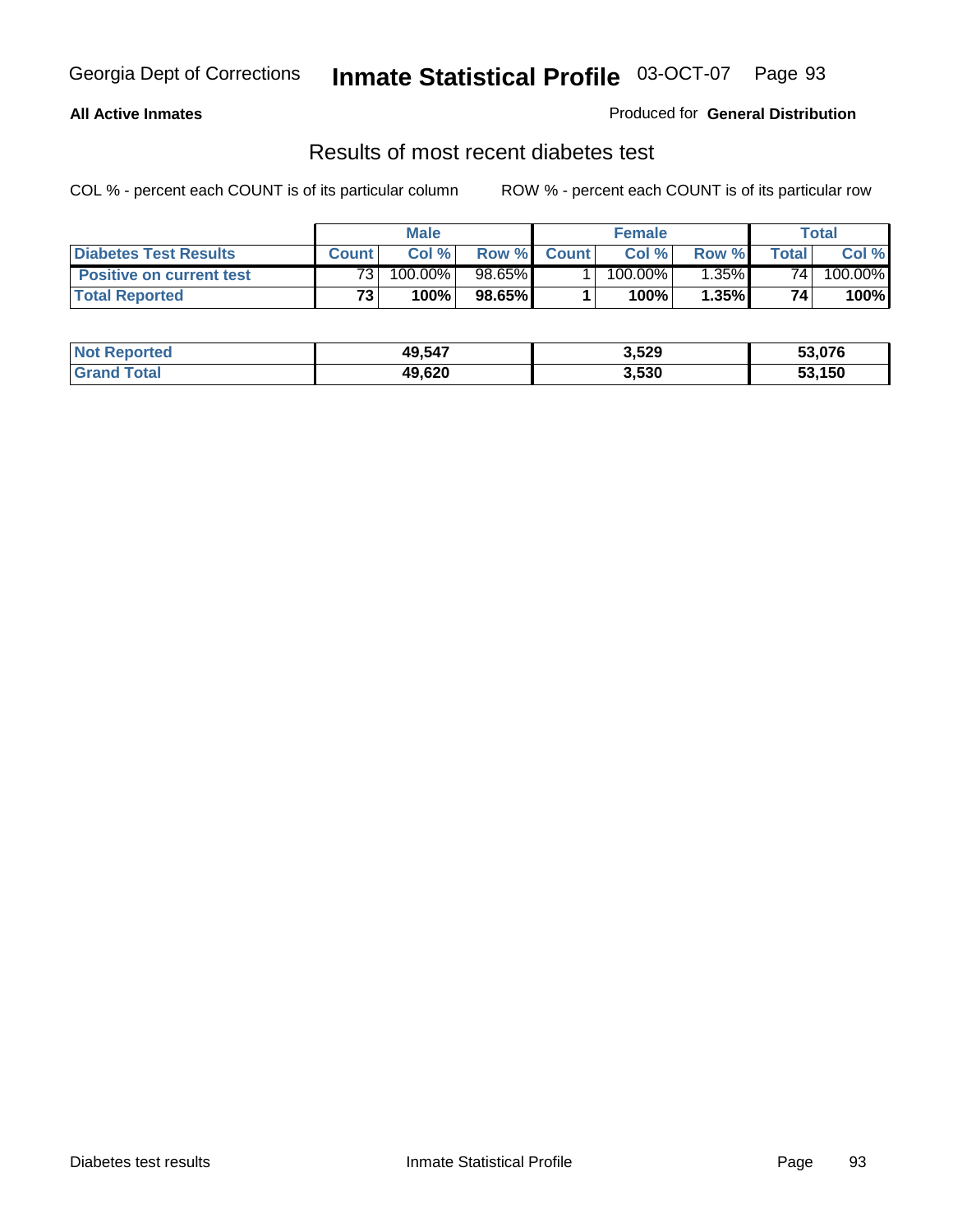### **All Active Inmates**

### Produced for **General Distribution**

### Results of most recent hypertension test

|                                  |                  | <b>Male</b> |         |              | <b>Female</b> |          |       | <b>Total</b> |
|----------------------------------|------------------|-------------|---------|--------------|---------------|----------|-------|--------------|
| <b>Hypertension Test Results</b> | <b>Count</b>     | Col %       | Row %   | <b>Count</b> | Col%          | Row %    | Total | Col %        |
| <b>Positive on current test</b>  | 350 <sub>1</sub> | 98.04%      | 98.87%  |              | $100.00\%$    | 1.13%    | 354   | 98.06%       |
| <b>Negative</b>                  |                  | 1.96%       | 100.00% |              |               |          |       | 1.94%        |
| <b>Total Reported</b>            | 357              | 100%        | 98.89%  |              | 100%          | $1.11\%$ | 361   | 100%         |

| <b>Not Reported</b> | 49,263 | 3,526 | 52,789 |
|---------------------|--------|-------|--------|
| <b>Grand Total</b>  | 49,620 | 3,530 | 53,150 |